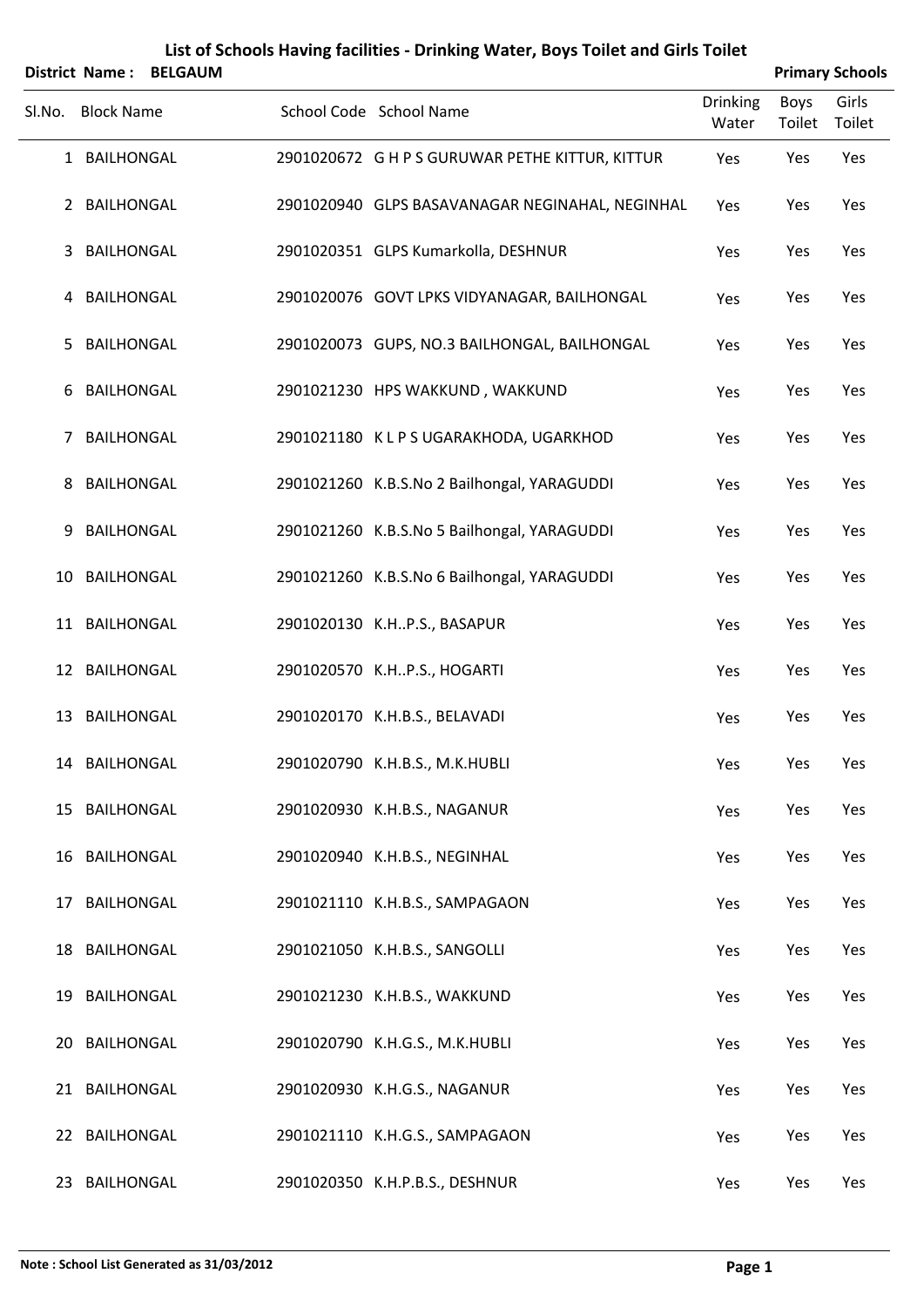|        |                   | District Name: BELGAUM |                                              |                          |                | <b>Primary Schools</b> |
|--------|-------------------|------------------------|----------------------------------------------|--------------------------|----------------|------------------------|
| SI.No. | <b>Block Name</b> |                        | School Code School Name                      | <b>Drinking</b><br>Water | Boys<br>Toilet | Girls<br>Toilet        |
|        | 24 BAILHONGAL     |                        | 2901020270 K.H.P.B.S., DEVALAPUR             | Yes                      | Yes            | Yes                    |
|        | 25 BAILHONGAL     |                        | 2901020340 K.H.P.B.S., DODWAD                | Yes                      | Yes            | Yes                    |
|        | 26 BAILHONGAL     |                        | 2901020350 K.H.P.G.S., DESHNUR               | Yes                      | Yes            | Yes                    |
|        | 27 BAILHONGAL     |                        | 2901020070 K.H.P.G.S.INDIRANAGAR, BAILHONGAL | Yes                      | Yes            | Yes                    |
|        | 28 BAILHONGAL     |                        | 2901020351 K.H.P.S Hanamanahatti, DESHNUR    | Yes                      | Yes            | Yes                    |
|        | 29 BAILHONGAL     |                        | 2901020060 K.H.P.S, ARAVALLI                 | Yes                      | Yes            | Yes                    |
|        | 30 BAILHONGAL     |                        | 2901020810 K.H.P.S, MARDINAGALAPUR           | Yes                      | Yes            | Yes                    |
|        | 31 BAILHONGAL     |                        | 2901020780 K.H.P.S. PATTIHAL KB, LINGADALLI  | Yes                      | Yes            | Yes                    |
|        | 32 BAILHONGAL     |                        | 2901020670 K.H.P.S.(MLA), KITTUR             | Yes                      | Yes            | Yes                    |
|        | 33 BAILHONGAL     |                        | 2901020020 K.H.P.S., AMATUR                  | Yes                      | Yes            | Yes                    |
|        | 34 BAILHONGAL     |                        | 2901020050 K.H.P.S., AMBADAGATTI             | Yes                      | Yes            | Yes                    |
|        | 35 BAILHONGAL     |                        | 2901020010 K.H.P.S., ANIGOL                  | Yes                      | Yes            | Yes                    |
|        | 36 BAILHONGAL     |                        | 2901020040 K.H.P.S., AVARADI                 | Yes                      | Yes            | Yes                    |
|        | 37 BAILHONGAL     |                        | 2901020160 K.H.P.S., BAILUR                  | Yes                      | Yes            | Yes                    |
|        | 38 BAILHONGAL     |                        | 2901020080 K.H.P.S., BAILWAD                 | Yes                      | Yes            | Yes                    |
|        | 39 BAILHONGAL     |                        | 2901020140 K.H.P.S., BASARAKOD               | Yes                      | Yes            | Yes                    |
|        | 40 BAILHONGAL     |                        | 2901020090 K.H.P.S., BEVINKOPP               | Yes                      | Yes            | Yes                    |
|        | 41 BAILHONGAL     |                        | 2901020110 K.H.P.S., BHAVIHAL                | Yes                      | Yes            | Yes                    |
|        | 42 BAILHONGAL     |                        | 2901020200 K.H.P.S., BIDARAGADDI             | Yes                      | Yes            | Yes                    |
|        | 43 BAILHONGAL     |                        | 2901020190 K.H.P.S., BUDARAKATTI             | Yes                      | Yes            | Yes                    |
|        | 44 BAILHONGAL     |                        | 2901020180 K.H.P.S., BUDIHAL                 | Yes                      | Yes            | Yes                    |
|        | 45 BAILHONGAL     |                        | 2901020210 K.H.P.S., CHICKBAGEWADI           | Yes                      | Yes            | Yes                    |
|        | 46 BAILHONGAL     |                        | 2901020250 K.H.P.S., CHIKKABELLIKATTI        | Yes                      | Yes            | Yes                    |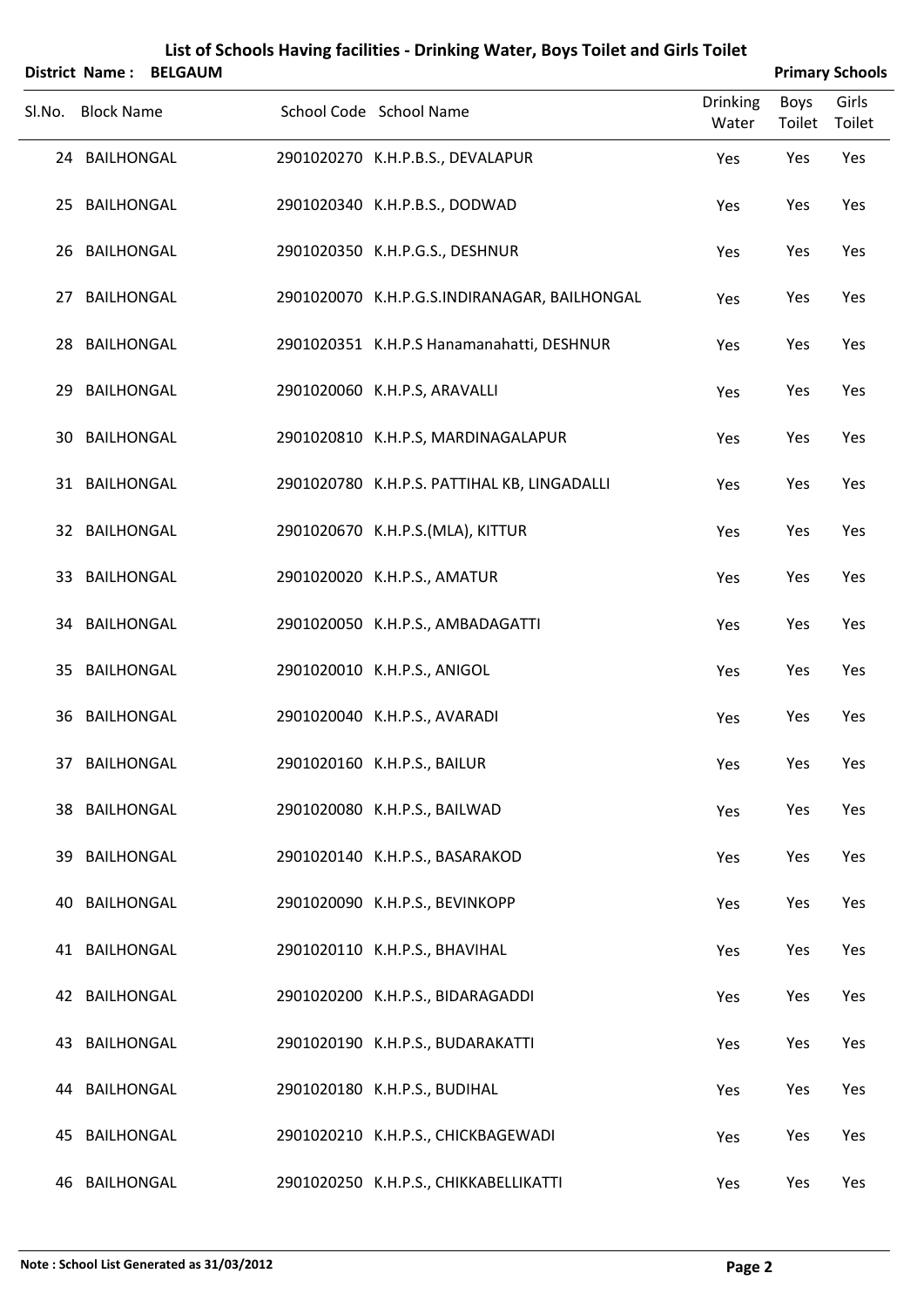|        |                   | District Name: BELGAUM |                                        |                          |                | <b>Primary Schools</b> |
|--------|-------------------|------------------------|----------------------------------------|--------------------------|----------------|------------------------|
| SI.No. | <b>Block Name</b> |                        | School Code School Name                | <b>Drinking</b><br>Water | Boys<br>Toilet | Girls<br>Toilet        |
|        | 47 BAILHONGAL     |                        | 2901020240 K.H.P.S., CHIKKANANDIHALLI  | Yes                      | Yes            | Yes                    |
|        | 48 BAILHONGAL     |                        | 2901020230 K.H.P.S., CHIVATAGUNDI      | Yes                      | Yes            | Yes                    |
|        | 49 BAILHONGAL     |                        | 2901020280 K.H.P.S., DASTIKOPP         | Yes                      | Yes            | Yes                    |
|        | 50 BAILHONGAL     |                        | 2901020330 K.H.P.S., DEGULAHALLI       | Yes                      | Yes            | Yes                    |
|        | 51 BAILHONGAL     |                        | 2901020310 K.H.P.S., DEVAGOAN          | Yes                      | Yes            | Yes                    |
|        | 52 BAILHONGAL     |                        | 2901020290 K.H.P.S., DEVARSHIGIHALLI   | Yes                      | Yes            | Yes                    |
|        | 53 BAILHONGAL     |                        | 2901020380 K.H.P.S., GADDIKARAVINAKOPP | Yes                      | Yes            | Yes                    |
|        | 54 BAILHONGAL     |                        | 2901020370 K.H.P.S., GANIKOPP          | Yes                      | Yes            | Yes                    |
|        | 55 BAILHONGAL     |                        | 2901020400 K.H.P.S., GARAJUR           | Yes                      | Yes            | Yes                    |
|        | 56 BAILHONGAL     |                        | 2901020410 K.H.P.S., GIRIYAL(K.A)      | Yes                      | Yes            | Yes                    |
|        | 57 BAILHONGAL     |                        | 2901020390 K.H.P.S., GIRIYAL(K.B).     | Yes                      | Yes            | Yes                    |
|        | 58 BAILHONGAL     |                        | 2901020420 K.H.P.S., GOVANAKOPP        | Yes                      | Yes            | Yes                    |
|        | 59 BAILHONGAL     |                        | 2901020360 K.H.P.S., GUDADUR           | Yes                      | Yes            | Yes                    |
|        | 60 BAILHONGAL     |                        | 2901020560 K.H.P.S., HANABARATTI       | Yes                      | Yes            | Yes                    |
|        | 61 BAILHONGAL     |                        | 2901020490 K.H.P.S., HANNIKERI         | Yes                      | Yes            | Yes                    |
|        | 62 BAILHONGAL     |                        | 2901020540 K.H.P.S., HIRENANDIHALLI    | Yes                      | Yes            | Yes                    |
|        | 63 BAILHONGAL     |                        | 2901020460 K.H.P.S., HOLIHOSUR         | Yes                      | Yes            | Yes                    |
|        | 64 BAILHONGAL     |                        | 2901020470 K.H.P.S., HOLINAGALAPUR     | Yes                      | Yes            | Yes                    |
|        | 65 BAILHONGAL     |                        | 2901020510 K.H.P.S., HONNAPUR          | Yes                      | Yes            | Yes                    |
|        | 66 BAILHONGAL     |                        | 2901020520 K.H.P.S., HOOLIKATTI        | Yes                      | Yes            | Yes                    |
|        | 67 BAILHONGAL     |                        | 2901020480 K.H.P.S., HUNASIKATTI       | Yes                      | Yes            | Yes                    |
|        | 68 BAILHONGAL     |                        | 2901020580 K.H.P.S., JAKNAYAKANKOPP    | Yes                      | Yes            | Yes                    |
|        | 69 BAILHONGAL     |                        | 2901020600 K.H.P.S., JALIKOPP          | Yes                      | Yes            | Yes                    |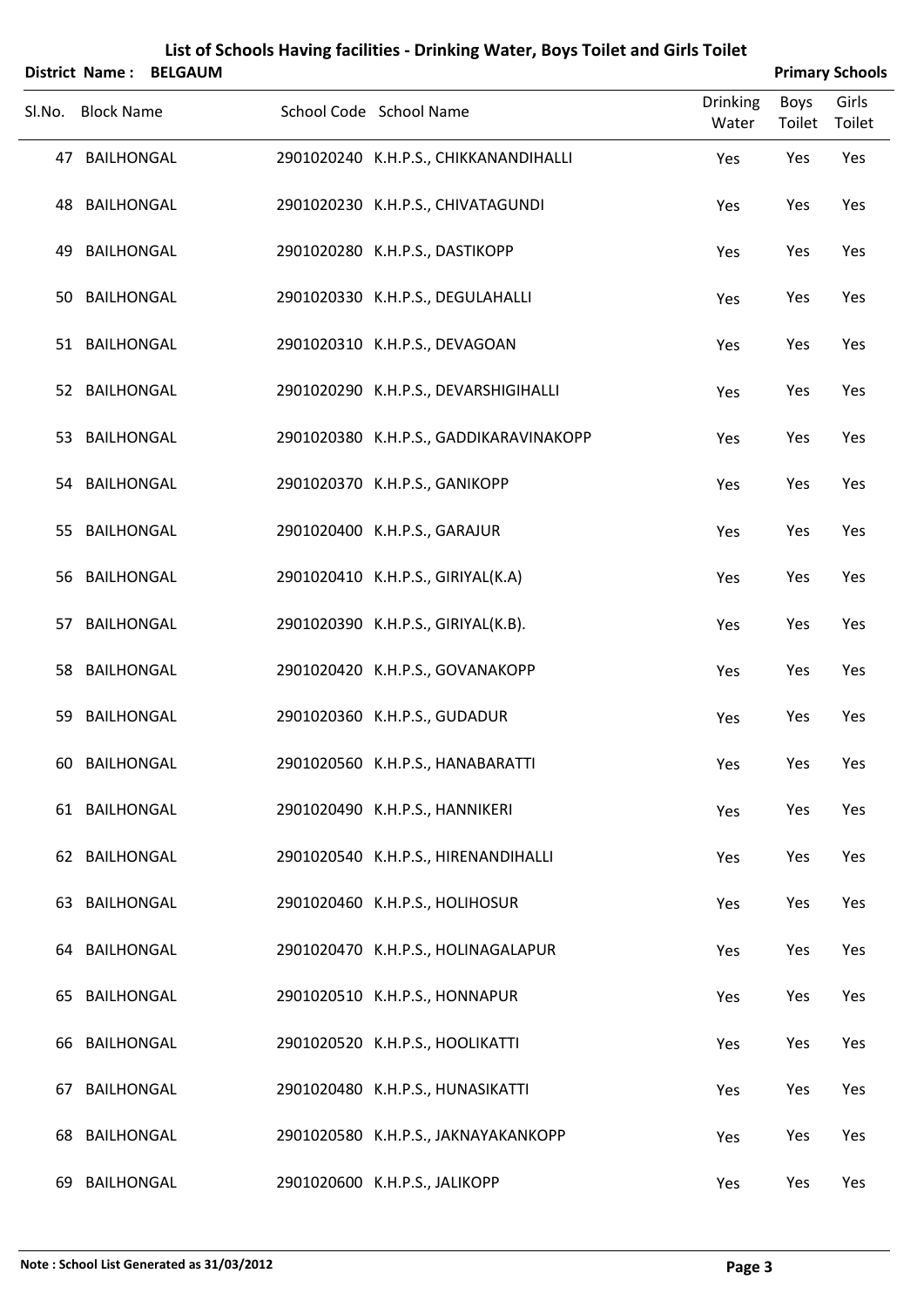|        | <b>District Name:</b> | <b>BELGAUM</b> |                                     |                          |                | <b>Primary Schools</b> |
|--------|-----------------------|----------------|-------------------------------------|--------------------------|----------------|------------------------|
| SI.No. | <b>Block Name</b>     |                | School Code School Name             | <b>Drinking</b><br>Water | Boys<br>Toilet | Girls<br>Toilet        |
|        | 70 BAILHONGAL         |                | 2901020590 K.H.P.S., JAMALUR        | Yes                      | Yes            | Yes                    |
|        | 71 BAILHONGAL         |                | 2901020640 K.H.P.S., KADARAVALLI    | Yes                      | Yes            | Yes                    |
|        | 72 BAILHONGAL         |                | 2901020680 K.H.P.S., KALBHAVI       | Yes                      | Yes            | Yes                    |
|        | 73 BAILHONGAL         |                | 2901020700 K.H.P.S., KENGANUR       | Yes                      | Yes            | Yes                    |
|        | 74 BAILHONGAL         |                | 2901020720 K.H.P.S., KHODANAPUR     | Yes                      | Yes            | Yes                    |
|        | 75 BAILHONGAL         |                | 2901020750 K.H.P.S., KOLADUR        | Yes                      | Yes            | Yes                    |
|        | 76 BAILHONGAL         |                | 2901020690 K.H.P.S., KOTABAGI       | Yes                      | Yes            | Yes                    |
|        | 77 BAILHONGAL         |                | 2901020620 K.H.P.S., KURAGUND       | Yes                      | Yes            | Yes                    |
|        | 78 BAILHONGAL         |                | 2901020770 K.H.P.S., LAKKUNDI       | Yes                      | Yes            | Yes                    |
|        | 79 BAILHONGAL         |                | 2901020920 K.H.P.S., MADANABHAVI    | Yes                      | Yes            | Yes                    |
| 80     | BAILHONGAL            |                | 2901020870 K.H.P.S., MALLAPUR.(K.N) | Yes                      | Yes            | Yes                    |
|        | 81 BAILHONGAL         |                | 2901020800 K.H.P.S., MARGANAKOPP    | Yes                      | Yes            | Yes                    |
|        | 82 BAILHONGAL         |                | 2901020850 K.H.P.S., MARIGERI       | Yes                      | Yes            | Yes                    |
|        | 83 BAILHONGAL         |                | 2901020820 K.H.P.S., MARIKATTI      | Yes                      | Yes            | Yes                    |
|        | 84 BAILHONGAL         |                | 2901020890 K.H.P.S., MATTIKOPP      | Yes                      | Yes            | Yes                    |
|        | 85 BAILHONGAL         |                | 2901020900 K.H.P.S., MEKALMARDI     | Yes                      | Yes            | Yes                    |
|        | 86 BAILHONGAL         |                | 2901020880 K.H.P.S., MOHARE         | Yes                      | Yes            | Yes                    |
|        | 87 BAILHONGAL         |                | 2901020860 K.H.P.S., MUGABASAV      | Yes                      | Yes            | Yes                    |
|        | 88 BAILHONGAL         |                | 2901020910 K.H.P.S., MURAKIBHAVI    | Yes                      | Yes            | Yes                    |
|        | 89 BAILHONGAL         |                | 2901020950 K.H.P.S., NAVALAGATTI    | Yes                      | Yes            | Yes                    |
|        | 90 BAILHONGAL         |                | 2901020960 K.H.P.S., NICHANKI       | Yes                      | Yes            | Yes                    |
|        | 91 BAILHONGAL         |                | 2901021010 K.H.P.S., PATTIHAL (K.B) | Yes                      | Yes            | Yes                    |
|        | 92 BAILHONGAL         |                | 2901020990 K.H.P.S., PATTIHAL(K.S)  | Yes                      | Yes            | Yes                    |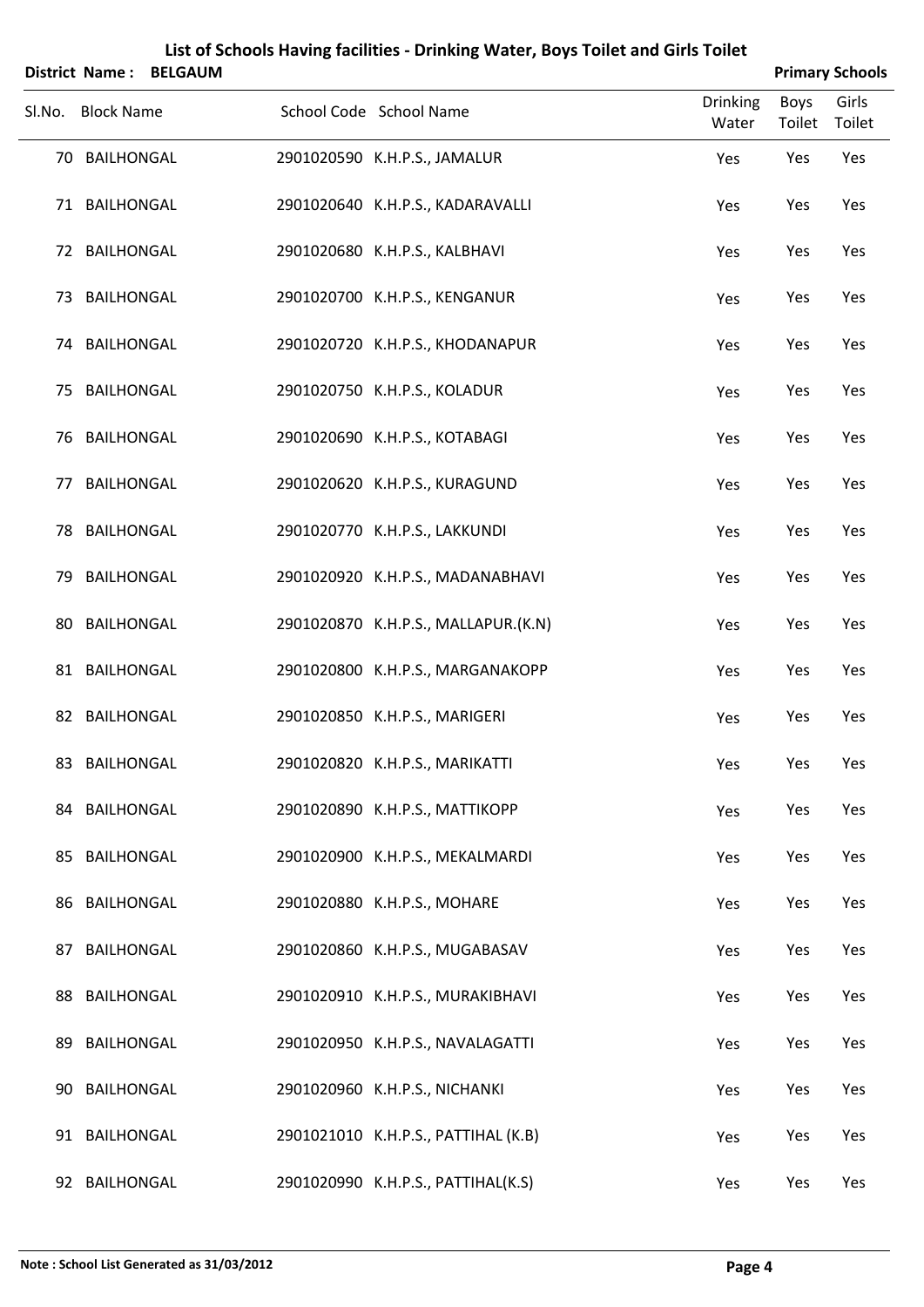|    | <b>District Name:</b> | <b>BELGAUM</b> |                                              |                          |                | <b>Primary Schools</b> |
|----|-----------------------|----------------|----------------------------------------------|--------------------------|----------------|------------------------|
|    | Sl.No. Block Name     |                | School Code School Name                      | <b>Drinking</b><br>Water | Boys<br>Toilet | Girls<br>Toilet        |
|    | 93 BAILHONGAL         |                | 2901021000 K.H.P.S., PHULARAKOPP             | Yes                      | Yes            | Yes                    |
|    | 94 BAILHONGAL         |                | 2901021020 K.H.P.S., SANIKOPP                | Yes                      | Yes            | Yes                    |
|    | 95 BAILHONGAL         |                | 2901021080 K.H.P.S., SAVATAGI                | Yes                      | Yes            | Yes                    |
|    | 96 BAILHONGAL         |                | 2901021060 K.H.P.S., SHIVANUR                | Yes                      | Yes            | Yes                    |
|    | 97 BAILHONGAL         |                | 2901021070 K.H.P.S., SIDDASAMUDRA            | Yes                      | Yes            | Yes                    |
|    | 98 BAILHONGAL         |                | 2901021100 K.H.P.S., SOMANATTI               | Yes                      | Yes            | Yes                    |
| 99 | <b>BAILHONGAL</b>     |                | 2901021090 K.H.P.S., SUTAGATTI               | Yes                      | Yes            | Yes                    |
|    | 100 BAILHONGAL        |                | 2901021130 K.H.P.S., TIGADI                  | Yes                      | Yes            | Yes                    |
|    | 101 BAILHONGAL        |                | 2901021150 K.H.P.S., TIGADOLLI               | Yes                      | Yes            | Yes                    |
|    | 102 BAILHONGAL        |                | 2901021120 K.H.P.S., TURAMARI                | Yes                      | Yes            | Yes                    |
|    | 103 BAILHONGAL        |                | 2901021170 K.H.P.S., TURKARSHIGIHALLI        | Yes                      | Yes            | Yes                    |
|    | 104 BAILHONGAL        |                | 2901021190 K.H.P.S., UDAKERI                 | Yes                      | Yes            | Yes                    |
|    | 105 BAILHONGAL        |                | 2901021180 K.H.P.S., UGARKHOD                | Yes                      | Yes            | Yes                    |
|    | 106 BAILHONGAL        |                | 2901021220 K.H.P.S., VANNUR                  | Yes                      | Yes            | Yes                    |
|    | 107 BAILHONGAL        |                | 2901021210 K.H.P.S., VEERAPUR                | Yes                      | Yes            | Yes                    |
|    | 108 BAILHONGAL        |                | 2901021240 K.H.P.S., YARADAL                 | Yes                      | Yes            | Yes                    |
|    | 109 BAILHONGAL        |                | 2901021250 K.H.P.S., YARAGOPP                | Yes                      | Yes            | Yes                    |
|    | 110 BAILHONGAL        |                | 2901020440 K.H.P.S.HOSKOTI, GAJAMANAL        | Yes                      | Yes            | Yes                    |
|    | 111 BAILHONGAL        |                | 2901020800 K.H.P.S.KYARKOPPA, MARGANAKOPP    | Yes                      | Yes            | Yes                    |
|    | 112 BAILHONGAL        |                | 2901021220 K.H.P.S.MASTAMARDI, VANNUR        | Yes                      | Yes            | Yes                    |
|    | 113 BAILHONGAL        |                | 2901020220 K.H.P.S.NAYANAGAR, CHICKKAMULAKUR | Yes                      | Yes            | Yes                    |
|    | 114 BAILHONGAL        |                | 2901020070 K.H.P.S.NO.1., BAILHONGAL         | Yes                      | Yes            | Yes                    |
|    | 115 BAILHONGAL        |                | 2901020070 K.H.P.S.NO.3., BAILHONGAL         | Yes                      | Yes            | Yes                    |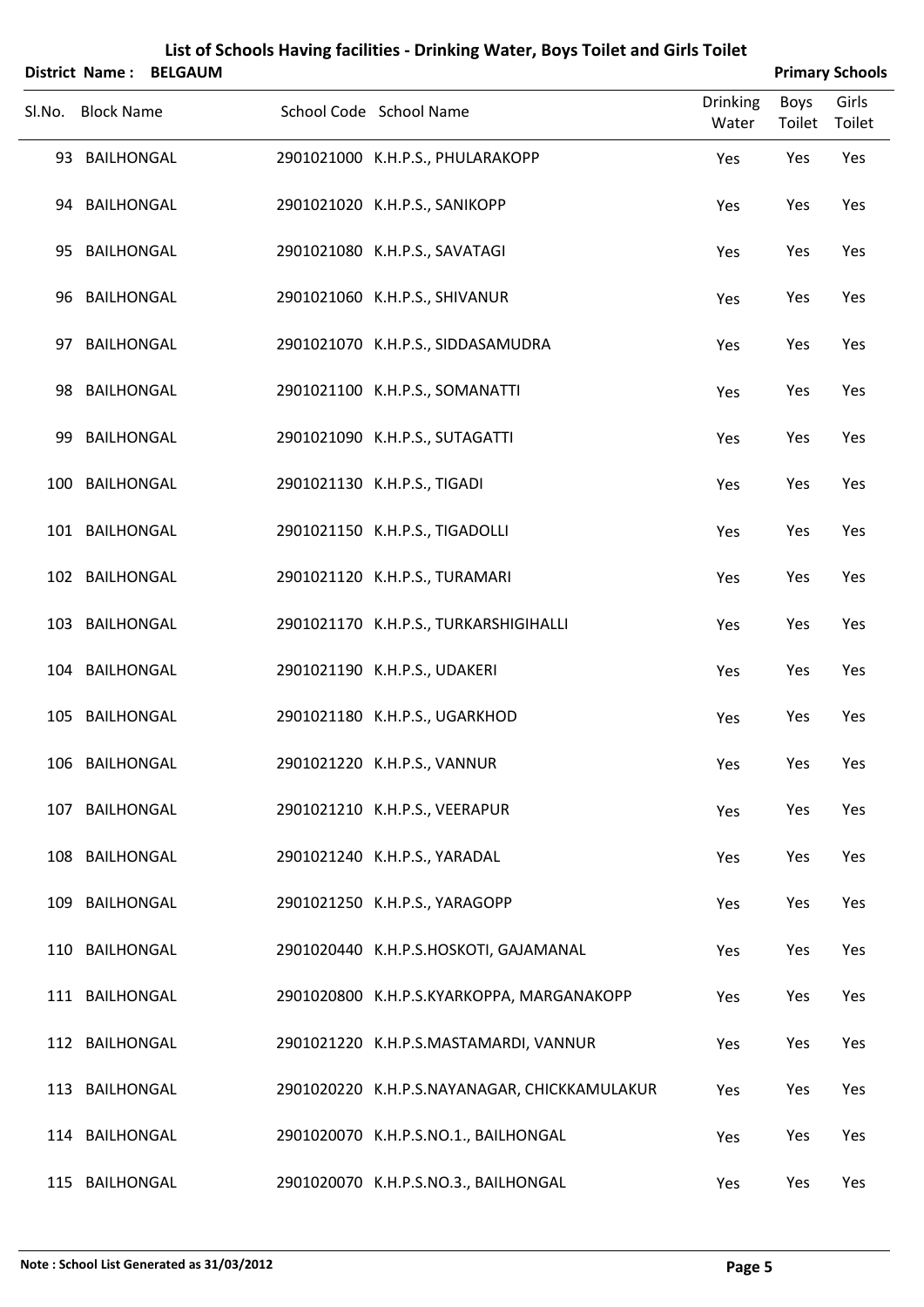|        | <b>District Name:</b> | <b>BELGAUM</b> |                                               |                          |                | <b>Primary Schools</b> |
|--------|-----------------------|----------------|-----------------------------------------------|--------------------------|----------------|------------------------|
| Sl.No. | <b>Block Name</b>     |                | School Code School Name                       | <b>Drinking</b><br>Water | Boys<br>Toilet | Girls<br>Toilet        |
|        | 116 BAILHONGAL        |                | 2901020070 K.H.P.S.NO.4. MLA, BAILHONGAL      | Yes                      | Yes            | Yes                    |
|        | 117 BAILHONGAL        |                | 2901020790 K.H.P.S.SUGARFACTORY, M.K.HUBLI    | Yes                      | Yes            | Yes                    |
|        | 118 BAILHONGAL        |                | 2901020320 K.L.B.S., DEMATTI                  | Yes                      | Yes            | Yes                    |
|        | 119 BAILHONGAL        |                | 2901020310 K.L.B.S.LINGADALLI, DEVAGOAN       | Yes                      | Yes            | Yes                    |
|        | 120 BAILHONGAL        |                | 2901020050 K.L.P.S AMBADAGATTI, AMBADAGATTI   | Yes                      | Yes            | Yes                    |
|        | 121 BAILHONGAL        |                | 2901021140 K.L.P.S ANJANEYA NAGAR, TIMMAPUR   | Yes                      | Yes            | Yes                    |
|        | 122 BAILHONGAL        |                | 2901021110 K.L.P.S BASAVA NAGAR, SAMPAGAON    | Yes                      | Yes            | Yes                    |
|        | 123 BAILHONGAL        |                | 2901020351 K.L.P.S Kollanatti, DESHNUR        | Yes                      | Yes            | Yes                    |
|        | 124 BAILHONGAL        |                | 2901021230 K.L.P.S WAKKUND, WAKKUND           | Yes                      | Yes            | Yes                    |
|        | 125 BAILHONGAL        |                | 2901020940 K.L.P.S, NEGINHAL                  | Yes                      | Yes            | Yes                    |
|        | 126 BAILHONGAL        |                | 2901020260 K.L.P.S. CHANNAPUR K.A., CHANNAPUR | Yes                      | Yes            | Yes                    |
|        | 127 BAILHONGAL        |                | 2901020030 K.L.P.S., AMARAPUR                 | Yes                      | Yes            | Yes                    |
|        | 128 BAILHONGAL        |                | 2901020150 K.L.P.S., BACHANAKERI              | Yes                      | Yes            | Yes                    |
|        | 129 BAILHONGAL        |                | 2901020100 K.L.P.S., BAIRANATTI               | Yes                      | Yes            | Yes                    |
|        | 130 BAILHONGAL        |                | 2901020120 K.L.P.S., BENACHANAMARDI           | Yes                      | Yes            | Yes                    |
|        | 131 BAILHONGAL        |                | 2901020300 K.L.P.S., DOMBARAKOPP              | Yes                      | Yes            | Yes                    |
|        | 132 BAILHONGAL        |                | 2901020440 K.L.P.S., GAJAMANAL                | Yes                      | Yes            | Yes                    |
|        | 133 BAILHONGAL        |                | 2901020430 K.L.P.S., GUDIKATTI                | Yes                      | Yes            | Yes                    |
|        | 134 BAILHONGAL        |                | 2901020550 K.L.P.S., HIREBELLIKATTI           | Yes                      | Yes            | Yes                    |
|        | 135 BAILHONGAL        |                | 2901020500 K.L.P.S., HIREMELE                 | Yes                      | Yes            | Yes                    |
|        | 136 BAILHONGAL        |                | 2901020530 K.L.P.S., HONNIDIBBA               | Yes                      | Yes            | Yes                    |
|        | 137 BAILHONGAL        |                | 2901020740 K.L.P.S., KADASGATTI               | Yes                      | Yes            | Yes                    |
|        | 138 BAILHONGAL        |                | 2901020650 K.L.P.S., KALLUR                   | Yes                      | Yes            | Yes                    |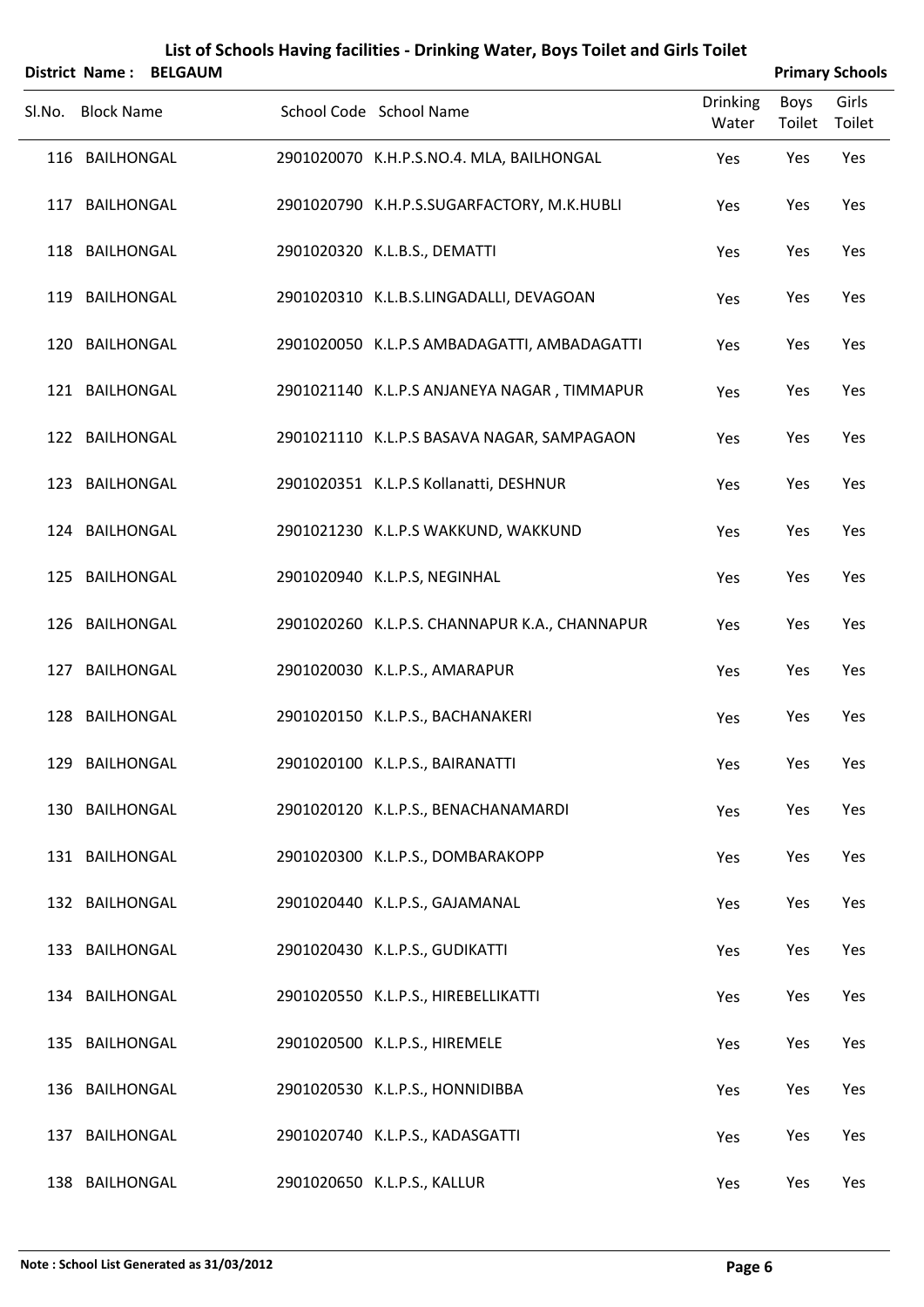|        |                   | District Name: BELGAUM |                                                   |                          |                | <b>Primary Schools</b> |
|--------|-------------------|------------------------|---------------------------------------------------|--------------------------|----------------|------------------------|
| SI.No. | <b>Block Name</b> |                        | School Code School Name                           | <b>Drinking</b><br>Water | Boys<br>Toilet | Girls<br>Toilet        |
|        | 139 BAILHONGAL    |                        | 2901020660 K.L.P.S., KESARAKOPP                   | Yes                      | Yes            | Yes                    |
|        | 140 BAILHONGAL    |                        | 2901020730 K.L.P.S., KULAMANATTI                  | Yes                      | Yes            | Yes                    |
|        | 141 BAILHONGAL    |                        | 2901020710 K.L.P.S., KULAVALLI                    | Yes                      | Yes            | Yes                    |
|        | 142 BAILHONGAL    |                        | 2901020830 K.L.P.S., MALLAPUR(K.A)                | Yes                      | Yes            | Yes                    |
|        | 143 BAILHONGAL    |                        | 2901020840 K.L.P.S., METYAL                       | Yes                      | Yes            | Yes                    |
|        | 144 BAILHONGAL    |                        | 2901020970 K.L.P.S., NANAGUNDIKOPP                | Yes                      | Yes            | Yes                    |
|        | 145 BAILHONGAL    |                        | 2901021030 K.L.P.S., SHIGIHALLI(K.S.)             | Yes                      | Yes            | Yes                    |
|        | 146 BAILHONGAL    |                        | 2901021160 K.L.P.S., TEGUR                        | Yes                      | Yes            | Yes                    |
|        | 147 BAILHONGAL    |                        | 2901021140 K.L.P.S., TIMMAPUR                     | Yes                      | Yes            | Yes                    |
|        | 148 BAILHONGAL    |                        | 2901021260 K.L.P.S., YARAGUDDI                    | Yes                      | Yes            | Yes                    |
|        | 149 BAILHONGAL    |                        | 2901021150 K.L.P.S.CHANAMMANAGAR, TIGADOLLI       | Yes                      | Yes            | Yes                    |
|        | 150 BAILHONGAL    |                        | 2901020710 K.L.P.S.DINDALAKOPP, KULAVALLI         | Yes                      | Yes            | Yes                    |
|        | 151 BAILHONGAL    |                        | 2901020710 K.L.P.S.GALAGINMADA, KULAVALLI         | Yes                      | Yes            | Yes                    |
|        | 152 BAILHONGAL    |                        | 2901020710 K.L.P.S.GANGYNATTI, KULAVALLI          | Yes                      | Yes            | Yes                    |
|        | 153 BAILHONGAL    |                        | 2901020560 K.L.P.S.HANABARATTI CROSS, HANABARATTI | Yes                      | Yes            | Yes                    |
|        | 154 BAILHONGAL    |                        | 2901020720 K.L.P.S.HOSKOTI, KHODANAPUR            | Yes                      | Yes            | Yes                    |
|        | 155 BAILHONGAL    |                        | 2901020710 K.L.P.S.KATRIDADDI, KULAVALLI          | Yes                      | Yes            | Yes                    |
|        | 156 BAILHONGAL    |                        | 2901020710 K.L.P.S.KULVALLI PLANTATION, KULAVALLI | Yes                      | Yes            | Yes                    |
|        | 157 BAILHONGAL    |                        | 2901020640 K.L.P.S.KURBURDEGGU, KADARAVALLI       | Yes                      | Yes            | Yes                    |
|        | 158 BAILHONGAL    |                        | 2901020710 K.L.P.S.MACHI, KULAVALLI               | Yes                      | Yes            | Yes                    |
|        | 159 BAILHONGAL    |                        | 2901020930 K.L.P.S.NAGANUR CROSS, NAGANUR         | Yes                      | Yes            | Yes                    |
|        | 160 BAILHONGAL    |                        | 2901020710 K.L.P.S.NINGAPUR, KULAVALLI            | Yes                      | Yes            | Yes                    |
|        | 161 BAILHONGAL    |                        | 2901020710 K.L.P.S.SAGAR, KULAVALLI               | Yes                      | Yes            | Yes                    |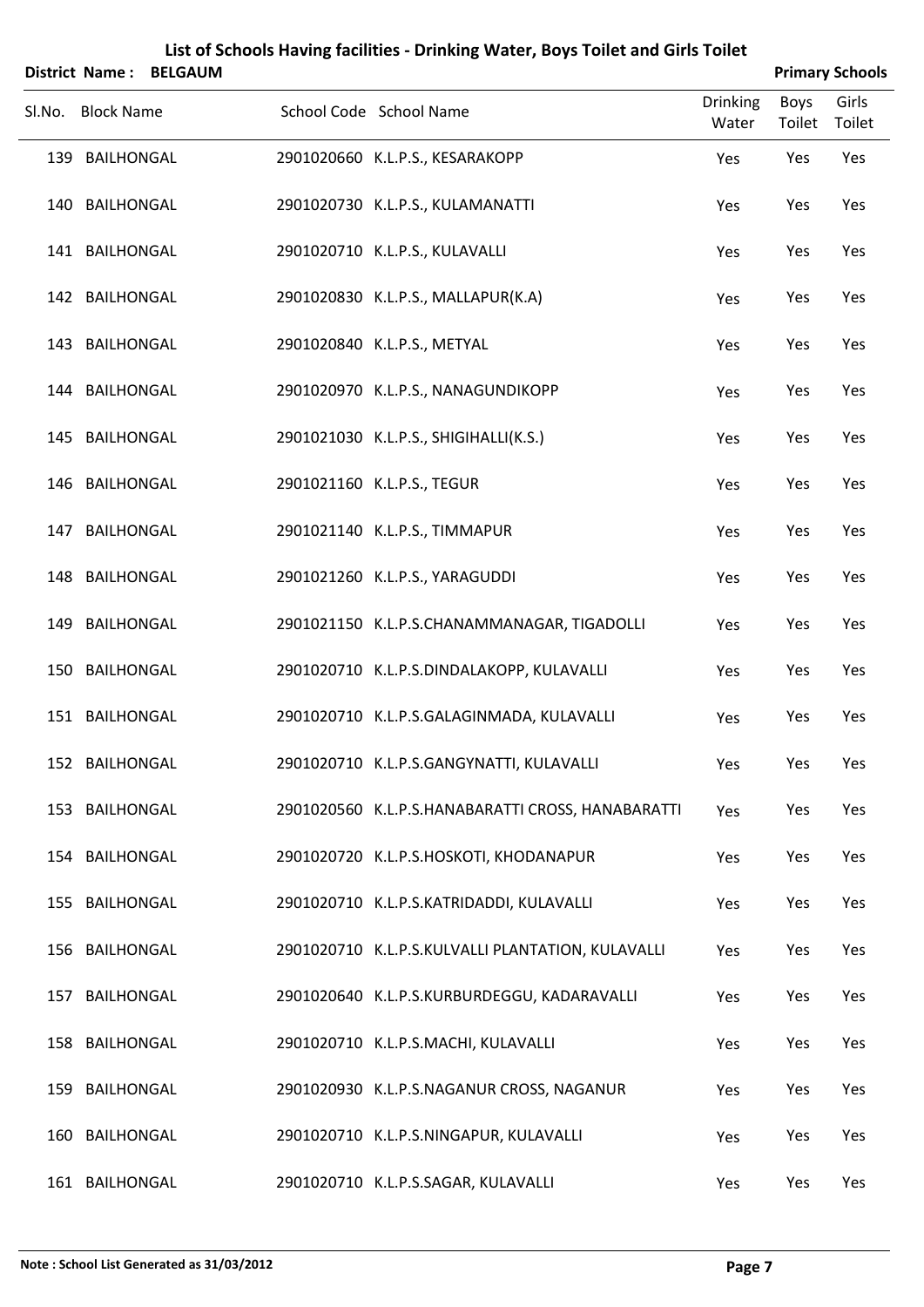| <b>District Name:</b> | <b>BELGAUM</b> | List of Schools Having facilities - Drinking Water, Boys Toilet and Girls Toilet |                          |                       | <b>Primary Schools</b> |
|-----------------------|----------------|----------------------------------------------------------------------------------|--------------------------|-----------------------|------------------------|
| Sl.No. Block Name     |                | School Code School Name                                                          | <b>Drinking</b><br>Water | <b>Boys</b><br>Toilet | Girls<br>Toilet        |
| 162 BAILHONGAL        |                | 2901021080 K.L.P.S.SAVATGI CROSS, SAVATAGI                                       | Yes                      | Yes                   | Yes                    |
| 163 BAILHONGAL        |                | 2901021220 K.L.P.S.SUNKUPPI, VANNUR                                              | Yes                      | Yes                   | Yes                    |
| 164 BAILHONGAL        |                | 2901021330 KHPS, HOSA KADARAVALLI                                                | Yes                      | Yes                   | Yes                    |
| 165 BAILHONGAL        |                | 2901020480 KHPS HUNASHIKATTI, HUNASIKATTI                                        | Yes                      | Yes                   | Yes                    |
| 166 BAILHONGAL        |                | 2901020630 KHPS KADATANAL, KADATANAL                                             | Yes                      | Yes                   | Yes                    |
| 167 BAILHONGAL        |                | 2901020980 KHPS KUVEMPU SCHOOL, NESARGI                                          | Yes                      | Yes                   | Yes                    |
| 168 BAILHONGAL        |                | 2901020460 KLPS, HOLIHOSUR                                                       | Yes                      | Yes                   | Yes                    |
| 169 BAILHONGAL        |                | 2901020170 KLPS BELAVADI (J.K), BELAVADI                                         | Yes                      | Yes                   | Yes                    |
| 170 BAILHONGAL        |                | 2901020350 KLPS DESHNUR BUNGLOW, DESHNUR                                         | Yes                      | Yes                   | Yes                    |
| 171 BAILHONGAL        |                | 2901020290 KLPS DEVARASHIGIHALLI, DEVARSHIGIHALLI                                | Yes                      | Yes                   | Yes                    |
| 172 BAILHONGAL        |                | 2901020340 KLPS DODAWAD JC, DODWAD                                               | Yes                      | Yes                   | Yes                    |
| 173 BAILHONGAL        |                | 2901020076 KLPS DPEP BAILHONGAL, BAILHONGAL                                      | Yes                      | Yes                   | Yes                    |
| 174 BAILHONGAL        |                | 2901020460 KLPS HALE KURAGUND, HOLIHOSUR                                         | Yes                      | Yes                   | Yes                    |
| 175 BAILHONGAL        |                | 2901020560 KLPS HANABARAHATTI, HANABARATTI                                       | Yes                      | Yes                   | Yes                    |
| 176 BAILHONGAL        |                | 2901020490 KLPS HANNIKERI, HANNIKERI                                             | Yes                      | Yes                   | Yes                    |
| 177 BAILHONGAL        |                | 2901021220 KLPS JANTA COLONY, VANNUR                                             | Yes                      | Yes                   | Yes                    |
| 178 BAILHONGAL        |                | 2901020072 KLPS JANTACOLONY, BAILHONGAL                                          | Yes                      | Yes                   | Yes                    |
| 179 BAILHONGAL        |                | 2901020680 KLPS KALBHAVI, KALBHAVI                                               | Yes                      | Yes                   | Yes                    |
| 180 BAILHONGAL        |                | 2901020930 KLPS LAXMINAGAR NAGANUR, NAGANUR                                      | Yes                      | Yes                   | Yes                    |
| 181 BAILHONGAL        |                | 2901021130 KLPS NAVANAGAR TIGADI, TIGADI                                         | Yes                      | Yes                   | Yes                    |
| 182 BAILHONGAL        |                | 2901020072 KLPS NO 7 BAILHONGAL, BAILHONGAL                                      | Yes                      | Yes                   | Yes                    |
| 183 BAILHONGAL        |                | 2901020950 KLPS NO.2, NAVALAGATTI                                                | Yes                      | Yes                   | Yes                    |
| 184 BAILHONGAL        |                | 2901021110 KLPS SAMPGAON, SAMPAGAON                                              | Yes                      | Yes                   | Yes                    |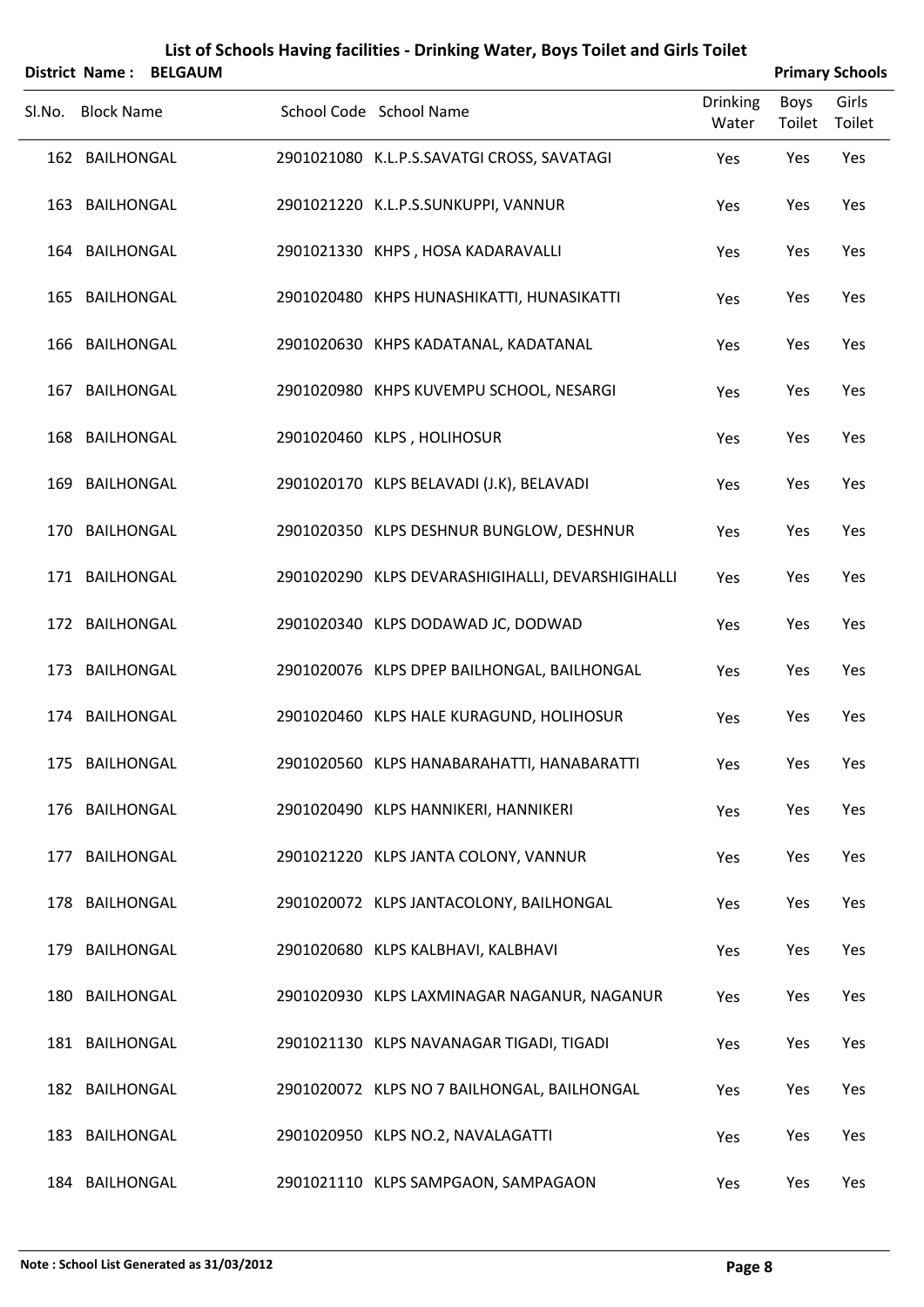|        | <b>District Name:</b> | <b>BELGAUM</b> | List of Schools Having facilities - Drinking Water, Boys Toilet and Girls Toilet |                          |                       | <b>Primary Schools</b> |
|--------|-----------------------|----------------|----------------------------------------------------------------------------------|--------------------------|-----------------------|------------------------|
| Sl.No. | <b>Block Name</b>     |                | School Code School Name                                                          | <b>Drinking</b><br>Water | <b>Boys</b><br>Toilet | Girls<br>Toilet        |
| 185    | <b>BAILHONGAL</b>     |                | 2901020930 KLPS SHIVTHOBA NAGAR, NAGANUR                                         | Yes                      | Yes                   | Yes                    |
|        | 186 BAILHONGAL        |                | 2901021120 KLPS TURAMARI, TURAMARI                                               | Yes                      | Yes                   | Yes                    |
| 187    | <b>BAILHONGAL</b>     |                | 2901021200 KLPS UJJANATTI, UJJANATTI                                             | Yes                      | Yes                   | Yes                    |
|        | 188 BAILHONGAL        |                | 2901020790 KLPS VEERAPURAGASI, M.K.HUBLI                                         | Yes                      | Yes                   | Yes                    |
| 189    | <b>BAILHONGAL</b>     |                | 2901020270 KLPS, DEVALAPUR                                                       | Yes                      | Yes                   | Yes                    |
|        | 190 BAILHONGAL        |                | 2901021240 koravikoppa, YARADAL                                                  | Yes                      | Yes                   | Yes                    |
|        | 191 BAILHONGAL        |                | 2901021240 U.B.S.Anigol, YARADAL                                                 | Yes                      | Yes                   | Yes                    |
|        | 192 BAILHONGAL        |                | 2901021260 U.B.S.NO 1 BAILHONGAL, YARAGUDDI                                      | Yes                      | Yes                   | Yes                    |
| 193    | BAILHONGAL            |                | 2901020350 U.H.B.S., DESHNUR                                                     | Yes                      | Yes                   | Yes                    |
|        | 194 BAILHONGAL        |                | 2901020670 U.H.B.S., KITTUR                                                      | Yes                      | Yes                   | Yes                    |
| 195    | BAILHONGAL            |                | 2901020790 U.H.B.S., M.K.HUBLI                                                   | Yes                      | Yes                   | Yes                    |
| 196    | <b>BAILHONGAL</b>     |                | 2901021110 U.H.B.S., SAMPAGAON                                                   | Yes                      | Yes                   | Yes                    |
| 197    | <b>BAILHONGAL</b>     |                | 2901021110 U.H.G.S., SAMPAGAON                                                   | Yes                      | Yes                   | Yes                    |
|        | 198 BAILHONGAL        |                | 2901020070 U.H.P.G.S., BAILHONGAL                                                | Yes                      | Yes                   | Yes                    |
|        | 199 BAILHONGAL        |                | 2901020980 U.H.P.S., NESARGI                                                     | Yes                      | Yes                   | Yes                    |
| 200    | <b>BAILHONGAL</b>     |                | 2901021130 U.H.P.S., TIGADI                                                      | Yes                      | Yes                   | Yes                    |
|        | 201 BAILHONGAL        |                | 2901021120 U.H.P.S., TURAMARI                                                    | Yes                      | Yes                   | Yes                    |
| 202    | <b>BAILHONGAL</b>     |                | 2901021180 U.LP.S UGARKHOD, UGARKHOD                                             | Yes                      | Yes                   | Yes                    |
|        | 203 BAILHONGAL        |                | 2901020270 U.L.P.S DEVALAPUR, DEVALAPUR                                          | Yes                      | Yes                   | Yes                    |
| 204    | <b>BAILHONGAL</b>     |                | 2901020720 U.L.P.S KHODANPUR, KHODANAPUR                                         | Yes                      | Yes                   | Yes                    |
| 205    | <b>BAILHONGAL</b>     |                | 2901020900 U.L.P.S Mekalamardi, MEKALMARDI                                       | Yes                      | Yes                   | Yes                    |
| 206    | <b>BAILHONGAL</b>     |                | 2901021050 U.L.P.S SANGOLLI, SANGOLLI                                            | Yes                      | Yes                   | Yes                    |
| 207    | <b>BAILHONGAL</b>     |                | 2901021230 U.L.P.S WAKKUND, WAKKUND                                              | Yes                      | Yes                   | Yes                    |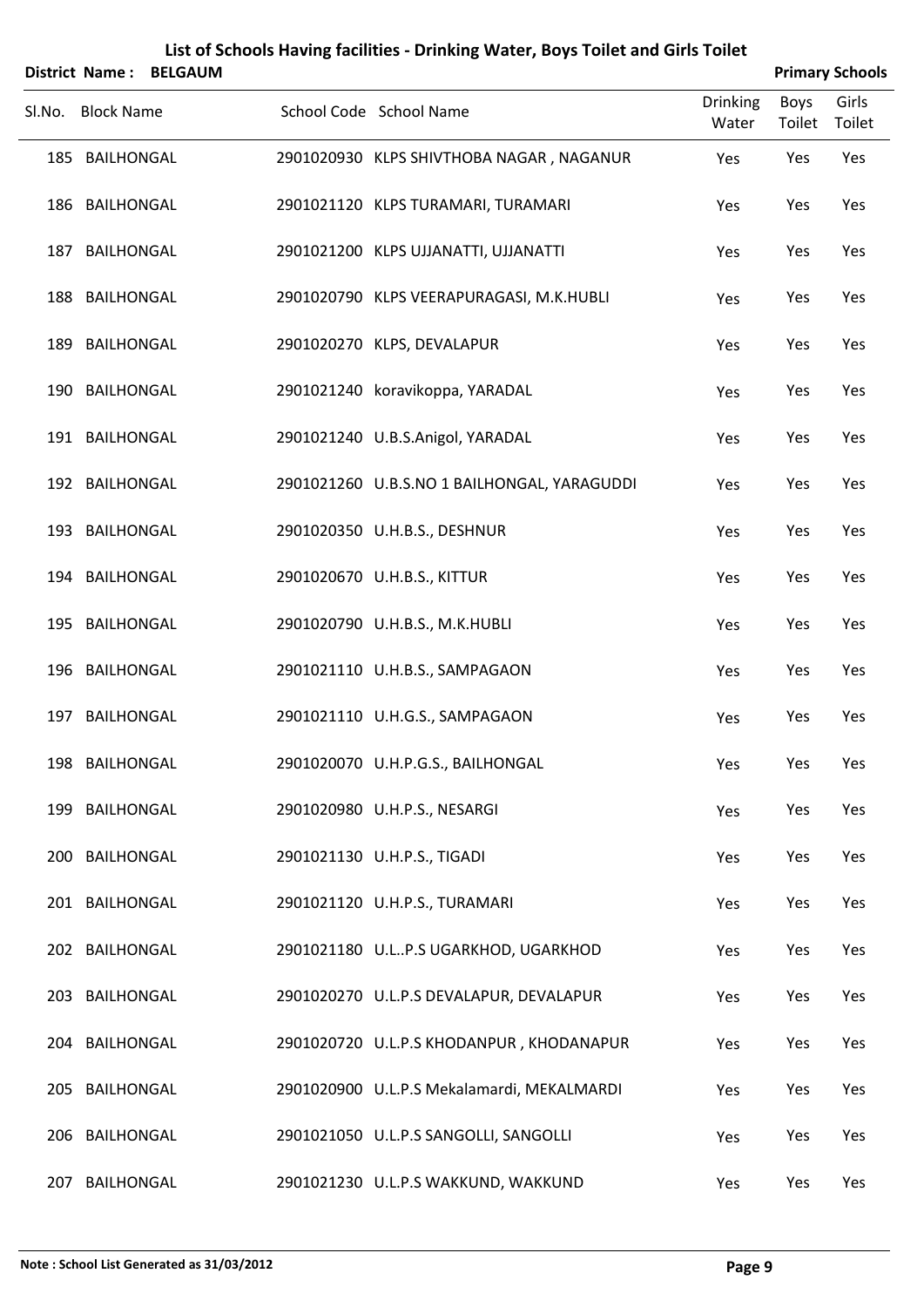|        |                   | District Name: BELGAUM |                                                               |                          |                | <b>Primary Schools</b> |
|--------|-------------------|------------------------|---------------------------------------------------------------|--------------------------|----------------|------------------------|
| Sl.No. | <b>Block Name</b> |                        | School Code School Name                                       | <b>Drinking</b><br>Water | Boys<br>Toilet | Girls<br>Toilet        |
|        | 208 BAILHONGAL    |                        | 2901020050 U.L.P.S., AMBADAGATTI                              | Yes                      | Yes            | Yes                    |
|        | 209 BAILHONGAL    |                        | 2901020170 U.L.P.S., BELAVADI                                 | Yes                      | Yes            | Yes                    |
|        | 210 BAILHONGAL    |                        | 2901020280 U.L.P.S., DASTIKOPP                                | Yes                      | Yes            | Yes                    |
|        | 211 BAILHONGAL    |                        | 2901020340 U.L.P.S., DODWAD                                   | Yes                      | Yes            | Yes                    |
|        | 212 BAILHONGAL    |                        | 2901020480 U.L.P.S., HUNASIKATTI                              | Yes                      | Yes            | Yes                    |
|        | 213 BAILHONGAL    |                        | 2901020940 U.L.P.S., NEGINHAL                                 | Yes                      | Yes            | Yes                    |
|        | 214 BAILHONGAL    |                        | 2901021080 U.L.P.S., SAVATAGI                                 | Yes                      | Yes            | Yes                    |
|        | 215 BAILHONGAL    |                        | 2901020960 U.L.P.S.NICHANAKI, NICHANKI                        | Yes                      | Yes            | Yes                    |
|        | 216 BAILHONGAL    |                        | 2901020076 UHPGS NO 2, BAILHONGAL                             | Yes                      | Yes            | Yes                    |
|        | 217 BAILHONGAL    |                        | 2901020672 UHPS GURUWAR PETH KITTUR, KITTUR                   | Yes                      | Yes            | Yes                    |
|        | 218 BAILHONGAL    |                        | 2901020610 ULPS, KORAVIKOPP                                   | Yes                      | Yes            | Yes                    |
|        | 219 BAILHONGAL    |                        | 2901020080 ULPS BAILWAD, BAILWAD                              | Yes                      | Yes            | Yes                    |
|        | 220 BAILHONGAL    |                        | 2901020320 ULPS DEMATTI, DEMATTI                              | Yes                      | Yes            | Yes                    |
|        | 221 BAILHONGAL    |                        | 2901020460 ULPS HOLIHOSUR, HOLIHOSUR                          | Yes                      | Yes            | Yes                    |
|        | 222 BAILHONGAL    |                        | 2901020075 ULPS NO 6, BAILHONGAL                              | Yes                      | Yes            | Yes                    |
|        | 223 BAILHONGAL    |                        | 2901021150 ULPS TIGADOLLI, TIGADOLLI                          | Yes                      | Yes            | Yes                    |
|        | 224 BAILHONGAL    |                        | 2901021220 ULPS VANNUR, VANNUR                                | Yes                      | Yes            | Yes                    |
|        | 225 BAILHONGAL    |                        | 2901021330 ULPS, HOSA KADARAVALLI                             | Yes                      | Yes            | Yes                    |
|        | 226 BELGAUM CITY  |                        | 2901030240 GOVT CHINTMANRAO HPS SECTION,<br>W.NO.24.BGM.CITY. | Yes                      | Yes            | Yes                    |
|        | 227 BELGAUM CITY  |                        | 2901030470 GOVT SCH. FOR DEAF CHILDREN,<br>W.NO.47.BGM.CITY.  | Yes                      | Yes            | Yes                    |
|        | 228 BELGAUM CITY  |                        | 2901030410 KLP SKUVEMPU NAGAR,<br>W.NO.41.BGM.CITY.           | Yes                      | Yes            | Yes                    |
|        | 229 BELGAUM CITY  |                        | 2901030540 KLPS RUKMINI NAGR, W.NO.54.BGM.CITY.               | Yes                      | Yes            | Yes                    |
|        | 230 BELGAUM CITY  |                        | 2901030270 KLPS SAMRTHA NAGAR,<br>W.NO.27.BGM.CITY.           | Yes                      | Yes            | Yes                    |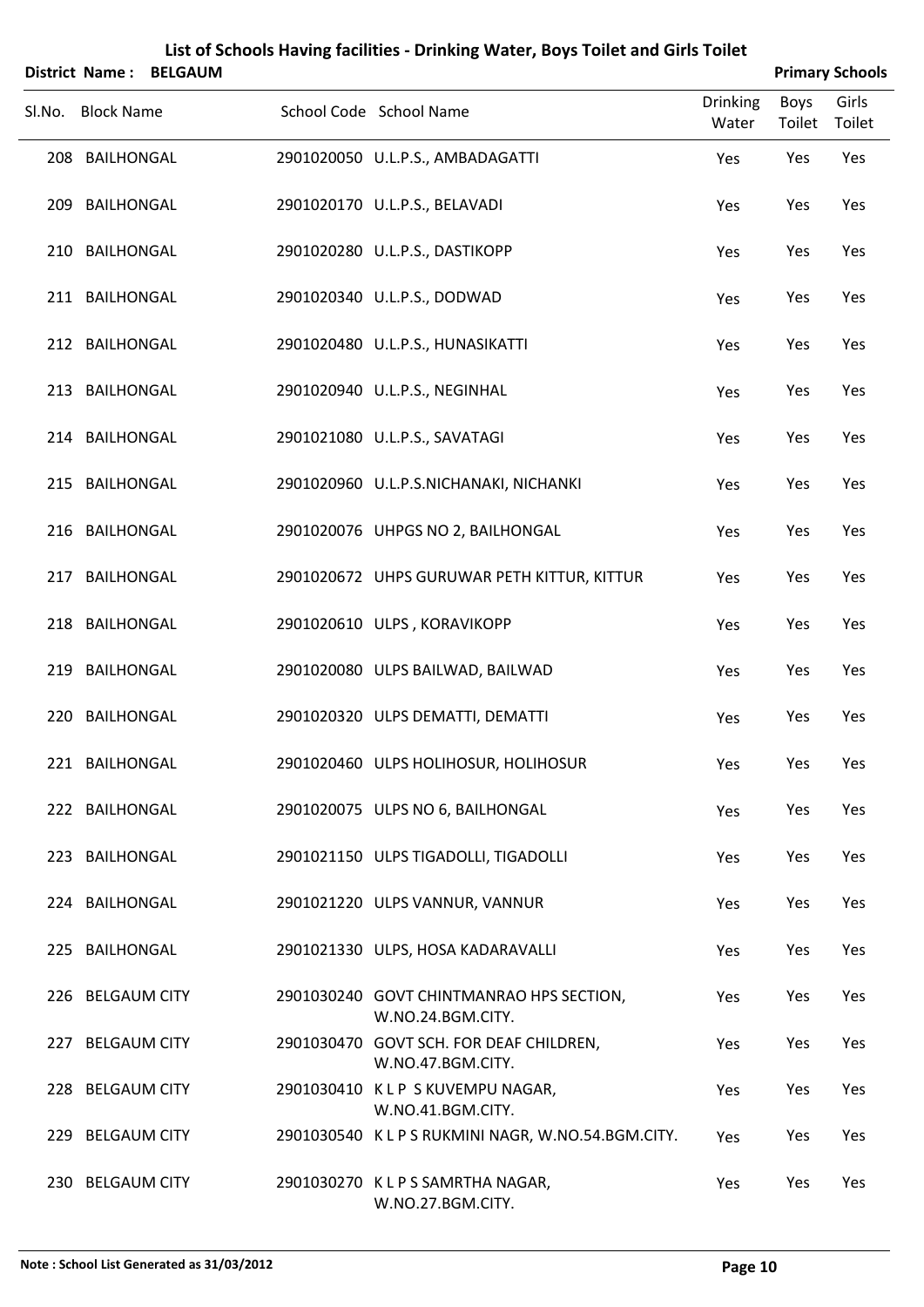|        |                   | District Name: BELGAUM |                                                            |                          |                | <b>Primary Schools</b> |
|--------|-------------------|------------------------|------------------------------------------------------------|--------------------------|----------------|------------------------|
| SI.No. | <b>Block Name</b> |                        | School Code School Name                                    | <b>Drinking</b><br>Water | Boys<br>Toilet | Girls<br>Toilet        |
|        | 231 BELGAUM CITY  |                        | 2901030440 KHPBS ANJANEYA NAGAR,<br>W.NO.44.BGM.CITY.      | Yes                      | Yes            | Yes                    |
|        | 232 BELGAUM CITY  |                        | 2901030570 KHPBS.BASAVAN KUDCHI.,<br>W.NO.57.BGM.CITY.     | Yes                      | Yes            | Yes                    |
|        | 233 BELGAUM CITY  |                        | 2901030080 KHPBS.NO.14.VADAGAON.,<br>W.NO.8.BGM.CITY.      | Yes                      | Yes            | Yes                    |
|        | 234 BELGAUM CITY  |                        | 2901030210 KHPBS.NO.3.KHASBAG, W.NO.21.BGM.CITY.           | Yes                      | Yes            | Yes                    |
|        | 235 BELGAUM CITY  |                        | 2901030390 KHPGS.NO.1.BHADKAL GALLI.,<br>W.NO.39.BGM.CITY. | Yes                      | Yes            | Yes                    |
|        | 236 BELGAUM CITY  |                        | 2901030310 KHPGS.NO.2KULKARNI GALLI,<br>W.NO.31.BGM.CITY   | Yes                      | Yes            | Yes                    |
|        | 237 BELGAUM CITY  |                        | 2901030210 KHPGS.NO.3.KHASBAG., W.NO.21.BGM.CITY.          | Yes                      | Yes            | Yes                    |
|        | 238 BELGAUM CITY  |                        | 2901030110 KHPGS.NO.5.VADAGAON.,<br>W.NO.11.BGM.CITY.      | Yes                      | Yes            | Yes                    |
|        | 239 BELGAUM CITY  |                        | 2901030580 KHPS.ALARWAD, W.NO.58.BGM.CITY.                 | Yes                      | Yes            | Yes                    |
|        | 240 BELGAUM CITY  |                        | 2901030470 KHPS.ASHOKNAGAR., W.NO.47.BGM.CITY.             | Yes                      | Yes            | Yes                    |
|        | 241 BELGAUM CITY  |                        | 2901030570 KHPS.KANABARGI., W.NO.57.BGM.CITY.              | Yes                      | Yes            | Yes                    |
|        | 242 BELGAUM CITY  |                        | 2901030550 KHPS.MUTENATTI., W.NO.55.BGM.CITY.              | Yes                      | Yes            | Yes                    |
|        | 243 BELGAUM CITY  |                        | 2901030340 KHPS.NO.1.VEGITABLEMARKET,<br>W.NO.34.BGM.CITY. | Yes                      | Yes            | Yes                    |
|        | 244 BELGAUM CITY  |                        | 2901030600 KHPS.NO.13., FORT.BGM.CITY.                     | Yes                      | Yes            | Yes                    |
|        | 245 BELGAUM CITY  |                        | 2901030130 KHPS.NO.17.BHARATHNAGAR.,<br>W.NO.13.BGM.CITY.  | Yes                      | Yes            | Yes                    |
|        | 246 BELGAUM CITY  |                        | 2901030070 KHPS.NO.18.ANAGOL., W.NO.7.BGM.CITY.            | <b>Yes</b>               | Yes            | Yes                    |
|        | 247 BELGAUM CITY  |                        | 2901030010 KHPS.NO.19.MAJAGAON., W.NO.1.BGM.CITY.          | Yes                      | Yes            | Yes                    |
|        | 248 BELGAUM CITY  |                        | 2901030400 KHPS.NO.2.SHETTI GALLI,<br>W.NO.40.BGM.CITY.    | <b>Yes</b>               | Yes            | Yes                    |
|        | 249 BELGAUM CITY  |                        | 2901030480 KHPS.NO.21.PHQ.BGM, W.NO.48.BGM.CITY.           | Yes                      | Yes            | Yes                    |
|        | 250 BELGAUM CITY  |                        | 2901030460 KHPS.NO.22.SADASHIVNAGAR,<br>W.NO.46.BGM.CITY.  | Yes                      | Yes            | Yes                    |
|        | 251 BELGAUM CITY  |                        | 2901030530 KHPS.NO.24.MAHANTESHNAGAR,<br>W.NO.53.BGM.CITY. | Yes                      | Yes            | Yes                    |
|        | 252 BELGAUM CITY  |                        | 2901030550 KHPS.NO.25.INDAL., W.NO.55.BGM.CITY.            | <b>Yes</b>               | Yes            | Yes                    |
|        | 253 BELGAUM CITY  |                        | 2901030430 KHPS.NO.26.V.NAGAR., W.NO.43.BGM.CITY.          | Yes                      | Yes            | Yes                    |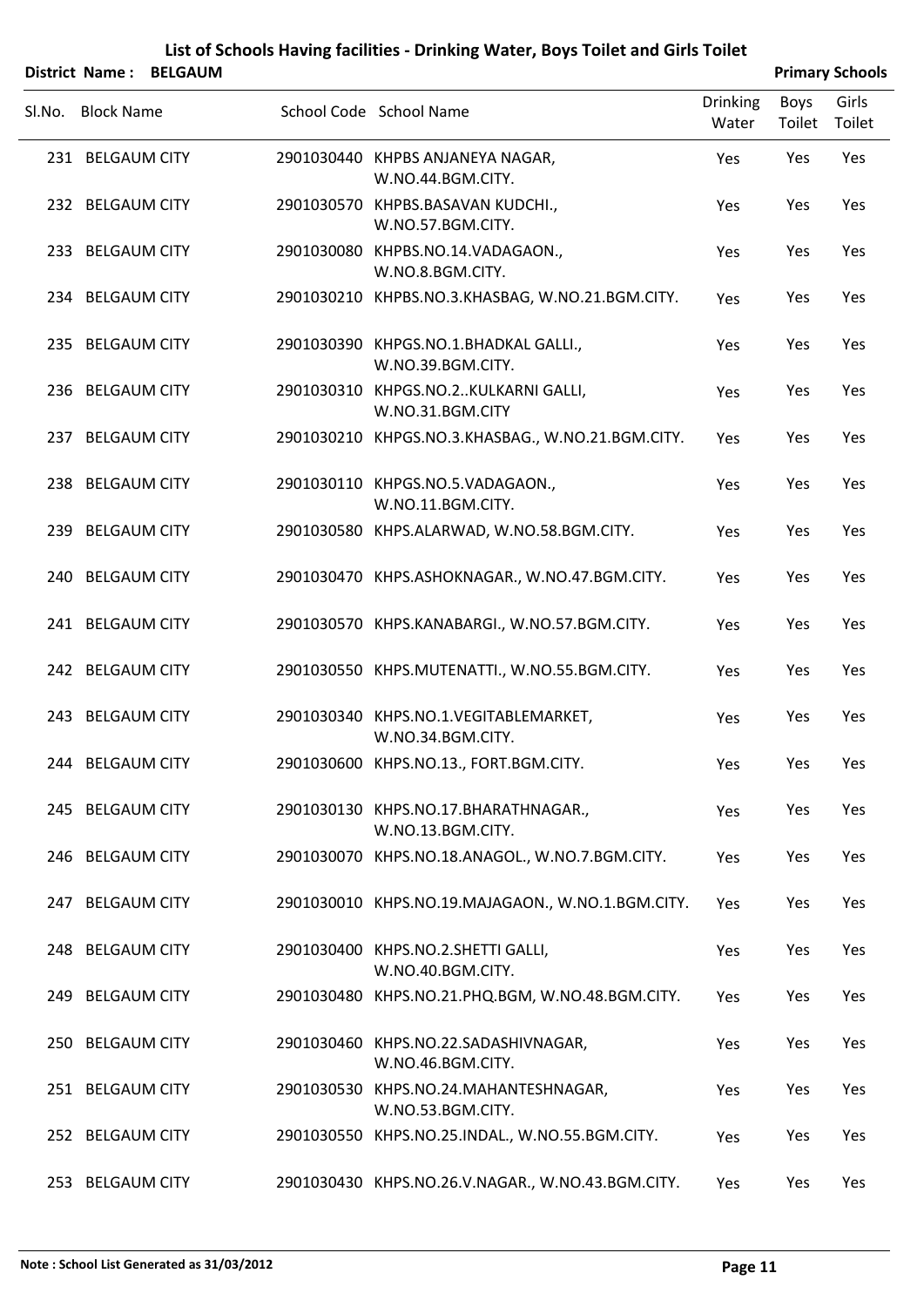|        | District Name:    | <b>BELGAUM</b> |                                                              |                          |                | <b>Primary Schools</b> |
|--------|-------------------|----------------|--------------------------------------------------------------|--------------------------|----------------|------------------------|
| Sl.No. | <b>Block Name</b> |                | School Code School Name                                      | <b>Drinking</b><br>Water | Boys<br>Toilet | Girls<br>Toilet        |
|        | 254 BELGAUM CITY  |                | 2901030250 KHPS.NO.4.M.FULLE ROAD.,<br>W.NO.25.BGM.CITY.     | Yes                      | Yes            | Yes                    |
|        | 255 BELGAUM CITY  |                | 2901030150 KHPS.NO.5.TILAKWADI., W.NO.15.BGM.CITY.           | Yes                      | Yes            | Yes                    |
|        | 256 BELGAUM CITY  |                | 2901030310 KHPS.NO.6.KONWAL GALLI.,<br>W.NO.31.BGM.CITY      | Yes                      | Yes            | Yes                    |
|        | 257 BELGAUM CITY  |                | 2901030290 KHPS.NO.7.FULBAG GALLI.,<br>W.NO.29.BGM.CITY.     | Yes                      | Yes            | Yes                    |
|        | 258 BELGAUM CITY  |                | 2901030240 KHPS.NO.8.KACHERIGALLI.,<br>W.NO.24.BGM.CITY.     | Yes                      | Yes            | Yes                    |
|        | 259 BELGAUM CITY  |                | 2901030320 KHPS.NO.9.KELKARBAG., W.NO.32.BGM.CITY.           | Yes                      | Yes            | Yes                    |
|        | 260 BELGAUM CITY  |                | 2901030490 KHPS.RAM NAGAR, W.NO.49.BGM.CITY.                 | Yes                      | Yes            | Yes                    |
|        | 261 BELGAUM CITY  |                | 2901030530 KHPS.SHRINAGAR., W.NO.53.BGM.CITY.                | Yes                      | Yes            | Yes                    |
|        | 262 BELGAUM CITY  |                | 2901030530 KHPS.VANTMURI., W.NO.53.BGM.CITY.                 | Yes                      | Yes            | Yes                    |
|        | 263 BELGAUM CITY  |                | 2901030440 KLPBS AZAM NAGAR, W.NO.44.BGM.CITY.               | Yes                      | Yes            | Yes                    |
|        | 264 BELGAUM CITY  |                | 2901030030 KLPS AMBEDKAR NAGAR, W.NO.3.BGM.CITY.             | Yes                      | Yes            | Yes                    |
|        | 265 BELGAUM CITY  |                | 2901030030 KLPS CAUVERY NAGAR, W.NO.3.BGM.CITY.              | Yes                      | Yes            | Yes                    |
|        | 266 BELGAUM CITY  |                | 2901030020 KLPS CHANNAMMA NAGAR,<br>W.NO.2.BGM.CITY.         | Yes                      | Yes            | Yes                    |
|        | 267 BELGAUM CITY  |                | 2901030170 KLPS GAJANAN MAHARAJ NAGAR,<br>W.NO.17.BGM.CITY.  | Yes                      | Yes            | Yes                    |
|        | 268 BELGAUM CITY  |                | 2901030020 KLPS PARVATINAGAR, W.NO.2.BGM.CITY.               | Yes                      | Yes            | Yes                    |
|        | 269 BELGAUM CITY  |                | 2901030571 KLPS RamteerthNagar, W.NO.57.BGM.CITY.            | Yes                      | Yes            | Yes                    |
|        | 270 BELGAUM CITY  |                | 2901030100 KLPS SAMBHAJI NAGAR VADGAON,<br>W.NO.10.BGM.CITY. | Yes                      | Yes            | Yes                    |
|        | 271 BELGAUM CITY  |                | 2901030431 KLPS SAYADRI NAGAR, W.NO.43.BGM.CITY.             | Yes                      | Yes            | Yes                    |
|        | 272 BELGAUM CITY  |                | 2901030440 KLPS SHAHUNAHAR BELGAUM,<br>W.NO.44.BGM.CITY.     | Yes                      | Yes            | Yes                    |
|        | 273 BELGAUM CITY  |                | 2901030580 KLPS UJWAL NAGAR, W.NO.58.BGM.CITY.               | Yes                      | Yes            | Yes                    |
|        | 274 BELGAUM CITY  |                | 2901030550 KLPS.BASAVANKOL, W.NO.55.BGM.CITY.                | Yes                      | Yes            | Yes                    |
|        | 275 BELGAUM CITY  |                | 2901030060 KLPS.BHAGYANAGAR., W.NO.6.BGM.CITY.               | Yes                      | Yes            | Yes                    |
|        | 276 BELGAUM CITY  |                | 2901030070 KLPS.CHIDAMBARNAGAR.,<br>W.NO.7.BGM.CITY.         | Yes                      | Yes            | Yes                    |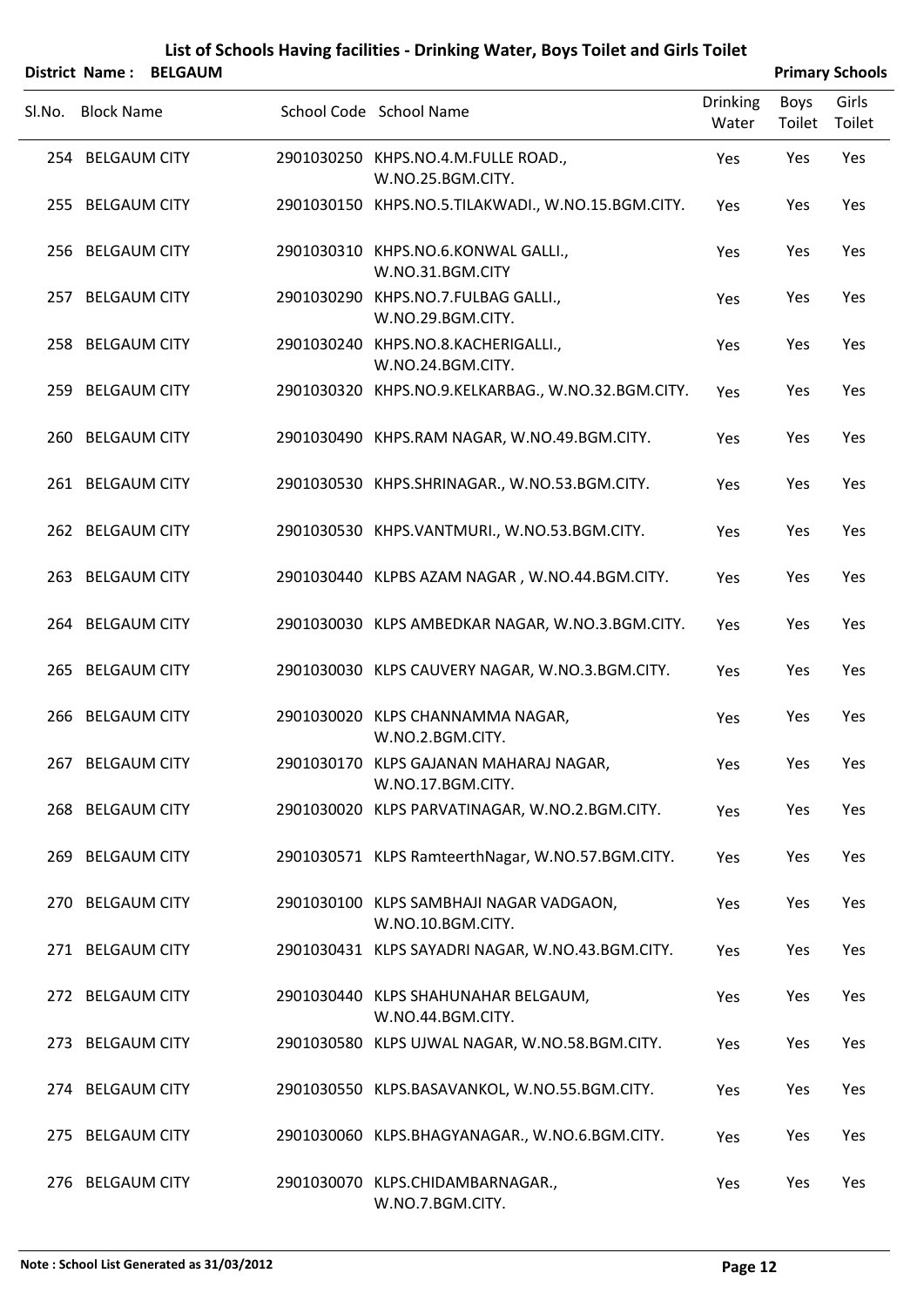|        |                   | District Name: BELGAUM |                                                           |                          |                | <b>Primary Schools</b> |
|--------|-------------------|------------------------|-----------------------------------------------------------|--------------------------|----------------|------------------------|
| Sl.No. | <b>Block Name</b> |                        | School Code School Name                                   | <b>Drinking</b><br>Water | Boys<br>Toilet | Girls<br>Toilet        |
|        | 277 BELGAUM CITY  |                        | 2901030580 KLPS.DEVARAJARS COLONY,<br>W.NO.58.BGM.CITY.   | Yes                      | Yes            | Yes                    |
|        | 278 BELGAUM CITY  |                        | 2901030140 KLPS.GOMATESHNAGAR.,<br>W.NO.14.BGM.CITY.      | Yes                      | Yes            | Yes                    |
|        | 279 BELGAUM CITY  |                        | 2901030430 KLPS.HANUMANNAGAR.,<br>W.NO.43.BGM.CITY.       | Yes                      | Yes            | Yes                    |
|        | 280 BELGAUM CITY  |                        | 2901030180 KLPS.JED GALLI.SHAHAPUR.,<br>W.NO.18.BGM.CITY. | Yes                      | Yes            | Yes                    |
|        | 281 BELGAUM CITY  |                        | 2901030340 KLPS.NO.10.BHOVI GALLI.,<br>W.NO.34.BGM.CITY.  | Yes                      | Yes            | Yes                    |
|        | 282 BELGAUM CITY  |                        | 2901030350 KLPS.NO.11.MALI GALLI., W.NO.35.BGM.CITY.      | Yes                      | Yes            | Yes                    |
|        | 283 BELGAUM CITY  |                        | 2901030590 KLPS.NO.12., CAMP.BGM.CITY.                    | Yes                      | Yes            | Yes                    |
|        | 284 BELGAUM CITY  |                        | 2901030110 KLPS.NO.15.VADAGAON.,<br>W.NO.11.BGM.CITY.     | Yes                      | Yes            | Yes                    |
|        | 285 BELGAUM CITY  |                        | 2901030140 KLPS.NO.16.GOMATESHNAGAR,<br>W.NO.14.BGM.CITY. | Yes                      | Yes            | Yes                    |
|        | 286 BELGAUM CITY  |                        | 2901030020 KLPS.NO.20.VACCINE DEPOT,<br>W.NO.2.BGM.CITY.  | Yes                      | Yes            | Yes                    |
|        | 287 BELGAUM CITY  |                        | 2901030520 KLPS.NO.23.GANDHI NAGAR.,<br>W.NO.52.BGM.CITY. | Yes                      | Yes            | Yes                    |
|        | 288 BELGAUM CITY  |                        | 2901030440 KLPS.SANGMESHWAR NAGAR,<br>W.NO.44.BGM.CITY.   | Yes                      | Yes            | Yes                    |
|        | 289 BELGAUM CITY  |                        | 2901030250 KLPS.SHASTRINAGAR., W.NO.25.BGM.CITY.          | Yes                      | Yes            | Yes                    |
|        | 290 BELGAUM CITY  |                        | 2901030470 KLPS.SHIVBASAVNAGAR.,<br>W.NO.47.BGM.CITY.     | Yes                      | Yes            | Yes                    |
|        | 291 BELGAUM CITY  |                        | 2901030450 KLPS.VIBHAV NAGAR., W.NO.45.BGM.CITY.          | Yes                      | Yes            | Yes                    |
|        | 292 BELGAUM CITY  |                        | 2901030550 KLPS.YAMANAPUR., W.NO.55.BGM.CITY.             | Yes                      | Yes            | Yes                    |
|        | 293 BELGAUM CITY  |                        | 2901030280 MHPBS.NO.3.PATIL GALLI.,<br>W.NO.28.BGM.CITY.  | Yes                      | Yes            | Yes                    |
|        | 294 BELGAUM CITY  |                        | 2901030080 MHPBS.NO.31.VADAGAON.,<br>W.NO.8.BGM.CITY.     | Yes                      | Yes            | Yes                    |
|        | 295 BELGAUM CITY  |                        | 2901030240 MHPGS.NO.4.KORE GALLI.,<br>W.NO.24.BGM.CITY.   | Yes                      | Yes            | Yes                    |
|        | 296 BELGAUM CITY  |                        | 2901030080 MHPGS.NO.5.VADAGAON.,<br>W.NO.8.BGM.CITY.      | Yes                      | Yes            | Yes                    |
|        | 297 BELGAUM CITY  |                        | 2901030030 MHPGS.NO.6.ANAGOL, W.NO.3.BGM.CITY.            | Yes                      | Yes            | Yes                    |
|        | 298 BELGAUM CITY  |                        | 2901030570 MHPS.BASAVANKUDCHI.,<br>W.NO.57.BGM.CITY.      | Yes                      | Yes            | Yes                    |
|        | 299 BELGAUM CITY  |                        | 2901030570 MHPS.KANABARGI., W.NO.57.BGM.CITY.             | Yes                      | Yes            | Yes                    |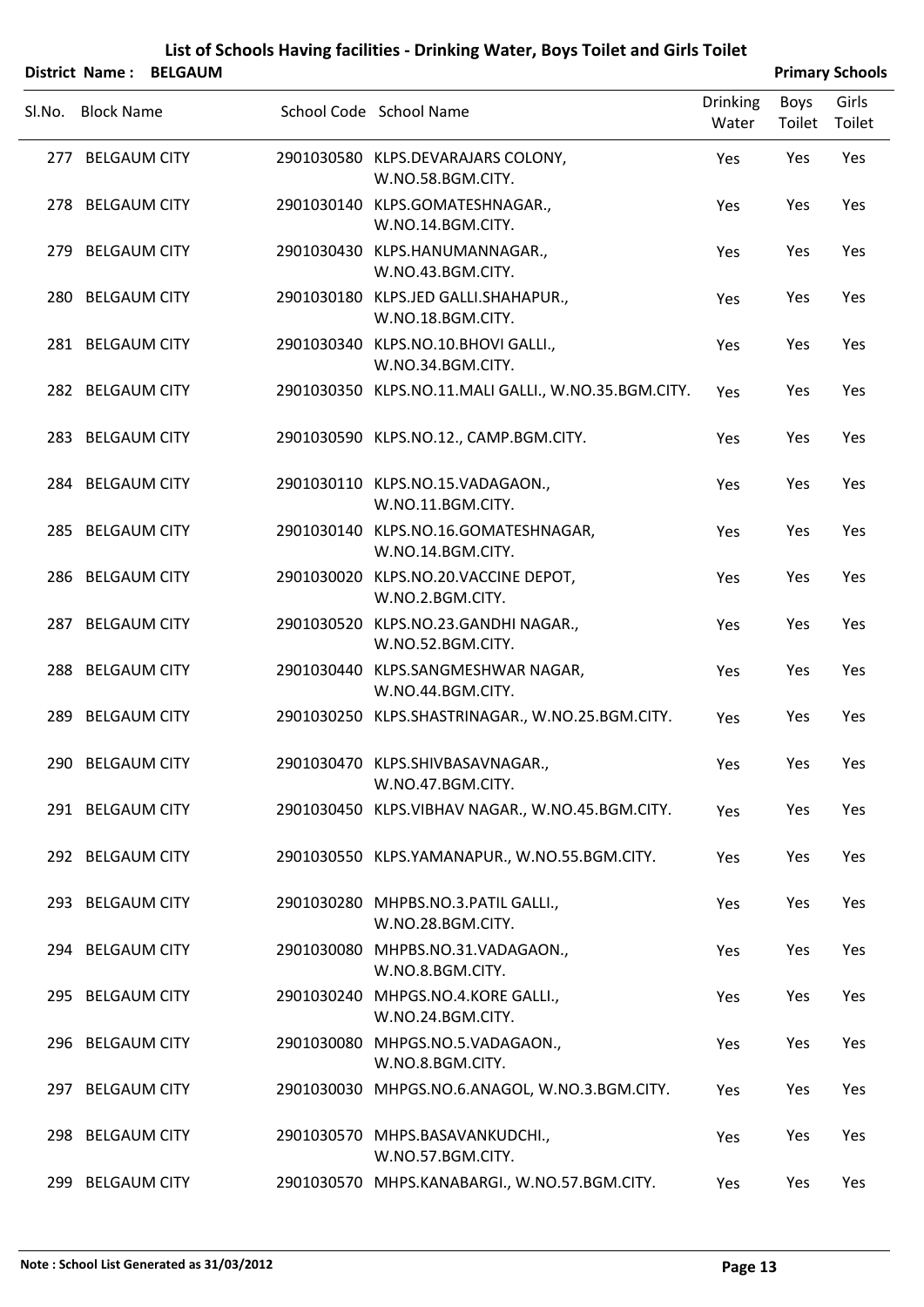|        |                   | District Name: BELGAUM |                                                                |                          |                | <b>Primary Schools</b> |
|--------|-------------------|------------------------|----------------------------------------------------------------|--------------------------|----------------|------------------------|
| SI.No. | <b>Block Name</b> |                        | School Code School Name                                        | <b>Drinking</b><br>Water | Boys<br>Toilet | Girls<br>Toilet        |
|        | 300 BELGAUM CITY  |                        | 2901030330 MHPS.NO.1.GANAPAT GALLI.,<br>W.NO.33.BGM.CITY.      | Yes                      | Yes            | Yes                    |
|        | 301 BELGAUM CITY  |                        | 2901030310 MHPS.NO.1.MARUTI GALLI,<br>W.NO.31.BGM.CITY         | Yes                      | Yes            | Yes                    |
|        | 302 BELGAUM CITY  |                        | 2901030260 MHPS.NO.12.MAHADWAROAD,<br>W.NO.26.BGM.CITY.        | Yes                      | Yes            | Yes                    |
|        | 303 BELGAUM CITY  |                        | 2901030190 MHPS.NO.13.BASVAN GALLI.SHA.,<br>W.NO.19.BGM.CITY.  | Yes                      | Yes            | Yes                    |
|        | 304 BELGAUM CITY  |                        | 2901030250 MHPS.NO.14.M.FULLE ROAD.,<br>W.NO.25.BGM.CITY.      | Yes                      | Yes            | Yes                    |
|        | 305 BELGAUM CITY  |                        | 2901030130 MHPS.NO.15.KHASBAG., W.NO.13.BGM.CITY.              | Yes                      | Yes            | Yes                    |
|        | 306 BELGAUM CITY  |                        | 2901030220 MHPS.NO.16.HOSUR., W.NO.22.BGM.CITY.                | Yes                      | Yes            | Yes                    |
|        | 307 BELGAUM CITY  |                        | 2901030180 MHPS.NO.19.ALAVANGALLI.SHA.,<br>W.NO.18.BGM.CITY.   | Yes                      | Yes            | Yes                    |
|        | 308 BELGAUM CITY  |                        | 2901030330 MHPS.NO.2.GANAPAT GALLI.,<br>W.NO.33.BGM.CITY.      | Yes                      | Yes            | Yes                    |
|        | 309 BELGAUM CITY  |                        | 2901030380 MHPS.NO.20.GONDHLI GALLI,<br>W.NO.38.BGM.CITY.      | Yes                      | Yes            | Yes                    |
|        | 310 BELGAUM CITY  |                        | 2901030380 MHPS.NO.22.RISALDAR GALLI,<br>W.NO.38.BGM.CITY.     | Yes                      | Yes            | Yes                    |
|        | 311 BELGAUM CITY  |                        | 2901030140 MHPS.NO.24.ANANDWADI.,<br>W.NO.14.BGM.CITY.         | Yes                      | Yes            | Yes                    |
|        | 312 BELGAUM CITY  |                        | 2901030240 MHPS.NO.25.KORE GALLI.,<br>W.NO.24.BGM.CITY.        | Yes                      | Yes            | Yes                    |
|        | 313 BELGAUM CITY  |                        | 2901030190 MHPS.NO.26.BICHU GALLI SHAHA.,<br>W.NO.19.BGM.CITY. | Yes                      | Yes            | Yes                    |
|        | 314 BELGAUM CITY  |                        | 2901030400 MHPS.NO.27.SHIVAJI NAGAR.,<br>W.NO.40.BGM.CITY.     | Yes                      | Yes            | Yes                    |
|        | 315 BELGAUM CITY  |                        | 2901030330 MHPS.NO.28.GANAPAT GALLI.,<br>W.NO.33.BGM.CITY.     | Yes                      | Yes            | Yes                    |
|        | 316 BELGAUM CITY  |                        | 2901030320 MHPS.NO.29.RAMDEV GALLI.,<br>W.NO.32.BGM.CITY.      | Yes                      | Yes            | Yes                    |
|        | 317 BELGAUM CITY  |                        | 2901030130 MHPS.NO.32.VADAGAON.,<br>W.NO.13.BGM.CITY.          | Yes                      | Yes            | Yes                    |
|        | 318 BELGAUM CITY  |                        | 2901030120 MHPS.NO.33.JUNEBELGAUM.,<br>W.NO.12.BGM.CITY.       | Yes                      | Yes            | Yes                    |
|        | 319 BELGAUM CITY  |                        | 2901030050 MHPS.NO.34.ANAGOL., W.NO.5.BGM.CITY.                | Yes                      | Yes            | Yes                    |
|        | 320 BELGAUM CITY  |                        | 2901030010 MHPS.NO.35.MAJAGAON.,<br>W.NO.1.BGM.CITY.           | Yes                      | Yes            | Yes                    |
|        | 321 BELGAUM CITY  |                        | 2901030500 MHPS.NO.39.P.H.Q.BGM.,<br>W.NO.50.BGM.CITY.         | Yes                      | Yes            | Yes                    |
|        | 322 BELGAUM CITY  |                        | 2901030350 MHPS.NO.4.MALI GALLI., W.NO.35.BGM.CITY.            | Yes                      | Yes            | Yes                    |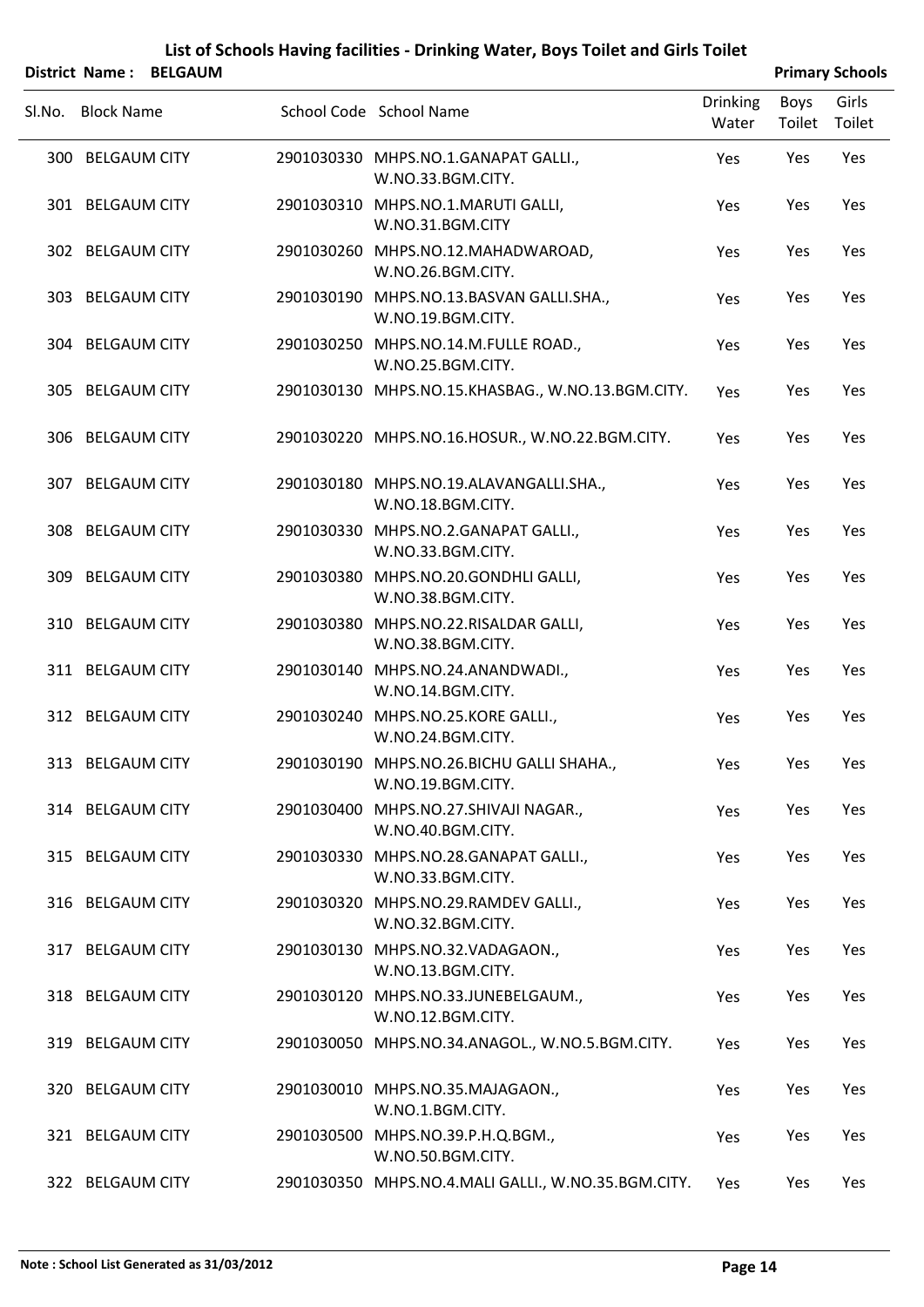#### **List of Schools Having facilities ‐ Drinking Water, Boys Toilet and Girls Toilet District Name : BELGAUM Primary Schools**

|                   | DISLIILL INGIIIE. DELUAUIVI |                                                               |                          |                | <b>PHILIC V SCHOOD</b> |
|-------------------|-----------------------------|---------------------------------------------------------------|--------------------------|----------------|------------------------|
| SI.No. Block Name |                             | School Code School Name                                       | <b>Drinking</b><br>Water | Boys<br>Toilet | Girls<br>Toilet        |
| 323 BELGAUM CITY  |                             | 2901030460 MHPS.NO.41.SADASHIVNAGAR,<br>W.NO.46.BGM.CITY.     | Yes                      | Yes            | Yes                    |
| 324 BELGAUM CITY  |                             | 2901030400 MHPS.NO.5.CHAWAT GALLI,<br>W.NO.40.BGM.CITY.       | Yes                      | Yes            | Yes                    |
| 325 BELGAUM CITY  |                             | 2901030410 MHPS.NO.6.KHADKA GALLI,<br>W.NO.41.BGM.CITY.       | Yes                      | Yes            | Yes                    |
| 326 BELGAUM CITY  |                             | 2901030290 MHPS.NO.7.FULBAG GALLI.,<br>W.NO.29.BGM.CITY.      | Yes                      | Yes            | Yes                    |
| 327 BELGAUM CITY  |                             | 2901030230 MHPS.NO.8.HOSUR., W.NO.23.BGM.CITY.                | Yes                      | Yes            | Yes                    |
| 328 BELGAUM CITY  |                             | 2901030150 MHPS.NO.9.TILAKWADI., W.NO.15.BGM.CITY.            | Yes                      | Yes            | Yes                    |
| 329 BELGAUM CITY  |                             | 2901030441 MLPS SHAHUNAGAR BELGAUM,<br>W.NO.44.BGM.CITY.      | Yes                      | Yes            | Yes                    |
| 330 BELGAUM CITY  |                             | 2901030420 MLPS.NO.21.KALIAMBARI,<br>W.NO.42.BGM.CITY.        | Yes                      | Yes            | Yes                    |
| 331 BELGAUM CITY  |                             | 2901030600 MLPS.NO.30., FORT.BGM.CITY.                        | Yes                      | Yes            | Yes                    |
| 332 BELGAUM CITY  |                             | 2901030020 MLPS.NO.36.VACCINE DEPOT,<br>W.NO.2.BGM.CITY.      | Yes                      | Yes            | Yes                    |
| 333 BELGAUM CITY  |                             | 2901030170 MLPS.NO.37.NANAWADI.,<br>W.NO.17.BGM.CITY.         | Yes                      | Yes            | Yes                    |
| 334 BELGAUM CITY  |                             | 2901030160 MLPS.NO.38.GODSEWADI.,<br>W.NO.16.BGM.CITY.        | Yes                      | Yes            | Yes                    |
| 335 BELGAUM CITY  |                             | 2901030520 MLPS.NO.40.GANDHI NAGAR.,<br>W.NO.52.BGM.CITY.     | Yes                      | Yes            | Yes                    |
| 336 BELGAUM CITY  |                             | 2901030220 MLPS.NO.45.NARVEKARGALLI,<br>W.NO.22.BGM.CITY.     | Yes                      | Yes            | Yes                    |
| 337 BELGAUM CITY  |                             | 2901030550 MLPS.YAMANAPUR., W.NO.55.BGM.CITY.                 | Yes                      | Yes            | Yes                    |
| 338 BELGAUM CITY  |                             | 2901030470 U.H.P.S. ASHOK NAGAR (ASHOK),<br>W.NO.47.BGM.CITY. | Yes                      | Yes            | Yes                    |
| 339 BELGAUM CITY  |                             | 2901030520 U.L.B.S NEW GANDHI NAGAR,<br>W.NO.52.BGM.CITY.     | Yes                      | Yes            | Yes                    |
| 340 BELGAUM CITY  |                             | 2901030380 UGS No. 2 Tenginkeri Galli,<br>W.NO.38.BGM.CITY.   | Yes                      | Yes            | Yes                    |
| 341 BELGAUM CITY  |                             | 2901030260 UHPBS No. 3 P W D Q, W.NO.26.BGM.CITY.             | Yes                      | Yes            | Yes                    |
| 342 BELGAUM CITY  |                             | 2901030370 UHPGS.NO.1.KHANJAR GALLI,<br>W.NO.37.BGM.CITY.     | Yes                      | Yes            | Yes                    |
| 343 BELGAUM CITY  |                             | 2901030370 UHPS.NO.1.KAKATIVES, W.NO.37.BGM.CITY.             | Yes                      | Yes            | Yes                    |
| 344 BELGAUM CITY  |                             | 2901030440 UHPS.NO.11.AZAMNAGAR.,<br>W.NO.44.BGM.CITY.        | Yes                      | Yes            | Yes                    |
| 345 BELGAUM CITY  |                             | 2901030300 UHPS.NO.2.DESHPANDE GALLI,<br>W.NO.30.BGM.CITY     | Yes                      | Yes            | Yes                    |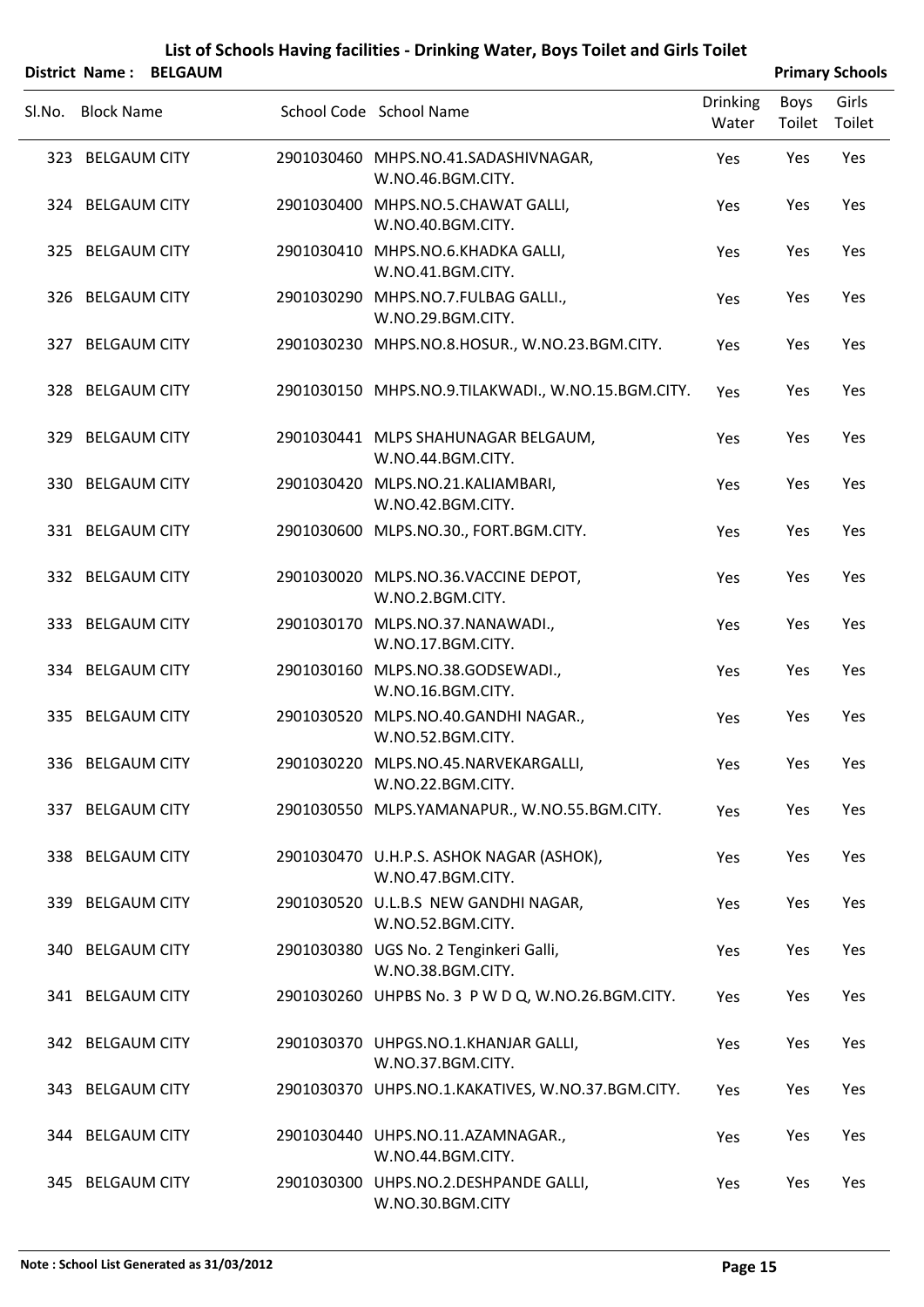#### **List of Schools Having facilities ‐ Drinking Water, Boys Toilet and Girls Toilet District Name : BELGAUM Primary Schools**

|                   | PISUILL INGIIIC. PLLUMUINI |                                                              |                          |                | <b>Fillial y Scribbis</b> |
|-------------------|----------------------------|--------------------------------------------------------------|--------------------------|----------------|---------------------------|
| Sl.No. Block Name |                            | School Code School Name                                      | <b>Drinking</b><br>Water | Boys<br>Toilet | Girls<br>Toilet           |
| 346 BELGAUM CITY  |                            | 2901030360 UHPS.NO.3.KHAKAR GALLI.,<br>W.NO.36.BGM.CITY.     | Yes                      | Yes            | Yes                       |
| 347 BELGAUM CITY  |                            | 2901030210 UHPS.NO.4.KHASBAG., W.NO.21.BGM.CITY.             | Yes                      | Yes            | Yes                       |
| 348 BELGAUM CITY  |                            | 2901030410 UHPS.NO.5.GHEE GALLI., W.NO.41.BGM.CITY.          | Yes                      | Yes            | Yes                       |
| 349 BELGAUM CITY  |                            | 2901030500 UHPS.NO.5.P.H.Q.BGM., W.NO.50.BGM.CITY.           | Yes                      | Yes            | Yes                       |
| 350 BELGAUM CITY  |                            | 2901030200 UHPS.NO.6.NAVIGALLI.SHAHAP.,<br>W.NO.20.BGM.CITY. | Yes                      | Yes            | Yes                       |
| 351 BELGAUM CITY  |                            | 2901030090 UHPS.NO.7.VADAGAON., W.NO.9.BGM.CITY.             | Yes                      | Yes            | Yes                       |
| 352 BELGAUM CITY  |                            | 2901030040 UHPS.NO.8.ANAGOL, W.NO.4.BGM.CITY.                | Yes                      | Yes            | Yes                       |
| 353 BELGAUM CITY  |                            | 2901030540 UHPS.RUKMANINAGAR., W.NO.54.BGM.CITY.             | Yes                      | Yes            | Yes                       |
| 354 BELGAUM CITY  |                            | 2901030430 ULPS DOORDARSHAN NAGAR,<br>W.NO.43.BGM.CITY.      | Yes                      | Yes            | Yes                       |
| 355 BELGAUM CITY  |                            | 2901030520 ULPS RAMNAGAR, W.NO.52.BGM.CITY.                  | Yes                      | Yes            | Yes                       |
| 356 BELGAUM CITY  |                            | 2901030530 ULPS SHRINAGAR, W.NO.53.BGM.CITY.                 | Yes                      | Yes            | Yes                       |
| 357 BELGAUM CITY  |                            | 2901030580 ULPS UJWAL NAGAR, W.NO.58.BGM.CITY.               | Yes                      | Yes            | Yes                       |
| 358 BELGAUM CITY  |                            | 2901030450 ULPS VAIBHAVNAGAR, W.NO.45.BGM.CITY.              | Yes                      | Yes            | Yes                       |
| 359 BELGAUM CITY  |                            | 2901030530 ULPS VANTAMURI COLONY,<br>W.NO.53.BGM.CITY.       | Yes                      | Yes            | Yes                       |
| 360 BELGAUM CITY  |                            | 2901030490 ULPS VEERBHADRA NAGAR,<br>W.NO.49.BGM.CITY.       | Yes                      | Yes            | Yes                       |
| 361 BELGAUM CITY  |                            | 2901030570 ULPS.KANABARGI., W.NO.57.BGM.CITY.                | Yes                      | Yes            | Yes                       |
| 362 BELGAUM CITY  |                            | 2901030520 ULPS.NO.10.GANDHINAGAR.,<br>W.NO.52.BGM.CITY.     | Yes                      | Yes            | Yes                       |
| 363 BELGAUM CITY  |                            | 2901030280 ULPS.NO.4.MUJAVAR GALLI.,<br>W.NO.28.BGM.CITY.    | Yes                      | Yes            | Yes                       |
| 364 BELGAUM CITY  |                            | 2901030010 ULPS.NO.9. MAJAGAON., W.NO.1.BGM.CITY.            | Yes                      | Yes            | Yes                       |
|                   | 365 BELGAUM RURAL.         | 2901040220 K.H P.S. BEKINKERE, BEKKINAKERI                   | Yes                      | Yes            | Yes                       |
|                   | 366 BELGAUM RURAL.         | 2901040450 KHPBS, HIREBAGEWADI                               | Yes                      | Yes            | Yes                       |
|                   | 367 BELGAUM RURAL.         | 2901040470 KHPBS, HUDLI                                      | Yes                      | Yes            | Yes                       |
|                   | 368 BELGAUM RURAL.         | 2901040450 KHPGS, HIREBAGEWADI                               | Yes                      | Yes            | Yes                       |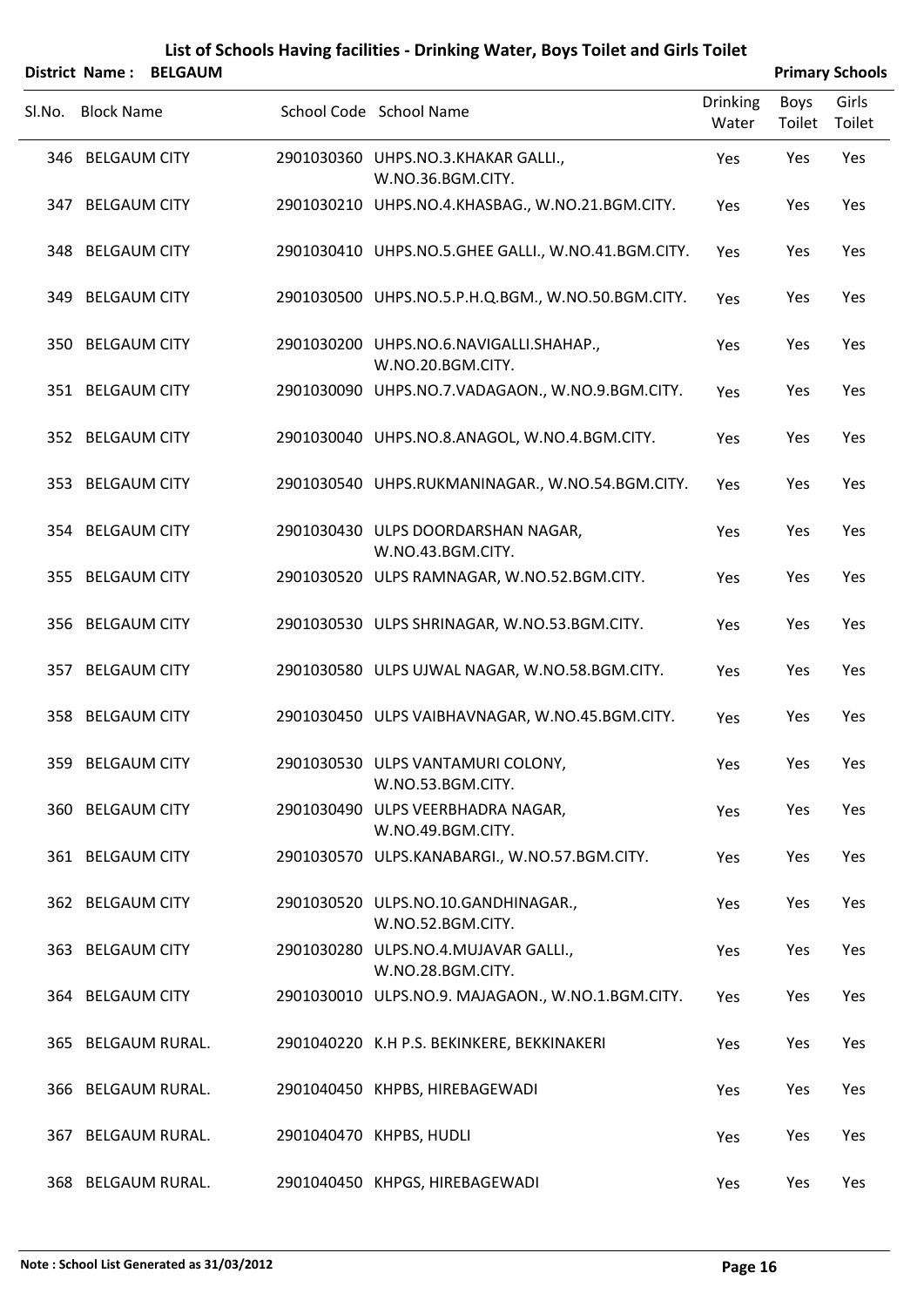|        |                   | District Name: BELGAUM |                                                    |                          |                | <b>Primary Schools</b> |
|--------|-------------------|------------------------|----------------------------------------------------|--------------------------|----------------|------------------------|
| SI.No. | <b>Block Name</b> |                        | School Code School Name                            | <b>Drinking</b><br>Water | Boys<br>Toilet | Girls<br>Toilet        |
|        |                   | 369 BELGAUM RURAL.     | 2901040040 KHPS, ARALIKATTI                        | Yes                      | Yes            | Yes                    |
|        |                   | 370 BELGAUM RURAL.     | 2901040300 KHPS, CHANDANHOSUR                      | Yes                      | Yes            | Yes                    |
|        |                   | 371 BELGAUM RURAL.     | 2901040400 KHPS, HALGA                             | Yes                      | Yes            | Yes                    |
|        |                   | 372 BELGAUM RURAL.     | 2901040460 KHPS, HINDALGA                          | Yes                      | Yes            | Yes                    |
|        |                   | 373 BELGAUM RURAL.     | 2901040510 KHPS, HOSA VANTAMURI                    | Yes                      | Yes            | Yes                    |
|        |                   | 374 BELGAUM RURAL.     | 2901041130 KHPS, TARIHAL                           | Yes                      | Yes            | Yes                    |
|        |                   | 375 BELGAUM RURAL.     | 2901040440 KHPS BHOMANAHATTI, HALBHAVI             | Yes                      | Yes            | Yes                    |
|        |                   | 376 BELGAUM RURAL.     | 2901040580 KHPS DEVGERI, KADOLI                    | Yes                      | Yes            | Yes                    |
| 377    |                   | <b>BELGAUM RURAL.</b>  | 2901040930 KHPS HOSAIDDALHOND, NINGYANATTI.(K)     | Yes                      | Yes            | Yes                    |
|        |                   | 378 BELGAUM RURAL.     | 2901040640 KHPS KHANGAON BK, KHANAGAON B.K.        | Yes                      | Yes            | Yes                    |
| 379 -  |                   | <b>BELGAUM RURAL.</b>  | 2901040760 KHPS KSRP CAMP II MATCHE, MATCHE        | Yes                      | Yes            | Yes                    |
|        |                   | 380 BELGAUM RURAL.     | 2901040670 KHPS KUDRIMANI, KUDRIMANI               | Yes                      | Yes            | Yes                    |
|        |                   | 381 BELGAUM RURAL.     | 2901040730 KHPS MANNIKERI, KEDNUR                  | Yes                      | Yes            | Yes                    |
|        |                   | 382 BELGAUM RURAL.     | 2901041340 KHPS MARKANDEYANAGAR,<br>MARKANDEYNAGAR | Yes                      | Yes            | Yes                    |
|        |                   | 383 BELGAUM RURAL.     | 2901040010 KHPS, AGASAGE                           | Yes                      | Yes            | Yes                    |
|        |                   | 384 BELGAUM RURAL.     | 2901040070 KHPS, ANKALGI                           | Yes                      | Yes            | Yes                    |
|        |                   | 385 BELGAUM RURAL.     | 2901040180 KHPS, BALEKUNDRI B.K.                   | Yes                      | Yes            | Yes                    |
|        |                   | 386 BELGAUM RURAL.     | 2901040170 KHPS, BALEKUNDRI K.H.                   | Yes                      | Yes            | Yes                    |
|        |                   | 387 BELGAUM RURAL.     | 2901040090 KHPS, BASSAPUR                          | Yes                      | Yes            | Yes                    |
|        |                   | 388 BELGAUM RURAL.     | 2901040080 KHPS, BASTWAD                           | Yes                      | Yes            | Yes                    |
|        |                   | 389 BELGAUM RURAL.     | 2901040210 KHPS, BENDIGERI                         | Yes                      | Yes            | Yes                    |
|        |                   | 390 BELGAUM RURAL.     | 2901040200 KHPS, BHUTARAMANAHATTI                  | Yes                      | Yes            | Yes                    |
|        |                   | 391 BELGAUM RURAL.     | 2901040270 KHPS, BODAKENAHATTI                     | Yes                      | Yes            | Yes                    |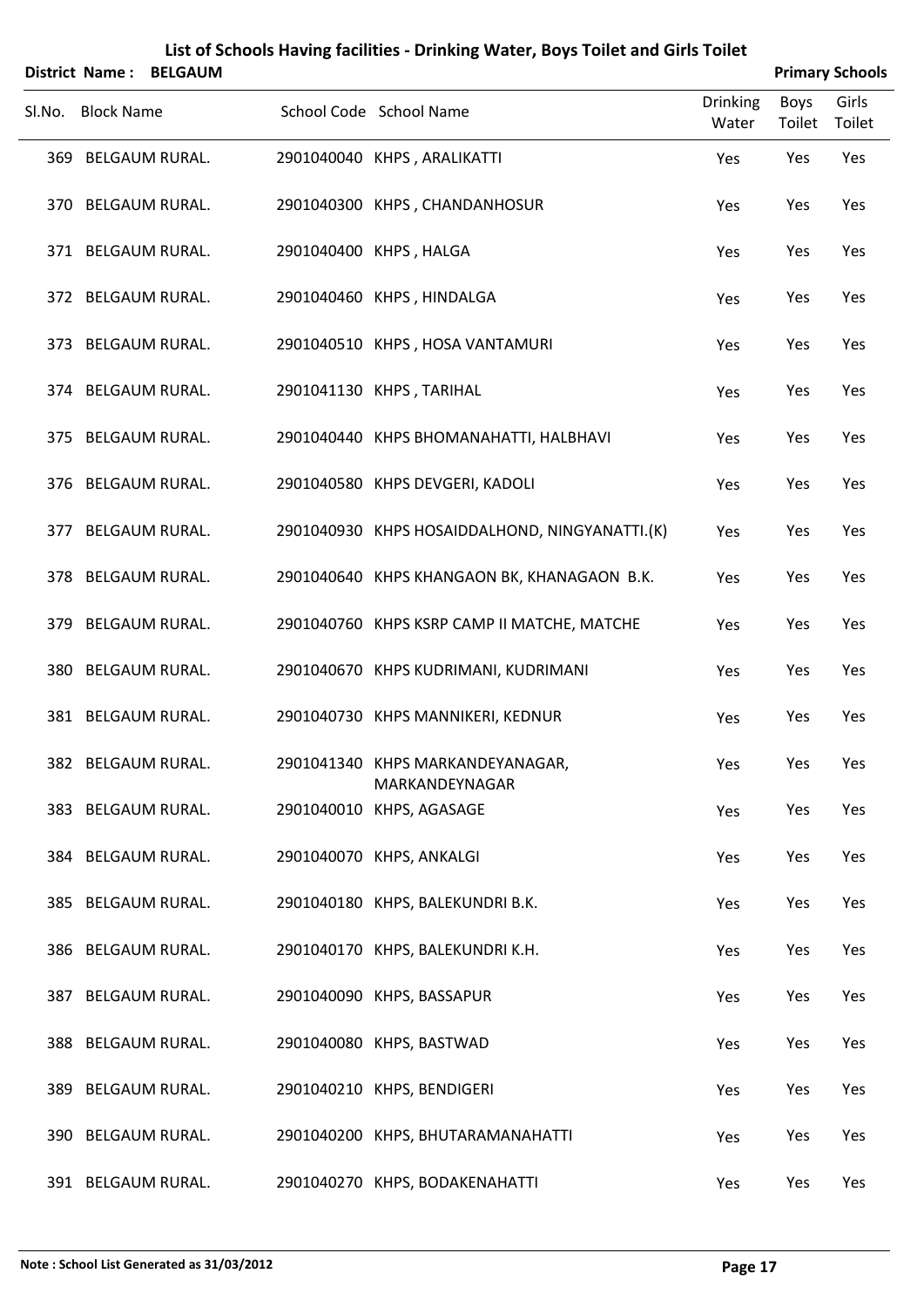|        | District Name:    | <b>BELGAUM</b>     |                        |                                |                          |                | <b>Primary Schools</b> |
|--------|-------------------|--------------------|------------------------|--------------------------------|--------------------------|----------------|------------------------|
| SI.No. | <b>Block Name</b> |                    |                        | School Code School Name        | <b>Drinking</b><br>Water | Boys<br>Toilet | Girls<br>Toilet        |
|        |                   | 392 BELGAUM RURAL. |                        | 2901040330 KHPS, DHAMANE (S).  | Yes                      | Yes            | Yes                    |
|        |                   | 393 BELGAUM RURAL. |                        | 2901040360 KHPS, GEJAPATI      | Yes                      | Yes            | Yes                    |
|        |                   | 394 BELGAUM RURAL. |                        | 2901040370 KHPS, GOJAGE        | Yes                      | Yes            | Yes                    |
|        |                   | 395 BELGAUM RURAL. |                        | 2901040500 KHPS, HONAGA.       | Yes                      | Yes            | Yes                    |
|        |                   | 396 BELGAUM RURAL. |                        | 2901040520 KHPS, HONNIHAL      | Yes                      | Yes            | Yes                    |
|        |                   | 397 BELGAUM RURAL. |                        | 2901040720 KHPS, K.K.KOP.      | Yes                      | Yes            | Yes                    |
|        |                   | 398 BELGAUM RURAL. | 2901040650 KHPS, KAKTI |                                | Yes                      | Yes            | Yes                    |
|        |                   | 399 BELGAUM RURAL. |                        | 2901040540 KHPS, KALKHAMB      | Yes                      | Yes            | Yes                    |
|        |                   | 400 BELGAUM RURAL. |                        | 2901040610 KHPS, KANGRALI B.K. | Yes                      | Yes            | Yes                    |
|        |                   | 401 BELGAUM RURAL. |                        | 2901040620 KHPS, KANGRALI K.H. | Yes                      | Yes            | Yes                    |
|        |                   | 402 BELGAUM RURAL. |                        | 2901040560 KHPS, KARDIGUDDI    | Yes                      | Yes            | Yes                    |
|        |                   | 403 BELGAUM RURAL. |                        | 2901040680 KHPS, KUKADOLLI     | Yes                      | Yes            | Yes                    |
|        |                   | 404 BELGAUM RURAL. |                        | 2901040690 KHPS, KURIHAL B.K.  | Yes                      | Yes            | Yes                    |
|        |                   | 405 BELGAUM RURAL. |                        | 2901040800 KHPS, MARIHAL       | Yes                      | Yes            | Yes                    |
|        |                   | 406 BELGAUM RURAL. |                        | 2901040810 KHPS, MASTMARDI     | Yes                      | Yes            | Yes                    |
|        |                   | 407 BELGAUM RURAL. |                        | 2901040760 KHPS, MATCHE        | Yes                      | Yes            | Yes                    |
|        |                   | 408 BELGAUM RURAL. |                        | 2901040820 KHPS, MAVINKATTI    | Yes                      | Yes            | Yes                    |
|        |                   | 409 BELGAUM RURAL. |                        | 2901040870 KHPS, MODGA         | Yes                      | Yes            | Yes                    |
|        |                   | 410 BELGAUM RURAL. |                        | 2901040840 KHPS, MUCHANDI      | Yes                      | Yes            | Yes                    |
|        |                   | 411 BELGAUM RURAL. |                        | 2901040860 KHPS, MUTAGA        | Yes                      | Yes            | Yes                    |
|        |                   | 412 BELGAUM RURAL. |                        | 2901040850 KHPS, MUTNAL        | Yes                      | Yes            | Yes                    |
|        |                   | 413 BELGAUM RURAL. |                        | 2901040890 KHPS, NANDIHALLI    | Yes                      | Yes            | Yes                    |
|        |                   | 414 BELGAUM RURAL. |                        | 2901040940 KHPS, PANAGUTTI     | Yes                      | Yes            | Yes                    |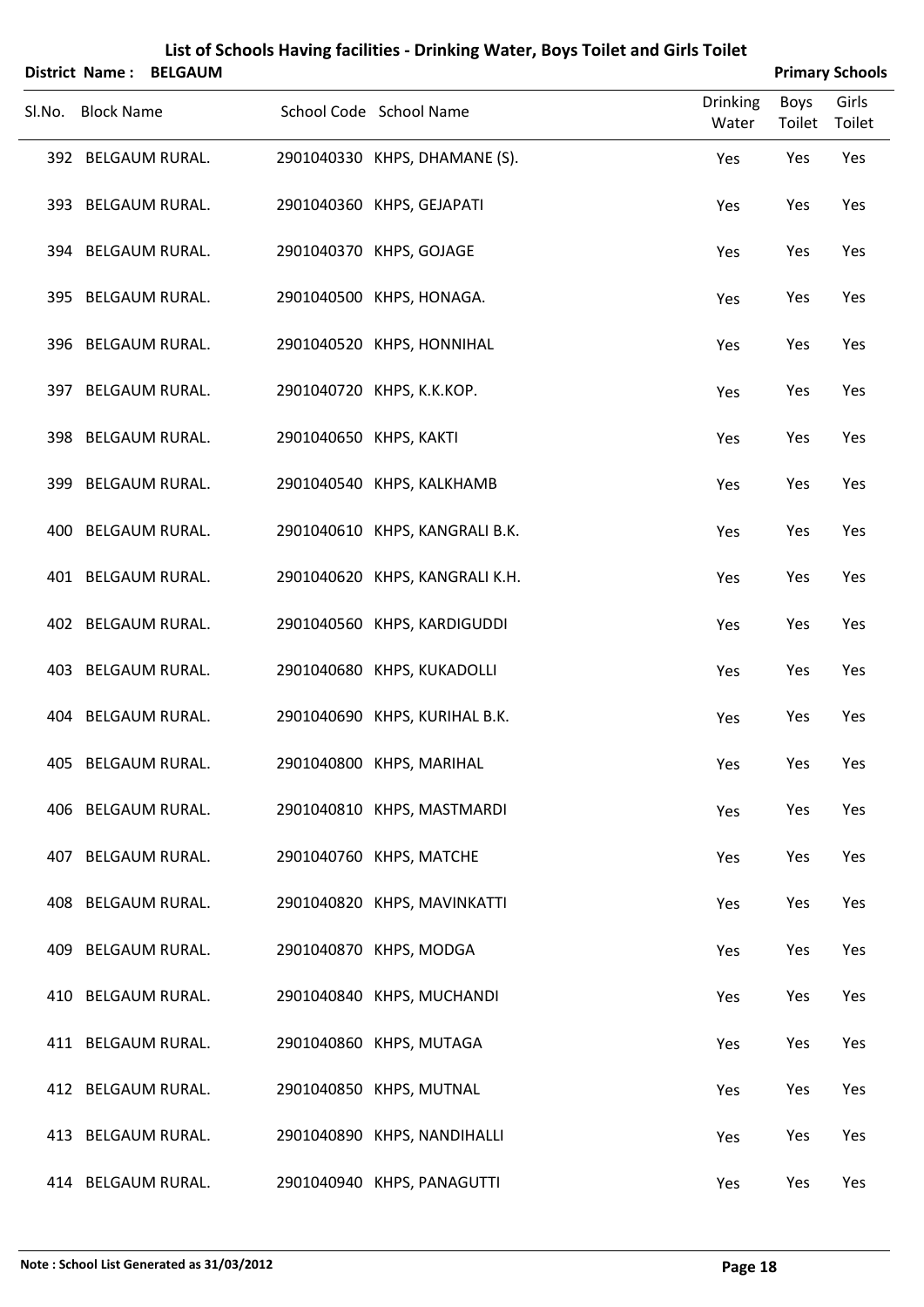|        |                    | District Name: BELGAUM |                                            |                          |                | <b>Primary Schools</b> |
|--------|--------------------|------------------------|--------------------------------------------|--------------------------|----------------|------------------------|
| SI.No. | <b>Block Name</b>  |                        | School Code School Name                    | <b>Drinking</b><br>Water | Boys<br>Toilet | Girls<br>Toilet        |
|        | 415 BELGAUM RURAL. |                        | 2901040960 KHPS, PIRANWADI                 | Yes                      | Yes            | Yes                    |
|        | 416 BELGAUM RURAL. |                        | 2901041000 KHPS, RAJHANSGAD                | Yes                      | Yes            | Yes                    |
|        | 417 BELGAUM RURAL. |                        | 2901041100 KHPS, S.HALGIMARDI              | Yes                      | Yes            | Yes                    |
|        | 418 BELGAUM RURAL. |                        | 2901041050 KHPS, SAMBRA                    | Yes                      | Yes            | Yes                    |
|        | 419 BELGAUM RURAL. |                        | 2901041020 KHPS, SHINDOLI                  | Yes                      | Yes            | Yes                    |
|        | 420 BELGAUM RURAL. |                        | 2901041070 KHPS, SULEBHAVI                 | Yes                      | Yes            | Yes                    |
|        | 421 BELGAUM RURAL. |                        | 2901041160 KHPS, UCHAGAON                  | Yes                      | Yes            | Yes                    |
|        | 422 BELGAUM RURAL. |                        | 2901041170 KHPS, VRAPANAKOP                | Yes                      | Yes            | Yes                    |
|        | 423 BELGAUM RURAL. |                        | 2901041190 KHPS, YARAMALLI                 | Yes                      | Yes            | Yes                    |
|        | 424 BELGAUM RURAL. |                        | 2901040630 KLPBS, KHANAGAON K.H.           | Yes                      | Yes            | Yes                    |
|        | 425 BELGAUM RURAL. |                        | 2901040920 KLPS (INDAL NAGAR), NILAJI      | Yes                      | Yes            | Yes                    |
|        | 426 BELGAUM RURAL. |                        | 2901040470 KLPS KUMARI, HUDLI              | Yes                      | Yes            | Yes                    |
| 427    |                    | <b>BELGAUM RURAL.</b>  | 2901040390 KLPS, GOUNDWAD                  | Yes                      | Yes            | Yes                    |
|        | 428 BELGAUM RURAL. |                        | 2901041240 KLPS, HOOLIKATTI                | Yes                      | Yes            | Yes                    |
|        | 429 BELGAUM RURAL. |                        | 2901041250 KLPS, HUNCHANHATTI              | Yes                      | Yes            | Yes                    |
|        | 430 BELGAUM RURAL. |                        | 2901040550 KLPS, KABALAPUR (OTAMADU)       | Yes                      | Yes            | Yes                    |
|        | 431 BELGAUM RURAL. |                        | 2901041030 KLPS, SANTIBASTWAD              | Yes                      | Yes            | Yes                    |
|        | 432 BELGAUM RURAL. |                        | 2901040060 KLPS AMBEWADI, AMBEWADI         | Yes                      | Yes            | Yes                    |
|        | 433 BELGAUM RURAL. |                        | 2901040110 KLPS BADAS K.H., BADAS K.H.     | Yes                      | Yes            | Yes                    |
|        | 434 BELGAUM RURAL. |                        | 2901040240 KLPS BELAGUNDI, BELGUNDI        | Yes                      | Yes            | Yes                    |
|        | 435 BELGAUM RURAL. |                        | 2901040230 KLPS BENAKANHALLI, BENAKANHALLI | Yes                      | Yes            | Yes                    |
|        | 436 BELGAUM RURAL. |                        | 2901040470 KLPS BHARAMANATTI, HUDLI        | Yes                      | Yes            | Yes                    |
| 437    |                    | <b>BELGAUM RURAL.</b>  | 2901041150 KLPS BHIMGAD, TUMARAGUDDI       | Yes                      | Yes            | Yes                    |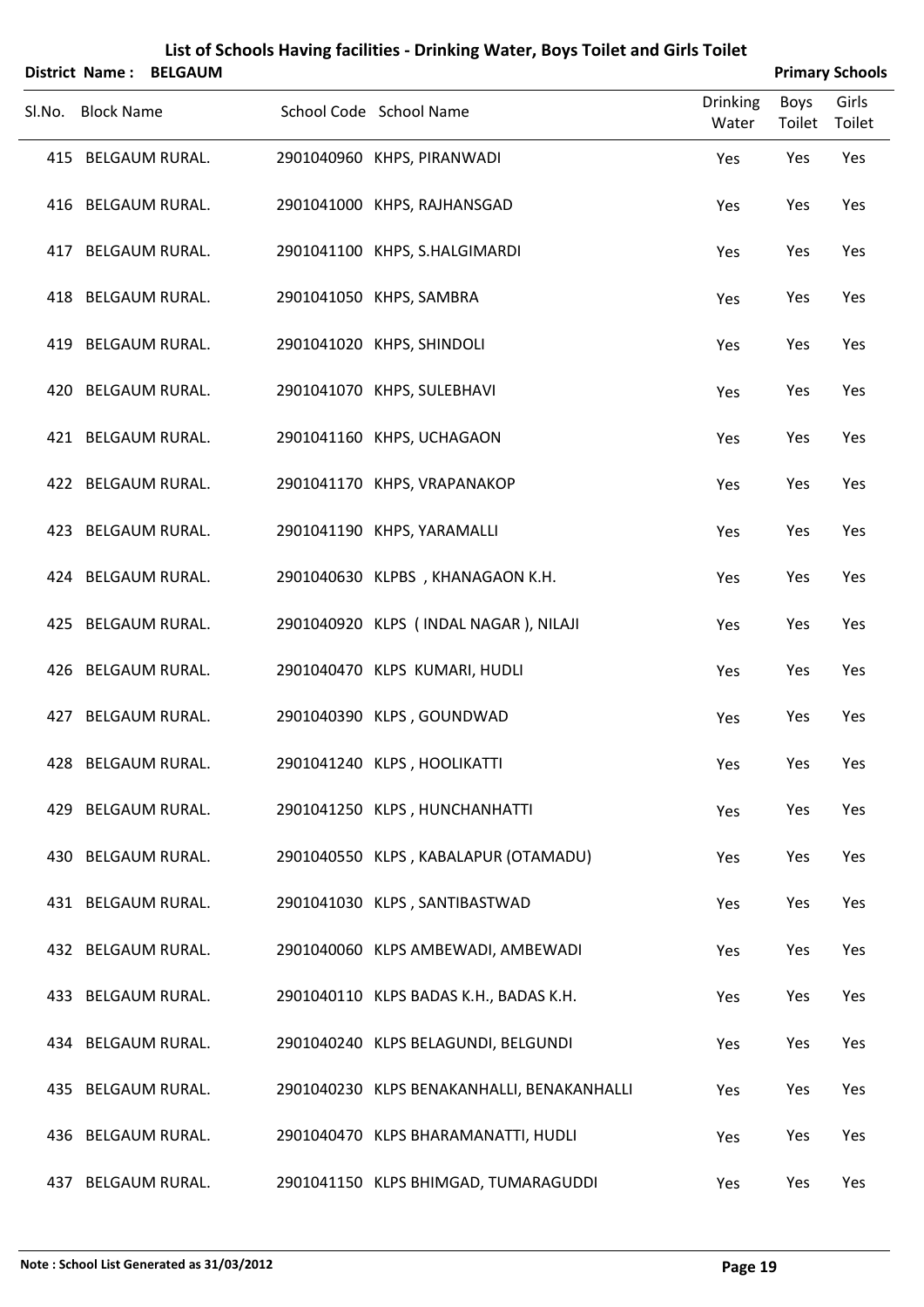|        |                       |                | List of Schools Having facilities - Drinking Water, Boys Toilet and Girls Toilet |                          |                |                        |
|--------|-----------------------|----------------|----------------------------------------------------------------------------------|--------------------------|----------------|------------------------|
|        | District Name:        | <b>BELGAUM</b> |                                                                                  |                          |                | <b>Primary Schools</b> |
| Sl.No. | <b>Block Name</b>     |                | School Code School Name                                                          | <b>Drinking</b><br>Water | Boys<br>Toilet | Girls<br>Toilet        |
|        | 438 BELGAUM RURAL.    |                | 2901040030 KLPS BUDRYANUR, ASTE                                                  | Yes                      | Yes            | Yes                    |
|        | 439 BELGAUM RURAL.    |                | 2901041090 KLPS CHEKPOST SUTAGATTI, SUTAGATTI                                    | Yes                      | Yes            | Yes                    |
|        | 440 BELGAUM RURAL.    |                | 2901040500 KLPS DASARWADI, HONAGA.                                               | Yes                      | Yes            | Yes                    |
|        | 441 BELGAUM RURAL.    |                | 2901040330 KLPS DEVAGYNATTI, DHAMANE (S).                                        | Yes                      | Yes            | Yes                    |
|        | 442 BELGAUM RURAL.    |                | 2901040880 KLPS DHARNATTI, NANDI                                                 | Yes                      | Yes            | Yes                    |
|        | 443 BELGAUM RURAL.    |                | 2901040450 KLPS GANDHINAGAR, HIREBAGEWADI                                        | Yes                      | Yes            | Yes                    |
|        | 444 BELGAUM RURAL.    |                | 2901040860 KLPS GOKULNAGAR MUTAGA, MUTAGA                                        | Yes                      | Yes            | Yes                    |
|        | 445 BELGAUM RURAL.    |                | 2901040590 KLPS GURAMATTI, KATTANBHAVI                                           | Yes                      | Yes            | Yes                    |
|        | 446 BELGAUM RURAL.    |                | 2901040930 KLPS HALEIDDALHOAND, NINGYANATTI.(K)                                  | Yes                      | Yes            | Yes                    |
| 447    | <b>BELGAUM RURAL.</b> |                | 2901040470 KLPS HALLUR, HUDLI                                                    | Yes                      | Yes            | Yes                    |
|        | 448 BELGAUM RURAL.    |                | 2901040410 KLPS HANDIGNNUR, HANDIGANNUR                                          | Yes                      | Yes            | Yes                    |
| 449    | <b>BELGAUM RURAL.</b> |                | 2901040430 KLPS HANGARGA, HANGARGE                                               | Yes                      | Yes            | Yes                    |
|        | 450 BELGAUM RURAL.    |                | 2901040490 KLPS HEGGERI, HEGGERI                                                 | Yes                      | Yes            | Yes                    |
|        | 451 BELGAUM RURAL.    |                | 2901040710 KLPS HOSA KENCHANATTI, KENCHANHATTI                                   | Yes                      | Yes            | Yes                    |
|        | 452 BELGAUM RURAL.    |                | 2901040650 KLPS HOSAHOSUR, KAKTI                                                 | Yes                      | Yes            | Yes                    |
|        | 453 BELGAUM RURAL.    |                | 2901040490 KLPS HOSUR B, HEGGERI                                                 | Yes                      | Yes            | Yes                    |
|        | 454 BELGAUM RURAL.    |                | 2901040490 KLPS HOSUR, HEGGERI                                                   | Yes                      | Yes            | Yes                    |
|        | 455 BELGAUM RURAL.    |                | 2901040540 KLPS HULENUR, KALKHAMB                                                | Yes                      | Yes            | Yes                    |
|        | 456 BELGAUM RURAL.    |                | 2901040500 KLPS JOGENATTI, HONAGA.                                               | Yes                      | Yes            | Yes                    |
| 457    | <b>BELGAUM RURAL.</b> |                | 2901040490 KLPS JUMNAL, HEGGERI                                                  | Yes                      | Yes            | Yes                    |
|        | 458 BELGAUM RURAL.    |                | 2901040450 KLPS KALARKOPP, HIREBAGEWADI                                          | Yes                      | Yes            | Yes                    |
|        | 459 BELGAUM RURAL.    |                | 2901041180 KLPS KALENATTI, VAGHAWADE                                             | Yes                      | Yes            | Yes                    |
|        |                       |                |                                                                                  |                          |                |                        |

460 BELGAUM RURAL. 2901040530 KLPS KALLEHOL (KHADI), KALLEHOL Yes Yes Yes Yes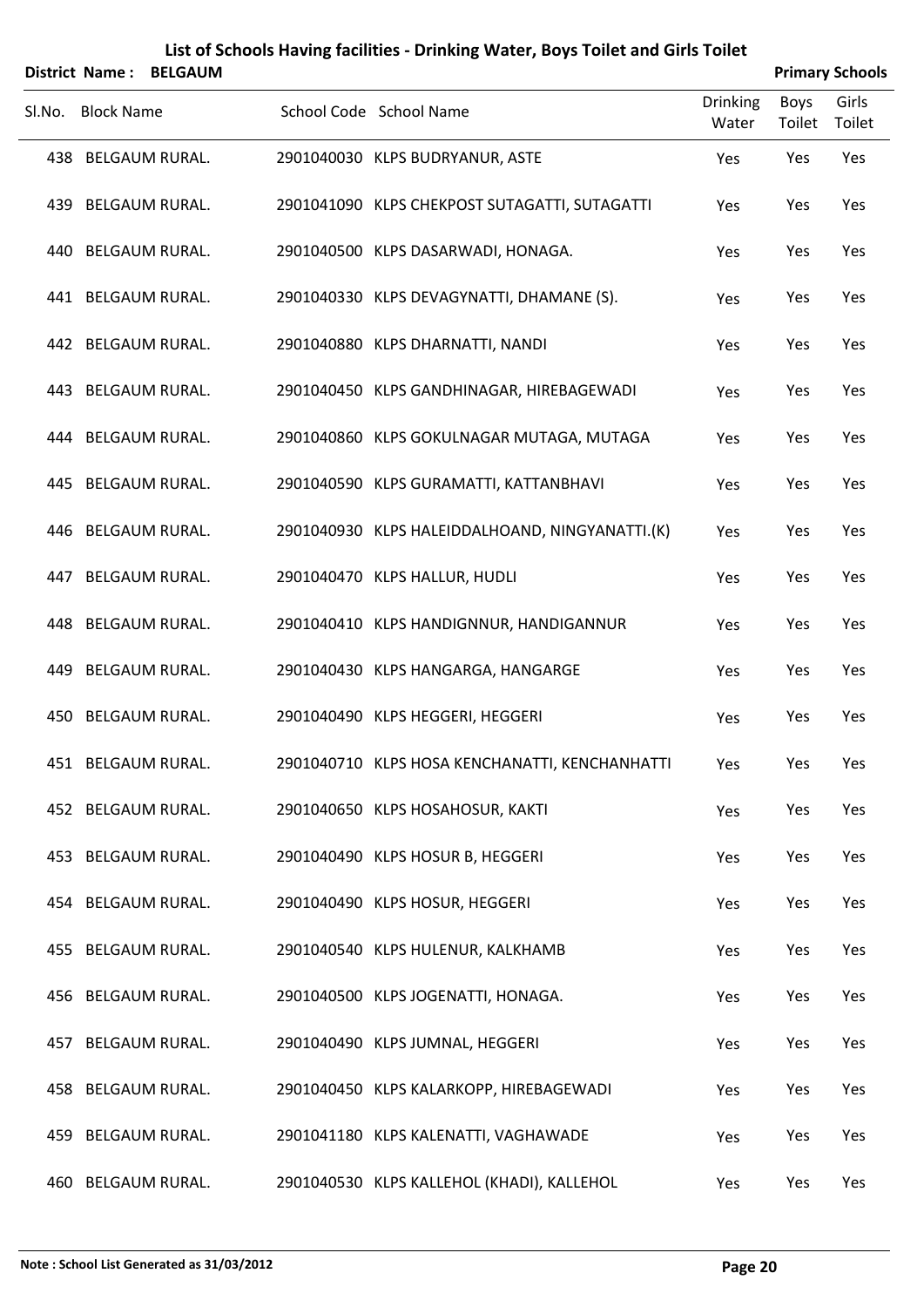|        | District Name:    | <b>BELGAUM</b>     |                                                                     |                          |                | <b>Primary Schools</b> |
|--------|-------------------|--------------------|---------------------------------------------------------------------|--------------------------|----------------|------------------------|
| Sl.No. | <b>Block Name</b> |                    | School Code School Name                                             | <b>Drinking</b><br>Water | Boys<br>Toilet | Girls<br>Toilet        |
|        |                   | 461 BELGAUM RURAL. | 2901041070 KLPS KALMESHWAR NAGAR, SULEBHAVI                         | Yes                      | Yes            | Yes                    |
|        |                   | 462 BELGAUM RURAL. | 2901040340 KLPS KAMALNAGAR, DESUR                                   | Yes                      | Yes            | Yes                    |
|        |                   | 463 BELGAUM RURAL. | 2901040550 KLPS KARAVI, KABALAPUR (OTAMADU)                         | Yes                      | Yes            | Yes                    |
|        |                   | 464 BELGAUM RURAL. | 2901041150 KLPS KARIKATTI, TUMARAGUDDI                              | Yes                      | Yes            | Yes                    |
|        |                   | 465 BELGAUM RURAL. | 2901040550 KLPS KARVINKUMPI, KABALAPUR (OTAMADU)                    | Yes                      | Yes            | Yes                    |
|        |                   | 466 BELGAUM RURAL. | 2901040970 KLPS KEMPABIL RANGADHULI,<br>RANGHADHOLI                 | Yes                      | Yes            | Yes                    |
|        |                   | 467 BELGAUM RURAL. | 2901040050 KLPS KHADI MACHINE, ALATAGA                              | Yes                      | Yes            | Yes                    |
|        |                   | 468 BELGAUM RURAL. | 2901040720 KLPS KUDENATTI, K.K.KOP.                                 | Yes                      | Yes            | Yes                    |
|        |                   | 469 BELGAUM RURAL. | 2901040330 KLPS KURBARHATTI, DHAMANE (S).                           | Yes                      | Yes            | Yes                    |
|        |                   | 470 BELGAUM RURAL. | 2901040761 KLPS LAXMINAGAR, MATCHE                                  | Yes                      | Yes            | Yes                    |
|        |                   | 471 BELGAUM RURAL. | 2901040720 KLPS MAILAR NAGAR, K.K.KOP.                              | Yes                      | Yes            | Yes                    |
|        |                   | 472 BELGAUM RURAL. | 2901040830 KLPS MALENATTI, MALENATTI                                | Yes                      | Yes            | Yes                    |
|        |                   | 473 BELGAUM RURAL. | 2901041260 KLPS MALLAHOLI, MALLAHOLI                                | Yes                      | Yes            | Yes                    |
|        |                   | 474 BELGAUM RURAL. | 2901040780 KLPS MANNUR, MANNUR                                      | Yes                      | Yes            | Yes                    |
|        |                   | 475 BELGAUM RURAL. | 2901040330 KLPS MASGONDHATTI, DHAMANE (S).                          | Yes                      | Yes            | Yes                    |
|        |                   | 476 BELGAUM RURAL. | 2901040550 KLPS MASTIHOLLI, KABALAPUR (OTAMADU)                     | Yes                      | Yes            | Yes                    |
|        |                   | 477 BELGAUM RURAL. | 2901040720 KLPS NAGERAHAL, K.K.KOP.                                 | Yes                      | Yes            | Yes                    |
|        |                   | 478 BELGAUM RURAL. | 2901040720 KLPS NAVAGRAM K K KOPP, K.K.KOP.                         | Yes                      | Yes            | Yes                    |
|        |                   | 479 BELGAUM RURAL. | 2901040180 KLPS PANTNAGAR(BALEKUNDRI BK),<br><b>BALEKUNDRI B.K.</b> | Yes                      | Yes            | Yes                    |
|        |                   | 480 BELGAUM RURAL. | 2901040440 KLPS RAMADURG, HALBHAVI                                  | Yes                      | Yes            | Yes                    |
|        |                   | 481 BELGAUM RURAL. | 2901040470 KLPS RAMAPUR, HUDLI                                      | Yes                      | Yes            | Yes                    |
|        |                   | 482 BELGAUM RURAL. | 2901041320 KLPS SHIVANAGAR, SHIVANAGAR                              | Yes                      | Yes            | Yes                    |
|        |                   | 483 BELGAUM RURAL. | 2901041150 KLPS SIDDANHALLI, TUMARAGUDDI                            | Yes                      | Yes            | Yes                    |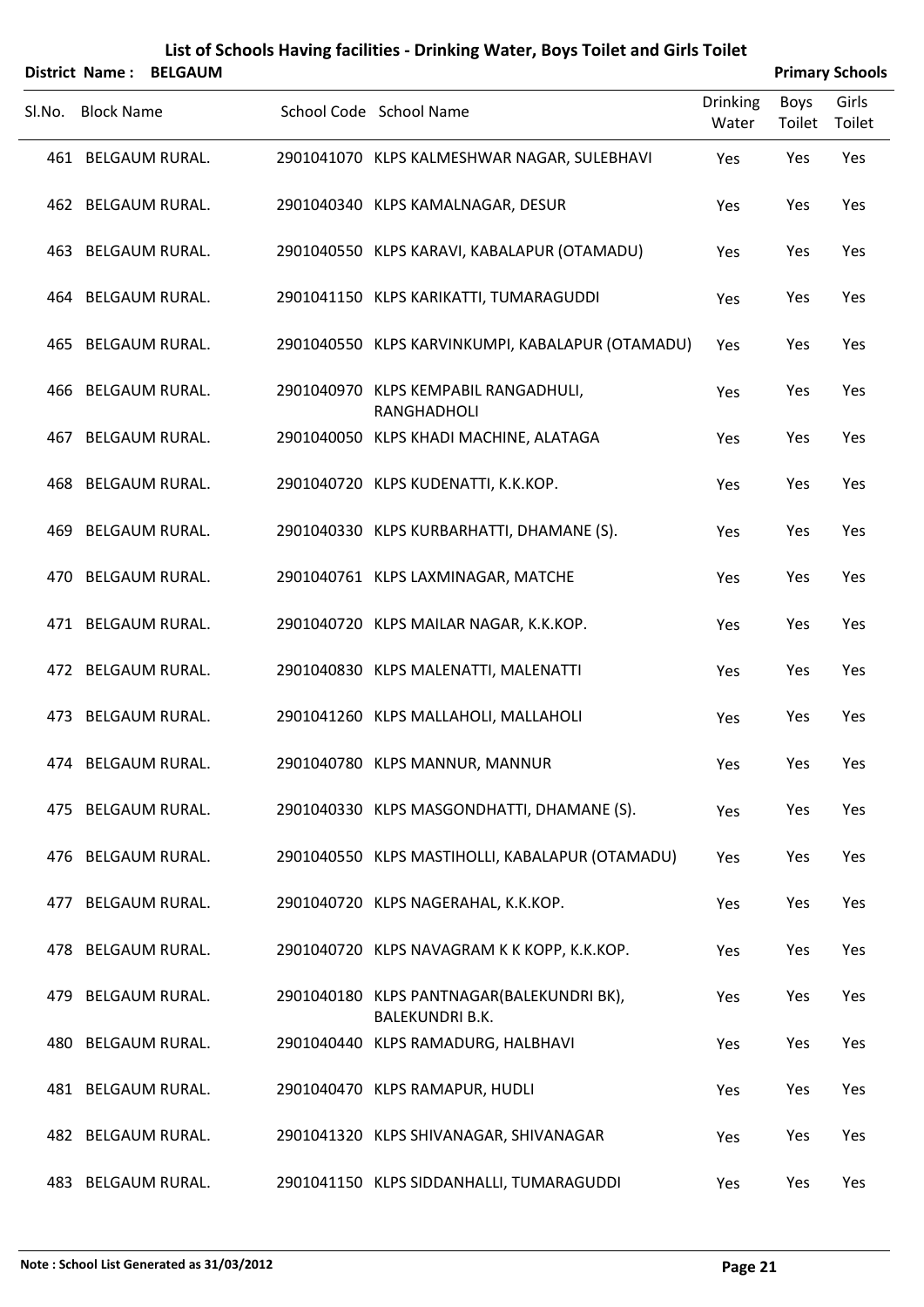|        | District Name:    | <b>BELGAUM</b>     |                        |                                                |                          |                | <b>Primary Schools</b> |
|--------|-------------------|--------------------|------------------------|------------------------------------------------|--------------------------|----------------|------------------------|
| SI.No. | <b>Block Name</b> |                    |                        | School Code School Name                        | <b>Drinking</b><br>Water | Boys<br>Toilet | Girls<br>Toilet        |
|        |                   | 484 BELGAUM RURAL. |                        | 2901040450 KLPS SIDDHANBHAVI, HIREBAGEWADI     | Yes                      | Yes            | Yes                    |
|        |                   | 485 BELGAUM RURAL. |                        | 2901040720 KLPS SOMNAGAR, K.K.KOP.             | Yes                      | Yes            | Yes                    |
|        |                   | 486 BELGAUM RURAL. |                        | 2901041150 KLPS SOMNATTI, TUMARAGUDDI          | Yes                      | Yes            | Yes                    |
|        |                   | 487 BELGAUM RURAL. |                        | 2901040760 KLPS TIPPU SULTAN NAGAR, MATCHE     | Yes                      | Yes            | Yes                    |
|        |                   | 488 BELGAUM RURAL. |                        | 2901041140 KLPS TURUMURI JANTA COLONY, TURMARI | Yes                      | Yes            | Yes                    |
|        |                   | 489 BELGAUM RURAL. |                        | 2901040440 KLPS UAKKAD, HALBHAVI               | Yes                      | Yes            | Yes                    |
|        |                   | 490 BELGAUM RURAL. |                        | 2901041180 KLPS VAGHAWADE, VAGHAWADE           | Yes                      | Yes            | Yes                    |
|        |                   | 491 BELGAUM RURAL. |                        | 2901041030 KLPS VALMIKI NAGAR, SANTIBASTWAD    | Yes                      | Yes            | Yes                    |
|        |                   | 492 BELGAUM RURAL. |                        | 2901040460 KLPS VIJAYNAGAR, HINDALGA           | Yes                      | Yes            | Yes                    |
|        |                   | 493 BELGAUM RURAL. |                        | 2901040490 KLPS VIRBHAVI, HEGGERI              | Yes                      | Yes            | Yes                    |
|        |                   | 494 BELGAUM RURAL. |                        | 2901041220 KLPS YELLURWADI, YELLUR             | Yes                      | Yes            | Yes                    |
|        |                   | 495 BELGAUM RURAL. | 2901040030 KLPS, ASTE  |                                                | Yes                      | Yes            | Yes                    |
|        |                   | 496 BELGAUM RURAL. |                        | 2901040130 KLPS, BAMBARGE                      | Yes                      | Yes            | Yes                    |
|        |                   | 497 BELGAUM RURAL. |                        | 2901040100 KLPS, BASRIKATTI                    | Yes                      | Yes            | Yes                    |
|        |                   | 498 BELGAUM RURAL. |                        | 2901040280 KLPS, CHANDGAD                      | Yes                      | Yes            | Yes                    |
|        |                   | 499 BELGAUM RURAL. |                        | 2901040290 KLPS, CHANDUR                       | Yes                      | Yes            | Yes                    |
|        |                   | 500 BELGAUM RURAL. | 2901040340 KLPS, DESUR |                                                | Yes                      | Yes            | Yes                    |
|        |                   | 501 BELGAUM RURAL. |                        | 2901041310 KLPS, GHUGRENHATTI                  | Yes                      | Yes            | Yes                    |
|        |                   | 502 BELGAUM RURAL. |                        | 2901040380 KLPS, GODIHAL                       | Yes                      | Yes            | Yes                    |
|        |                   | 503 BELGAUM RURAL. | 2901040350 KLPS, GUTTI |                                                | Yes                      | Yes            | Yes                    |
|        |                   | 504 BELGAUM RURAL. |                        | 2901040440 KLPS, HALBHAVI                      | Yes                      | Yes            | Yes                    |
|        |                   | 505 BELGAUM RURAL. |                        | 2901040420 KLPS, HARANAKOL                     | Yes                      | Yes            | Yes                    |
|        |                   | 506 BELGAUM RURAL. |                        | 2901040480 KLPS, HULIKAVI                      | Yes                      | Yes            | Yes                    |

 $\overline{a}$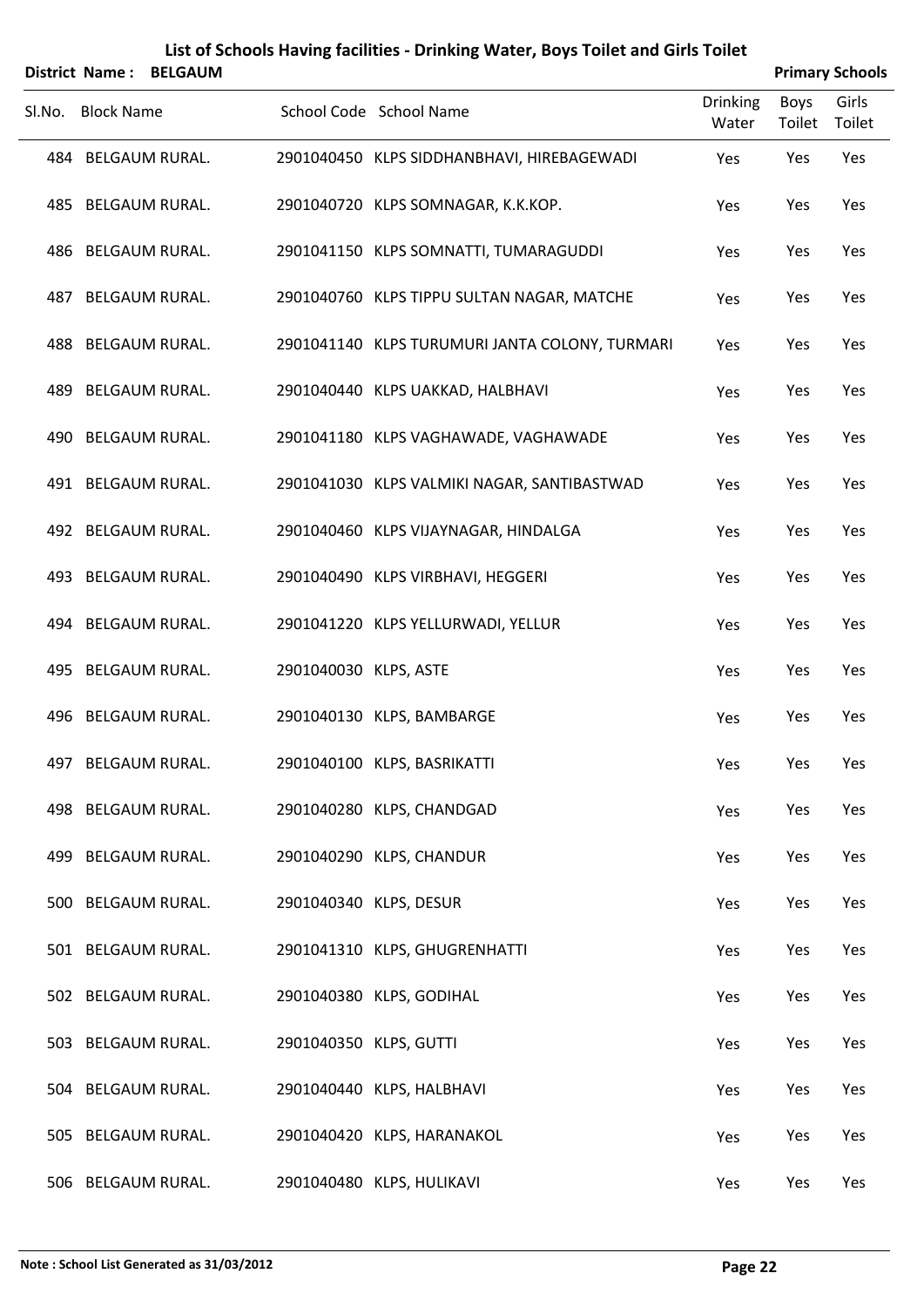| <b>District Name:</b> | <b>BELGAUM</b> |                                           |                          | <b>Primary Schools</b> |                 |
|-----------------------|----------------|-------------------------------------------|--------------------------|------------------------|-----------------|
| Sl.No. Block Name     |                | School Code School Name                   | <b>Drinking</b><br>Water | Boys<br>Toilet         | Girls<br>Toilet |
| 507 BELGAUM RURAL.    |                | 2901040580 KLPS, KADOLI                   | Yes                      | Yes                    | Yes             |
| 508 BELGAUM RURAL.    |                | 2901040570 KLPS, KAMKARATTI               | Yes                      | Yes                    | Yes             |
| 509 BELGAUM RURAL.    |                | 2901040590 KLPS, KATTANBHAVI              | Yes                      | Yes                    | Yes             |
| 510 BELGAUM RURAL.    |                | 2901040730 KLPS, KEDNUR                   | Yes                      | Yes                    | Yes             |
| 511 BELGAUM RURAL.    |                | 2901040750 KLPS, KOLIKOP                  | Yes                      | Yes                    | Yes             |
| 512 BELGAUM RURAL.    |                | 2901040740 KLPS, KONDASKOP                | Yes                      | Yes                    | Yes             |
| 513 BELGAUM RURAL.    |                | 2901040700 KLPS, KUTTALWADI               | Yes                      | Yes                    | Yes             |
| 514 BELGAUM RURAL.    |                | 2901040910 KLPS, NAVAGE                   | Yes                      | Yes                    | Yes             |
| 515 BELGAUM RURAL.    |                | 2901040930 KLPS, NINGYANATTI.(K)          | Yes                      | Yes                    | Yes             |
| 516 BELGAUM RURAL.    |                | 2901040950 KLPS, PARASHYANATTI            | Yes                      | Yes                    | Yes             |
| 517 BELGAUM RURAL.    |                | 2901040970 KLPS, RANGHADHOLI              | Yes                      | Yes                    | Yes             |
| 518 BELGAUM RURAL.    |                | 2901041010 KLPS, SHAGANMATTI              | Yes                      | Yes                    | Yes             |
| 519 BELGAUM RURAL.    |                | 2901041120 KLPS, SONATTI                  | Yes                      | Yes                    | Yes             |
| 520 BELGAUM RURAL.    |                | 2901041060 KLPS, SULGE (U)                | Yes                      | Yes                    | Yes             |
| 521 BELGAUM RURAL.    |                | 2901041090 KLPS, SUTAGATTI                | Yes                      | Yes                    | Yes             |
| 522 BELGAUM RURAL.    |                | 2901041150 KLPS, TUMARAGUDDI              | Yes                      | Yes                    | Yes             |
| 523 BELGAUM RURAL.    |                | 2901041200 KLPS, YADDALABHAVIHATTI        | Yes                      | Yes                    | Yes             |
| 524 BELGAUM RURAL.    |                | 2901040461 M.L.P.S.BHAWANINAGAR, HINDALGA | Yes                      | Yes                    | Yes             |
| 525 BELGAUM RURAL.    |                | 2901040460 M.L.P.S.LAXMINAGAR, HINDALGA   | Yes                      | Yes                    | Yes             |
| 526 BELGAUM RURAL.    |                | 2901040460 MHBPS, HINDALGA                | Yes                      | Yes                    | Yes             |
| 527 BELGAUM RURAL.    |                | 2901041220 MHPGS, YELLUR                  | Yes                      | Yes                    | Yes             |
| 528 BELGAUM RURAL.    |                | 2901040250 MHPS, BELAWATTI                | Yes                      | Yes                    | Yes             |
| 529 BELGAUM RURAL.    |                | 2901040580 MHPS, KADOLI                   | Yes                      | Yes                    | Yes             |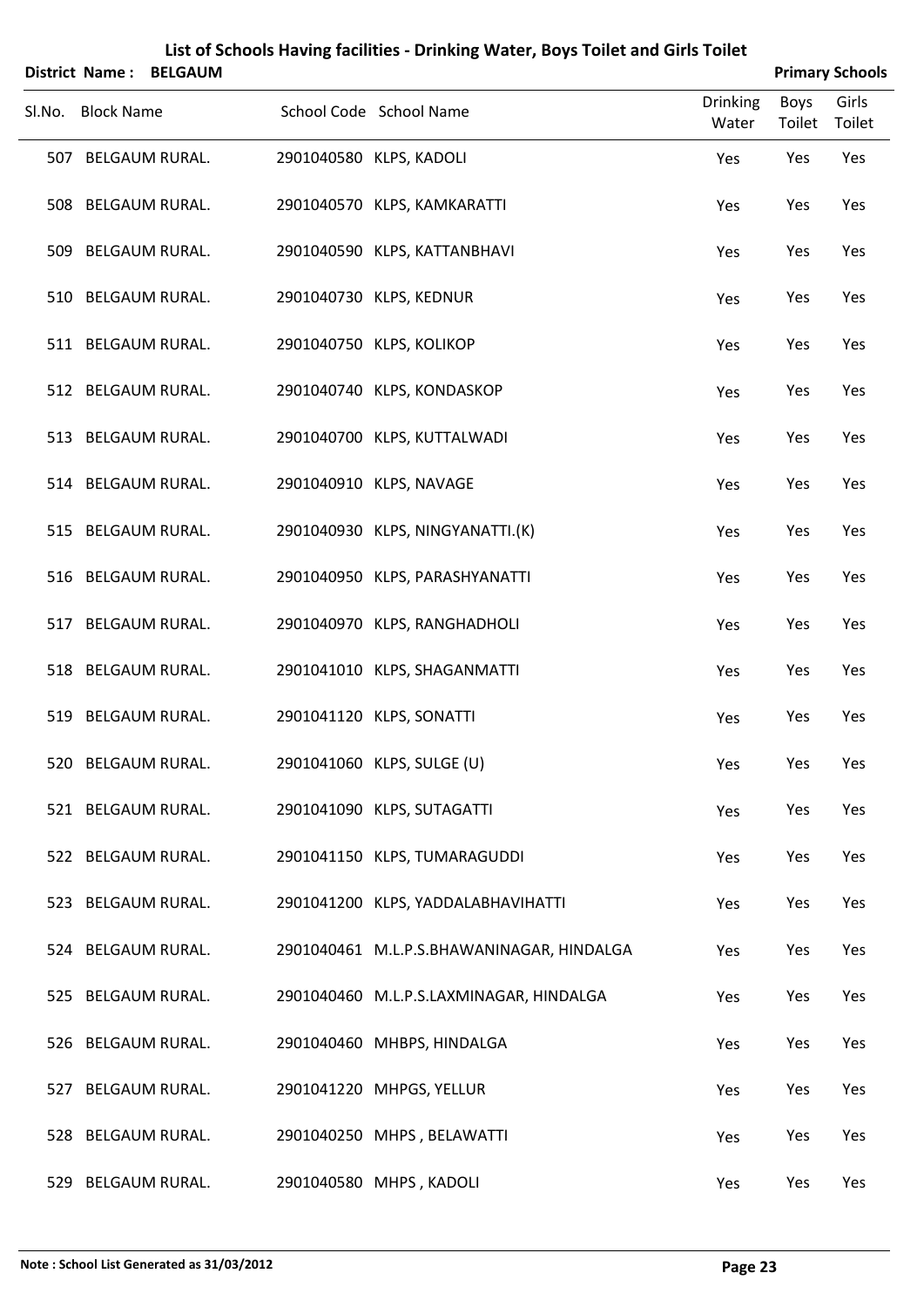|        |                    | District Name: BELGAUM |                                            |                          | <b>Primary Schools</b> |                 |
|--------|--------------------|------------------------|--------------------------------------------|--------------------------|------------------------|-----------------|
| SI.No. | <b>Block Name</b>  |                        | School Code School Name                    | <b>Drinking</b><br>Water | Boys<br>Toilet         | Girls<br>Toilet |
|        | 530 BELGAUM RURAL. |                        | 2901040530 MHPS, KALLEHOL                  | Yes                      | Yes                    | Yes             |
|        | 531 BELGAUM RURAL. |                        | 2901040660 MHPS, KINAYE                    | Yes                      | Yes                    | Yes             |
|        | 532 BELGAUM RURAL. |                        | 2901040900 MHPS, NAGENAHATTI               | Yes                      | Yes                    | Yes             |
|        | 533 BELGAUM RURAL. |                        | 2901041230 MHPS, ZADSHAHAPUR               | Yes                      | Yes                    | Yes             |
|        | 534 BELGAUM RURAL. |                        | 2901040760 MHPS BALGAMATTI, MATCHE         | Yes                      | Yes                    | Yes             |
|        | 535 BELGAUM RURAL. |                        | 2901040910 MHPS BAMANWADI, NAVAGE          | Yes                      | Yes                    | Yes             |
|        | 536 BELGAUM RURAL. |                        | 2901041160 MHPS BASURTE, UCHAGAON          | Yes                      | Yes                    | Yes             |
|        | 537 BELGAUM RURAL. |                        | 2901040500 MHPS BENNALI, HONAGA.           | Yes                      | Yes                    | Yes             |
|        | 538 BELGAUM RURAL. |                        | 2901040330 MHPS DEVAGYNATTI, DHAMANE (S).  | Yes                      | Yes                    | Yes             |
|        | 539 BELGAUM RURAL. |                        | 2901040230 MHPS GANESHPUR, BENAKANHALLI    | Yes                      | Yes                    | Yes             |
|        | 540 BELGAUM RURAL. |                        | 2901040960 MHPS HUNCHENATTI, PIRANWADI     | Yes                      | Yes                    | Yes             |
|        | 541 BELGAUM RURAL. |                        | 2901040580 MHPS JAFARWADI, KADOLI          | Yes                      | Yes                    | Yes             |
|        | 542 BELGAUM RURAL. |                        | 2901040190 MHPS KAWALEWADI, BIJAGARNI      | Yes                      | Yes                    | Yes             |
|        | 543 BELGAUM RURAL. |                        | 2901040960 MHPS KHADARWADI, PIRANWADI      | Yes                      | Yes                    | Yes             |
|        | 544 BELGAUM RURAL. |                        | 2901041160 MHPS KONEWADI, UCHAGAON         | Yes                      | Yes                    | Yes             |
|        | 545 BELGAUM RURAL. |                        | 2901040760 MHPS LAXMINAGAR, MATCHE         | Yes                      | Yes                    | Yes             |
|        | 546 BELGAUM RURAL. |                        | 2901040730 MHPS MANNIKERI, KEDNUR          | Yes                      | Yes                    | Yes             |
|        | 547 BELGAUM RURAL. |                        | 2901040330 MHPS MASGONDHATTI, DHAMANE (S). | Yes                      | Yes                    | Yes             |
|        | 548 BELGAUM RURAL. |                        | 2901040460 MHPS VIJAYNAGAR, HINDALGA       | Yes                      | Yes                    | Yes             |
|        | 549 BELGAUM RURAL. |                        | 2901041220 MHPS YELLURWADI, YELLUR         | Yes                      | Yes                    | Yes             |
|        | 550 BELGAUM RURAL. |                        | 2901040010 MHPS, AGASAGE                   | Yes                      | Yes                    | Yes             |
|        | 551 BELGAUM RURAL. |                        | 2901040050 MHPS, ALATAGA                   | Yes                      | Yes                    | Yes             |
|        | 552 BELGAUM RURAL. |                        | 2901040060 MHPS, AMBEWADI                  | Yes                      | Yes                    | Yes             |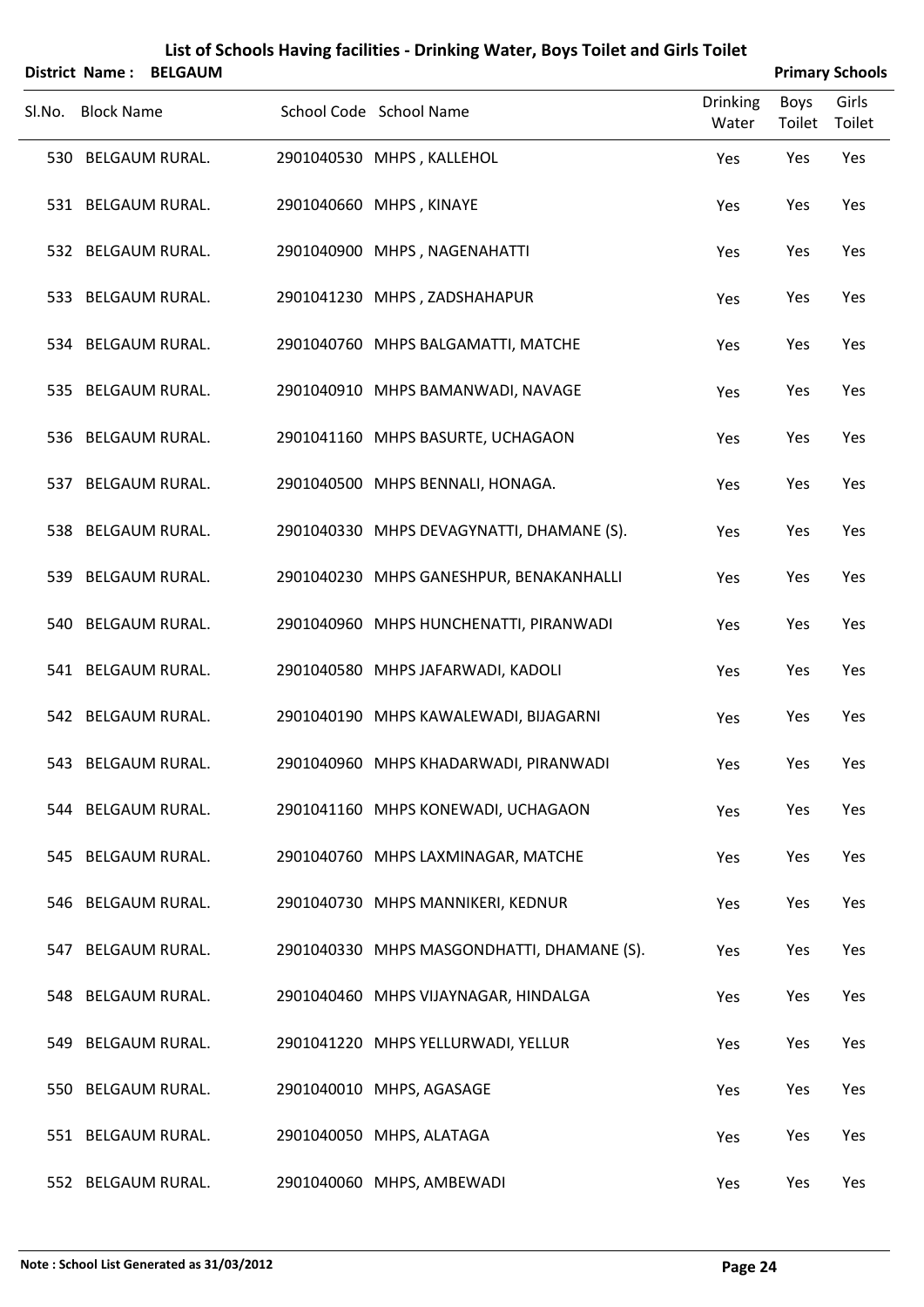|        |                    | District Name: BELGAUM |                       |                                  |                          |                | <b>Primary Schools</b> |
|--------|--------------------|------------------------|-----------------------|----------------------------------|--------------------------|----------------|------------------------|
| SI.No. | <b>Block Name</b>  |                        |                       | School Code School Name          | <b>Drinking</b><br>Water | Boys<br>Toilet | Girls<br>Toilet        |
|        | 553 BELGAUM RURAL. |                        | 2901040030 MHPS, ASTE |                                  | Yes                      | Yes            | Yes                    |
|        | 554 BELGAUM RURAL. |                        |                       | 2901040020 MHPS, ATTIWAD         | Yes                      | Yes            | Yes                    |
|        | 555 BELGAUM RURAL. |                        |                       | 2901040150 MHPS, BACHI           | Yes                      | Yes            | Yes                    |
|        | 556 BELGAUM RURAL. |                        |                       | 2901040120 MHPS, BADAS INAM      | Yes                      | Yes            | Yes                    |
|        | 557 BELGAUM RURAL. |                        |                       | 2901040140 MHPS, BAHADDURWADI    | Yes                      | Yes            | Yes                    |
|        | 558 BELGAUM RURAL. |                        |                       | 2901040160 MHPS, BAKNUR          | Yes                      | Yes            | Yes                    |
|        | 559 BELGAUM RURAL. |                        |                       | 2901040170 MHPS, BALEKUNDRI K.H. | Yes                      | Yes            | Yes                    |
|        | 560 BELGAUM RURAL. |                        |                       | 2901040130 MHPS, BAMBARGE        | Yes                      | Yes            | Yes                    |
|        | 561 BELGAUM RURAL. |                        |                       | 2901040100 MHPS, BASRIKATTI      | Yes                      | Yes            | Yes                    |
|        | 562 BELGAUM RURAL. |                        |                       | 2901040080 MHPS, BASTWAD         | Yes                      | Yes            | Yes                    |
|        | 563 BELGAUM RURAL. |                        |                       | 2901040220 MHPS, BEKKINAKERI     | Yes                      | Yes            | Yes                    |
|        | 564 BELGAUM RURAL. |                        |                       | 2901040240 MHPS, BELGUNDI        | Yes                      | Yes            | Yes                    |
|        | 565 BELGAUM RURAL. |                        |                       | 2901040230 MHPS, BENAKANHALLI    | Yes                      | Yes            | Yes                    |
|        | 566 BELGAUM RURAL. |                        |                       | 2901040190 MHPS, BIJAGARNI       | Yes                      | Yes            | Yes                    |
|        | 567 BELGAUM RURAL. |                        |                       | 2901040270 MHPS, BODAKENAHATTI   | Yes                      | Yes            | Yes                    |
|        | 568 BELGAUM RURAL. |                        |                       | 2901040260 MHPS, BOKANUR         | Yes                      | Yes            | Yes                    |
|        | 569 BELGAUM RURAL. |                        |                       | 2901040280 MHPS, CHANDGAD        | Yes                      | Yes            | Yes                    |
|        | 570 BELGAUM RURAL. |                        |                       | 2901040310 MHPS, CHELVENAHATTI   | Yes                      | Yes            | Yes                    |
|        | 571 BELGAUM RURAL. |                        |                       | 2901040340 MHPS, DESUR           | Yes                      | Yes            | Yes                    |
|        | 572 BELGAUM RURAL. |                        |                       | 2901040330 MHPS, DHAMANE (S).    | Yes                      | Yes            | Yes                    |
|        | 573 BELGAUM RURAL. |                        |                       | 2901040370 MHPS, GOJAGE          | Yes                      | Yes            | Yes                    |
|        | 574 BELGAUM RURAL. |                        |                       | 2901040390 MHPS, GOUNDWAD        | Yes                      | Yes            | Yes                    |
|        | 575 BELGAUM RURAL. |                        |                       | 2901040400 MHPS, HALGA           | Yes                      | Yes            | Yes                    |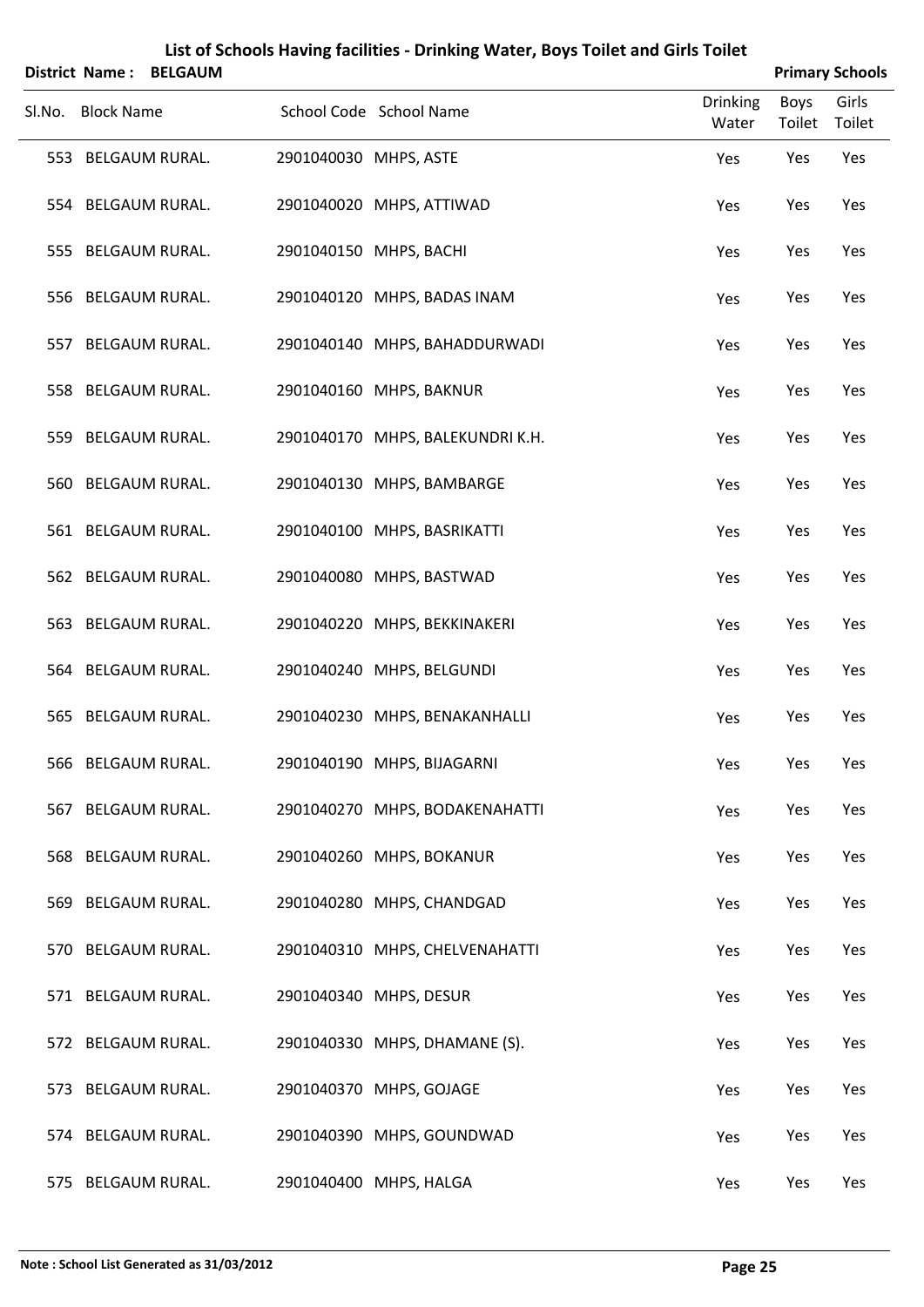|        |                   | District Name: BELGAUM |                        |                                 |                          |                | <b>Primary Schools</b> |
|--------|-------------------|------------------------|------------------------|---------------------------------|--------------------------|----------------|------------------------|
| Sl.No. | <b>Block Name</b> |                        |                        | School Code School Name         | <b>Drinking</b><br>Water | Boys<br>Toilet | Girls<br>Toilet        |
|        |                   | 576 BELGAUM RURAL.     |                        | 2901040410 MHPS, HANDIGANNUR    | Yes                      | Yes            | Yes                    |
|        |                   | 577 BELGAUM RURAL.     |                        | 2901040430 MHPS, HANGARGE       | Yes                      | Yes            | Yes                    |
|        |                   | 578 BELGAUM RURAL.     |                        | 2901040500 MHPS, HONAGA.        | Yes                      | Yes            | Yes                    |
|        |                   | 579 BELGAUM RURAL.     | 2901040650 MHPS, KAKTI |                                 | Yes                      | Yes            | Yes                    |
|        |                   | 580 BELGAUM RURAL.     |                        | 2901040540 MHPS, KALKHAMB       | Yes                      | Yes            | Yes                    |
|        |                   | 581 BELGAUM RURAL.     |                        | 2901040610 MHPS, KANGRALI B.K.  | Yes                      | Yes            | Yes                    |
|        |                   | 582 BELGAUM RURAL.     |                        | 2901040620 MHPS, KANGRALI K.H.  | Yes                      | Yes            | Yes                    |
|        |                   | 583 BELGAUM RURAL.     |                        | 2901040600 MHPS, KARLE          | Yes                      | Yes            | Yes                    |
|        |                   | 584 BELGAUM RURAL.     |                        | 2901040590 MHPS, KATTANBHAVI    | Yes                      | Yes            | Yes                    |
|        |                   | 585 BELGAUM RURAL.     |                        | 2901040730 MHPS, KEDNUR         | Yes                      | Yes            | Yes                    |
|        |                   | 586 BELGAUM RURAL.     |                        | 2901040630 MHPS, KHANAGAON K.H. | Yes                      | Yes            | Yes                    |
|        |                   | 587 BELGAUM RURAL.     |                        | 2901040670 MHPS, KUDRIMANI      | Yes                      | Yes            | Yes                    |
|        |                   | 588 BELGAUM RURAL.     |                        | 2901040690 MHPS, KURIHAL B.K.   | Yes                      | Yes            | Yes                    |
|        |                   | 589 BELGAUM RURAL.     |                        | 2901040700 MHPS, KUTTALWADI     | Yes                      | Yes            | Yes                    |
|        |                   | 590 BELGAUM RURAL.     |                        | 2901040790 MHPS, MANDOLI        | Yes                      | Yes            | Yes                    |
|        |                   | 591 BELGAUM RURAL.     |                        | 2901040780 MHPS, MANNUR         | Yes                      | Yes            | Yes                    |
|        |                   | 592 BELGAUM RURAL.     |                        | 2901040760 MHPS, MATCHE         | Yes                      | Yes            | Yes                    |
|        |                   | 593 BELGAUM RURAL.     |                        | 2901040840 MHPS, MUCHANDI       | Yes                      | Yes            | Yes                    |
|        |                   | 594 BELGAUM RURAL.     |                        | 2901040860 MHPS, MUTAGA         | Yes                      | Yes            | Yes                    |
|        |                   | 595 BELGAUM RURAL.     |                        | 2901040890 MHPS, NANDIHALLI     | Yes                      | Yes            | Yes                    |
|        |                   | 596 BELGAUM RURAL.     |                        | 2901040910 MHPS, NAVAGE         | Yes                      | Yes            | Yes                    |
|        |                   | 597 BELGAUM RURAL.     |                        | 2901040920 MHPS, NILAJI         | Yes                      | Yes            | Yes                    |
|        |                   | 598 BELGAUM RURAL.     |                        | 2901040960 MHPS, PIRANWADI      | Yes                      | Yes            | Yes                    |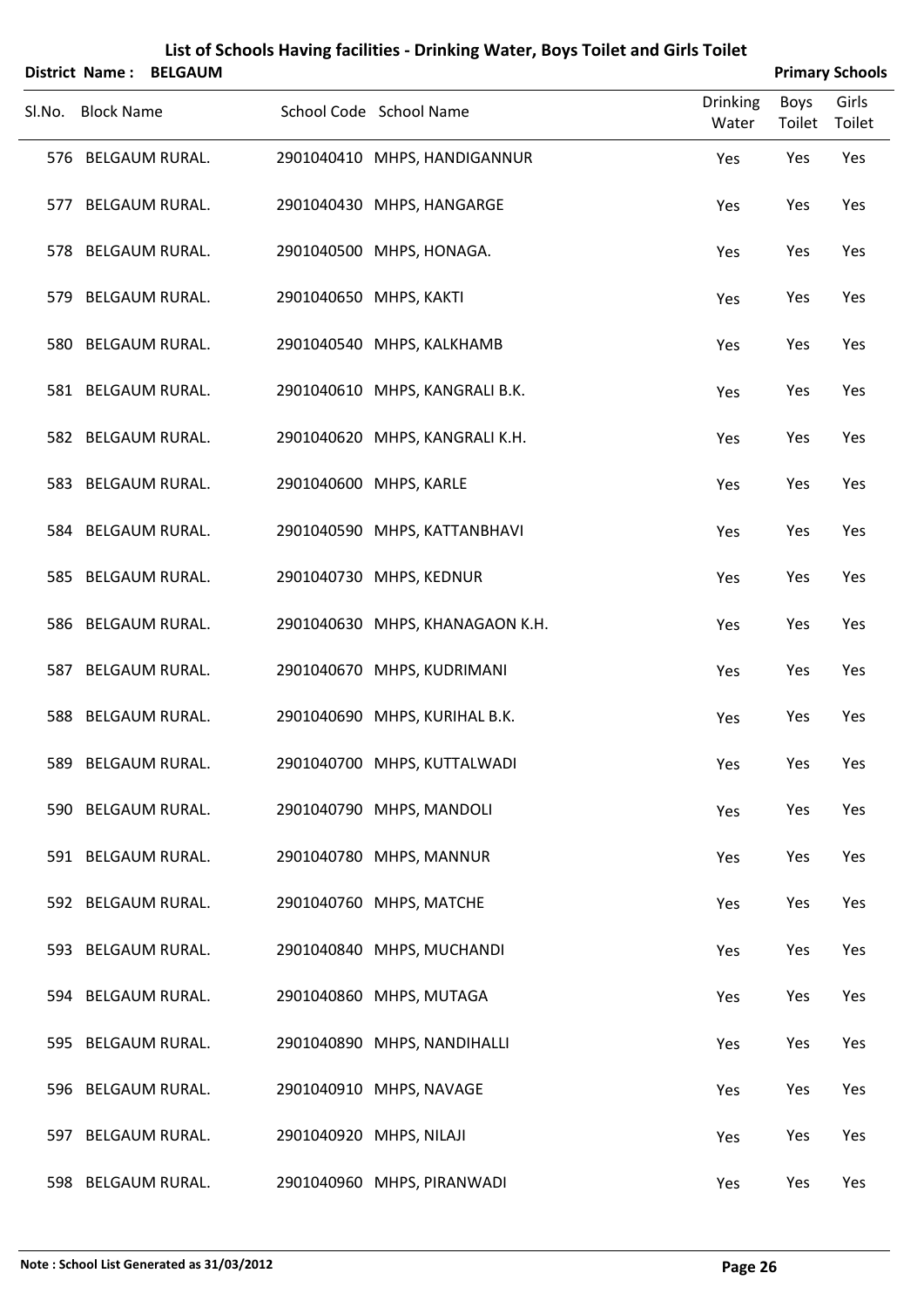|        | <b>District Name:</b> | <b>BELGAUM</b> | List of Schools Having facilities - Drinking Water, Boys Toilet and Girls Toilet |                          |                       | <b>Primary Schools</b> |
|--------|-----------------------|----------------|----------------------------------------------------------------------------------|--------------------------|-----------------------|------------------------|
| Sl.No. | <b>Block Name</b>     |                | School Code School Name                                                          | <b>Drinking</b><br>Water | <b>Boys</b><br>Toilet | Girls<br>Toilet        |
|        | 599 BELGAUM RURAL.    |                | 2901041000 MHPS, RAJHANSGAD                                                      | Yes                      | Yes                   | Yes                    |
|        | 600 BELGAUM RURAL.    |                | 2901040990 MHPS, RAKASKOPPA                                                      | Yes                      | Yes                   | Yes                    |
|        | 601 BELGAUM RURAL.    |                | 2901040980 MHPS, RANKUNDE                                                        | Yes                      | Yes                   | Yes                    |
|        | 602 BELGAUM RURAL.    |                | 2901041050 MHPS, SAMBRA                                                          | Yes                      | Yes                   | Yes                    |
|        | 603 BELGAUM RURAL.    |                | 2901041030 MHPS, SANTIBASTWAD                                                    | Yes                      | Yes                   | Yes                    |
|        | 604 BELGAUM RURAL.    |                | 2901041040 MHPS, SAVAGAON                                                        | Yes                      | Yes                   | Yes                    |
|        | 605 BELGAUM RURAL.    |                | 2901041110 MHPS, SONOLI.                                                         | Yes                      | Yes                   | Yes                    |
|        | 606 BELGAUM RURAL.    |                | 2901041060 MHPS, SULGE (U)                                                       | Yes                      | Yes                   | Yes                    |
|        | 607 BELGAUM RURAL.    |                | 2901041080 MHPS, SULGE (Y)                                                       | Yes                      | Yes                   | Yes                    |
|        | 608 BELGAUM RURAL.    |                | 2901041130 MHPS, TARIHAL                                                         | Yes                      | Yes                   | Yes                    |
|        | 609 BELGAUM RURAL.    |                | 2901041140 MHPS, TURMARI                                                         | Yes                      | Yes                   | Yes                    |
|        | 610 BELGAUM RURAL.    |                | 2901041160 MHPS, UCHAGAON                                                        | Yes                      | Yes                   | Yes                    |
|        | 611 BELGAUM RURAL.    |                | 2901041180 MHPS, VAGHAWADE                                                       | Yes                      | Yes                   | Yes                    |
|        | 612 BELGAUM RURAL.    |                | 2901041210 MHPS, YALEBAIL                                                        | Yes                      | Yes                   | Yes                    |
|        | 613 BELGAUM RURAL.    |                | 2901041220 MHPS, YELLUR                                                          | Yes                      | Yes                   | Yes                    |
|        | 614 BELGAUM RURAL.    |                | 2901041220 MLPS AUCHARAHATTI, YELLUR                                             | Yes                      | Yes                   | Yes                    |
|        | 615 BELGAUM RURAL.    |                | 2901040180 MLPS BALEKUNDRI BK, BALEKUNDRI B.K.                                   | Yes                      | Yes                   | Yes                    |
|        | 616 BELGAUM RURAL.    |                | 2901040320 MLPS DHANAGARWADI, DHAMANE BEILUR                                     | Yes                      | Yes                   | Yes                    |
|        | 617 BELGAUM RURAL.    |                | 2901040130 MLPS GUGRYANATTI, BAMBARGE                                            | Yes                      | Yes                   | Yes                    |
|        | 618 BELGAUM RURAL.    |                | 2901040580 MLPS GUNJYANATTI, KADOLI                                              | Yes                      | Yes                   | Yes                    |
|        | 619 BELGAUM RURAL.    |                | 2901040910 MLPS JANEWADI, NAVAGE                                                 | Yes                      | Yes                   | Yes                    |
|        | 620 BELGAUM RURAL.    |                | 2901040230 MLPS JYOTINAGAR, BENAKANHALLI                                         | Yes                      | Yes                   | Yes                    |
|        | 621 BELGAUM RURAL.    |                | 2901040331 MLPS KURBARHATTI, DHAMANE (S).                                        | Yes                      | Yes                   | Yes                    |

#### **Note : School List Generated as 31/03/2012 Page 27**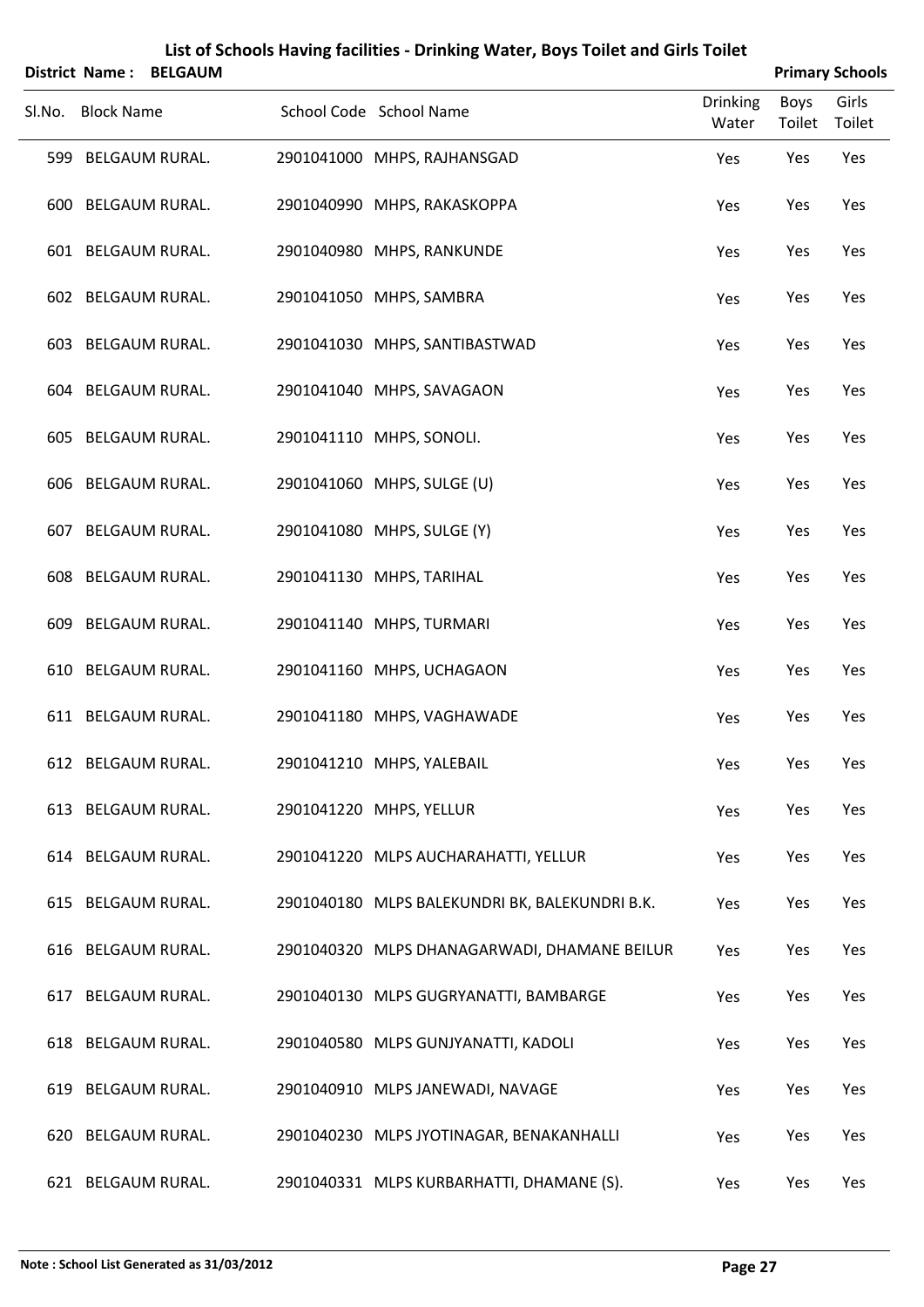|     |                   | District Name: BELGAUM |                        |                                                |                          |                | <b>Primary Schools</b> |
|-----|-------------------|------------------------|------------------------|------------------------------------------------|--------------------------|----------------|------------------------|
|     | Sl.No. Block Name |                        |                        | School Code School Name                        | <b>Drinking</b><br>Water | Boys<br>Toilet | Girls<br>Toilet        |
|     |                   | 622 BELGAUM RURAL.     |                        | 2901040240 MLPS SHIVAJI NAGAR, BELGUNDI        | Yes                      | Yes            | Yes                    |
|     |                   | 623 BELGAUM RURAL.     |                        | 2901041030 MLPS SHIVAJI NAGAR, SANTIBASTWAD    | Yes                      | Yes            | Yes                    |
|     |                   | 624 BELGAUM RURAL.     |                        | 2901040140 MLPS SHIVNAGAR, BAHADDURWADI        | Yes                      | Yes            | Yes                    |
|     |                   | 625 BELGAUM RURAL.     |                        | 2901040320 MLPS, DHAMANE BEILUR                | Yes                      | Yes            | Yes                    |
|     |                   | 626 BELGAUM RURAL.     |                        | 2901040520 MLPS, HONNIHAL                      | Yes                      | Yes            | Yes                    |
|     |                   | 627 BELGAUM RURAL.     |                        | 2901040740 MLPS, KONDASKOP                     | Yes                      | Yes            | Yes                    |
|     |                   | 628 BELGAUM RURAL.     |                        | 2901040830 MLPS, MALENATTI                     | Yes                      | Yes            | Yes                    |
|     |                   | 629 BELGAUM RURAL.     |                        | 2901040770 MLPS, MARANHOL                      | Yes                      | Yes            | Yes                    |
|     |                   | 630 BELGAUM RURAL.     |                        | 2901041020 MLPS, SHINDOLI                      | Yes                      | Yes            | Yes                    |
|     |                   | 631 BELGAUM RURAL.     |                        | 2901040450 UHPBS, HIREBAGEWADI                 | Yes                      | Yes            | Yes                    |
|     |                   | 632 BELGAUM RURAL.     |                        | 2901040180 UHPS BALEKUNDRI BK, BALEKUNDRI B.K. | Yes                      | Yes            | Yes                    |
|     |                   | 633 BELGAUM RURAL.     |                        | 2901040170 UHPS, BALEKUNDRI K.H.               | Yes                      | Yes            | Yes                    |
| 634 |                   | <b>BELGAUM RURAL.</b>  |                        | 2901040330 UHPS, DHAMANE (S).                  | Yes                      | Yes            | Yes                    |
|     |                   | 635 BELGAUM RURAL.     |                        | 2901040460 UHPS, HINDALGA                      | Yes                      | Yes            | Yes                    |
|     |                   | 636 BELGAUM RURAL.     |                        | 2901040510 UHPS, HOSA VANTAMURI                | Yes                      | Yes            | Yes                    |
|     |                   | 637 BELGAUM RURAL.     | 2901040650 UHPS, KAKTI |                                                | Yes                      | Yes            | Yes                    |
|     |                   | 638 BELGAUM RURAL.     |                        | 2901040800 UHPS, MARIHAL                       | Yes                      | Yes            | Yes                    |
|     |                   | 639 BELGAUM RURAL.     |                        | 2901040960 UHPS, PIRANWADI                     | Yes                      | Yes            | Yes                    |
|     |                   | 640 BELGAUM RURAL.     |                        | 2901041070 UHPS, SULEBHAVI                     | Yes                      | Yes            | Yes                    |
|     |                   | 641 BELGAUM RURAL.     |                        | 2901041160 UHPS, UCHAGAON                      | Yes                      | Yes            | Yes                    |
|     |                   | 642 BELGAUM RURAL.     |                        | 2901041220 UHPS, YELLUR                        | Yes                      | Yes            | Yes                    |
|     |                   | 643 BELGAUM RURAL.     |                        | 2901040170 ULPS MODAGA, BALEKUNDRI K.H.        | Yes                      | Yes            | Yes                    |
| 644 |                   | <b>BELGAUM RURAL.</b>  |                        | 2901040960 ULPS HUNCHANATTI, PIRANWADI         | Yes                      | Yes            | Yes                    |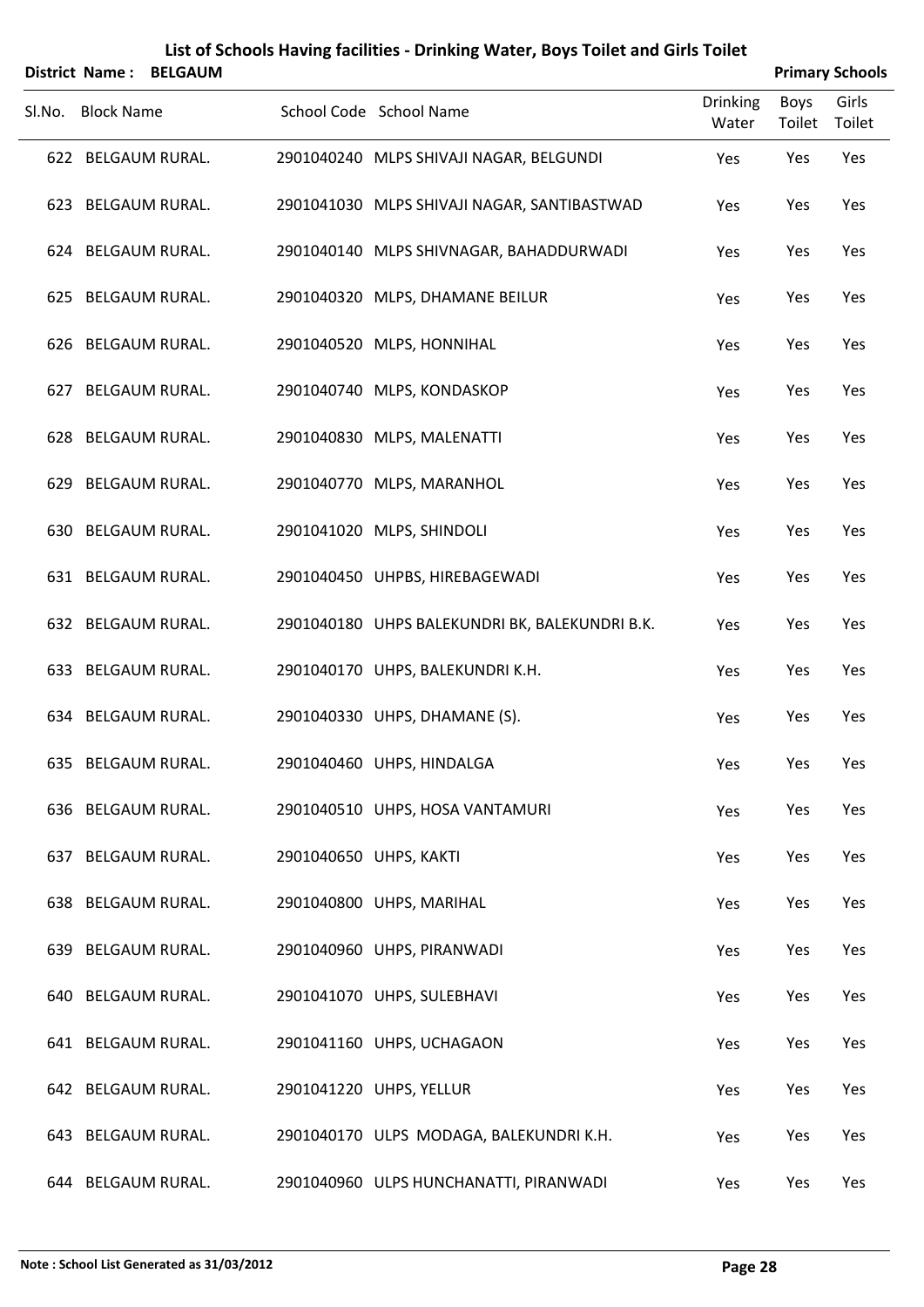|        | District Name:    | <b>BELGAUM</b>     |                        |                                                                 |                          |                | <b>Primary Schools</b> |
|--------|-------------------|--------------------|------------------------|-----------------------------------------------------------------|--------------------------|----------------|------------------------|
| Sl.No. | <b>Block Name</b> |                    |                        | School Code School Name                                         | <b>Drinking</b><br>Water | Boys<br>Toilet | Girls<br>Toilet        |
|        |                   | 645 BELGAUM RURAL. |                        | 2901040330 ULPS KURABARHATTI, DHAMANE (S).                      | Yes                      | Yes            | Yes                    |
|        |                   | 646 BELGAUM RURAL. |                        | 2901040110 ULPS, BADAS K.H.                                     | Yes                      | Yes            | Yes                    |
|        |                   | 647 BELGAUM RURAL. |                        | 2901040090 ULPS, BASSAPUR                                       | Yes                      | Yes            | Yes                    |
|        |                   | 648 BELGAUM RURAL. |                        | 2901040080 ULPS, BASTWAD                                        | Yes                      | Yes            | Yes                    |
|        |                   | 649 BELGAUM RURAL. |                        | 2901040500 ULPS, HONAGA.                                        | Yes                      | Yes            | Yes                    |
|        |                   | 650 BELGAUM RURAL. | 2901040470 ULPS, HUDLI |                                                                 | Yes                      | Yes            | Yes                    |
|        |                   | 651 BELGAUM RURAL. |                        | 2901040720 ULPS, K.K.KOP.                                       | Yes                      | Yes            | Yes                    |
|        |                   | 652 BELGAUM RURAL. |                        | 2901040580 ULPS, KADOLI                                         | Yes                      | Yes            | Yes                    |
|        |                   | 653 BELGAUM RURAL. |                        | 2901041030 ULPS, SANTIBASTWAD                                   | Yes                      | Yes            | Yes                    |
|        |                   | 654 BELGAUM RURAL. |                        | 2901041020 ULPS, SHINDOLI                                       | Yes                      | Yes            | Yes                    |
|        | 655 KHANAPUR      |                    |                        | 2901080930 KHPBS ITAGI, ITAGI                                   | Yes                      | Yes            | Yes                    |
|        | 656 KHANAPUR      |                    |                        | 2901080930 KHPGS ITAGI, ITAGI                                   | Yes                      | Yes            | Yes                    |
|        | 657 KHANAPUR      |                    |                        | 2901081570 KHPS ASHOK NAGAR, NERASE                             | Yes                      | Yes            | Yes                    |
|        | 658 KHANAPUR      |                    |                        | 2901080100 KHPS AWAROLLI, AWAROLLI                              | Yes                      | Yes            | Yes                    |
|        | 659 KHANAPUR      |                    |                        | 2901080280 KHPS BANKI-BASARIKATTI, BANKI-<br><b>BASARIKATTI</b> | Yes                      | Yes            | Yes                    |
|        | 660 KHANAPUR      |                    |                        | 2901080930 KHPS BEDARAHATTI, ITAGI                              | Yes                      | Yes            | Yes                    |
|        | 661 KHANAPUR      |                    |                        | 2901080200 KHPS BHURANAKI, BHURUNAKI                            | Yes                      | Yes            | Yes                    |
|        | 662 KHANAPUR      |                    |                        | 2901080300 KHPS BIDI, BIDI                                      | Yes                      | Yes            | Yes                    |
|        | 663 KHANAPUR      |                    |                        | 2901082010 KHPS BILAKI, TOLAGI                                  | Yes                      | Yes            | Yes                    |
|        | 664 KHANAPUR      |                    |                        | 2901080220 KHPS BOGUR, BOGUR                                    | Yes                      | Yes            | Yes                    |
|        | 665 KHANAPUR      |                    |                        | 2901082110 KHPS CHANKEBAIL, CHANKEBAIL                          | Yes                      | Yes            | Yes                    |
|        | 666 KHANAPUR      |                    |                        | 2901080400 KHPS CHAPAGAON, CHAPAGAON                            | Yes                      | Yes            | Yes                    |
| 667    | <b>KHANAPUR</b>   |                    |                        | 2901080410 KHPS CHIKKADINAKOPP, CHIKADINAKOP                    | Yes                      | Yes            | Yes                    |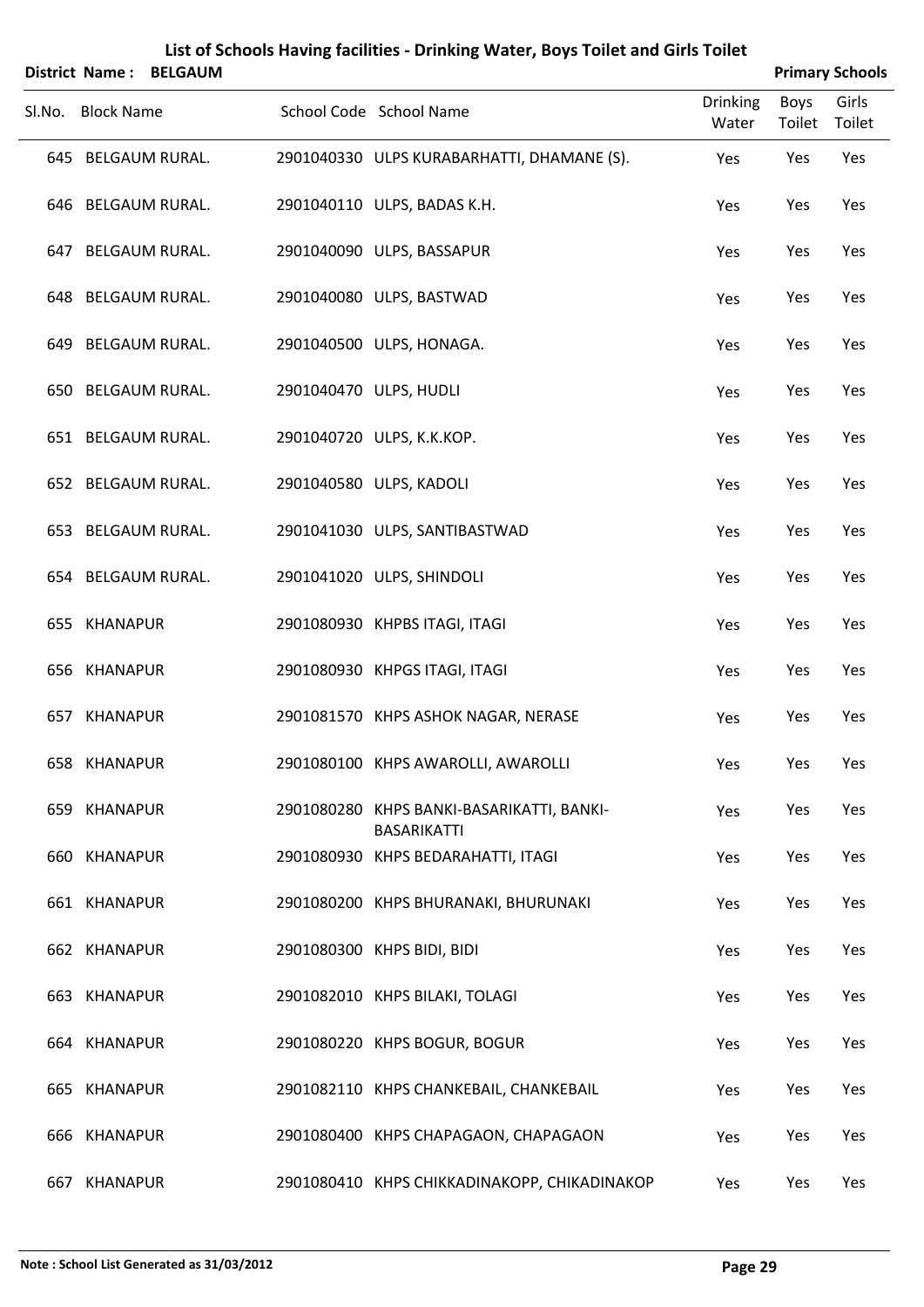|        | <b>District Name:</b> | <b>BELGAUM</b> | List of Schools Having facilities - Drinking Water, Boys Toilet and Girls Toilet |                          |                | <b>Primary Schools</b> |
|--------|-----------------------|----------------|----------------------------------------------------------------------------------|--------------------------|----------------|------------------------|
| Sl.No. | <b>Block Name</b>     |                | School Code School Name                                                          | <b>Drinking</b><br>Water | Boys<br>Toilet | Girls<br>Toilet        |
|        | 668 KHANAPUR          |                | 2901080380 KHPS CHIKKAHATTIHOLI, CHIKKHATTIHOLI                                  | Yes                      | Yes            | Yes                    |
|        | 669 KHANAPUR          |                | 2901080370 KHPS CHIKKAMUNAVALLI, CHIKKMUNAWALLI                                  | Yes                      | Yes            | Yes                    |
| 670    | <b>KHANAPUR</b>       |                | 2901080390 KHPS CHUNCHAWAD, CHUNCHWAD                                            | Yes                      | Yes            | Yes                    |
|        | 671 KHANAPUR          |                | 2901080530 KHPS DEVALATTI, DEVALATTI                                             | Yes                      | Yes            | Yes                    |
|        | 672 KHANAPUR          |                | 2901080700 KHPS GADIKOPP, GADIKOP                                                | Yes                      | Yes            | Yes                    |
|        | 673 KHANAPUR          |                | 2901080680 KHPS GANDIGAWAD, GANDIGAWAD                                           | Yes                      | Yes            | Yes                    |
|        | 674 KHANAPUR          |                | 2901080720 KHPS GASTOLIDADDI, GASTOLI                                            | Yes                      | Yes            | Yes                    |
|        | 675 KHANAPUR          |                | 2901080640 KHPS GHODOLI, GODHOLI                                                 | Yes                      | Yes            | Yes                    |
|        | 676 KHANAPUR          |                | 2901080710 KHPS GOLIHALLI, GOLIHALLI                                             | Yes                      | Yes            | Yes                    |
| 677.   | <b>KHANAPUR</b>       |                | 2901081530 KHPS GUNDENHATTI, MANGENKOP                                           | Yes                      | Yes            | Yes                    |
|        | 678 KHANAPUR          |                | 2901080630 KHPS GUNDOLI, GUNDOLI                                                 | Yes                      | Yes            | Yes                    |
| 679    | <b>KHANAPUR</b>       |                | 2901080790 KHPS HALASHI, HALASHI                                                 | Yes                      | Yes            | Yes                    |
| 680    | KHANAPUR              |                | 2901080880 KHPS HANDUR HULIKOTTAL, HANDUR                                        | Yes                      | Yes            | Yes                    |
|        | 681 KHANAPUR          |                | 2901080900 KHPS HINDALGI, HINDALGI                                               | Yes                      | Yes            | Yes                    |
|        | 682 KHANAPUR          |                | 2901080890 KHPS HIRE ANGROLLI, HIRE-ANGROLI                                      | Yes                      | Yes            | Yes                    |
|        | 683 KHANAPUR          |                | 2901080820 KHPS HIREHATTIHOLI, HIREHATTIHOL                                      | Yes                      | Yes            | Yes                    |
|        | 684 KHANAPUR          |                | 2901080810 KHPS HIREMUNAVALLI, HIREMUNAVALLI                                     | Yes                      | Yes            | Yes                    |
| 685    | KHANAPUR              |                | 2901081380 KHPS HOSA LINGANAMATH, LINGANAMATH                                    | Yes                      | Yes            | Yes                    |
|        | 686 KHANAPUR          |                | 2901080980 KHPS JAMBOTI, JAMBOTI                                                 | Yes                      | Yes            | Yes                    |
| 687    | <b>KHANAPUR</b>       |                | 2901081270 KHPS KADATAN BAGEWADI,                                                | Yes                      | Yes            | Yes                    |
|        | 688 KHANAPUR          |                | KADATANBAGEWADI<br>2901081120 KHPS KAKKERI, KAKKERI                              | Yes                      | Yes            | Yes                    |
| 689    | <b>KHANAPUR</b>       |                | 2901081300 KHPS KAMASINAKOPP, KAMASINKOP                                         | Yes                      | Yes            | Yes                    |
| 690    | <b>KHANAPUR</b>       |                | 2901081160 KHPS KARAVINAKOPP, KARAVINAKOP                                        | Yes                      | Yes            | Yes                    |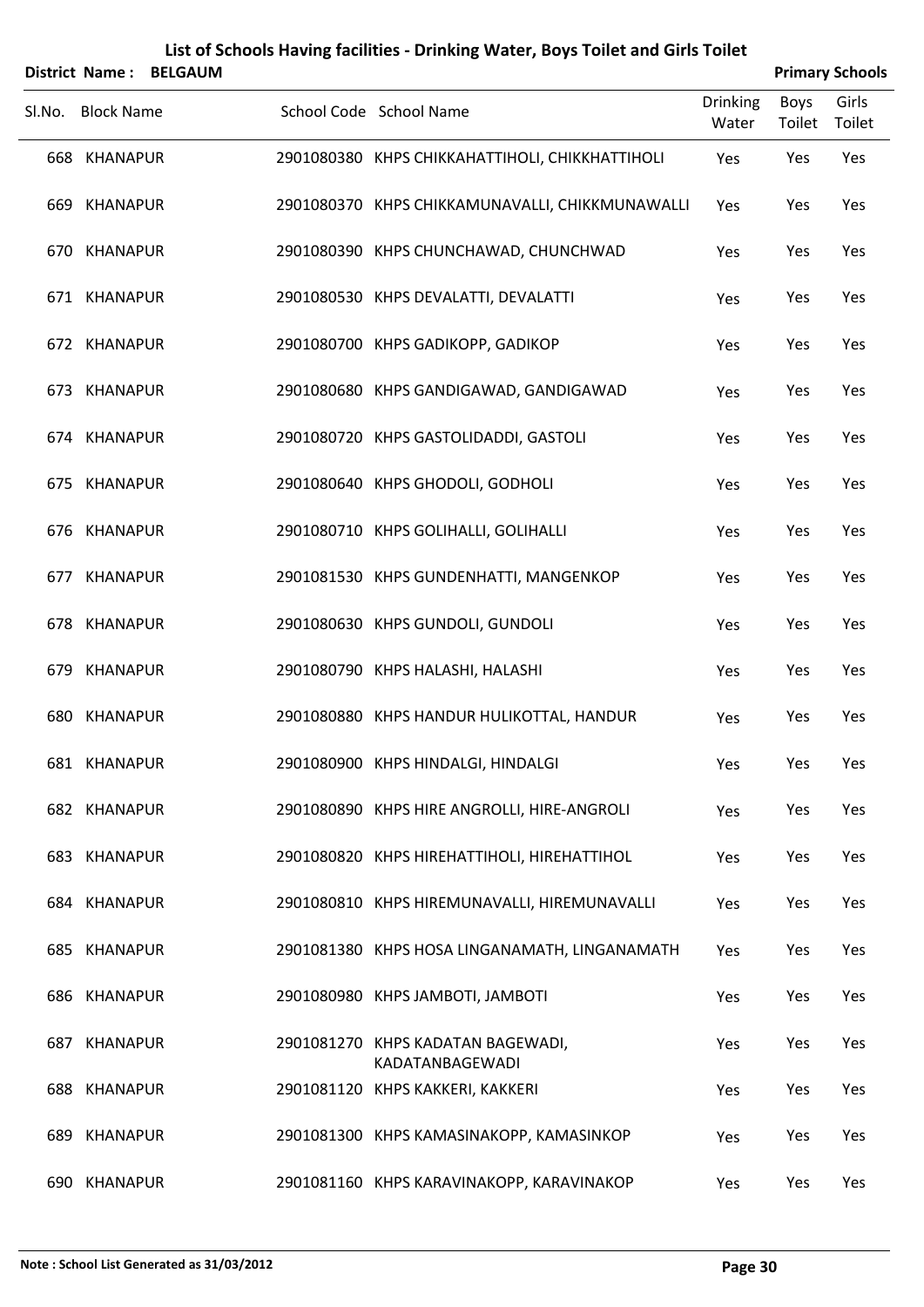| <b>District Name:</b> | <b>BELGAUM</b> |                                                |                          |                       | <b>Primary Schools</b> |
|-----------------------|----------------|------------------------------------------------|--------------------------|-----------------------|------------------------|
| Sl.No. Block Name     |                | School Code School Name                        | <b>Drinking</b><br>Water | <b>Boys</b><br>Toilet | Girls<br>Toilet        |
| 691 KHANAPUR          |                | 2901081130 KHPS KARIKATTI, KARIKATTI           | Yes                      | Yes                   | Yes                    |
| 692 KHANAPUR          |                | 2901081340 KHPS KHANAPUR, KHANAPUR(U)          | Yes                      | Yes                   | Yes                    |
| 693 KHANAPUR          |                | 2901081260 KHPS KODACHAWAD, KODACHAWAD         | Yes                      | Yes                   | Yes                    |
| 694 KHANAPUR          |                | 2901081350 KHPS LAKKEBAIL, LKKEBAIL            | Yes                      | Yes                   | Yes                    |
| 695 KHANAPUR          |                | 2901081380 KHPS LINGANAMATH, LINGANAMATH       | Yes                      | Yes                   | Yes                    |
| 696 KHANAPUR          |                | 2901081530 KHPS MANGENAKOPP, MANGENKOP         | Yes                      | Yes                   | Yes                    |
| 697 KHANAPUR          |                | 2901081260 KHPS MUGLIHAL, KODACHAWAD           | Yes                      | Yes                   | Yes                    |
| 698 KHANAPUR          |                | 2901081590 KHPS NANDAGAD, NANDGAD              | Yes                      | Yes                   | Yes                    |
| 699 KHANAPUR          |                | 2901081730 KHPS NAYANAGAR, RAMAPUR             | Yes                      | Yes                   | Yes                    |
| 700 KHANAPUR          |                | 2901081710 KHPS PARISHWAD, PARISHWAD           | Yes                      | Yes                   | Yes                    |
| 701 KHANAPUR          |                | 2901081620 KHPS PRABHUNAGAR, NITTUR            | Yes                      | Yes                   | Yes                    |
| 702 KHANAPUR          |                | 2901081720 KHPS PUR, PUR                       | Yes                      | Yes                   | Yes                    |
| 703 KHANAPUR          |                | 2901081830 KHPS SURPUR KERWAD, SURPUR          | Yes                      | Yes                   | Yes                    |
| 704 KHANAPUR          |                | 2901081990 KHPS TIRTHKUNDYE, TIRTHKUNDYE       | Yes                      | Yes                   | Yes                    |
| 705 KHANAPUR          |                | 2901082010 KHPS TOLAGI, TOLAGI                 | Yes                      | Yes                   | Yes                    |
| 706 KHANAPUR          |                | 2901081710 KLPS AMBEDKAR NAGAR, PARISHWAD      | Yes                      | Yes                   | Yes                    |
| 707 KHANAPUR          |                | 2901080270 KLPS BACHOLI, BACHOLI               | Yes                      | Yes                   | Yes                    |
| 708 KHANAPUR          |                | 2901082060 KLPS BALAVAGI, YADOGA               | Yes                      | Yes                   | Yes                    |
| 709 KHANAPUR          |                | 2901081380 KLPS BEDAR DADDI, LINGANAMATH       | Yes                      | Yes                   | Yes                    |
| 710 KHANAPUR          |                | 2901080140 KLPS Bekawad, BEKAWAD               | Yes                      | Yes                   | Yes                    |
| 711 KHANAPUR          |                | 2901082170 KLPS BENDEVADI, BENDEVADI           | Yes                      | Yes                   | Yes                    |
| 712 KHANAPUR          |                | 2901080420 KLPS CHIKKA-ANGROLLI, CHIKK-ANGROLI | Yes                      | Yes                   | Yes                    |
| 713 KHANAPUR          |                | 2901080520 KLPS DEMINAKOPP, DEMINAKOP          | Yes                      | Yes                   | Yes                    |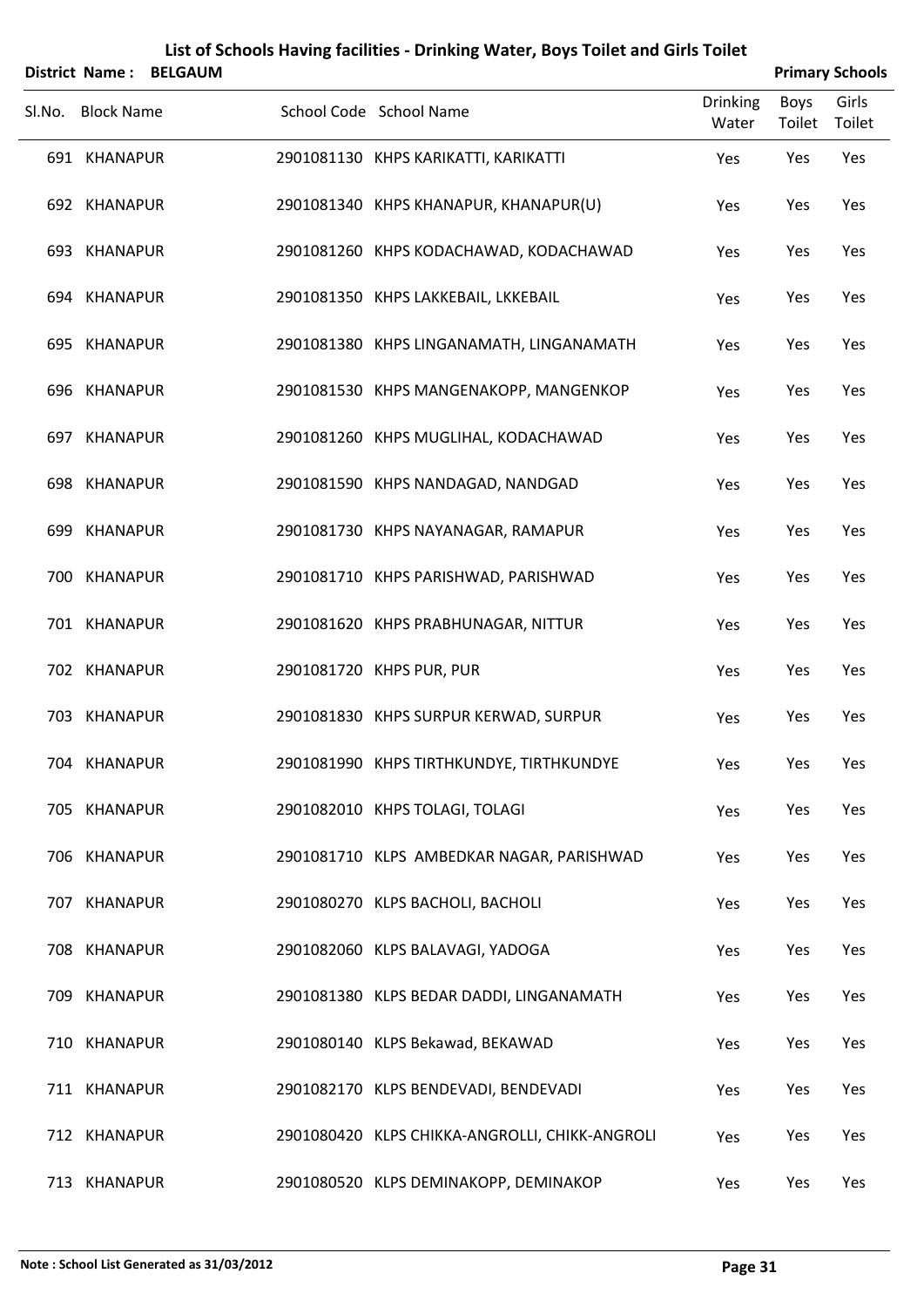| <b>District Name:</b> | <b>BELGAUM</b> | List of Schools Having facilities - Drinking Water, Boys Toilet and Girls Toilet |                          |                | <b>Primary Schools</b> |
|-----------------------|----------------|----------------------------------------------------------------------------------|--------------------------|----------------|------------------------|
| Sl.No. Block Name     |                | School Code School Name                                                          | <b>Drinking</b><br>Water | Boys<br>Toilet | Girls<br>Toilet        |
| 714 KHANAPUR          |                | 2901080490 KLPS Devarai, DEVARAI                                                 | Yes                      | Yes            | Yes                    |
| 715 KHANAPUR          |                | 2901080540 KLPS DODDEBAIL, DODDEBAIL                                             | Yes                      | Yes            | Yes                    |
| 716 KHANAPUR          |                | 2901080840 KLPS GANDHINAGAR, HALAKARNI                                           | Yes                      | Yes            | Yes                    |
| 717 KHANAPUR          |                | 2901080680 KLPS GANDIGWAD NO 2, GANDIGAWAD                                       | Yes                      | Yes            | Yes                    |
| 718 KHANAPUR          |                | 2901082190 KLPS GARBENATTI, GARBENHATTI                                          | Yes                      | Yes            | Yes                    |
| 719 KHANAPUR          |                | 2901080720 KLPS GASTOLITANK, GASTOLI                                             | Yes                      | Yes            | Yes                    |
| 720 KHANAPUR          |                | 2901080720 KLPS GASTOLLI, GASTOLI                                                | Yes                      | Yes            | Yes                    |
| 721 KHANAPUR          |                | 2901080800 KLPS Hattarwad, HATTARWAD                                             | Yes                      | Yes            | Yes                    |
| 722 KHANAPUR          |                | 2901081530 KLPS HOSATTI, MANGENKOP                                               | Yes                      | Yes            | Yes                    |
| 723 KHANAPUR          |                | 2901080790 KLPS INDIRANAGAR HALASHI, HALASHI                                     | Yes                      | Yes            | Yes                    |
| 724 KHANAPUR          |                | 2901081000 KLPS JIKANUR, JIKANUR                                                 | Yes                      | Yes            | Yes                    |
| 725 KHANAPUR          |                | 2901082130 KLPS KALAMANAGAR, KERWAD                                              | Yes                      | Yes            | Yes                    |
| 726 KHANAPUR          |                | 2901082120 KLPS KALMESHWAR NAGAR, KALMESHWAR<br><b>NAGAR</b>                     | Yes                      | Yes            | Yes                    |
| 727 KHANAPUR          |                | 2901080930 KLPS KALSANATTI, ITAGI                                                | Yes                      | Yes            | Yes                    |
| 728 KHANAPUR          |                | 2901081280 KLPS KASAMALAGI, KASAMALAGI                                           | Yes                      | Yes            | Yes                    |
| 729 KHANAPUR          |                | 2901081260 KLPS KODACHAWAD (B-2), KODACHAWAD                                     | Yes                      | Yes            | Yes                    |
| 730 KHANAPUR          |                | 2901081500 KLPS KUTHINO NAGAR, MANSAPUR                                          | Yes                      | Yes            | Yes                    |
| 731 KHANAPUR          |                | 2901081370 KLPS Londa, LONDA                                                     | Yes                      | Yes            | Yes                    |
| 732 KHANAPUR          |                | 2901081450 KLPS Maskenatii, MASKENATTI                                           | Yes                      | Yes            | Yes                    |
| 733 KHANAPUR          |                | 2901080530 KLPS Mudaginakopp, DEVALATTI                                          | Yes                      | Yes            | Yes                    |
| 734 KHANAPUR          |                | 2901081830 KLPS MUKHABASAVNAGAR, SURPUR                                          | Yes                      | Yes            | Yes                    |
| 735 KHANAPUR          |                | 2901081600 KLPS NAGARGALI, NAGARGALI                                             | Yes                      | Yes            | Yes                    |
| 736 KHANAPUR          |                | 2901081530 KLPS NAVODAYANAGAR, MANGENKOP                                         | Yes                      | Yes            | Yes                    |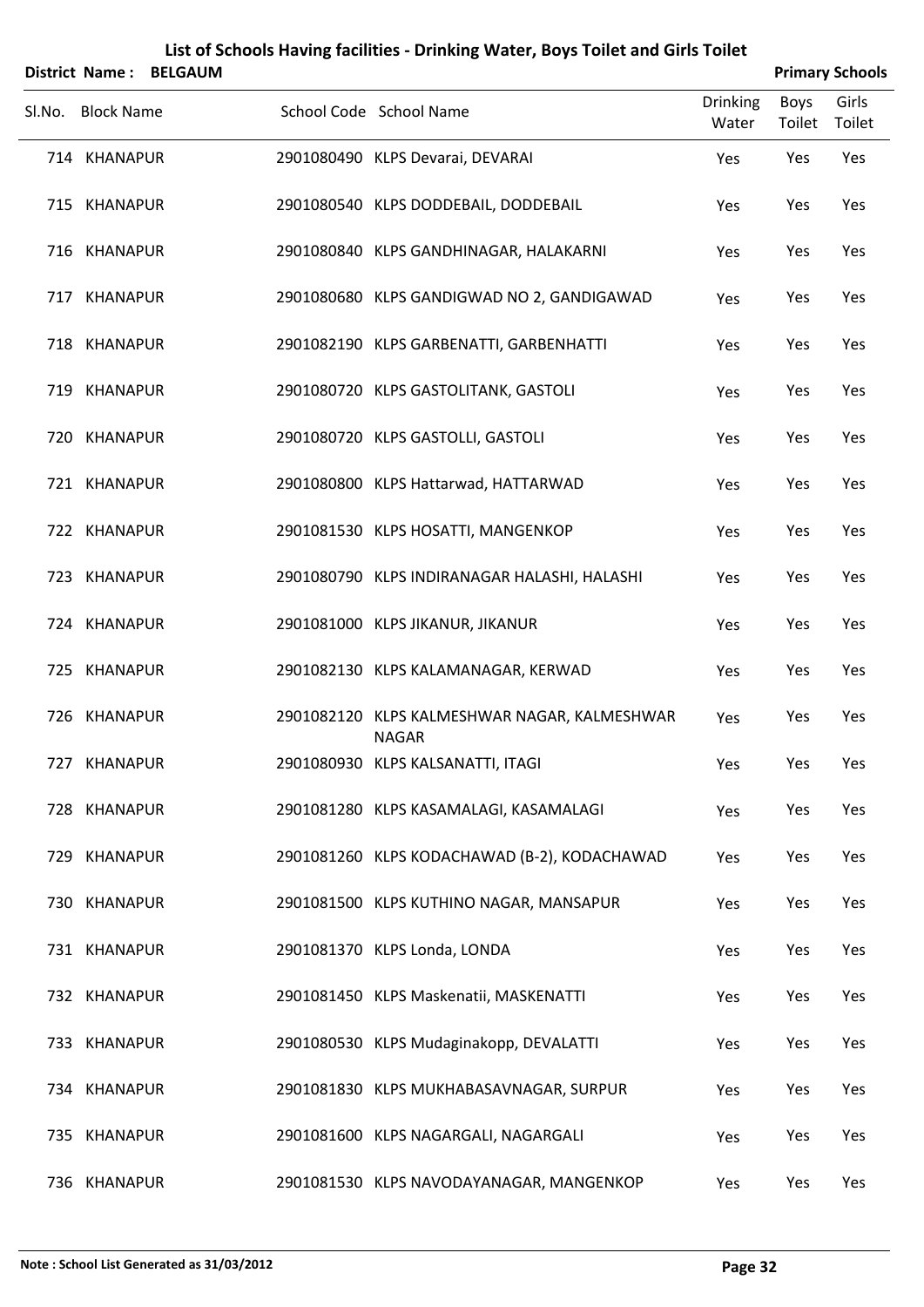|        | <b>District Name:</b> | <b>BELGAUM</b> |                                                     |                          |                       | <b>Primary Schools</b> |
|--------|-----------------------|----------------|-----------------------------------------------------|--------------------------|-----------------------|------------------------|
| Sl.No. | <b>Block Name</b>     |                | School Code School Name                             | <b>Drinking</b><br>Water | <b>Boys</b><br>Toilet | Girls<br>Toilet        |
|        | 737 KHANAPUR          |                | 2901081750 KLPS RAMGURVADI, RAMGURWADI              | Yes                      | Yes                   | Yes                    |
|        | 738 KHANAPUR          |                | 2901081590 KLPS RAYAPUR NANDGAD, NANDGAD            | Yes                      | Yes                   | Yes                    |
| 739    | KHANAPUR              |                | 2901081780 KLPS SHINDOLLI, SHINDOLI                 | Yes                      | Yes                   | Yes                    |
|        | 740 KHANAPUR          |                | 2901081890 KLPS SINGINKOP, SINGINKOP                | Yes                      | Yes                   | Yes                    |
|        | 741 KHANAPUR          |                | 2901082200 KLPS SONENATTI, SONENATTI                | Yes                      | Yes                   | Yes                    |
|        | 742 KHANAPUR          |                | 2901081120 KLPS SUBHASHNAGAR, KAKKERI               | Yes                      | Yes                   | Yes                    |
|        | 743 KHANAPUR          |                | 2901081830 KLPS SURPUR, SURPUR                      | Yes                      | Yes                   | Yes                    |
|        | 744 KHANAPUR          |                | 2901081980 KLPS TAVARGATTI STATION, TAVARGATTI      | Yes                      | Yes                   | Yes                    |
|        | 745 KHANAPUR          |                | 2901081342 KLPS VIDYANAGAR KHANAPUR,<br>KHANAPUR(U) | Yes                      | Yes                   | Yes                    |
|        | 746 KHANAPUR          |                | 2901082030 KLPS WATRE, WATRE                        | Yes                      | Yes                   | Yes                    |
|        | 747 KHANAPUR          |                | 2901082070 KLPS Zunjawad, ZUNJWAD                   | Yes                      | Yes                   | Yes                    |
|        | 748 KHANAPUR          |                | 2901080690 MHPBS GARLGUNJI, GARLGUNJI               | Yes                      | Yes                   | Yes                    |
| 749    | <b>KHANAPUR</b>       |                | 2901081340 MHPBS KHANAPUR, KHANAPUR(U)              | Yes                      | Yes                   | Yes                    |
|        | 750 KHANAPUR          |                | 2901081590 MHPBS NANDAGAD, NANDGAD                  | Yes                      | Yes                   | Yes                    |
|        | 751 KHANAPUR          |                | 2901080690 MHPGS GARLGUNJI, GARLGUNJI               | Yes                      | Yes                   | Yes                    |
|        | 752 KHANAPUR          |                | 2901081340 MHPGS KHANAPUR, KHANAPUR(U)              | Yes                      | Yes                   | Yes                    |
|        | 753 KHANAPUR          |                | 2901081590 MHPGS NANDAGAD, NANDGAD                  | Yes                      | Yes                   | Yes                    |
|        | 754 KHANAPUR          |                | 2901080030 MHPS AMAGAON, AMAGAON                    | Yes                      | Yes                   | Yes                    |
|        | 755 KHANAPUR          |                | 2901080020 MHPS AMATE, AMATE                        | Yes                      | Yes                   | Yes                    |
|        | 756 KHANAPUR          |                | 2901080070 MHPS ASOGA, ASOGA                        | Yes                      | Yes                   | Yes                    |
|        | 757 KHANAPUR          |                | 2901080180 MHPS BAILUR, BAILUR                      | Yes                      | Yes                   | Yes                    |
|        | 758 KHANAPUR          |                | 2901080790 MHPS BAMBARDE, HALASHI                   | Yes                      | Yes                   | Yes                    |
|        | 759 KHANAPUR          |                | 2901080110 MHPS BARAGAON, BARAGAON                  | Yes                      | Yes                   | Yes                    |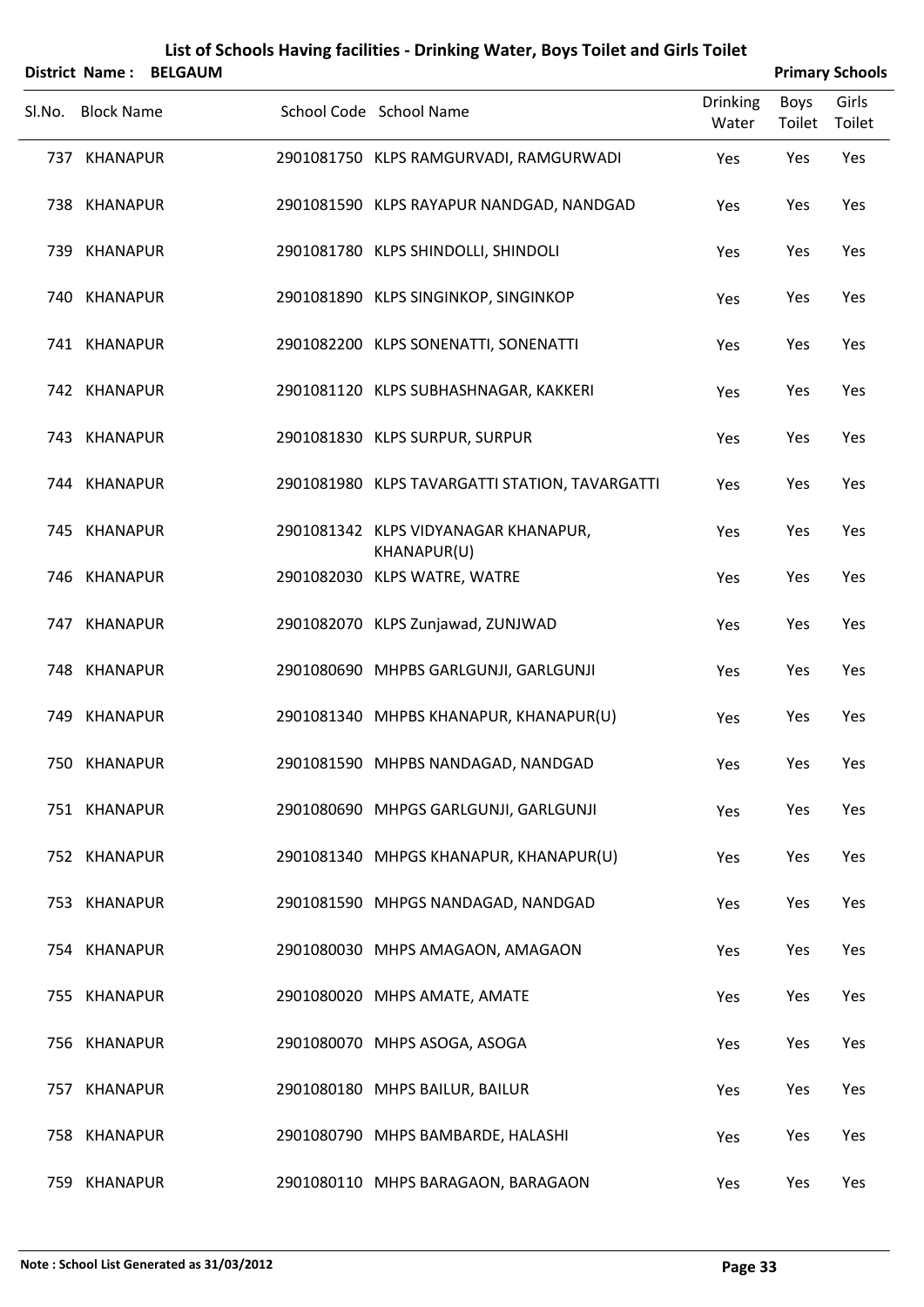|        | <b>District Name:</b> | <b>BELGAUM</b> |                                             |                          |                       | <b>Primary Schools</b> |
|--------|-----------------------|----------------|---------------------------------------------|--------------------------|-----------------------|------------------------|
| Sl.No. | <b>Block Name</b>     |                | School Code School Name                     | <b>Drinking</b><br>Water | <b>Boys</b><br>Toilet | Girls<br>Toilet        |
|        | 760 KHANAPUR          |                | 2901080140 MHPS BEKAWAD, BEKAWAD            | Yes                      | Yes                   | Yes                    |
|        | 761 KHANAPUR          |                | 2901080200 MHPS BHURANAKI, BHURUNAKI        | Yes                      | Yes                   | Yes                    |
|        | 762 KHANAPUR          |                | 2901080290 MHPS BIDARBHAVI, BIDARBHAVI      | Yes                      | Yes                   | Yes                    |
|        | 763 KHANAPUR          |                | 2901080300 MHPS BIDI, BIDI                  | Yes                      | Yes                   | Yes                    |
|        | 764 KHANAPUR          |                | 2901080210 MHPS BIJAGARNI, BIJAGARNI        | Yes                      | Yes                   | Yes                    |
|        | 765 KHANAPUR          |                | 2901080130 MHPS BUTTEWADI, BUTTEWADI        | Yes                      | Yes                   | Yes                    |
|        | 766 KHANAPUR          |                | 2901080400 MHPS CHAPAGAON, CHAPAGAON        | Yes                      | Yes                   | Yes                    |
|        | 767 KHANAPUR          |                | 2901080360 MHPS CHAPOLI, CHAPOLI            | Yes                      | Yes                   | Yes                    |
|        | 768 KHANAPUR          |                | 2901080340 MHPS CHIGULE, CHIGULE            | Yes                      | Yes                   | Yes                    |
|        | 769 KHANAPUR          |                | 2901080320 MHPS CHIKHALE, CHIKHALE          | Yes                      | Yes                   | Yes                    |
|        | 770 KHANAPUR          |                | 2901080330 MHPS CHORLA, CHORLA              | Yes                      | Yes                   | Yes                    |
|        | 771 KHANAPUR          |                | 2901080460 MHPS DEVACHIHATTI, DEVACHI-HATTI | Yes                      | Yes                   | Yes                    |
|        | 772 KHANAPUR          |                | 2901080490 MHPS DEVARAI, DEVARAI            | Yes                      | Yes                   | Yes                    |
|        | 773 KHANAPUR          |                | 2901080430 MHPS DODDAHOSUR, DODDAHOSUR      | Yes                      | Yes                   | Yes                    |
|        | 774 KHANAPUR          |                | 2901080470 MHPS DONGARGAON, DONGARGAON      | Yes                      | Yes                   | Yes                    |
|        | 775 KHANAPUR          |                | 2901080670 MHPS GANEBAIL, GANEBAIL          | Yes                      | Yes                   | Yes                    |
|        | 776 KHANAPUR          |                | 2901080600 MHPS GHARLI, GHARLI              | Yes                      | Yes                   | Yes                    |
|        | 777 KHANAPUR          |                | 2901080610 MHPS GHAWALI, GHAWALI            | Yes                      | Yes                   | Yes                    |
|        | 778 KHANAPUR          |                | 2901080640 MHPS GHODOLI, GODHOLI            | Yes                      | Yes                   | Yes                    |
|        | 779 KHANAPUR          |                | 2901080650 MHPS GODAGERI, GODAGERI          | Yes                      | Yes                   | Yes                    |
|        | 780 KHANAPUR          |                | 2901080580 MHPS GOLYALI, GOLYALI            | Yes                      | Yes                   | Yes                    |
|        | 781 KHANAPUR          |                | 2901080660 MHPS GOTAGALI, GOTAGALI          | Yes                      | Yes                   | Yes                    |
|        | 782 KHANAPUR          |                | 2901080550 MHPS GUNJI, GUNJI                | Yes                      | Yes                   | Yes                    |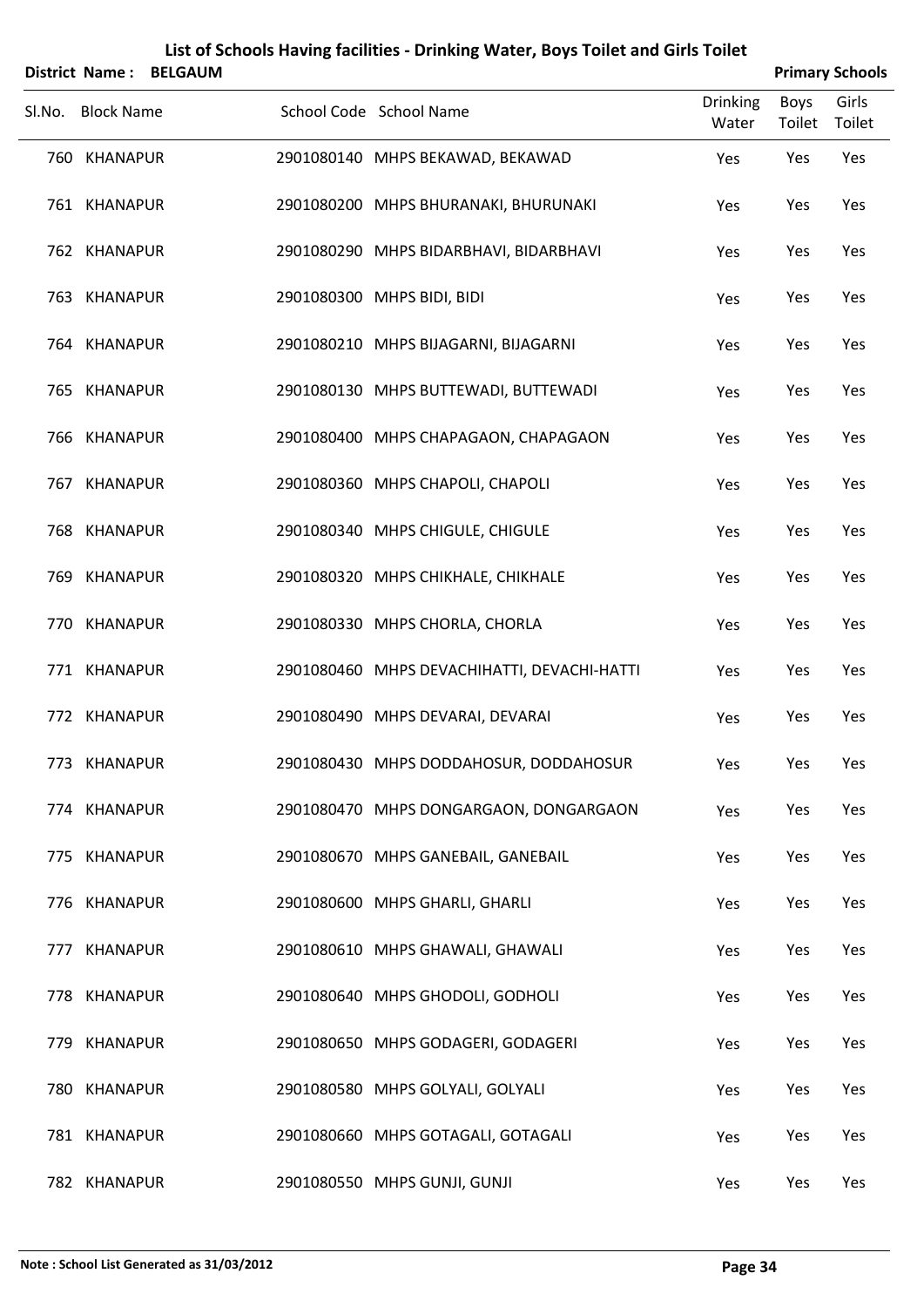|     | <b>District Name:</b> | <b>BELGAUM</b> |                                                      |                          | <b>Primary Schools</b> |                 |
|-----|-----------------------|----------------|------------------------------------------------------|--------------------------|------------------------|-----------------|
|     | Sl.No. Block Name     |                | School Code School Name                              | <b>Drinking</b><br>Water | Boys<br>Toilet         | Girls<br>Toilet |
|     | 783 KHANAPUR          |                | 2901080830 MHPS HALAGA, HALGA                        | Yes                      | Yes                    | Yes             |
|     | 784 KHANAPUR          |                | 2901080840 MHPS HALAKARNI, HALAKARNI                 | Yes                      | Yes                    | Yes             |
|     | 785 KHANAPUR          |                | 2901080790 MHPS HALASHI, HALASHI                     | Yes                      | Yes                    | Yes             |
|     | 786 KHANAPUR          |                | 2901080730 MHPS HARURI, HARURI                       | Yes                      | Yes                    | Yes             |
|     | 787 KHANAPUR          |                | 2901080860 MHPS HATTARGUNJI, HATTARGUNJI             | Yes                      | Yes                    | Yes             |
|     | 788 KHANAPUR          |                | 2901080800 MHPS HATTARWAD, HATTARWAD                 | Yes                      | Yes                    | Yes             |
| 789 | <b>KHANAPUR</b>       |                | 2901080920 MHPS HEBBAL, HEBBAL                       | Yes                      | Yes                    | Yes             |
|     | 790 KHANAPUR          |                | 2901080780 MHPS HEMMADAGA, HEMMADAGA                 | Yes                      | Yes                    | Yes             |
|     | 791 KHANAPUR          |                | 2901080740 MHPS HONAKAL, HONKAL                      | Yes                      | Yes                    | Yes             |
|     | 792 KHANAPUR          |                | 2901080750 MHPS HULAND, HULAND                       | Yes                      | Yes                    | Yes             |
|     | 793 KHANAPUR          |                | 2901080940 MHPS IDDALHOND, IDALHOND                  | Yes                      | Yes                    | Yes             |
|     | 794 KHANAPUR          |                | 2901080960 MHPS JALAGE, JALGE                        | Yes                      | Yes                    | Yes             |
|     | 795 KHANAPUR          |                | 2901080990 MHPS JAMAGAON, JAMAGAON                   | Yes                      | Yes                    | Yes             |
|     | 796 KHANAPUR          |                | 2901080980 MHPS JAMBOTI, JAMBOTI                     | Yes                      | Yes                    | Yes             |
|     | 797 KHANAPUR          |                | 2901080970 MHPS JATAGE, JATGE                        | Yes                      | Yes                    | Yes             |
|     | 798 KHANAPUR          |                | 2901081100 MHPS KALAMANI, KALAMANI                   | Yes                      | Yes                    | Yes             |
|     | 799 KHANAPUR          |                | 2901081060 MHPS KAMATAGE, KAMATAGE                   | Yes                      | Yes                    | Yes             |
|     | 800 KHANAPUR          |                | 2901081040 MHPS KANAKUMBI, KANAKUMBI                 | Yes                      | Yes                    | Yes             |
|     | 801 KHANAPUR          |                | 2901081050 MHPS KAPOLI K.G, KAPOLI                   | Yes                      | Yes                    | Yes             |
|     | 802 KHANAPUR          |                | 2901081250 MHPS KARALAGA, KARALAGA                   | Yes                      | Yes                    | Yes             |
|     | 803 KHANAPUR          |                | 2901081140 MHPS KARAMBAL, KARAMBAL                   | Yes                      | Yes                    | Yes             |
|     | 804 KHANAPUR          |                | 2901081320 MHPS KASABA-NANDAGAD, KASABA-<br>NANDAGAD | Yes                      | Yes                    | Yes             |
|     | 805 KHANAPUR          |                | 2901081220 MHPS KATAGALI, KATAGALI                   | Yes                      | Yes                    | Yes             |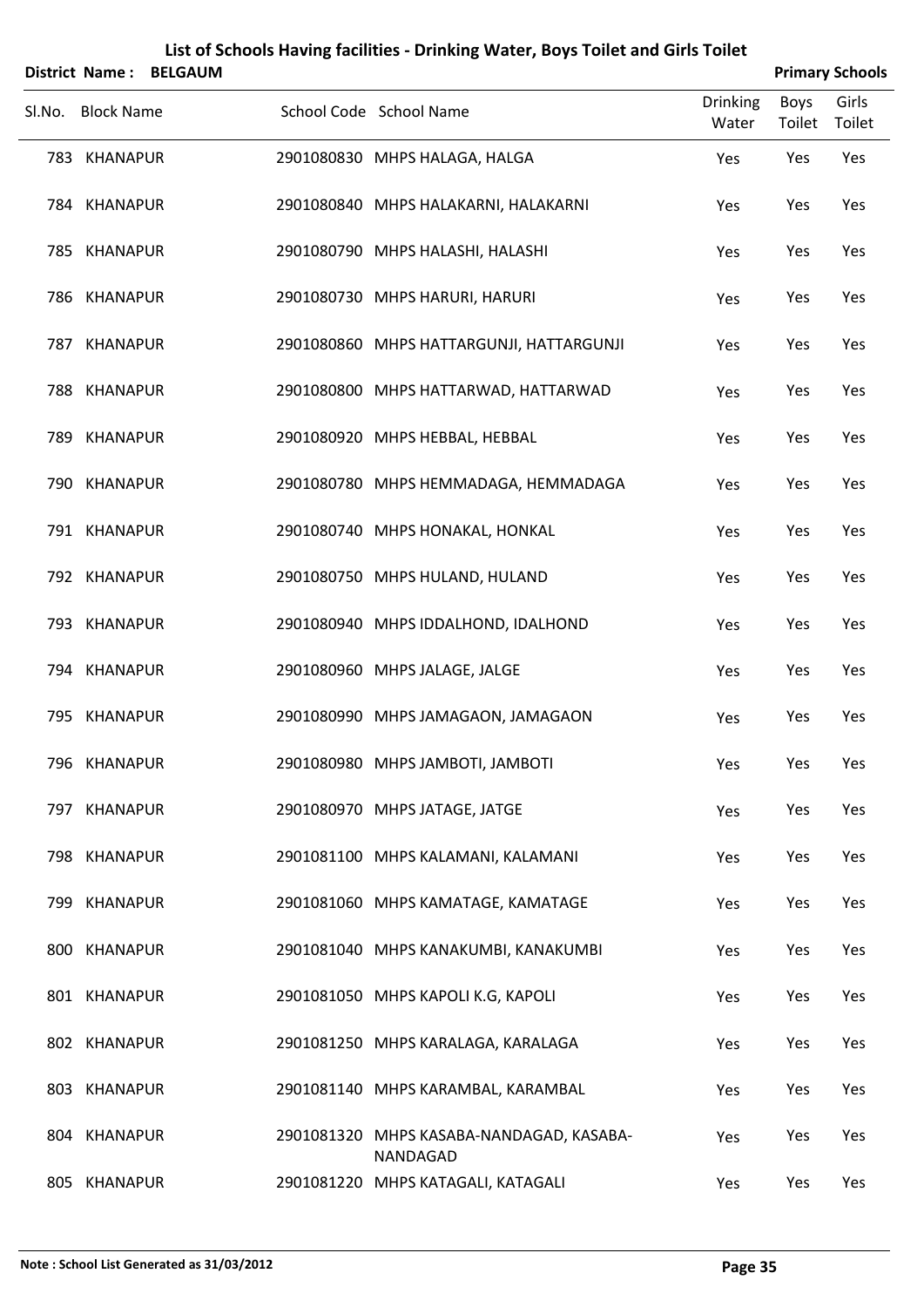|        | <b>District Name:</b> | <b>BELGAUM</b> |                                          |                          |                       | <b>Primary Schools</b> |
|--------|-----------------------|----------------|------------------------------------------|--------------------------|-----------------------|------------------------|
| Sl.No. | <b>Block Name</b>     |                | School Code School Name                  | <b>Drinking</b><br>Water | <b>Boys</b><br>Toilet | Girls<br>Toilet        |
|        | 806 KHANAPUR          |                | 2901081020 MHPS KHAIRAWAD, KHAIRWAD      | Yes                      | Yes                   | Yes                    |
|        | 807 KHANAPUR          |                | 2901081990 MHPS KOULAPUR, TIRTHKUNDYE    | Yes                      | Yes                   | Yes                    |
|        | 808 KHANAPUR          |                | 2901081180 MHPS KUMBHARDA, KUMBARDA      | Yes                      | Yes                   | Yes                    |
|        | 809 KHANAPUR          |                | 2901081290 MHPS KUPPATAGIRI, KUPPATAGIRI | Yes                      | Yes                   | Yes                    |
|        | 810 KHANAPUR          |                | 2901081090 MHPS KUSAMALI, KUSAMALI       | Yes                      | Yes                   | Yes                    |
|        | 811 KHANAPUR          |                | 2901081360 MHPS LOKOLLI, LOKOLI          | Yes                      | Yes                   | Yes                    |
|        | 812 KHANAPUR          |                | 2901081370 MHPS LONDA, LONDA             | Yes                      | Yes                   | Yes                    |
|        | 813 KHANAPUR          |                | 2901080330 MHPS MAAN, CHORLA             | Yes                      | Yes                   | Yes                    |
|        | 814 KHANAPUR          |                | 2901082080 MHPS MALANKLE, ZADANKALE      | Yes                      | Yes                   | Yes                    |
|        | 815 KHANAPUR          |                | 2901081540 MHPS MALAWAD, MALWAD          | Yes                      | Yes                   | Yes                    |
|        | 816 KHANAPUR          |                | 2901081390 MHPS MANIKAWADI, MANIKAWADI   | Yes                      | Yes                   | Yes                    |
|        | 817 KHANAPUR          |                | 2901081460 MHPS MANTURGA, MANTURGA       | Yes                      | Yes                   | Yes                    |
|        | 818 KHANAPUR          |                | 2901081450 MHPS MASKENATTI, MASKENATTI   | Yes                      | Yes                   | Yes                    |
|        | 819 KHANAPUR          |                | 2901081490 MHPS MERDA, MERDA             | Yes                      | Yes                   | Yes                    |
|        | 820 KHANAPUR          |                | 2901081510 MHPS MODEKOPP, MODEKOP        | Yes                      | Yes                   | Yes                    |
|        | 821 KHANAPUR          |                | 2901081410 MHPS MOHISET, MOHISHET        | Yes                      | Yes                   | Yes                    |
|        | 822 KHANAPUR          |                | 2901081610 MHPS NAGURDE, NAGURDE         | Yes                      | Yes                   | Yes                    |
|        | 823 KHANAPUR          |                | 2901081570 MHPS NERASE, NERASE           | Yes                      | Yes                   | Yes                    |
|        | 824 KHANAPUR          |                | 2901081630 MHPS NIDAGAL, NIDGAL          | Yes                      | Yes                   | Yes                    |
|        | 825 KHANAPUR          |                | 2901081640 MHPS NILAWADE, NILAWADE       | Yes                      | Yes                   | Yes                    |
|        | 826 KHANAPUR          |                | 2901081620 MHPS NITTUR, NITTUR           | Yes                      | Yes                   | Yes                    |
|        | 827 KHANAPUR          |                | 2901081650 MHPS OLAMANI, OLMANI          | Yes                      | Yes                   | Yes                    |
|        | 828 KHANAPUR          |                | 2901081670 MHPS PARAWAD, PARWAD          | Yes                      | Yes                   | Yes                    |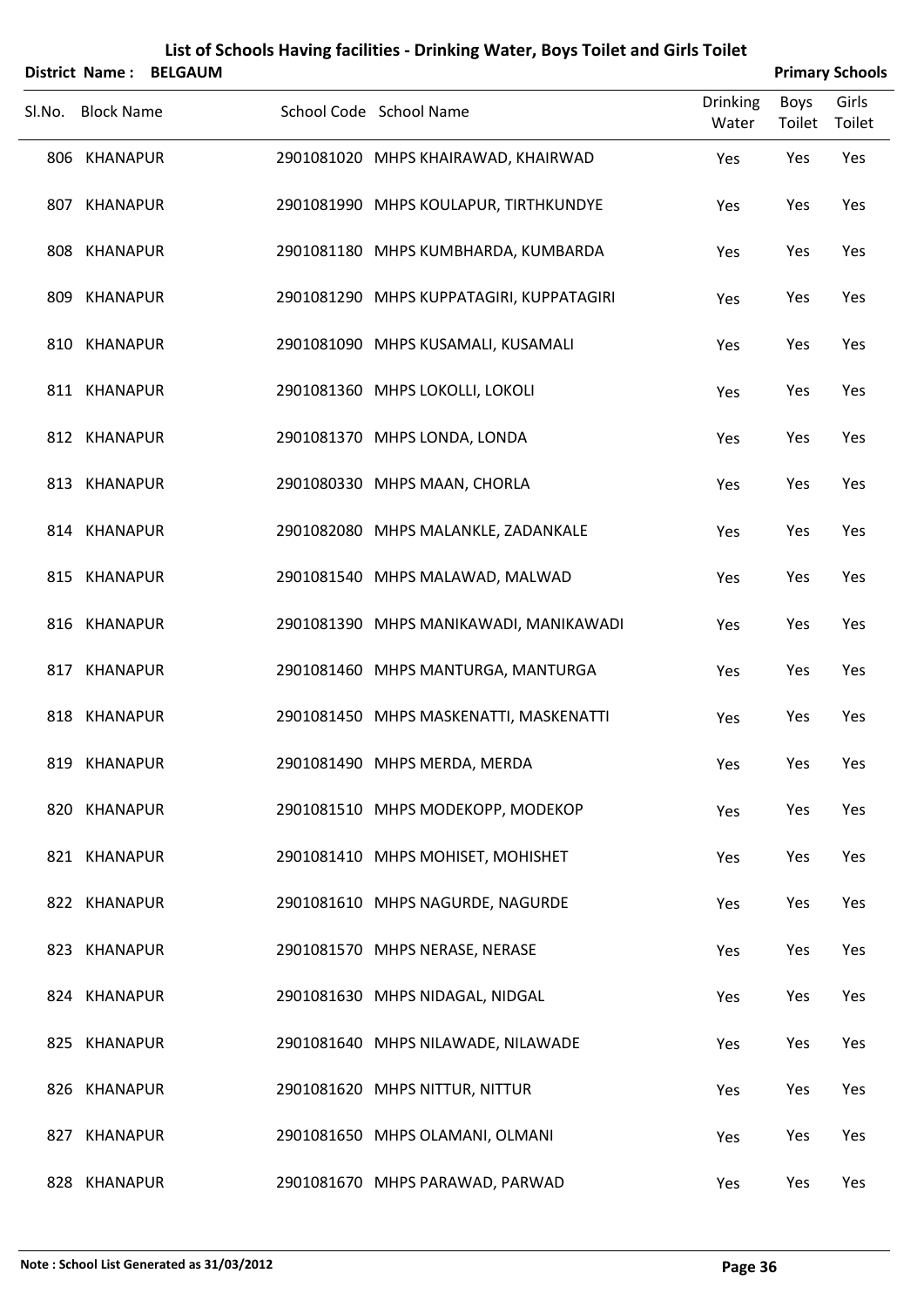| <b>District Name:</b> | <b>BELGAUM</b> |                                             |                          |                       | <b>Primary Schools</b> |
|-----------------------|----------------|---------------------------------------------|--------------------------|-----------------------|------------------------|
| Sl.No. Block Name     |                | School Code School Name                     | <b>Drinking</b><br>Water | <b>Boys</b><br>Toilet | Girls<br>Toilet        |
| 829 KHANAPUR          |                | 2901080050 MHPS RAJWAL, AKRALI              | Yes                      | Yes                   | Yes                    |
| 830 KHANAPUR          |                | 2901081750 MHPS RAMGURWADI, RAMGURWADI      | Yes                      | Yes                   | Yes                    |
| 831 KHANAPUR          |                | 2901081740 MHPS RUMEWADI, RUMEWDI           | Yes                      | Yes                   | Yes                    |
| 832 KHANAPUR          |                | 2901081860 MHPS SAGARE, SAGARE              | Yes                      | Yes                   | Yes                    |
| 833 KHANAPUR          |                | 2901081760 MHPS SANGARGALI, SANGARGALI      | Yes                      | Yes                   | Yes                    |
| 834 KHANAPUR          |                | 2901081590 MHPS SANTMELGE NANDAGAD, NANDGAD | Yes                      | Yes                   | Yes                    |
| 835 KHANAPUR          |                | 2901081770 MHPS SAWARGALI, SAWARGALI        | Yes                      | Yes                   | Yes                    |
| 836 KHANAPUR          |                | 2901081840 MHPS SHIROLI, SHIROLI            | Yes                      | Yes                   | Yes                    |
| 837 KHANAPUR          |                | 2901081920 MHPS SHIVATHAN, SHIVTHAN         | Yes                      | Yes                   | Yes                    |
| 838 KHANAPUR          |                | 2901081930 MHPS TALAWADE, TALAWADE          | Yes                      | Yes                   | Yes                    |
| 839 KHANAPUR          |                | 2901081960 MHPS TIVOLI, TIVOLI              | Yes                      | Yes                   | Yes                    |
| 840 KHANAPUR          |                | 2901082000 MHPS TOPINAKATTI, TOPPINKATTI    | Yes                      | Yes                   | Yes                    |
| 841 KHANAPUR          |                | 2901081940 MHPS TORALI, TORALI              | Yes                      | Yes                   | Yes                    |
| 842 KHANAPUR          |                | 2901082020 MHPS UCHAWADE, UCHAVADE          | Yes                      | Yes                   | Yes                    |
| 843 KHANAPUR          |                | 2901082040 MHPS WARKAD, WARKAD              | Yes                      | Yes                   | Yes                    |
| 844 KHANAPUR          |                | 2901082060 MHPS YADOGA, YADOGA              | Yes                      | Yes                   | Yes                    |
| 845 KHANAPUR          |                | 2901082090 MHPS ZADNAVAGA, ZADNAVAGE        | Yes                      | Yes                   | Yes                    |
| 846 KHANAPUR          |                | 2901082070 MHPS ZUNJAWAD, ZUNJWAD           | Yes                      | Yes                   | Yes                    |
| 847 KHANAPUR          |                | 2901080060 MLPS ABANALI, ABANALI            | Yes                      | Yes                   | Yes                    |
| 848 KHANAPUR          |                | 2901080050 MLPS AKRALI, AKRALI              | Yes                      | Yes                   | Yes                    |
| 849 KHANAPUR          |                | 2901080090 MLPS ALLEHOL, ALLEHOL            | Yes                      | Yes                   | Yes                    |
| 850 KHANAPUR          |                | 2901081190 MLPS ALLOLI, KANSULI             | Yes                      | Yes                   | Yes                    |
| 851 KHANAPUR          |                | 2901080010 MLPS AMBEWADI, AMBEWADI          | Yes                      | Yes                   | Yes                    |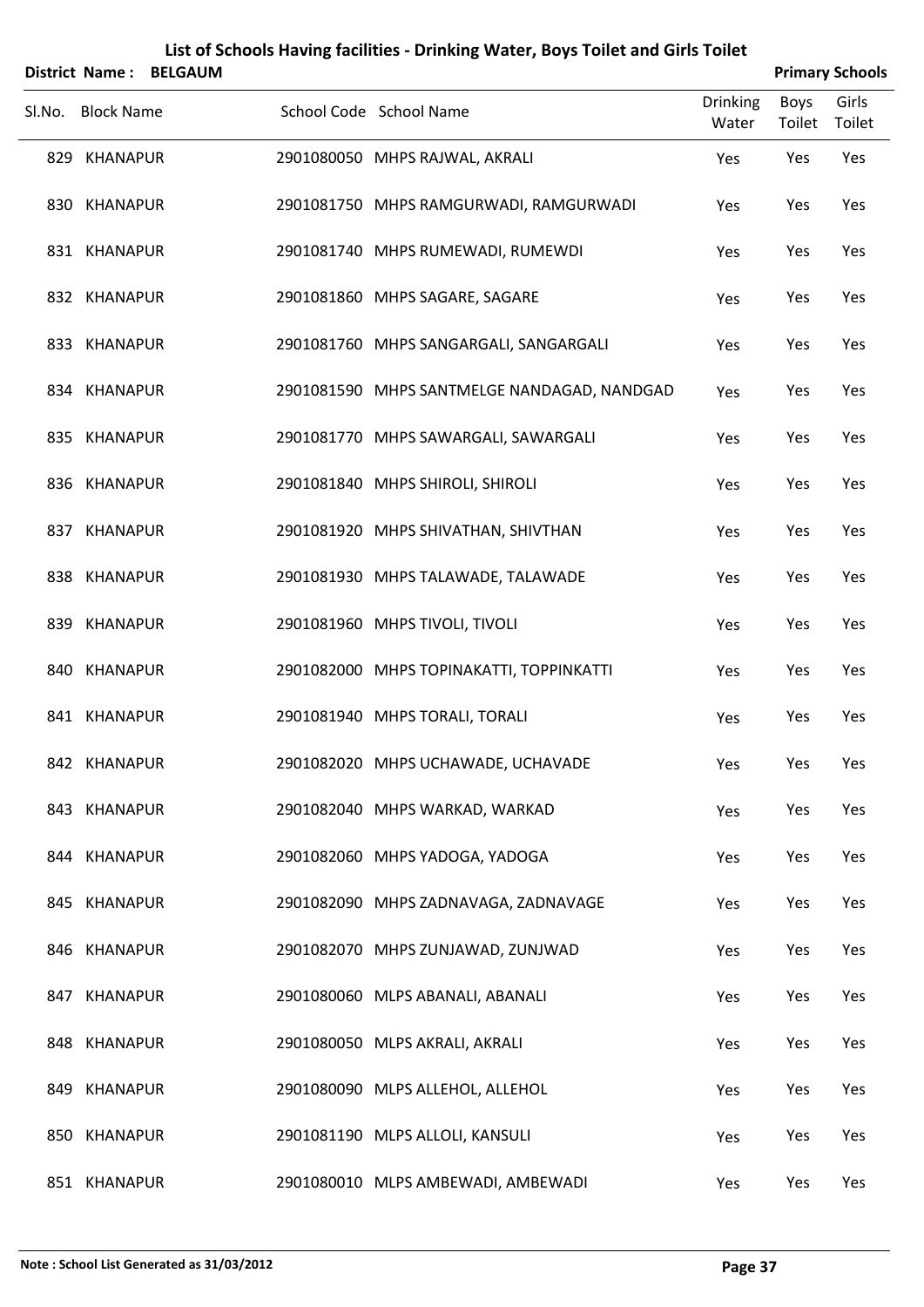|        | <b>District Name:</b> | <b>BELGAUM</b> |                                          |                          |                       | <b>Primary Schools</b> |
|--------|-----------------------|----------------|------------------------------------------|--------------------------|-----------------------|------------------------|
| Sl.No. | <b>Block Name</b>     |                | School Code School Name                  | <b>Drinking</b><br>Water | <b>Boys</b><br>Toilet | Girls<br>Toilet        |
|        | 852 KHANAPUR          |                | 2901080080 MLPS AMBOLI, AMBOLI           | Yes                      | Yes                   | Yes                    |
|        | 853 KHANAPUR          |                | 2901080040 MLPS ANAGADE, ANAGADE         | Yes                      | Yes                   | Yes                    |
|        | 854 KHANAPUR          |                | 2901080050 MLPS ASTOLI, AKRALI           | Yes                      | Yes                   | Yes                    |
|        | 855 KHANAPUR          |                | 2901080270 MLPS BACHOLI, BACHOLI         | Yes                      | Yes                   | Yes                    |
|        | 856 KHANAPUR          |                | 2901080260 MLPS BALAGUND, BALGUND        | Yes                      | Yes                   | Yes                    |
|        | 857 KHANAPUR          |                | 2901080160 MLPS BALKE B.K, BALKE B.K.    | Yes                      | Yes                   | Yes                    |
|        | 858 KHANAPUR          |                | 2901080170 MLPS BALKE K.H, BALKE K.H.    | Yes                      | Yes                   | Yes                    |
|        | 859 KHANAPUR          |                | 2901080250 MLPS BAMANAKOPP, BAMANKOP     | Yes                      | Yes                   | Yes                    |
|        | 860 KHANAPUR          |                | 2901081640 MLPS BANDEKARWADA, NILAWADE   | Yes                      | Yes                   | Yes                    |
|        | 861 KHANAPUR          |                | 2901080230 MLPS BASTAWAD, BASTWAD        | Yes                      | Yes                   | Yes                    |
|        | 862 KHANAPUR          |                | 2901080190 MLPS BETAGERI, BETAGERI       | Yes                      | Yes                   | Yes                    |
|        | 863 KHANAPUR          |                | 2901080150 MLPS BETNE, BETNE             | Yes                      | Yes                   | Yes                    |
|        | 864 KHANAPUR          |                | 2901080120 MLPS BHANDARGALI, BHANDARGALI | Yes                      | Yes                   | Yes                    |
|        | 865 KHANAPUR          |                | 2901082180 MLPS BHATAWAD, BHATAWAD       | Yes                      | Yes                   | Yes                    |
|        | 866 KHANAPUR          |                | 2901080310 MLPS CHANNEWADI, CHANNEWADI   | Yes                      | Yes                   | Yes                    |
|        | 867 KHANAPUR          |                | 2901081570 MLPS CHAPWADA, NERASE         | Yes                      | Yes                   | Yes                    |
|        | 868 KHANAPUR          |                | 2901080350 MLPS CHINCHEWADI, CHICHEWADI  | Yes                      | Yes                   | Yes                    |
|        | 869 KHANAPUR          |                | 2901080360 MLPS CHIREKNANI, CHAPOLI      | Yes                      | Yes                   | Yes                    |
|        | 870 KHANAPUR          |                | 2901080500 MLPS DAROLI, DAROLI           | Yes                      | Yes                   | Yes                    |
|        | 871 KHANAPUR          |                | 2901080480 MLPS DEGAON, DEGAON           | Yes                      | Yes                   | Yes                    |
|        | 872 KHANAPUR          |                | 2901081410 MLPS DHODHAVAL, MOHISHET      | Yes                      | Yes                   | Yes                    |
|        | 873 KHANAPUR          |                | 2901080450 MLPS DIGGEGALI, DIGGEGALI     | Yes                      | Yes                   | Yes                    |
|        | 874 KHANAPUR          |                | 2901080440 MLPS DOKEGALI, DOKEGALLI      | Yes                      | Yes                   | Yes                    |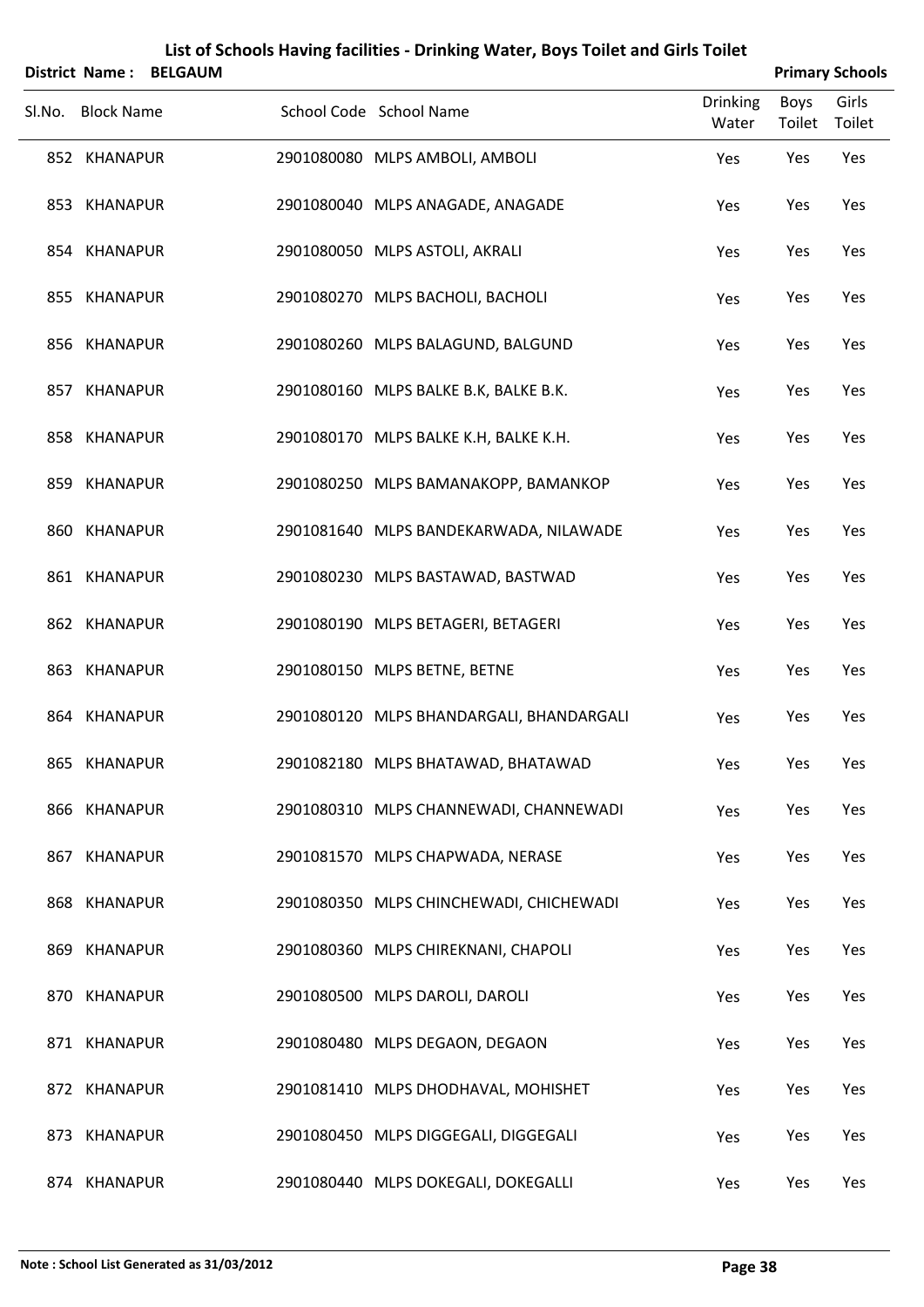| <b>District Name:</b> | <b>BELGAUM</b> | List of Schools Having facilities - Drinking Water, Boys Toilet and Girls Toilet |                          |                | <b>Primary Schools</b> |
|-----------------------|----------------|----------------------------------------------------------------------------------|--------------------------|----------------|------------------------|
| Sl.No. Block Name     |                | School Code School Name                                                          | <b>Drinking</b><br>Water | Boys<br>Toilet | Girls<br>Toilet        |
| 875 KHANAPUR          |                | 2901080510 MLPS DUKKARWADI, DUKKARAWADI                                          | Yes                      | Yes            | Yes                    |
| 876 KHANAPUR          |                | 2901082210 MLPS GANGAWALI, GANGAWALI                                             | Yes                      | Yes            | Yes                    |
| 877 KHANAPUR          |                | 2901081320 MLPS GARBENATTI, KASABA-NANDAGAD                                      | Yes                      | Yes            | Yes                    |
| 878 KHANAPUR          |                | 2901081440 MLPS GAVALIWADA (MORAB), MORAB                                        | Yes                      | Yes            | Yes                    |
| 879 KHANAPUR          |                | 2901080570 MLPS GAVASE, GAVASE                                                   | Yes                      | Yes            | Yes                    |
| 880 KHANAPUR          |                | 2901080050 MLPS GAVEGALI, AKRALI                                                 | Yes                      | Yes            | Yes                    |
| 881 KHANAPUR          |                | 2901080610 MLPS GAWALIWADA (WARKAD), GHAWALI                                     | Yes                      | Yes            | Yes                    |
| 882 KHANAPUR          |                | 2901080590 MLPS GHOSE B.K., GHOSE K.H.                                           | Yes                      | Yes            | Yes                    |
| 883 KHANAPUR          |                | 2901080590 MLPS GHOSE K.H, GHOSE K.H.                                            | Yes                      | Yes            | Yes                    |
| 884 KHANAPUR          |                | 2901080620 MLPS GUNDAPI, GUNDAPI                                                 | Yes                      | Yes            | Yes                    |
| 885 KHANAPUR          |                | 2901080630 MLPS GUNDOLI, GUNDOLI                                                 | Yes                      | Yes            | Yes                    |
| 886 KHANAPUR          |                | 2901080770 MLPS HABBANATTI, HABBANATTI                                           | Yes                      | Yes            | Yes                    |
| 887 KHANAPUR          |                | 2901080870 MLPS HADALAGA, HADALGE                                                | Yes                      | Yes            | Yes                    |
| 888 KHANAPUR          |                | 2901080760 MLPS HALASAL, HALSAL                                                  | Yes                      | Yes            | Yes                    |
| 889 KHANAPUR          |                | 2901080910 MLPS HALE ZUNJAWAD, HALE ZUNJAWAD                                     | Yes                      | Yes            | Yes                    |
| 890 KHANAPUR          |                | 2901080790 MLPS HALSHIWADI, HALASHI                                              | Yes                      | Yes            | Yes                    |
| 891 KHANAPUR          |                | 2901081570 MLPS HANABARWADA, NERASE                                              | Yes                      | Yes            | Yes                    |
| 892 KHANAPUR          |                | 2901081040 MLPS HANDIKOPPAWADA, KANAKUMBI                                        | Yes                      | Yes            | Yes                    |
| 893 KHANAPUR          |                | 2901080850 MLPS HARASANAWADI, HARASANWADI                                        | Yes                      | Yes            | Yes                    |
| 894 KHANAPUR          |                | 2901080920 MLPS HEBBALHATTI, HEBBAL                                              | Yes                      | Yes            | Yes                    |
| 895 KHANAPUR          |                | 2901080900 MLPS HINDALGI, HINDALGI                                               | Yes                      | Yes            | Yes                    |
| 896 KHANAPUR          |                | 2901080950 MLPS JAINAKOPP, JAINKOP                                               | Yes                      | Yes            | Yes                    |
| 897 KHANAPUR          |                | 2901082100 MLPS JALAGAHATTI, JALAGAHATTI                                         | Yes                      | Yes            | Yes                    |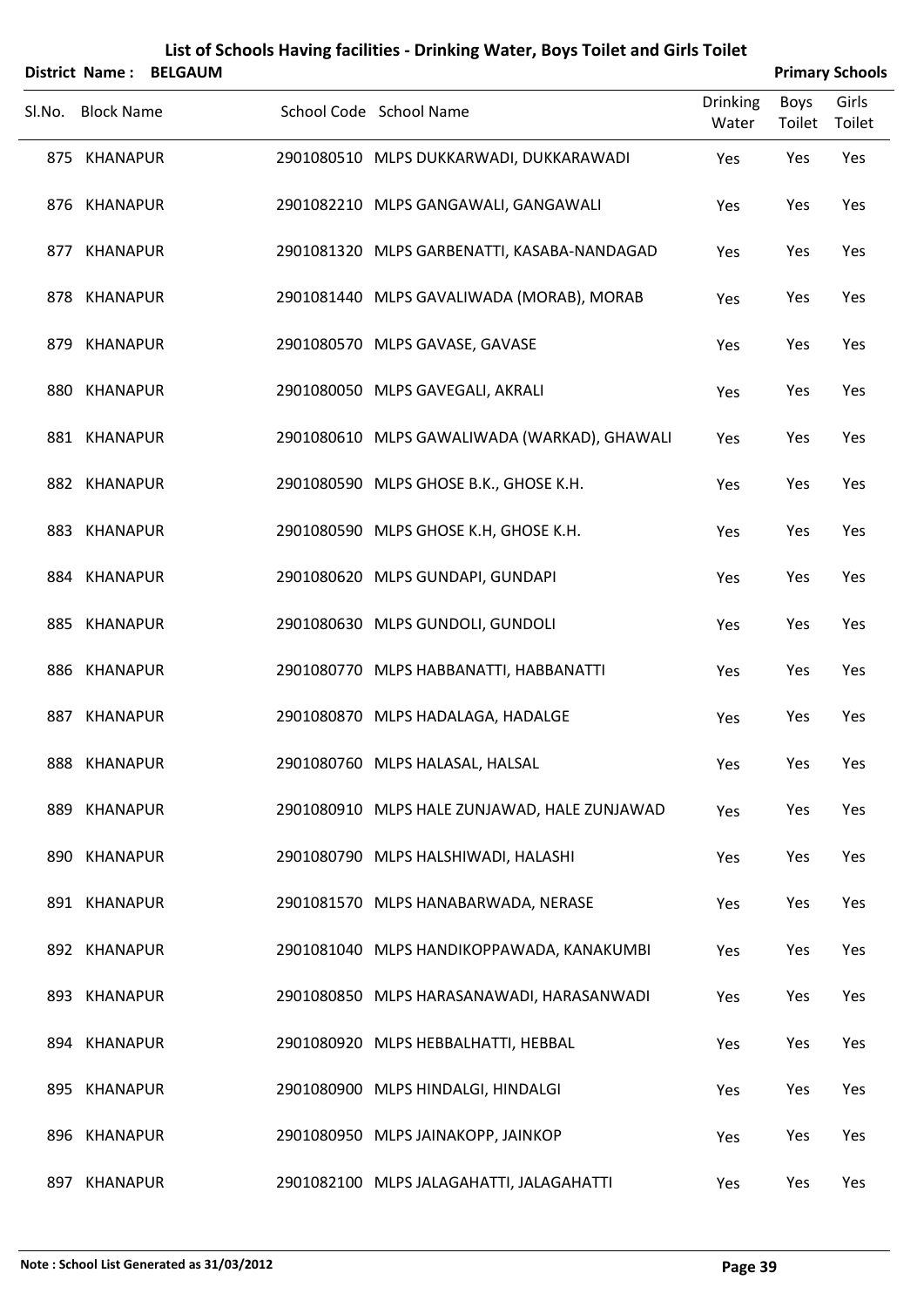|        | <b>District Name:</b> | <b>BELGAUM</b> |                                             |                          |                | <b>Primary Schools</b> |
|--------|-----------------------|----------------|---------------------------------------------|--------------------------|----------------|------------------------|
| SI.No. | <b>Block Name</b>     |                | School Code School Name                     | <b>Drinking</b><br>Water | Boys<br>Toilet | Girls<br>Toilet        |
|        | 898 KHANAPUR          |                | 2901081010 MLPS JAMBEGALI, JAMBEGALI        | Yes                      | Yes            | Yes                    |
|        | 899 KHANAPUR          |                | 2901081200 MLPS KABANALI, KABANALI          | Yes                      | Yes            | Yes                    |
|        | 900 KHANAPUR          |                | 2901081210 MLPS KANJALE, KANJALE            | Yes                      | Yes            | Yes                    |
|        | 901 KHANAPUR          |                | 2901081190 MLPS KANSULI, KANSULI            | Yes                      | Yes            | Yes                    |
|        | 902 KHANAPUR          |                | 2901081110 MLPS KAPOLI K.C, KAPOLI K.C.     | Yes                      | Yes            | Yes                    |
|        | 903 KHANAPUR          |                | 2901081170 MLPS KARAJAGE, KARAJAGE          | Yes                      | Yes            | Yes                    |
|        | 904 KHANAPUR          |                | 2901081070 MLPS KARANJAL, KARANJAL          | Yes                      | Yes            | Yes                    |
|        | 905 KHANAPUR          |                | 2901081230 MLPS KHEMEWADI, KHEMEWADI        | Yes                      | Yes            | Yes                    |
|        | 906 KHANAPUR          |                | 2901081030 MLPS KIRAWALI K.G, KIRAVALE K.G. | Yes                      | Yes            | Yes                    |
|        | 907 KHANAPUR          |                | 2901081310 MLPS KIR-HALASHI, KIR-HALSHI     | Yes                      | Yes            | Yes                    |
|        | 908 KHANAPUR          |                | 2901081080 MLPS KODAGAI, KODAGAI            | Yes                      | Yes            | Yes                    |
|        | 909 KHANAPUR          |                | 2901081640 MLPS KOKANWADA, NILAWADE         | Yes                      | Yes            | Yes                    |
|        | 910 KHANAPUR          |                | 2901081150 MLPS KONGALA, KONGALE            | Yes                      | Yes            | Yes                    |
|        | 911 KHANAPUR          |                | 2901081240 MLPS KOUNDAL, KOUNDAL            | Yes                      | Yes            | Yes                    |
|        | 912 KHANAPUR          |                | 2901080910 MLPS KUNAKIKOP, HALE ZUNJAWAD    | Yes                      | Yes            | Yes                    |
|        | 913 KHANAPUR          |                | 2901080050 MLPS KURADWAD, AKRALI            | Yes                      | Yes            | Yes                    |
|        | 914 KHANAPUR          |                | 2901080920 MLPS LALWADI, HEBBAL             | Yes                      | Yes            | Yes                    |
|        | 915 KHANAPUR          |                | 2901081400 MLPS MACHALI, MACHALI            | Yes                      | Yes            | Yes                    |
|        | 916 KHANAPUR          |                | 2901081550 MLPS MALAV, MALAV                | Yes                      | Yes            | Yes                    |
|        | 917 KHANAPUR          |                | 2901081500 MLPS MANASAPUR, MANSAPUR         | Yes                      | Yes            | Yes                    |
|        | 918 KHANAPUR          |                | 2901081840 MLPS MANGINHAL, SHIROLI          | Yes                      | Yes            | Yes                    |
|        | 919 KHANAPUR          |                | 2901081420 MLPS MANJARPAI, MANJARPAI        | Yes                      | Yes            | Yes                    |
|        | 920 KHANAPUR          |                | 2901081480 MLPS MENDEGALI, MENDEGALI        | Yes                      | Yes            | Yes                    |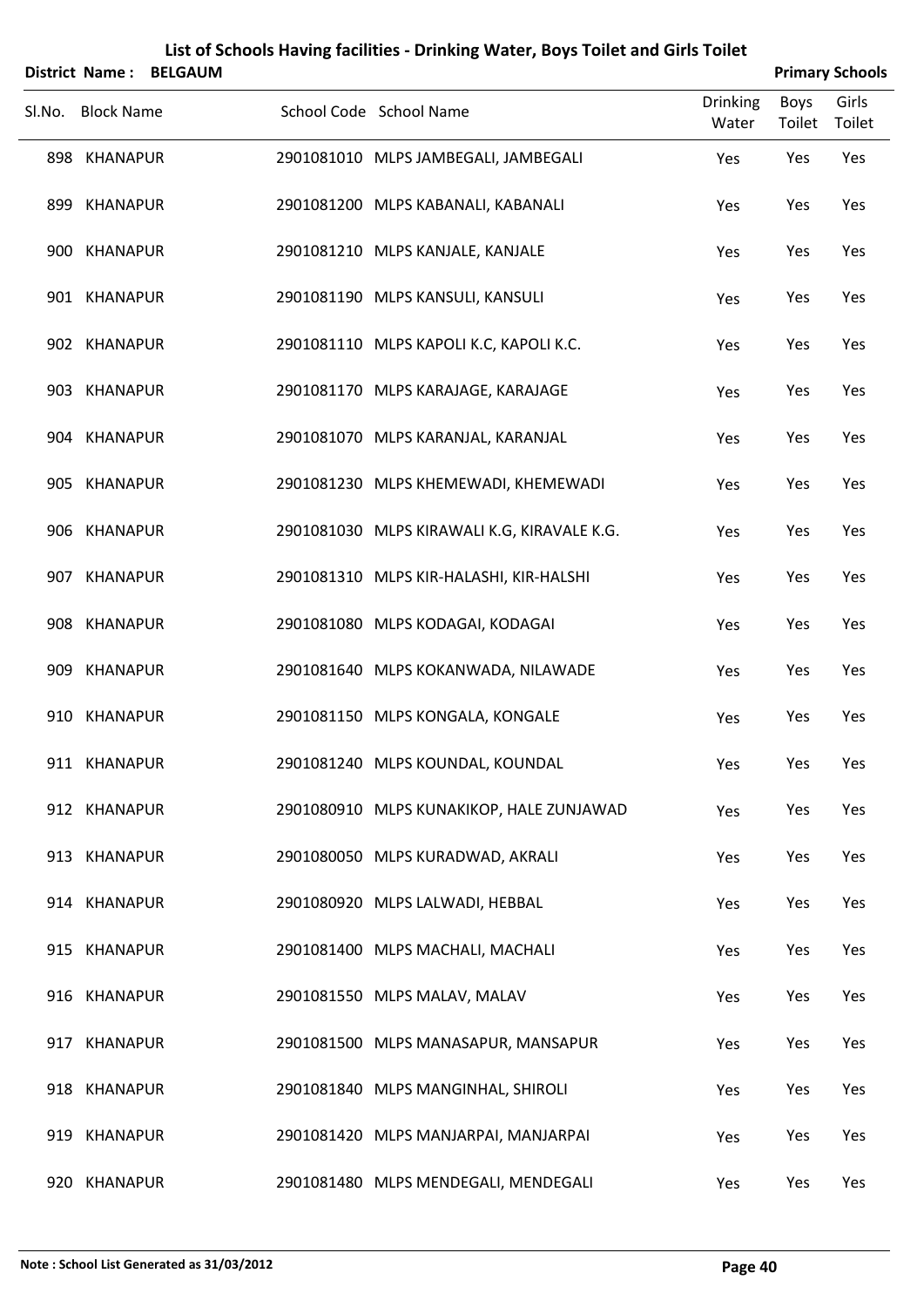| <b>District Name:</b> | <b>BELGAUM</b> |                                           |                          |                       | <b>Primary Schools</b> |
|-----------------------|----------------|-------------------------------------------|--------------------------|-----------------------|------------------------|
| Sl.No. Block Name     |                | School Code School Name                   | <b>Drinking</b><br>Water | <b>Boys</b><br>Toilet | Girls<br>Toilet        |
| 921 KHANAPUR          |                | 2901081470 MLPS MENDIL, MENDIL            | Yes                      | Yes                   | Yes                    |
| 922 KHANAPUR          |                | 2901082030 MLPS MIRASHI WATARE, WATRE     | Yes                      | Yes                   | Yes                    |
| 923 KHANAPUR          |                | 2901081440 MLPS MORAB, MORAB              | Yes                      | Yes                   | Yes                    |
| 924 KHANAPUR          |                | 2901081110 MLPS MUDAGAI, KAPOLI K.C.      | Yes                      | Yes                   | Yes                    |
| 925 KHANAPUR          |                | 2901081520 MLPS MUDEWADI, MUDEWADI        | Yes                      | Yes                   | Yes                    |
| 926 KHANAPUR          |                | 2901081560 MLPS MUGHAWADE, MUGHWADE       | Yes                      | Yes                   | Yes                    |
| 927 KHANAPUR          |                | 2901081430 MLPS MUNDAWAD, MUNDAWAD        | Yes                      | Yes                   | Yes                    |
| 928 KHANAPUR          |                | 2901081600 MLPS NAGARGALI, NAGARGALI      | Yes                      | Yes                   | Yes                    |
| 929 KHANAPUR          |                | 2901081610 MLPS NAGURDEWADA, NAGURDE      | Yes                      | Yes                   | Yes                    |
| 930 KHANAPUR          |                | 2901081390 MLPS NAIKOL, MANIKAWADI        | Yes                      | Yes                   | Yes                    |
| 931 KHANAPUR          |                | 2901081580 MLPS NANJINAKODAL, NANJINKODAL | Yes                      | Yes                   | Yes                    |
| 932 KHANAPUR          |                | 2901080790 MLPS NARASEWADI, HALASHI       | Yes                      | Yes                   | Yes                    |
| 933 KHANAPUR          |                | 2901080750 MLPS NEW HULAND, HULAND        | Yes                      | Yes                   | Yes                    |
| 934 KHANAPUR          |                | 2901081660 MLPS OTTOLI, OTTOLI            | Yes                      | Yes                   | Yes                    |
| 935 KHANAPUR          |                | 2901081690 MLPS PADALAWADI, PADALWADI     | Yes                      | Yes                   | Yes                    |
| 936 KHANAPUR          |                | 2901080780 MLPS PALI, HEMMADAGA           | Yes                      | Yes                   | Yes                    |
| 937 KHANAPUR          |                | 2901081700 MLPS PASTOLI, PASTOLI          | Yes                      | Yes                   | Yes                    |
| 938 KHANAPUR          |                | 2901082040 MLPS PATYE, WARKAD             | Yes                      | Yes                   | Yes                    |
| 939 KHANAPUR          |                | 2901082150 MLPS PIMPLE, PIMPLE            | Yes                      | Yes                   | Yes                    |
| 940 KHANAPUR          |                | 2901081680 MLPS POTOLI, POTOLI            | Yes                      | Yes                   | Yes                    |
| 941 KHANAPUR          |                | 2901081540 MLPS RANJANKODI, MALWAD        | Yes                      | Yes                   | Yes                    |
| 942 KHANAPUR          |                | 2901080330 MLPS SADA, CHORLA              | Yes                      | Yes                   | Yes                    |
| 943 KHANAPUR          |                | 2901081910 MLPS SANNAHOSUR, SANNAHOSUR    | Yes                      | Yes                   | Yes                    |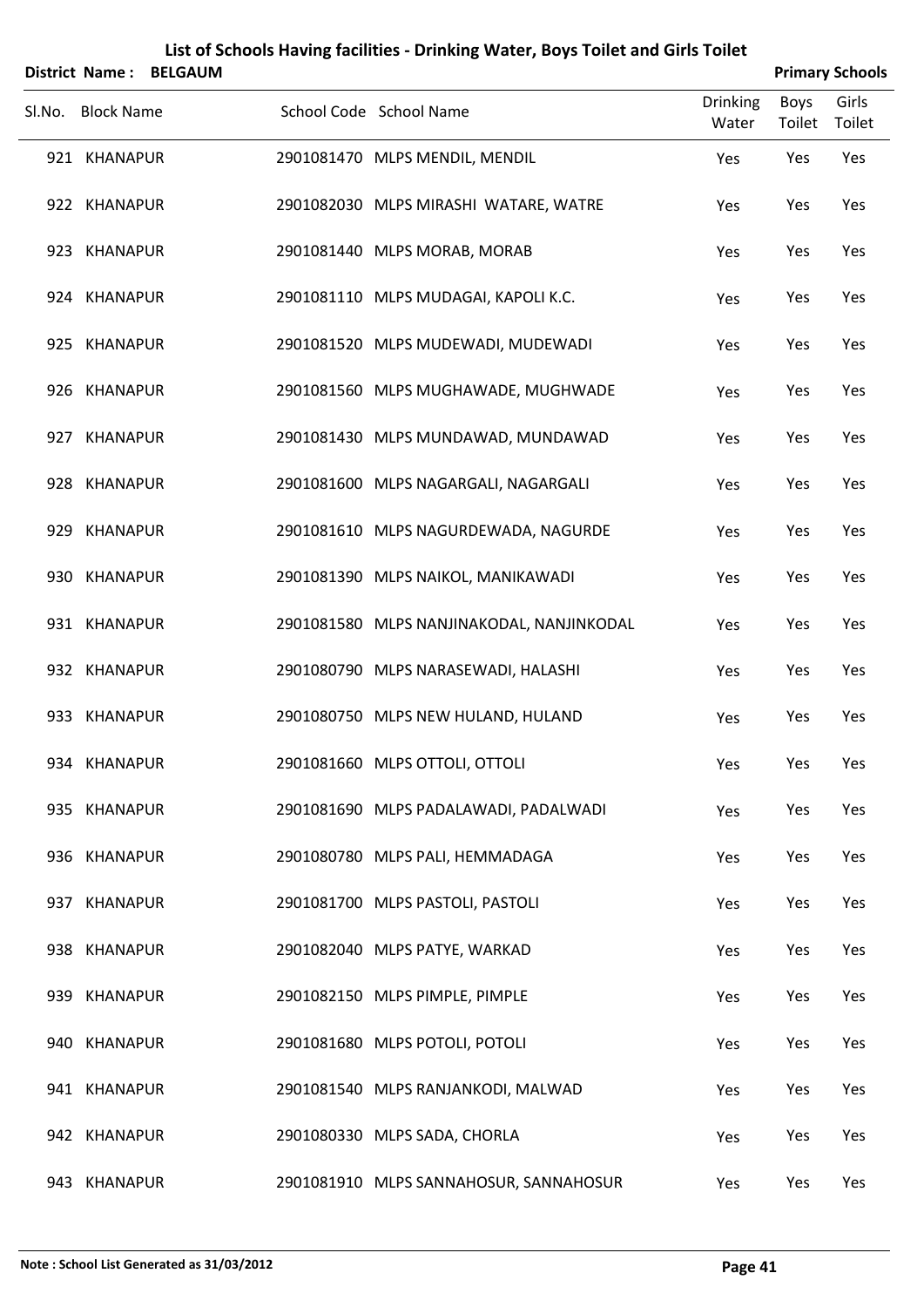|        | <b>District Name:</b> | <b>BELGAUM</b> |                                              |                          |                | <b>Primary Schools</b> |
|--------|-----------------------|----------------|----------------------------------------------|--------------------------|----------------|------------------------|
| SI.No. | <b>Block Name</b>     |                | School Code School Name                      | <b>Drinking</b><br>Water | Boys<br>Toilet | Girls<br>Toilet        |
|        | 944 KHANAPUR          |                | 2901081820 MLPS SATNALI, SATNALI             | Yes                      | Yes            | Yes                    |
|        | 945 KHANAPUR          |                | 2901081570 MLPS SAYACHIMAL, NERASE           | Yes                      | Yes            | Yes                    |
|        | 946 KHANAPUR          |                | 2901081850 MLPS SHEDEGALI, SHEDEGALI         | Yes                      | Yes            | Yes                    |
|        | 947 KHANAPUR          |                | 2901081790 MLPS SHIMPEWADI, SHIPEWADI        | Yes                      | Yes            | Yes                    |
|        | 948 KHANAPUR          |                | 2901081800 MLPS SHINDOLI B.K, SHINDOLI B.K.  | Yes                      | Yes            | Yes                    |
| 949    | <b>KHANAPUR</b>       |                | 2901081810 MLPS SHINDOLLI K.H, SHINDOLI K.H. | Yes                      | Yes            | Yes                    |
|        | 950 KHANAPUR          |                | 2901081780 MLPS SHINDOLLI, SHINDOLI          | Yes                      | Yes            | Yes                    |
|        | 951 KHANAPUR          |                | 2901081840 MLPS SHIROLI WADA, SHIROLI        | Yes                      | Yes            | Yes                    |
|        | 952 KHANAPUR          |                | 2901080270 MLPS SHIVAJINAGAR, BACHOLI        | Yes                      | Yes            | Yes                    |
|        | 953 KHANAPUR          |                | 2901081900 MLPS SHIVOLI, SHIVOLI             | Yes                      | Yes            | Yes                    |
|        | 954 KHANAPUR          |                | 2901081600 MLPS SHRIKRISHNA NAGAR, NAGARGALI | Yes                      | Yes            | Yes                    |
|        | 955 KHANAPUR          |                | 2901081890 MLPS SINGINKOP, SINGINKOP         | Yes                      | Yes            | Yes                    |
| 956    | <b>KHANAPUR</b>       |                | 2901080180 MLPS SONARWADI, BAILUR            | Yes                      | Yes            | Yes                    |
|        | 957 KHANAPUR          |                | 2901081870 MLPS SULLEGALI, SULLEGALI         | Yes                      | Yes            | Yes                    |
|        | 958 KHANAPUR          |                | 2901081880 MLPS SUWATWADI, SUWATWADI         | Yes                      | Yes            | Yes                    |
|        | 959 KHANAPUR          |                | 2901081470 MLPS Talewadi, MENDIL             | Yes                      | Yes            | Yes                    |
|        | 960 KHANAPUR          |                | 2901081970 MLPS TARWAD, TARWAD               | Yes                      | Yes            | Yes                    |
|        | 961 KHANAPUR          |                | 2901081980 MLPS TAVARGATTI, TAVARGATTI       | Yes                      | Yes            | Yes                    |
|        | 962 KHANAPUR          |                | 2901081950 MLPS TEREGALI, TEREGALI           | Yes                      | Yes            | Yes                    |
|        | 963 KHANAPUR          |                | 2901081990 MLPS TIRTHKUNDYE, TIRTHKUNDYE     | Yes                      | Yes            | Yes                    |
|        | 964 KHANAPUR          |                | 2901081600 MLPS UMARAPANI, NAGARGALI         | Yes                      | Yes            | Yes                    |
|        | 965 KHANAPUR          |                | 2901080980 MLPS VADAGAON, JAMBOTI            | Yes                      | Yes            | Yes                    |
|        | 966 KHANAPUR          |                | 2901081650 MLPS Vijaynagar, OLMANI           | Yes                      | Yes            | Yes                    |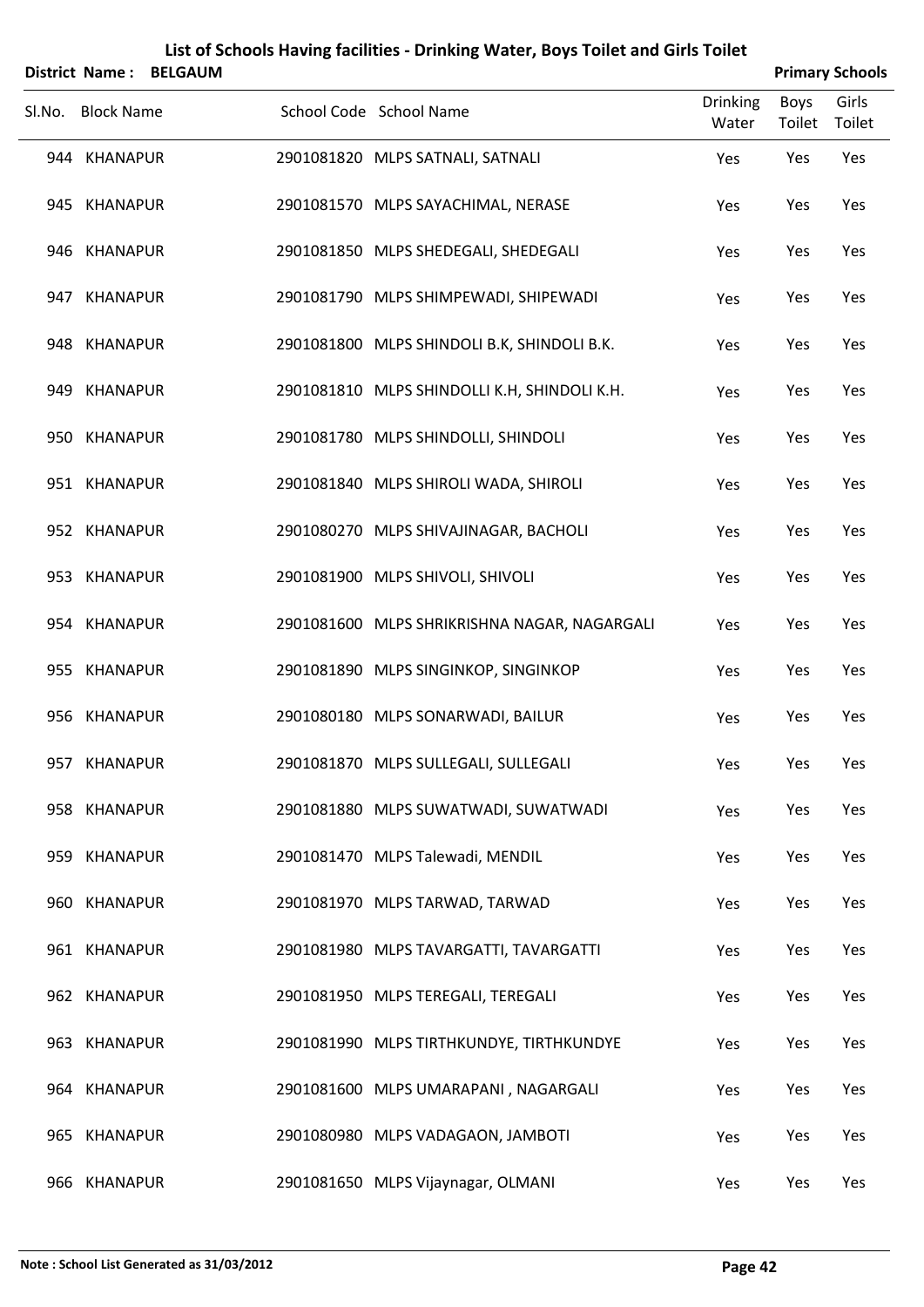| <b>District Name:</b> | <b>BELGAUM</b> |                                        |                          | <b>Primary Schools</b> |                 |
|-----------------------|----------------|----------------------------------------|--------------------------|------------------------|-----------------|
| Sl.No. Block Name     |                | School Code School Name                | <b>Drinking</b><br>Water | Boys<br>Toilet         | Girls<br>Toilet |
| 967 KHANAPUR          |                | 2901082050 MLPS WADDEBAIL, WADDEBAIL   | Yes                      | Yes                    | Yes             |
| 968 KHANAPUR          |                | 2901081570 MLPS Waghamala, NERASE      | Yes                      | Yes                    | Yes             |
| 969 KHANAPUR          |                | 2901082030 MLPS WATRE, WATRE           | Yes                      | Yes                    | Yes             |
| 970 KHANAPUR          |                | 2901082080 MLPS ZADANKALE, ZADANKALE   | Yes                      | Yes                    | Yes             |
| 971 KHANAPUR          |                | 2901080050 MLPS-Gavaliwada, AKRALI     | Yes                      | Yes                    | Yes             |
| 972 KHANAPUR          |                | 2901081340 UHPBS KHANAPUR, KHANAPUR(U) | Yes                      | Yes                    | Yes             |
| 973 KHANAPUR          |                | 2901081590 UHPBS NANDAGAD, NANDGAD     | Yes                      | Yes                    | Yes             |
| 974 KHANAPUR          |                | 2901081340 UHPGS KHANAPUR, KHANAPUR(U) | Yes                      | Yes                    | Yes             |
| 975 KHANAPUR          |                | 2901081590 UHPGS NANDAGAD, NANDGAD     | Yes                      | Yes                    | Yes             |
| 976 KHANAPUR          |                | 2901080300 UHPS BIDI, BIDI             | Yes                      | Yes                    | Yes             |
| 977 KHANAPUR          |                | 2901080790 UHPS HALASHI, HALASHI       | Yes                      | Yes                    | Yes             |
| 978 KHANAPUR          |                | 2901081370 UHPS LONDA, LONDA           | Yes                      | Yes                    | Yes             |
| 979 KHANAPUR          |                | 2901081710 UHPS PARISHWAD, PARISHWAD   | Yes                      | Yes                    | Yes             |
| 980 KHANAPUR          |                | 2901081591 UHPS PURANI GALLI, NANDGAD  | Yes                      | Yes                    | Yes             |
| 981 KHANAPUR          |                | 2901081730 UHPS RAMAPUR, RAMAPUR       | Yes                      | Yes                    | Yes             |
| 982 KHANAPUR          |                | 2901080110 ULPS BARGAON, BARAGAON      | Yes                      | Yes                    | Yes             |
| 983 KHANAPUR          |                | 2901080200 ULPS BHURANAKI, BHURUNAKI   | Yes                      | Yes                    | Yes             |
| 984 KHANAPUR          |                | 2901080390 ULPS CHUNCHAWAD, CHUNCHWAD  | Yes                      | Yes                    | Yes             |
| 985 KHANAPUR          |                | 2901080840 ULPS GANDHINAGAR, HALAKARNI | Yes                      | Yes                    | Yes             |
| 986 KHANAPUR          |                | 2901080680 ULPS GANDIGWAD, GANDIGAWAD  | Yes                      | Yes                    | Yes             |
| 987 KHANAPUR          |                | 2901080710 ULPS GOLIHALLI, GOLIHALLI   | Yes                      | Yes                    | Yes             |
| 988 KHANAPUR          |                | 2901080550 ULPS GUNJI, GUNJI           | Yes                      | Yes                    | Yes             |
| 989 KHANAPUR          |                | 2901081120 ULPS KAKKERI, KAKKERI       | Yes                      | Yes                    | Yes             |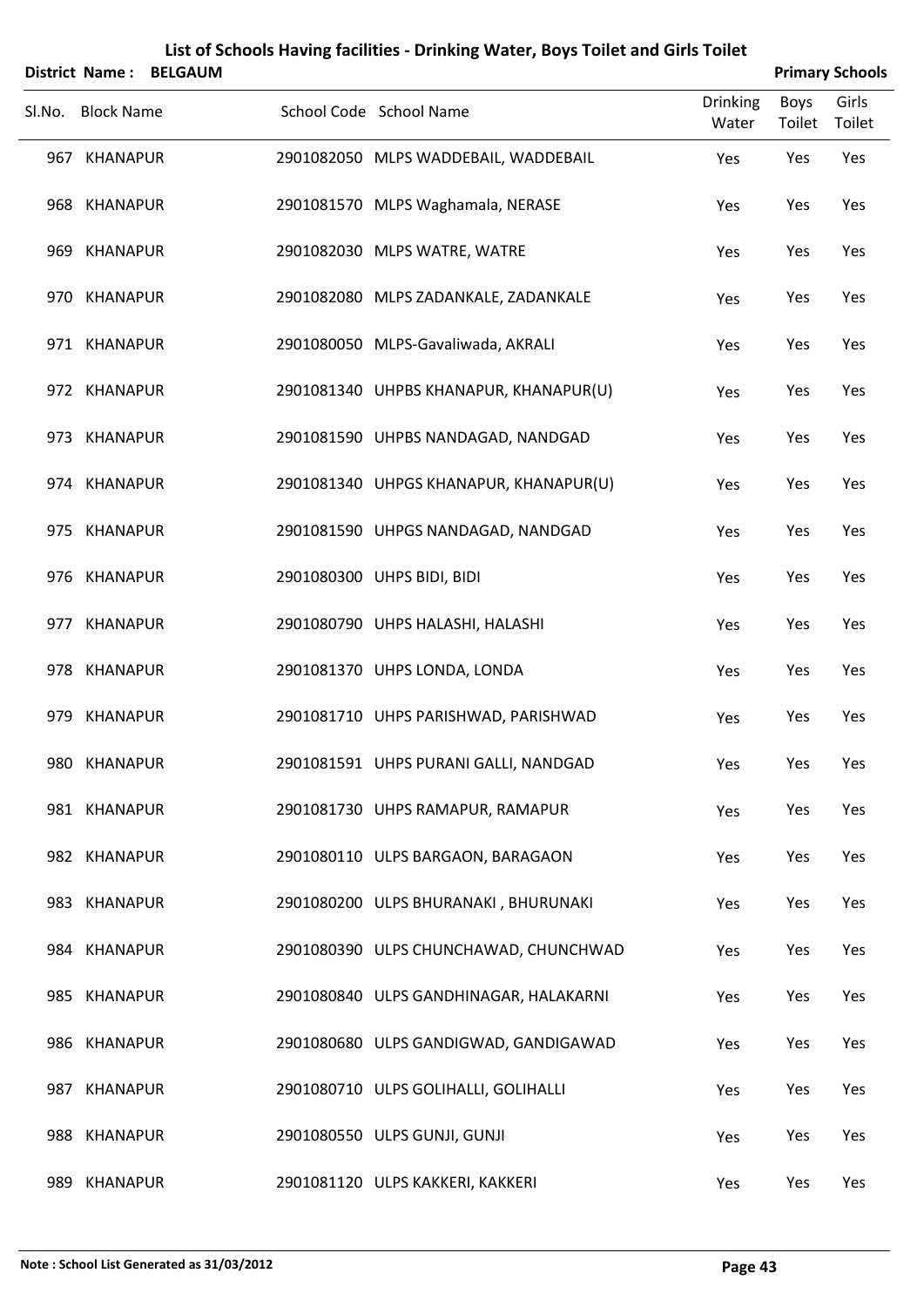|        |                   | District Name: BELGAUM |                                                             |                          |                | <b>Primary Schools</b> |
|--------|-------------------|------------------------|-------------------------------------------------------------|--------------------------|----------------|------------------------|
| Sl.No. | <b>Block Name</b> |                        | School Code School Name                                     | <b>Drinking</b><br>Water | Boys<br>Toilet | Girls<br>Toilet        |
|        | 990 KHANAPUR      |                        | 2901081320 ULPS KASABA-NANDAGAD, KASABA-<br><b>NANDAGAD</b> | Yes                      | Yes            | Yes                    |
|        | 991 KHANAPUR      |                        | 2901081380 ULPS LINGANAMATH, LINGANAMATH                    | Yes                      | Yes            | Yes                    |
|        | 992 KHANAPUR      |                        | 2901080300 ULPS NAYANAGAR, BIDI                             | Yes                      | Yes            | Yes                    |
|        | 993 KHANAPUR      |                        | 2901082070 ULPS ZUNJAWAD, ZUNJWAD                           | Yes                      | Yes            | Yes                    |
|        | 994 RAMDURG       |                        | 2901110570 K H P S BHAGYANAGAR., KILABNUR                   | Yes                      | Yes            | Yes                    |
|        | 995 RAMDURG       |                        | 2901110280 KHPS, GONAGANUR                                  | Yes                      | Yes            | Yes                    |
|        | 996 RAMDURG       |                        | 2901110350 KHPS, HALOLLI                                    | Yes                      | Yes            | Yes                    |
|        | 997 RAMDURG       |                        | 2901110380 K H P S, HIREMULANGI                             | Yes                      | Yes            | Yes                    |
|        | 998 RAMDURG       |                        | 2901110570 KHPS, KILABNUR                                   | Yes                      | Yes            | Yes                    |
|        | 999 RAMDURG       |                        | 2901110810 KHPS, NAGANUR(R)                                 | Yes                      | Yes            | Yes                    |
|        | 1000 RAMDURG      |                        | 2901110810 KLPS.(L.T.), NAGANUR(R)                          | Yes                      | Yes            | Yes                    |
|        | 1001 RAMDURG      |                        | 2901111090 KLPS CHIKKUR TOT, CHIKKUR TOT                    | Yes                      | Yes            | Yes                    |
|        | 1002 RAMDURG      |                        | 2901110930 K,L.P.S SIDDESHWAR NAGAR, SUREBAN                | Yes                      | Yes            | Yes                    |
|        | 1003 RAMDURG      |                        | 2901110410 K.H.P.B.S., HOSAKOTI                             | Yes                      | Yes            | Yes                    |
|        | 1004 RAMDURG      |                        | 2901110500 K.H.P.B.S., KATKOL                               | Yes                      | Yes            | Yes                    |
|        | 1005 RAMDURG      |                        | 2901110570 K.H.P.B.S.NO.1.RAMDURG., KILABNUR                | Yes                      | Yes            | Yes                    |
|        | 1006 RAMDURG      |                        | 2901110960 K.H.P.B.S.NO.2.RAMDURG., TURANUR                 | Yes                      | Yes            | Yes                    |
|        | 1007 RAMDURG      |                        | 2901110570 K.H.P.B.S.NO.3.RAMDURG, KILABNUR                 | Yes                      | Yes            | Yes                    |
|        | 1008 RAMDURG      |                        | 2901110570 K.H.P.B.S.NO.4.RAMDURG, KILABNUR                 | Yes                      | Yes            | Yes                    |
|        | 1009 RAMDURG      |                        | 2901110140 K.H.P.B.S.SALHALLI, CHANNATTI                    | Yes                      | Yes            | Yes                    |
|        | 1010 RAMDURG      |                        | 2901110410 K.H.P.G.S., HOSAKOTI                             | Yes                      | Yes            | Yes                    |
|        | 1011 RAMDURG      |                        | 2901110500 K.H.P.G.S., KATKOL                               | Yes                      | Yes            | Yes                    |
|        | 1012 RAMDURG      |                        | 2901110670 K.H.P.G.S., MANIHAL                              | Yes                      | Yes            | Yes                    |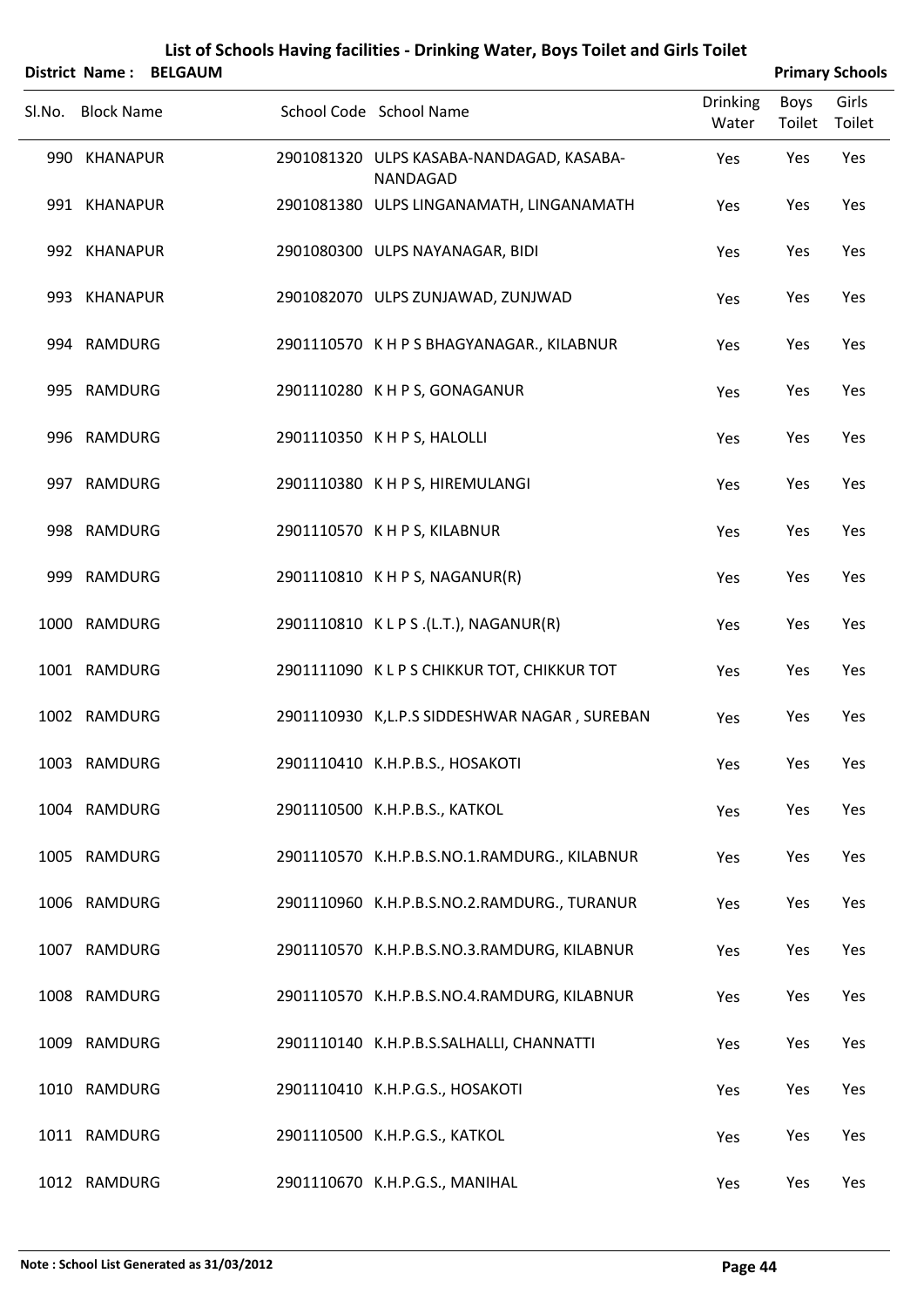| <b>District Name:</b> | <b>BELGAUM</b> | List of Schools Having facilities - Drinking Water, Boys Toilet and Girls Toilet |                          |                | <b>Primary Schools</b> |
|-----------------------|----------------|----------------------------------------------------------------------------------|--------------------------|----------------|------------------------|
| Sl.No. Block Name     |                | School Code School Name                                                          | <b>Drinking</b><br>Water | Boys<br>Toilet | Girls<br>Toilet        |
| 1013 RAMDURG          |                | 2901110960 K.H.P.G.S.NO.1.RAMDURG, TURANUR                                       | Yes                      | Yes            | Yes                    |
| 1014 RAMDURG          |                | 2901110530 K.H.P.G.S.SALHALLI, KADAMPUR                                          | Yes                      | Yes            | Yes                    |
| 1015 RAMDURG          |                | 2901110960 K.H.P.S .LAXMINAGAR, TURANUR                                          | Yes                      | Yes            | Yes                    |
| 1016 RAMDURG          |                | 2901111080 K.H.P.S GON NAGAR, GON NAGAR                                          | Yes                      | Yes            | Yes                    |
| 1017 RAMDURG          |                | 2901111050 K.H.P.S HOSUR, HOSUR                                                  | Yes                      | Yes            | Yes                    |
| 1018 RAMDURG          |                | 2901110190 K.H.P.S, CHIKKATADASI                                                 | Yes                      | Yes            | Yes                    |
| 1019 RAMDURG          |                | 2901110440 K.H.P.S, IDAGAL                                                       | Yes                      | Yes            | Yes                    |
| 1020 RAMDURG          |                | 2901110650 K.H.P.S, LAKHANAYAKANKOPP                                             | Yes                      | Yes            | Yes                    |
| 1021 RAMDURG          |                | 2901110040 K.H.P.S. (BANNUR L.T.), BANNUR                                        | Yes                      | Yes            | Yes                    |
| 1022 RAMDURG          |                | 2901110130 K.H.P.S.(D.L.T.), CHANNAPUR                                           | Yes                      | Yes            | Yes                    |
| 1023 RAMDURG          |                | 2901110130 K.H.P.S.(S.L.T.), CHANNAPUR                                           | Yes                      | Yes            | Yes                    |
| 1024 RAMDURG          |                | 2901110020 K.H.P.S., ANEGUDDI                                                    | Yes                      | Yes            | Yes                    |
| 1025 RAMDURG          |                | 2901110010 K.H.P.S., AVARADI                                                     | Yes                      | Yes            | Yes                    |
| 1026 RAMDURG          |                | 2901110050 K.H.P.S., BATAKURKI                                                   | Yes                      | Yes            | Yes                    |
| 1027 RAMDURG          |                | 2901110060 K.H.P.S., BHAGOJIKOPP                                                 | Yes                      | Yes            | Yes                    |
| 1028 RAMDURG          |                | 2901110070 K.H.P.S., BIDAKI                                                      | Yes                      | Yes            | Yes                    |
| 1029 RAMDURG          |                | 2901110080 K.H.P.S., BIJAGUPPI                                                   | Yes                      | Yes            | Yes                    |
| 1030 RAMDURG          |                | 2901110120 K.H.P.S., BOCHBAL                                                     | Yes                      | Yes            | Yes                    |
| 1031 RAMDURG          |                | 2901110090 K.H.P.S., BUDNIKHURD                                                  | Yes                      | Yes            | Yes                    |
| 1032 RAMDURG          |                | 2901110130 K.H.P.S., CHANNAPUR                                                   | Yes                      | Yes            | Yes                    |
| 1033 RAMDURG          |                | 2901110150 K.H.P.S., CHIKKOP S.K.                                                | Yes                      | Yes            | Yes                    |
| 1034 RAMDURG          |                | 2901110210 К.Н.Р.S., СНІККОРР К.S.                                               | Yes                      | Yes            | Yes                    |
| 1035 RAMDURG          |                | 2901110170 K.H.P.S., CHILAMUR                                                    | Yes                      | Yes            | Yes                    |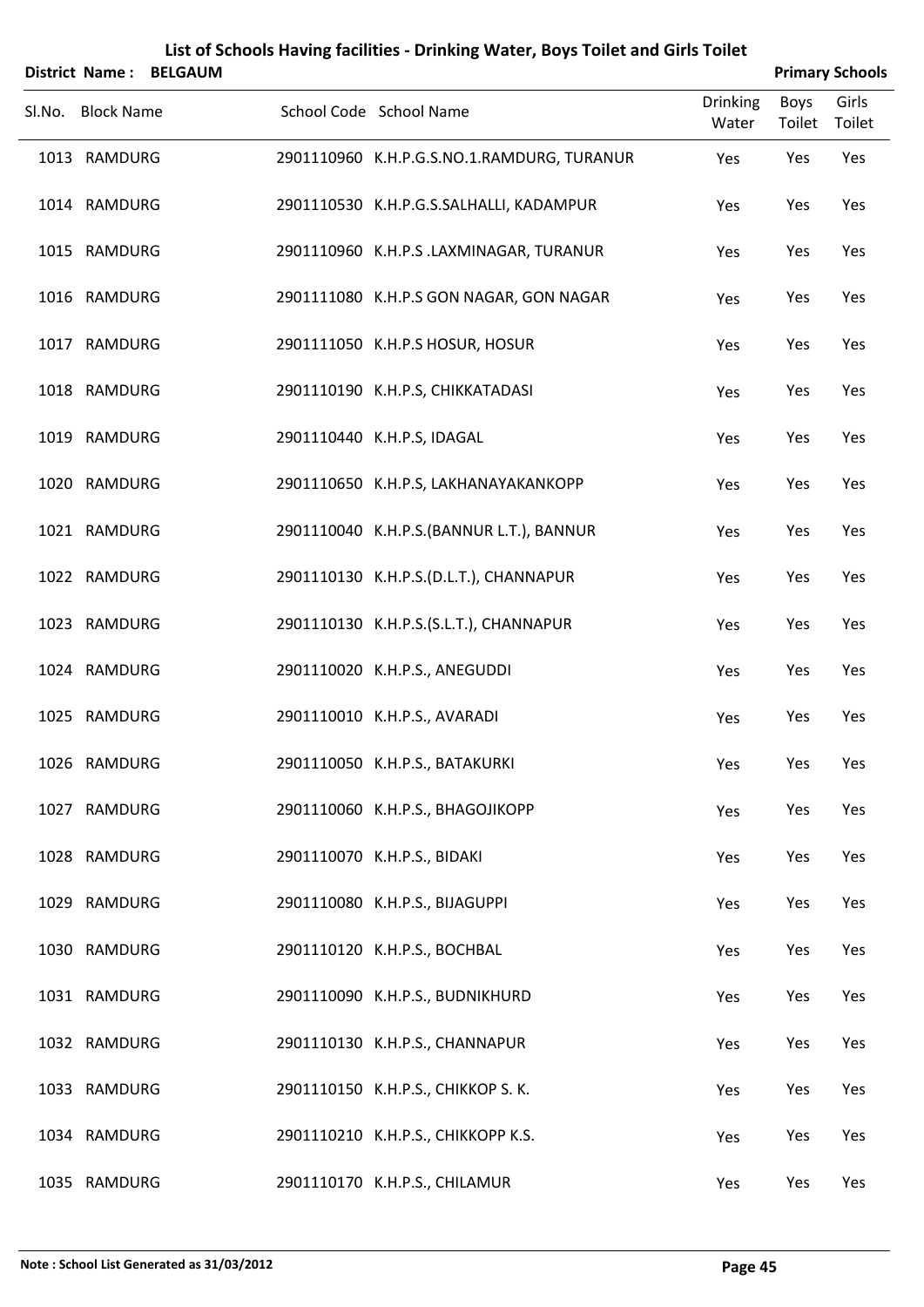|                   | District Name: BELGAUM |                                    |                          |                | <b>Primary Schools</b> |
|-------------------|------------------------|------------------------------------|--------------------------|----------------|------------------------|
| Sl.No. Block Name |                        | School Code School Name            | <b>Drinking</b><br>Water | Boys<br>Toilet | Girls<br>Toilet        |
| 1036 RAMDURG      |                        | 2901110200 K.H.P.S., CHIPPALKATTI  | Yes                      | Yes            | Yes                    |
| 1037 RAMDURG      |                        | 2901110220 K.H.P.S., CHUNCHNUR     | Yes                      | Yes            | Yes                    |
| 1038 RAMDURG      |                        | 2901110310 K.H.P.S., GHATAKANUR    | Yes                      | Yes            | Yes                    |
| 1039 RAMDURG      |                        | 2901110290 K.H.P.S., GODACHI       | Yes                      | Yes            | Yes                    |
| 1040 RAMDURG      |                        | 2901110270 K.H.P.S., GODAGOPP      | Yes                      | Yes            | Yes                    |
| 1041 RAMDURG      |                        | 2901110340 K.H.P.S., HALETORGALL   | Yes                      | Yes            | Yes                    |
| 1042 RAMDURG      |                        | 2901110320 K.H.P.S., HALGATTI      | Yes                      | Yes            | Yes                    |
| 1043 RAMDURG      |                        | 2901110430 K.H.P.S., HAMPIHOLI     | Yes                      | Yes            | Yes                    |
| 1044 RAMDURG      |                        | 2901110360 K.H.P.S., HIREKOPP K.S. | Yes                      | Yes            | Yes                    |
| 1045 RAMDURG      |                        | 2901110420 K.H.P.S., HOSAKERI      | Yes                      | Yes            | Yes                    |
| 1046 RAMDURG      |                        | 2901110390 K.H.P.S., HULIGOPP      | Yes                      | Yes            | Yes                    |
| 1047 RAMDURG      |                        | 2901110400 K.H.P.S., HULKUND       | Yes                      | Yes            | Yes                    |
| 1048 RAMDURG      |                        | 2901111126 K.H.P.S., K CHANDARGI   | Yes                      | Yes            | Yes                    |
| 1049 RAMDURG      |                        | 2901110470 K.H.P.S., KADLIKOPP     | Yes                      | Yes            | Yes                    |
| 1050 RAMDURG      |                        | 2901110490 K.H.P.S., KALAHAL       | Yes                      | Yes            | Yes                    |
| 1051 RAMDURG      |                        | 2901110520 K.H.P.S., KAMAKERI      | Yes                      | Yes            | Yes                    |
| 1052 RAMDURG      |                        | 2901110480 K.H.P.S., KARADIGUDD    | Yes                      | Yes            | Yes                    |
| 1053 RAMDURG      |                        | 2901110550 K.H.P.S., KHANPET       | Yes                      | Yes            | Yes                    |
| 1054 RAMDURG      |                        | 2901110560 K.H.P.S., KITTUR(R)     | Yes                      | Yes            | Yes                    |
| 1055 RAMDURG      |                        | 2901110590 K.H.P.S., KULLUR        | Yes                      | Yes            | Yes                    |
| 1056 RAMDURG      |                        | 2901110580 K.H.P.S., KUNNAL        | Yes                      | Yes            | Yes                    |
| 1057 RAMDURG      |                        | 2901110660 K.H.P.S., LINGADAL(R)   | Yes                      | Yes            | Yes                    |
| 1058 RAMDURG      |                        | 2901110680 K.H.P.S., MALLAPUR      | Yes                      | Yes            | Yes                    |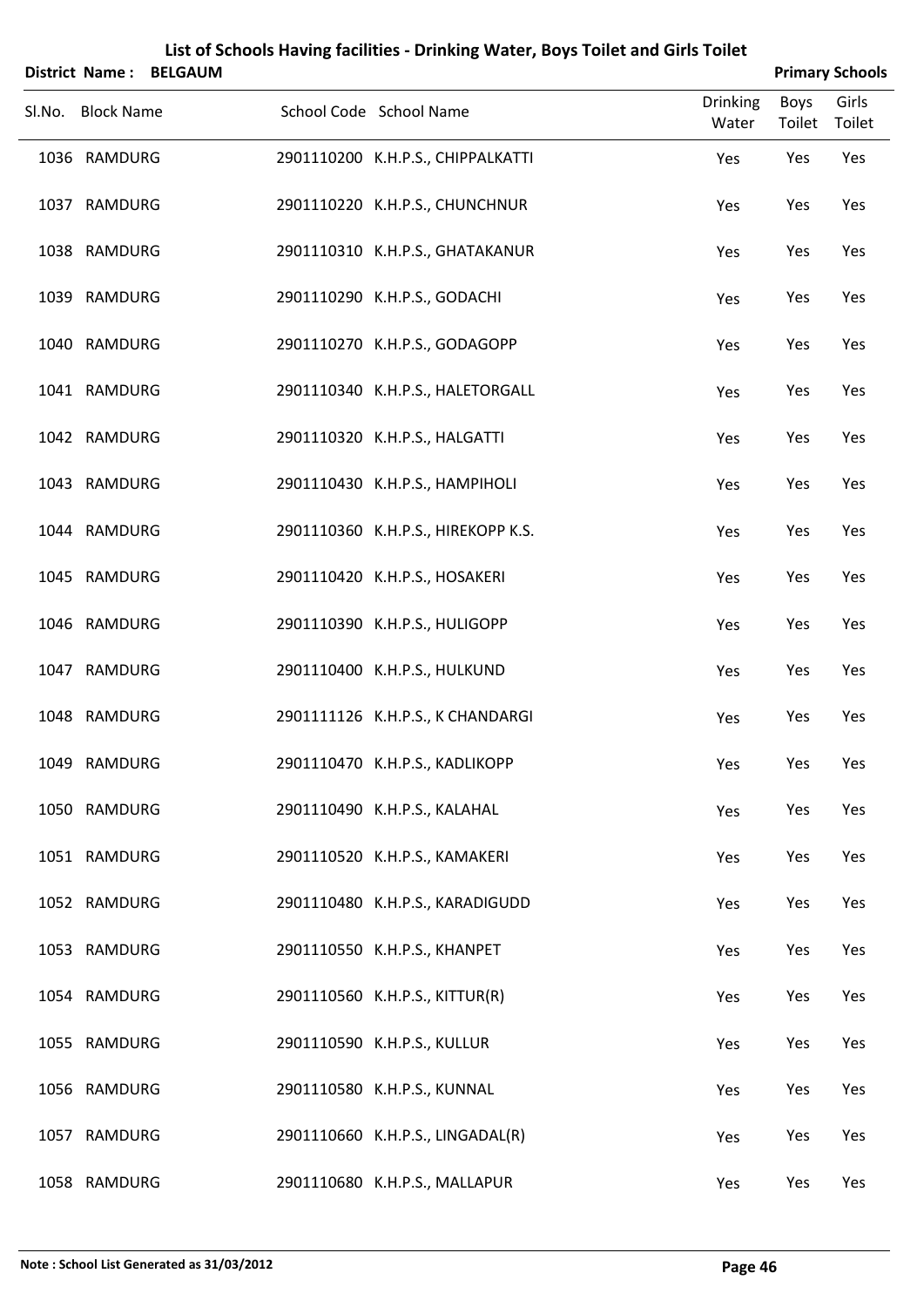|                   | District Name: BELGAUM |                                            |                   |                | <b>Primary Schools</b> |
|-------------------|------------------------|--------------------------------------------|-------------------|----------------|------------------------|
| Sl.No. Block Name |                        | School Code School Name                    | Drinking<br>Water | Boys<br>Toilet | Girls<br>Toilet        |
| 1059 RAMDURG      |                        | 2901110670 K.H.P.S., MANIHAL               | Yes               | Yes            | Yes                    |
| 1060 RAMDURG      |                        | 2901110720 K.H.P.S., MUDAKAVI              | Yes               | Yes            | Yes                    |
| 1061 RAMDURG      |                        | 2901110730 K.H.P.S., MUDENUR               | Yes               | Yes            | Yes                    |
| 1062 RAMDURG      |                        | 2901110790 K.H.P.S., MULLUR                | Yes               | Yes            | Yes                    |
| 1063 RAMDURG      |                        | 2901110820 K.H.P.S., NANDIHAL              | Yes               | Yes            | Yes                    |
| 1064 RAMDURG      |                        | 2901110800 K.H.P.S., NARSAPUR              | Yes               | Yes            | Yes                    |
| 1065 RAMDURG      |                        | 2901110830 K.H.P.S., OBALAPUR              | Yes               | Yes            | Yes                    |
| 1066 RAMDURG      |                        | 2901110850 K.H.P.S., PANCHAGOAN            | Yes               | Yes            | Yes                    |
| 1067 RAMDURG      |                        | 2901110900 K.H.P.S., SALAPUR               | Yes               | Yes            | Yes                    |
| 1068 RAMDURG      |                        | 2901110950 K.H.P.S., SANGAL                | Yes               | Yes            | Yes                    |
| 1069 RAMDURG      |                        | 2901110910 K.H.P.S., SIDNAL                | Yes               | Yes            | Yes                    |
| 1070 RAMDURG      |                        | 2901110920 K.H.P.S., SUNNAL                | Yes               | Yes            | Yes                    |
| 1071 RAMDURG      |                        | 2901110930 K.H.P.S., SUREBAN               | Yes               | Yes            | Yes                    |
| 1072 RAMDURG      |                        | 2901111000 K.H.P.S., TONDIKATTI            | Yes               | Yes            | Yes                    |
| 1073 RAMDURG      |                        | 2901110980 K.H.P.S., TORANGATTI            | Yes               | Yes            | Yes                    |
| 1074 RAMDURG      |                        | 2901110960 K.H.P.S., TURANUR               | Yes               | Yes            | Yes                    |
| 1075 RAMDURG      |                        | 2901111020 K.H.P.S., UJJINKOPP             | Yes               | Yes            | Yes                    |
| 1076 RAMDURG      |                        | 2901111030 K.H.P.S., UMATAR                | Yes               | Yes            | Yes                    |
| 1077 RAMDURG      |                        | 2901110040 K.H.P.S.BANNUR, BANNUR          | Yes               | Yes            | Yes                    |
| 1078 RAMDURG      |                        | 2901110900 K.H.P.S.DADIBHAVI(L.T), SALAPUR | Yes               | Yes            | Yes                    |
| 1079 RAMDURG      |                        | 2901110900 K.H.P.S.DADIBHAVI, SALAPUR      | Yes               | Yes            | Yes                    |
| 1080 RAMDURG      |                        | 2901110220 K.H.P.S.HANUMANSAGAR, CHUNCHNUR | Yes               | Yes            | Yes                    |
| 1081 RAMDURG      |                        | 2901110970 K.H.P.S.M TIMMAPUR, TIMMAPUR(R) | Yes               | Yes            | Yes                    |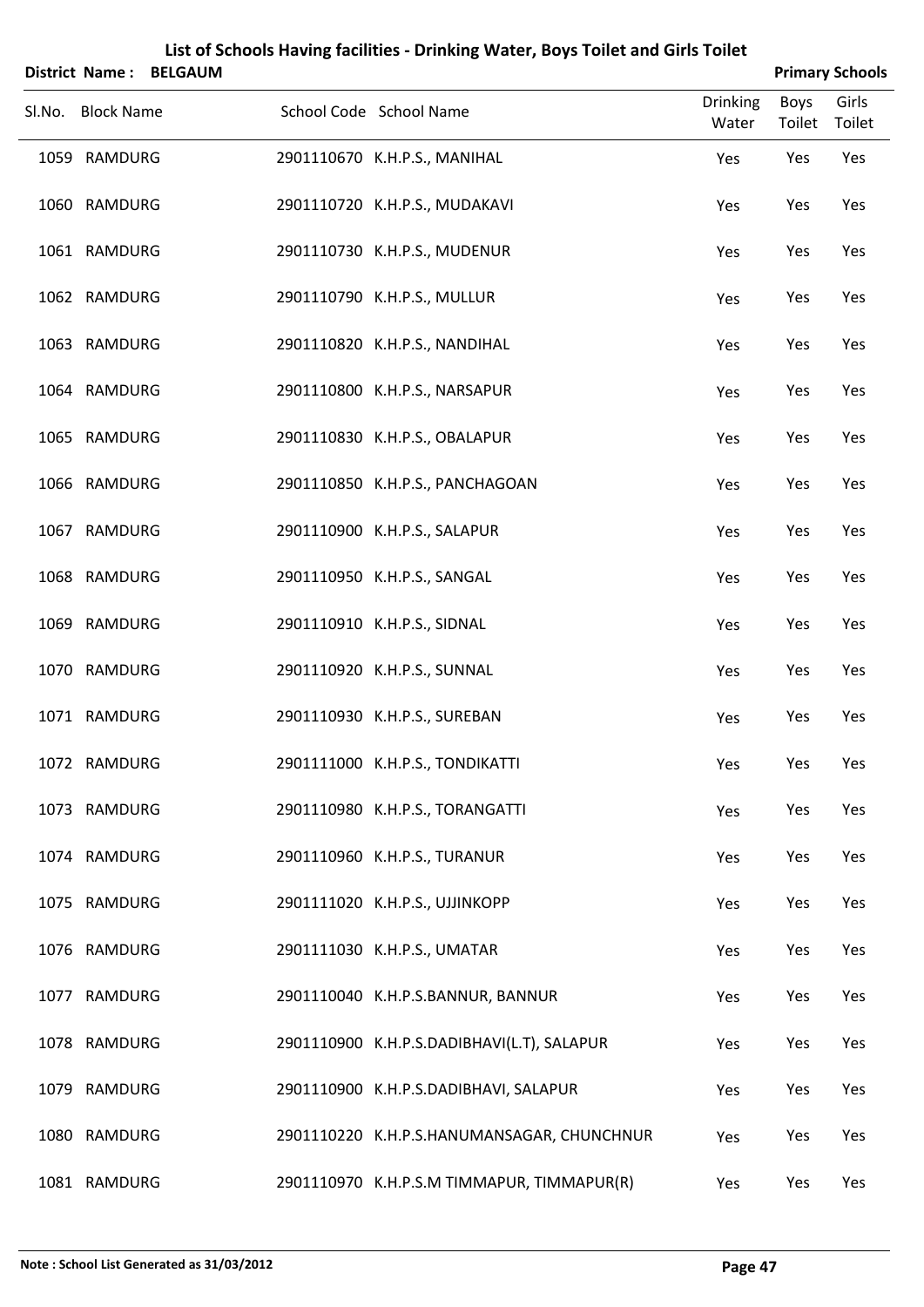|        | <b>District Name:</b> | <b>BELGAUM</b> | List of Schools Having facilities - Drinking Water, Boys Toilet and Girls Toilet |                          |                | <b>Primary Schools</b> |
|--------|-----------------------|----------------|----------------------------------------------------------------------------------|--------------------------|----------------|------------------------|
|        |                       |                |                                                                                  |                          |                | Girls                  |
| Sl.No. | <b>Block Name</b>     |                | School Code School Name                                                          | <b>Drinking</b><br>Water | Boys<br>Toilet | Toilet                 |
|        | 1082 RAMDURG          |                | 2901110010 K.H.P.S.SHIVAPETHE, AVARADI                                           | Yes                      | Yes            | Yes                    |
|        | 1083 RAMDURG          |                | 2901110900 K.H.P.S.SOPPADLA., SALAPUR                                            | Yes                      | Yes            | Yes                    |
|        | 1084 RAMDURG          |                | 2901110150 K.H.P.S.UDACHAMNAGAR, CHIKKOP S.K.                                    | Yes                      | Yes            | Yes                    |
|        | 1085 RAMDURG          |                | 2901110030 K.H.PS.(LT.), ARIBENCHI                                               | Yes                      | Yes            | Yes                    |
|        | 1086 RAMDURG          |                | 2901110420 K.L,P,S,HALLIYAVER TOT, HOSAKERI                                      | Yes                      | Yes            | Yes                    |
|        | 1087 RAMDURG          |                | 2901110920 K.LP.S.SIDDARUDH NAGAR, SUNNAL                                        | Yes                      | Yes            | Yes                    |
|        | 1088 RAMDURG          |                | 2901110500 K.L.P.S AMBEDKARNAGAR (HARIJANKERI),<br><b>KATKOL</b>                 | Yes                      | Yes            | Yes                    |
|        | 1089 RAMDURG          |                | 2901110300 K.L.P.S GANESH NAGAR GODACHI, GANESH<br><b>NAGAR</b>                  | Yes                      | Yes            | Yes                    |
|        | 1090 RAMDURG          |                | 2901110550 K.L.P.S GOLGUMPI, KHANPET                                             | Yes                      | Yes            | Yes                    |
|        | 1091 RAMDURG          |                | 2901110360 K.L.P.S HIREKOPPA KS, HIREKOPP K.S.                                   | Yes                      | Yes            | Yes                    |
|        | 1092 RAMDURG          |                | 2901111070 K.L.P.S NINGAPUR, NINGAPUR                                            | Yes                      | Yes            | Yes                    |
|        | 1093 RAMDURG          |                | 2901110060 K.L.P.S SHANKARAPPAN HALLA,<br><b>BHAGOJIKOPP</b>                     | Yes                      | Yes            | Yes                    |
|        | 1094 RAMDURG          |                | 2901110960 K.L.P.S SIDDALINGESHWAR NAGAR,<br><b>TURANUR</b>                      | Yes                      | Yes            | Yes                    |
|        | 1095 RAMDURG          |                | 2901111010 K.L.P.S UDAPUDI, UDAPUDI                                              | Yes                      | Yes            | Yes                    |
|        | 1096 RAMDURG          |                | 2901110200 K.L.P.S VILAMIKI NAGAR, CHIPPALKATTI                                  | Yes                      | Yes            | Yes                    |
|        | 1097 RAMDURG          |                | 2901110110 K.L.P.S, BENNUR                                                       | Yes                      | Yes            | Yes                    |
|        | 1098 RAMDURG          |                | 2901111040 K.L.P.S, SHIVARAJPUR                                                  | Yes                      | Yes            | Yes                    |
|        | 1099 RAMDURG          |                | 2901110580 K.L.P.S. M.TOTA KUNNAL, KUNNAL                                        | Yes                      | Yes            | Yes                    |
|        | 1100 RAMDURG          |                | 2901110900 K.L.P.S. SALAPUR (LT), SALAPUR                                        | Yes                      | Yes            | Yes                    |
|        | 1101 RAMDURG          |                | 2901111010 K.L.P.S. VENKATAPUR, UDAPUDI                                          | Yes                      | Yes            | Yes                    |
|        | 1102 RAMDURG          |                | 2901110510 K.L.P.S.(D.L.T.), KALMAD                                              | Yes                      | Yes            | Yes                    |
|        | 1103 RAMDURG          |                | 2901110830 K.L.P.S.(D.L.T.), OBALAPUR                                            | Yes                      | Yes            | Yes                    |
|        | 1104 RAMDURG          |                | 2901110050 K.L.P.S.(L.T.), BATAKURKI                                             | Yes                      | Yes            | Yes                    |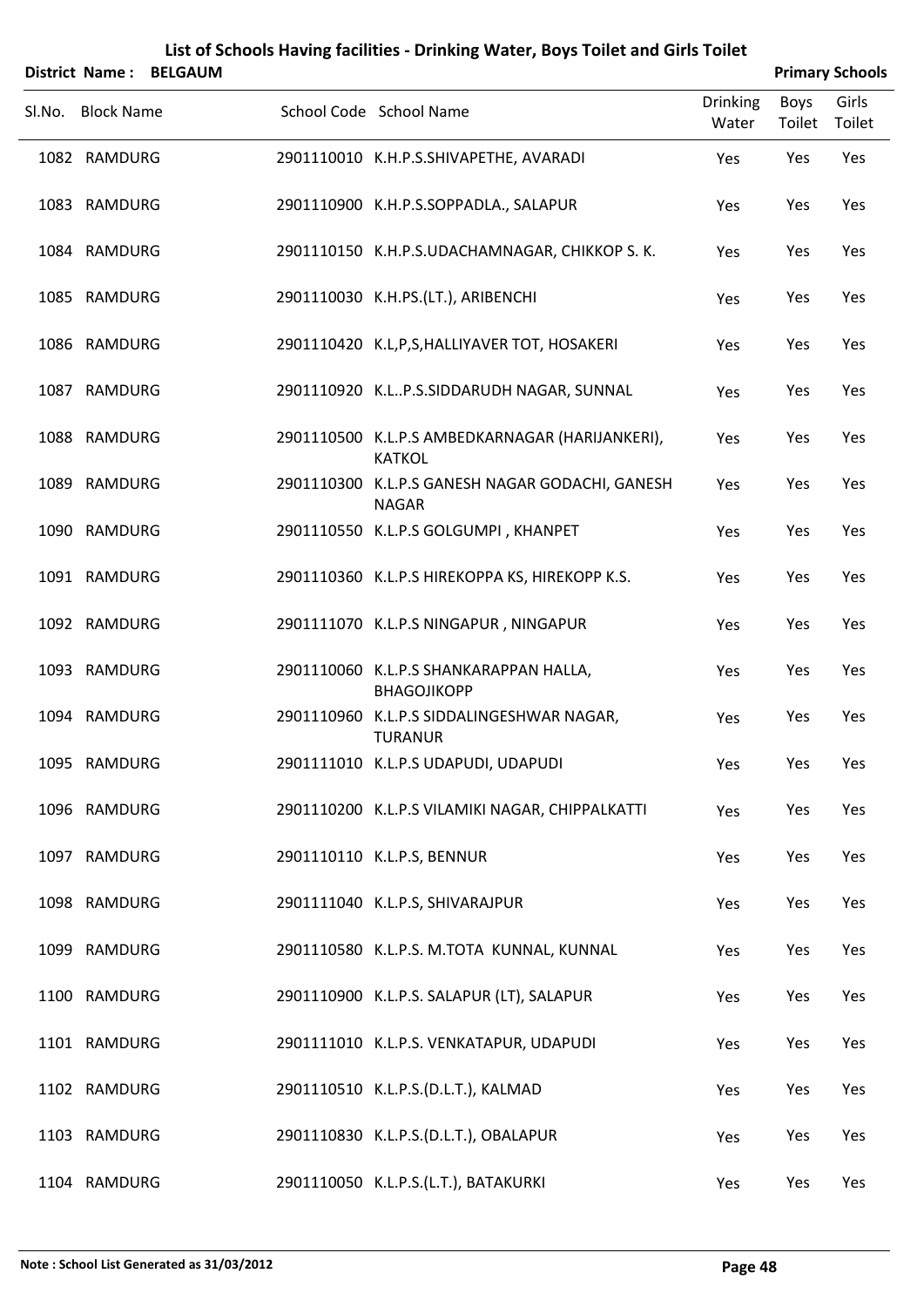|        |                   | District Name: BELGAUM |                                            |                          |                | <b>Primary Schools</b> |
|--------|-------------------|------------------------|--------------------------------------------|--------------------------|----------------|------------------------|
| SI.No. | <b>Block Name</b> |                        | School Code School Name                    | <b>Drinking</b><br>Water | Boys<br>Toilet | Girls<br>Toilet        |
|        | 1105 RAMDURG      |                        | 2901110340 K.L.P.S.(L.T.), HALETORGALL     | Yes                      | Yes            | Yes                    |
|        | 1106 RAMDURG      |                        | 2901110970 K.L.P.S.(S.A.), TIMMAPUR(R)     | Yes                      | Yes            | Yes                    |
|        | 1107 RAMDURG      |                        | 2901110970 K.L.P.S.(S.A.L.T.), TIMMAPUR(R) | Yes                      | Yes            | Yes                    |
|        | 1108 RAMDURG      |                        | 2901110510 K.L.P.S.(S.L.T.), KALMAD        | Yes                      | Yes            | Yes                    |
|        | 1109 RAMDURG      |                        | 2901110830 K.L.P.S.(S.L.T.), OBALAPUR      | Yes                      | Yes            | Yes                    |
|        | 1110 RAMDURG      |                        | 2901110100 K.L.P.S., BUDANUR               | Yes                      | Yes            | Yes                    |
|        | 1111 RAMDURG      |                        | 2901110160 K.L.P.S., CHICHAKHANDI          | Yes                      | Yes            | Yes                    |
|        | 1112 RAMDURG      |                        | 2901110180 K.L.P.S., CHIKKMULANGI          | Yes                      | Yes            | Yes                    |
|        | 1113 RAMDURG      |                        | 2901110230 K.L.P.S., DODAMANGADI           | Yes                      | Yes            | Yes                    |
|        | 1114 RAMDURG      |                        | 2901110330 K.L.P.S., HANAMAPUR             | Yes                      | Yes            | Yes                    |
|        | 1115 RAMDURG      |                        | 2901110370 K.L.P.S., HIRETADASI            | Yes                      | Yes            | Yes                    |
|        | 1116 RAMDURG      |                        | 2901110450 K.L.P.S., JALIKATTI             | Yes                      | Yes            | Yes                    |
|        | 1117 RAMDURG      |                        | 2901110460 K.L.P.S., KALLUR                | Yes                      | Yes            | Yes                    |
|        | 1118 RAMDURG      |                        | 2901110510 K.L.P.S., KALMAD                | Yes                      | Yes            | Yes                    |
|        | 1119 RAMDURG      |                        | 2901110640 K.L.P.S., KANKANWADI(R)         | Yes                      | Yes            | Yes                    |
|        | 1120 RAMDURG      |                        | 2901110600 K.L.P.S., KESARGOPP             | Yes                      | Yes            | Yes                    |
|        | 1121 RAMDURG      |                        | 2901110630 K.L.P.S., KOLACHI               | Yes                      | Yes            | Yes                    |
|        | 1122 RAMDURG      |                        | 2901110750 K.L.P.S., M.KALLAPUR            | Yes                      | Yes            | Yes                    |
|        | 1123 RAMDURG      |                        | 2901110760 K.L.P.S., M.KHANAPUR            | Yes                      | Yes            | Yes                    |
|        | 1124 RAMDURG      |                        | 2901110690 K.L.P.S., MAGANUR               | Yes                      | Yes            | Yes                    |
|        | 1125 RAMDURG      |                        | 2901110700 K.L.P.S., MARADAGI              | Yes                      | Yes            | Yes                    |
|        | 1126 RAMDURG      |                        | 2901110710 K.L.P.S., MUDENKOPP             | Yes                      | Yes            | Yes                    |
|        | 1127 RAMDURG      |                        | 2901110840 K.L.P.S., PADAMANDI             | Yes                      | Yes            | Yes                    |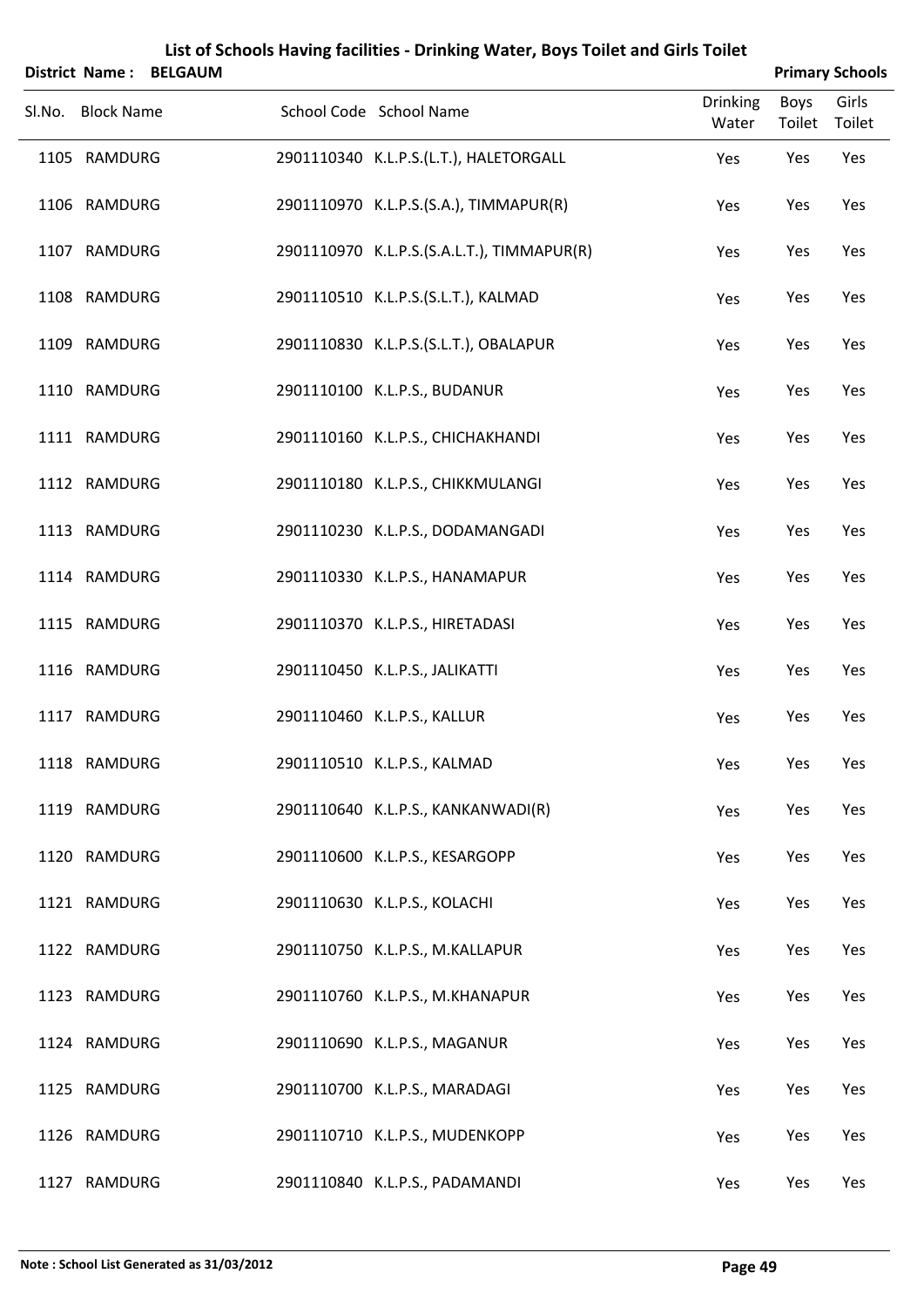|        | District Name:    | <b>BELGAUM</b> |                                                |                          |                | <b>Primary Schools</b> |
|--------|-------------------|----------------|------------------------------------------------|--------------------------|----------------|------------------------|
| Sl.No. | <b>Block Name</b> |                | School Code School Name                        | <b>Drinking</b><br>Water | Boys<br>Toilet | Girls<br>Toilet        |
|        | 1128 RAMDURG      |                | 2901110860 K.L.P.S., RAMAPUR                   | Yes                      | Yes            | Yes                    |
|        | 1129 RAMDURG      |                | 2901110890 K.L.P.S., RANKALKOPP                | Yes                      | Yes            | Yes                    |
|        | 1130 RAMDURG      |                | 2901110870 K.L.P.S., REVADIKOPP                | Yes                      | Yes            | Yes                    |
|        | 1131 RAMDURG      |                | 2901110880 K.L.P.S., ROKKADKATTI               | Yes                      | Yes            | Yes                    |
|        | 1132 RAMDURG      |                | 2901110990 K.L.P.S., TOTAGATTI                 | Yes                      | Yes            | Yes                    |
|        | 1133 RAMDURG      |                | 2901110570 K.L.P.S.AMBEDKARNAGAR, KILABNUR     | Yes                      | Yes            | Yes                    |
|        | 1134 RAMDURG      |                | 2901110930 K.L.P.S.ATMANANDNAGAR, SUREBAN      | Yes                      | Yes            | Yes                    |
|        | 1135 RAMDURG      |                | 2901110980 K.L.P.S.BADAKALUR, TORANGATTI       | Yes                      | Yes            | Yes                    |
|        | 1136 RAMDURG      |                | 2901110800 K.L.P.S.BASAVESHWAR NAGAR, NARSAPUR | Yes                      | Yes            | Yes                    |
|        | 1137 RAMDURG      |                | 2901110430 K.L.P.S.CHICKHAMPIHOLI, HAMPIHOLI   | Yes                      | Yes            | Yes                    |
|        | 1138 RAMDURG      |                | 2901110260 K.L.P.S.GUTTIGOLITOT, GUTTIGOLI     | Yes                      | Yes            | Yes                    |
|        | 1139 RAMDURG      |                | 2901110360 K.L.P.S.HOSALLI., HIREKOPP K.S.     | Yes                      | Yes            | Yes                    |
|        | 1140 RAMDURG      |                | 2901110170 K.L.P.S.JIVAPUR, CHILAMUR           | Yes                      | Yes            | Yes                    |
|        | 1141 RAMDURG      |                | 2901110590 K.L.P.S.K.TIMMAPUR., KULLUR         | Yes                      | Yes            | Yes                    |
|        | 1142 RAMDURG      |                | 2901110220 K.L.P.S.KEMPARTINATTI, CHUNCHNUR    | Yes                      | Yes            | Yes                    |
|        | 1143 RAMDURG      |                | 2901110860 K.L.P.S.L.T.NO.2., RAMAPUR          | Yes                      | Yes            | Yes                    |
|        | 1144 RAMDURG      |                | 2901110690 K.L.P.S.MAGANUR PLOT, MAGANUR       | Yes                      | Yes            | Yes                    |
|        | 1145 RAMDURG      |                | 2901111020 K.L.P.S.METTINATTI, UJJINKOPP       | Yes                      | Yes            | Yes                    |
|        | 1146 RAMDURG      |                | 2901110830 K.L.P.S.RAMAPUR.L.T.NO.1, OBALAPUR  | Yes                      | Yes            | Yes                    |
|        | 1147 RAMDURG      |                | 2901110920 K.L.P.S.SANGMESHNAGAR, SUNNAL       | Yes                      | Yes            | Yes                    |
|        | 1148 RAMDURG      |                | 2901110220 K.L.P.S.SARVAPUR, CHUNCHNUR         | Yes                      | Yes            | Yes                    |
|        | 1149 RAMDURG      |                | 2901110800 K.L.P.S.SULIKERI, NARSAPUR          | Yes                      | Yes            | Yes                    |
|        | 1150 RAMDURG      |                | 2901110220 K.L.P.S.VITHAL NAGAR, CHUNCHNUR     | Yes                      | Yes            | Yes                    |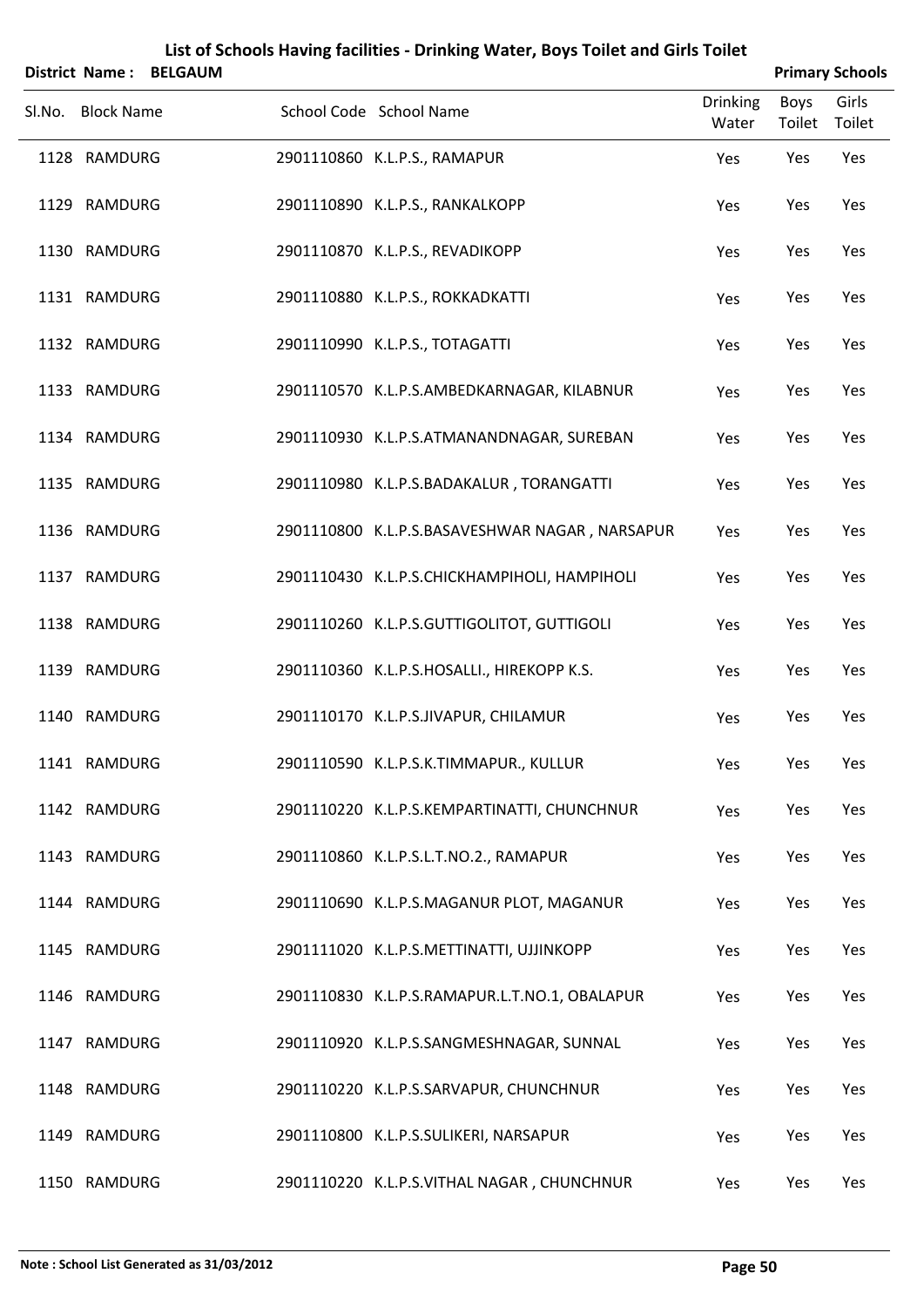|        | <b>District Name:</b> | <b>BELGAUM</b> |                                                             |                          |                | <b>Primary Schools</b> |
|--------|-----------------------|----------------|-------------------------------------------------------------|--------------------------|----------------|------------------------|
| SI.No. | <b>Block Name</b>     |                | School Code School Name                                     | <b>Drinking</b><br>Water | Boys<br>Toilet | Girls<br>Toilet        |
|        | 1151 RAMDURG          |                | 2901111125 KGBV KATAKOL, K CHANDARGI                        | Yes                      | Yes            | Yes                    |
|        | 1152 RAMDURG          |                | 2901111062 KHPS ADARSHA VIDYALAY RAMDURG,<br><b>RAMDURG</b> | Yes                      | Yes            | Yes                    |
|        | 1153 RAMDURG          |                | 2901110030 KHPS, ARIBENCHI                                  | Yes                      | Yes            | Yes                    |
|        | 1154 RAMDURG          |                | 2901111100 KHPS, KILLA TORGAL                               | Yes                      | Yes            | Yes                    |
|        | 1155 RAMDURG          |                | 2901110770 KHPS, M.CHANDRGI                                 | Yes                      | Yes            | Yes                    |
|        | 1156 RAMDURG          |                | 2901110740 KHPS, MURAKATNAL                                 | Yes                      | Yes            | Yes                    |
|        | 1157 RAMDURG          |                | 2901111062 KLPS ASHRAY COLONY RAMDURG, RAMDURG              | Yes                      | Yes            | Yes                    |
|        | 1158 RAMDURG          |                | 2901110280 KLPS BANDE MANAGAR, GONAGANUR                    | Yes                      | Yes            | Yes                    |
|        | 1159 RAMDURG          |                | 2901110420 KLPS BASAVNAGAR HOSAKERI, HOSAKERI               | Yes                      | Yes            | Yes                    |
|        | 1160 RAMDURG          |                | 2901111110 KLPS CHANNA BASAV TOT, M CHANDRGI                | Yes                      | Yes            | Yes                    |
|        | 1161 RAMDURG          |                | 2901111126 KLPS GANDHI NAGAR, K CHANDARGI                   | Yes                      | Yes            | Yes                    |
|        | 1162 RAMDURG          |                | 2901110400 KLPS HARIJANKERI HULKUND, HULKUND                | Yes                      | Yes            | Yes                    |
|        | 1163 RAMDURG          |                | 2901110410 KLPS HOSAKOTI, HOSAKOTI                          | Yes                      | Yes            | Yes                    |
|        | 1164 RAMDURG          |                | 2901111126 KLPS JAFAR NAGAR, K CHANDARGI                    | Yes                      | Yes            | Yes                    |
|        | 1165 RAMDURG          |                | 2901111126 KLPS KUMARESWAR NAGAR, K CHANDARGI               | Yes                      | Yes            | Yes                    |
|        | 1166 RAMDURG          |                | 2901110400 KLPS LAXMINAGAR, HULKUND                         | Yes                      | Yes            | Yes                    |
|        | 1167 RAMDURG          |                | 2901111135 KLPS MALLAPUR TOT, SALAHALLI                     | Yes                      | Yes            | Yes                    |
|        | 1168 RAMDURG          |                | 2901111125 KLPS NABALLITOT, K CHANDARGI                     | Yes                      | Yes            | Yes                    |
|        | 1169 RAMDURG          |                | 2901110730 KLPS SADASHIVA NAGAR, MUDENUR                    | Yes                      | Yes            | Yes                    |
|        | 1170 RAMDURG          |                | 2901110290 KLPS SAIPAN (GODACHI), GODACHI                   | Yes                      | Yes            | Yes                    |
|        | 1171 RAMDURG          |                | 2901110961 KLPS SRIPATI NAGAR, TURANUR                      | Yes                      | Yes            | Yes                    |
|        | 1172 RAMDURG          |                | 2901110210 KLPS SUVARNAPUR, CHIKKOPP K.S.                   | Yes                      | Yes            | Yes                    |
|        | 1173 RAMDURG          |                | 2901110571 KLPS VITTALAPETH, KILABNUR                       | Yes                      | Yes            | Yes                    |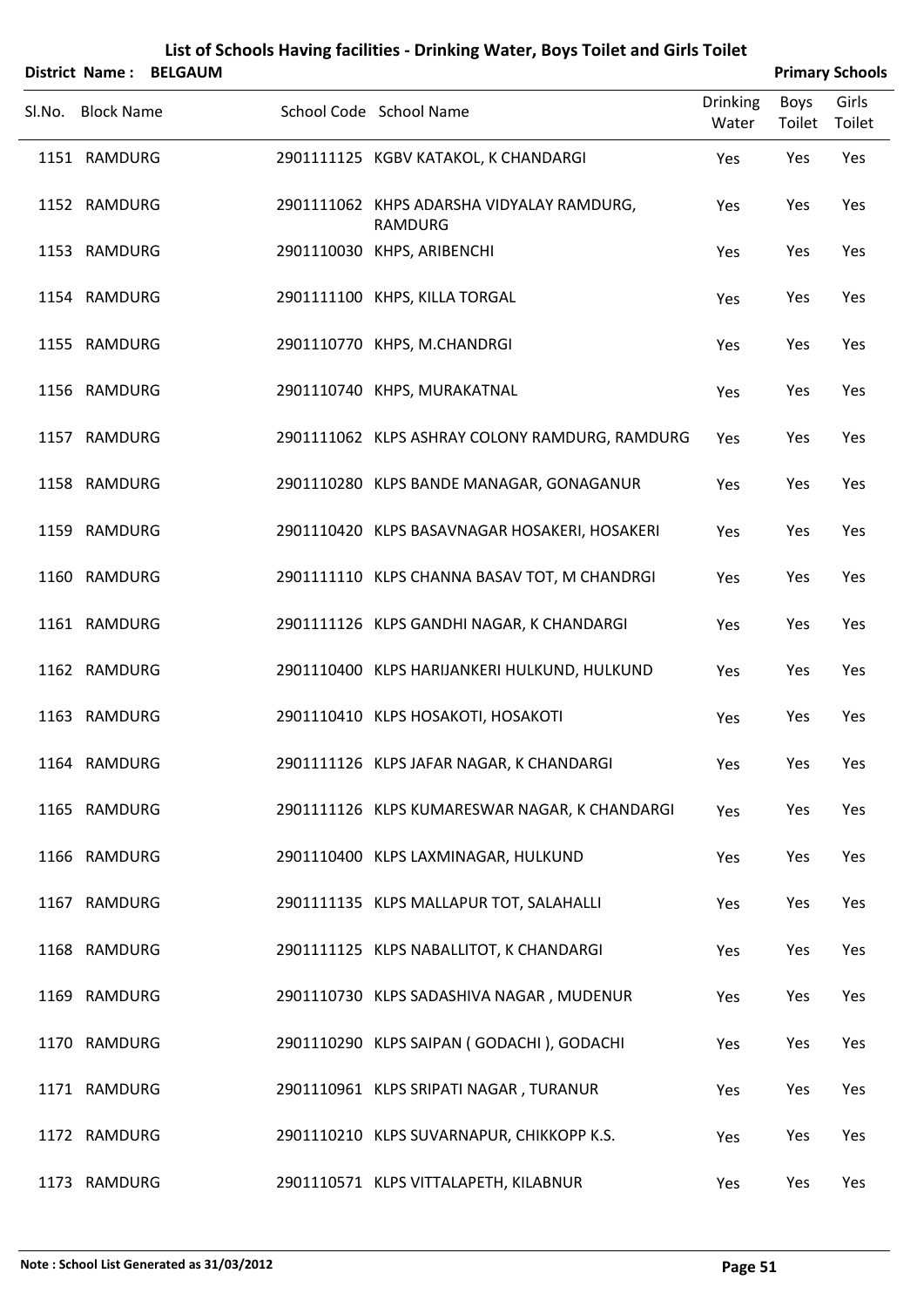| <b>District Name:</b> | <b>BELGAUM</b> |                                                                  |                          |                | <b>Primary Schools</b> |
|-----------------------|----------------|------------------------------------------------------------------|--------------------------|----------------|------------------------|
| Sl.No. Block Name     |                | School Code School Name                                          | <b>Drinking</b><br>Water | Boys<br>Toilet | Girls<br>Toilet        |
| 1174 RAMDURG          |                | 2901111080 KLPS VITTHALANAGAR, GON NAGAR                         | Yes                      | Yes            | Yes                    |
| 1175 RAMDURG          |                | 2901110961 KLPS YANAMPETH, TURANUR                               | Yes                      | Yes            | Yes                    |
| 1176 RAMDURG          |                | 2901110960 U H P G S .RAMDURG., TURANUR                          | Yes                      | Yes            | Yes                    |
| 1177 RAMDURG          |                | 2901111060 U.H.P.S RAMDURG 6, RAMDURG                            | Yes                      | Yes            | Yes                    |
| 1178 RAMDURG          |                | 2901110930 U.H.P.S SUREBAN, SUREBAN                              | Yes                      | Yes            | Yes                    |
| 1179 RAMDURG          |                | 2901110340 U.H.P.S., HALETORGALL                                 | Yes                      | Yes            | Yes                    |
| 1180 RAMDURG          |                | 2901110500 U.H.P.S., KATKOL                                      | Yes                      | Yes            | Yes                    |
| 1181 RAMDURG          |                | 2901110800 U.H.P.S., NARSAPUR                                    | Yes                      | Yes            | Yes                    |
| 1182 RAMDURG          |                | 2901110910 U.L.P.S. SIDNAL, SIDNAL                               | Yes                      | Yes            | Yes                    |
| 1183 RAMDURG          |                | 2901110280 U.L.P.S., GONAGANUR                                   | Yes                      | Yes            | Yes                    |
| 1184 RAMDURG          |                | 2901110720 U.L.P.S., MUDAKAVI                                    | Yes                      | Yes            | Yes                    |
| 1185 RAMDURG          |                | 2901110961 UHPS BHAGYA NAGAR, TURANUR                            | Yes                      | Yes            | Yes                    |
| 1186 RAMDURG          |                | 2901110170 UHPS PEERANAGUDDI, CHILAMUR                           | Yes                      | Yes            | Yes                    |
| 1187 RAMDURG          |                | 2901110050 UHPS, BATAKURKI                                       | Yes                      | Yes            | Yes                    |
| 1188 RAMDURG          |                | 2901111100 UHPS, KILLA TORGAL                                    | Yes                      | Yes            | Yes                    |
| 1189 RAMDURG          |                | 2901110430 ULPS HAMPIHOLI, HAMPIHOLI                             | Yes                      | Yes            | Yes                    |
| 1190 RAMDURG          |                | 2901110900 ULPS SALAPUR, SALAPUR                                 | Yes                      | Yes            | Yes                    |
| 1191 RAMDURG          |                | 2901110961 ULPS SHRIPATNAGAR, TURANUR                            | Yes                      | Yes            | Yes                    |
| 1192 RAMDURG          |                | 2901110060 ULPS, BHAGOJIKOPP                                     | Yes                      | Yes            | Yes                    |
| 1193 SOUNDATTI        |                | 2901120810 ADARSHA VIDYALAYA NAVILUTEERTHA,<br><b>NAVILTIRTH</b> | Yes                      | Yes            | Yes                    |
| 1194 SOUNDATTI        |                | 2901120781 GOVT ASHRAM SCHOOL MURGOD, MURGOD                     | Yes                      | Yes            | Yes                    |
| 1195 SOUNDATTI        |                | 2901120862 GOVT.L.P.S.GOLLAR COLONI SAUND,<br>SOUNDATTI          | Yes                      | Yes            | Yes                    |
| 1196 SOUNDATTI        |                | 2901120800 K.H.B.P.S., MUNAVALLI                                 | Yes                      | Yes            | Yes                    |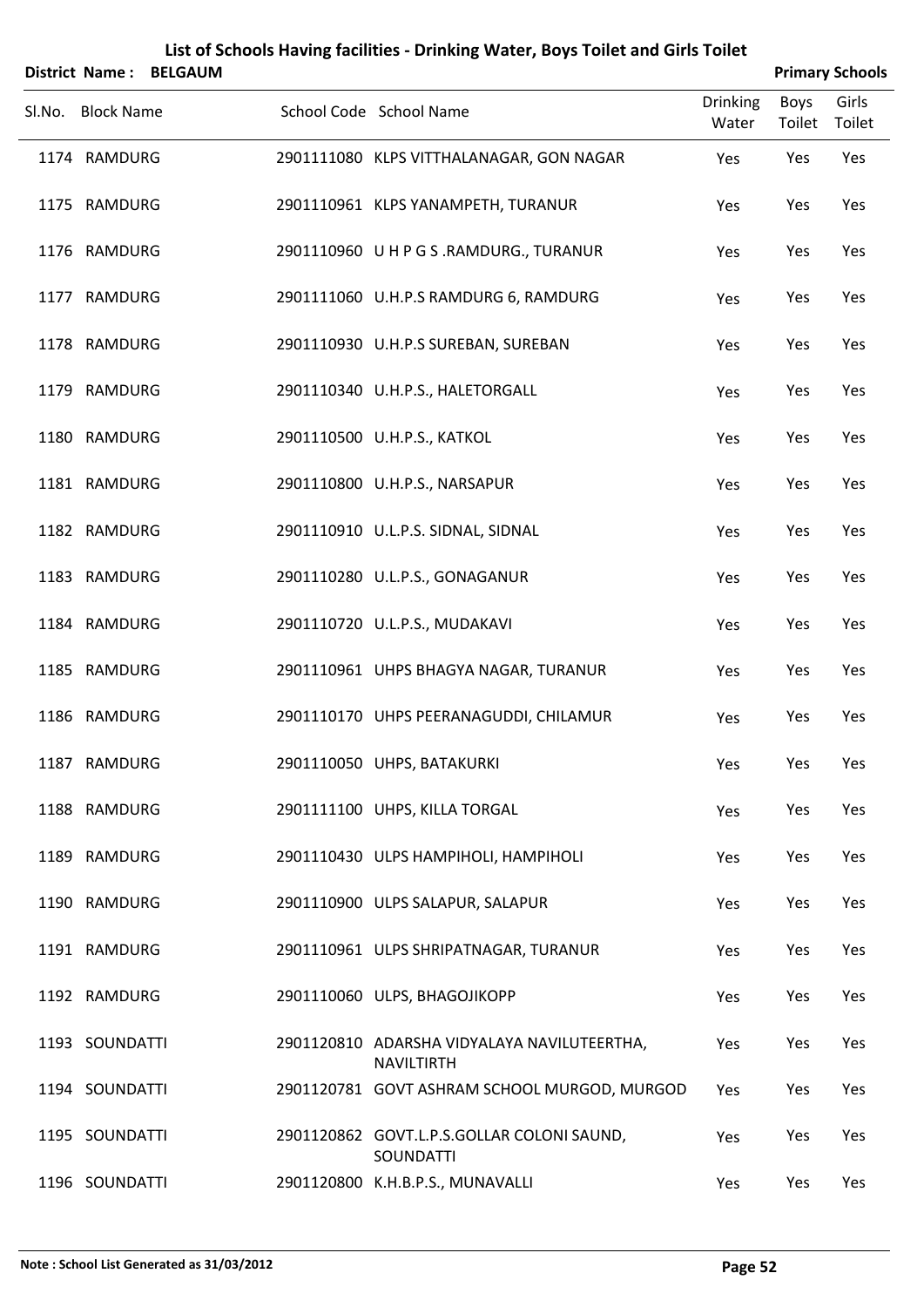| <b>District Name:</b> | <b>BELGAUM</b> |                                         |                          |                | <b>Primary Schools</b> |
|-----------------------|----------------|-----------------------------------------|--------------------------|----------------|------------------------|
| Sl.No. Block Name     |                | School Code School Name                 | <b>Drinking</b><br>Water | Boys<br>Toilet | Girls<br>Toilet        |
| 1197 SOUNDATTI        |                | 2901120130 K.H.P.B.S., CHACHADI         | Yes                      | Yes            | Yes                    |
| 1198 SOUNDATTI        |                | 2901120240 K.H.P.B.S., GURLAHOSUR       | Yes                      | Yes            | Yes                    |
| 1199 SOUNDATTI        |                | 2901120440 K.H.P.B.S., HANCHANAL        | Yes                      | Yes            | Yes                    |
| 1200 SOUNDATTI        |                | 2901120410 K.H.P.B.S., HOOLI            | Yes                      | Yes            | Yes                    |
| 1201 SOUNDATTI        |                | 2901120430 K.H.P.B.S., HOSUR            | Yes                      | Yes            | Yes                    |
| 1202 SOUNDATTI        |                | 2901120780 K.H.P.B.S., MURGOD           | Yes                      | Yes            | Yes                    |
| 1203 SOUNDATTI        |                | 2901120880 K.H.P.B.S., SATTIGERI        | Yes                      | Yes            | Yes                    |
| 1204 SOUNDATTI        |                | 2901120970 K.H.P.B.S., TALLUR           | Yes                      | Yes            | Yes                    |
| 1205 SOUNDATTI        |                | 2901121010 K.H.P.B.S., UGARGOL          | Yes                      | Yes            | Yes                    |
| 1206 SOUNDATTI        |                | 2901121060 K.H.P.B.S., YARGATTI         | Yes                      | Yes            | Yes                    |
| 1207 SOUNDATTI        |                | 2901120430 K.H.P.G.S., HOSUR            | Yes                      | Yes            | Yes                    |
| 1208 SOUNDATTI        |                | 2901120800 K.H.P.G.S., MUNAVALLI        | Yes                      | Yes            | Yes                    |
| 1209 SOUNDATTI        |                | 2901120860 K.H.P.G.S., SOUNDATTI        | Yes                      | Yes            | Yes                    |
| 1210 SOUNDATTI        |                | 2901120020 K.H.P.S, ARATAGAL            | Yes                      | Yes            | Yes                    |
| 1211 SOUNDATTI        |                | 2901120920 K.H.P.S, SHINDOGI            | Yes                      | Yes            | Yes                    |
| 1212 SOUNDATTI        |                | 2901120550 K.H.P.S. HARALAKATTI, KAGDAL | Yes                      | Yes            | Yes                    |
| 1213 SOUNDATTI        |                | 2901120040 K.H.P.S., ACHAMATTI          | Yes                      | Yes            | Yes                    |
| 1214 SOUNDATTI        |                | 2901120030 K.H.P.S., AKKISAGAR          | Yes                      | Yes            | Yes                    |
| 1215 SOUNDATTI        |                | 2901120050 K.H.P.S., ALADAKATTI K.M.    | Yes                      | Yes            | Yes                    |
| 1216 SOUNDATTI        |                | 2901120010 K.H.P.S., ASUNDI             | Yes                      | Yes            | Yes                    |
| 1217 SOUNDATTI        |                | 2901120060 K.H.P.S., BADLI              | Yes                      | Yes            | Yes                    |
| 1218 SOUNDATTI        |                | 2901120120 K.H.P.S., BANDARAHALLI       | Yes                      | Yes            | Yes                    |
| 1219 SOUNDATTI        |                | 2901120080 K.H.P.S., BASARAGI           | Yes                      | Yes            | Yes                    |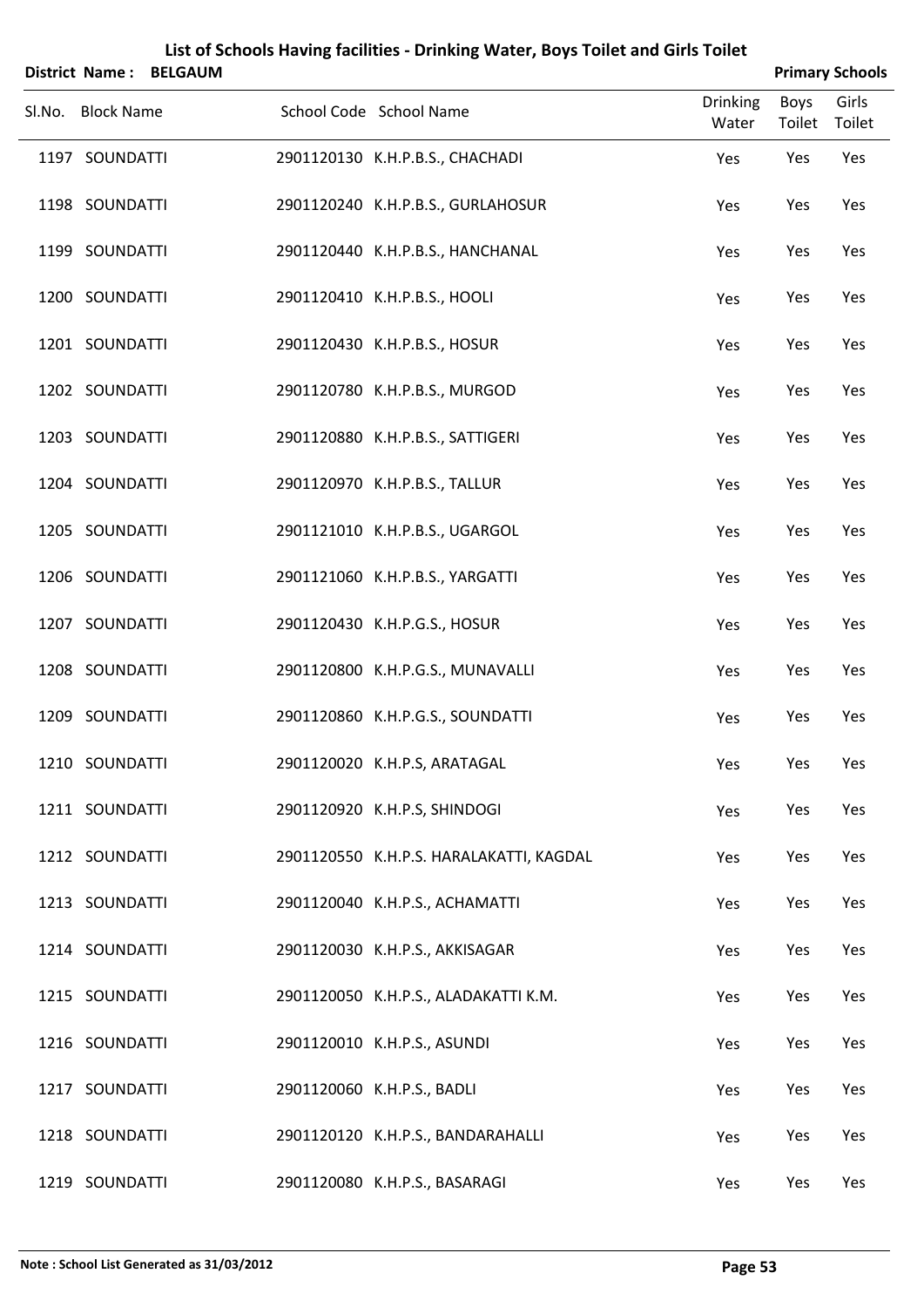|        |                   | District Name: BELGAUM |                                     |                          |                | <b>Primary Schools</b> |
|--------|-------------------|------------------------|-------------------------------------|--------------------------|----------------|------------------------|
| Sl.No. | <b>Block Name</b> |                        | School Code School Name             | <b>Drinking</b><br>Water | Boys<br>Toilet | Girls<br>Toilet        |
|        | 1220 SOUNDATTI    |                        | 2901120070 K.H.P.S., BASIDONI       | Yes                      | Yes            | Yes                    |
|        | 1221 SOUNDATTI    |                        | 2901120110 K.H.P.S., BENAKATTI      | Yes                      | Yes            | Yes                    |
|        | 1222 SOUNDATTI    |                        | 2901120100 K.H.P.S., BETASUR        | Yes                      | Yes            | Yes                    |
|        | 1223 SOUNDATTI    |                        | 2901120090 K.H.P.S., BUDIGOPPA      | Yes                      | Yes            | Yes                    |
|        | 1224 SOUNDATTI    |                        | 2901120170 K.H.P.S., CHIKKAULLIGERI | Yes                      | Yes            | Yes                    |
|        | 1225 SOUNDATTI    |                        | 2901120160 К.Н.Р.S., СНІКОРРА       | Yes                      | Yes            | Yes                    |
|        | 1226 SOUNDATTI    |                        | 2901120140 K.H.P.S., CHIKUMBI       | Yes                      | Yes            | Yes                    |
|        | 1227 SOUNDATTI    |                        | 2901120180 K.H.P.S., CHULAKI        | Yes                      | Yes            | Yes                    |
|        | 1228 SOUNDATTI    |                        | 2901120190 K.H.P.S., DADERAKOPPA    | Yes                      | Yes            | Yes                    |
|        | 1229 SOUNDATTI    |                        | 2901120200 K.H.P.S., DASANAL        | Yes                      | Yes            | Yes                    |
|        | 1230 SOUNDATTI    |                        | 2901120210 K.H.P.S., DHUPADAL       | Yes                      | Yes            | Yes                    |
|        | 1231 SOUNDATTI    |                        | 2901120230 K.H.P.S., ENAGI          | Yes                      | Yes            | Yes                    |
|        | 1232 SOUNDATTI    |                        | 2901120250 K.H.P.S., GORABAL        | Yes                      | Yes            | Yes                    |
|        | 1233 SOUNDATTI    |                        | 2901120290 K.H.P.S., GORAGUDDI      | Yes                      | Yes            | Yes                    |
|        | 1234 SOUNDATTI    |                        | 2901120260 K.H.P.S., GORAVANAKOLLA  | Yes                      | Yes            | Yes                    |
|        | 1235 SOUNDATTI    |                        | 2901120330 K.H.P.S., HALLUR         | Yes                      | Yes            | Yes                    |
|        | 1236 SOUNDATTI    |                        | 2901120350 K.H.P.S., HARUGOPPA      | Yes                      | Yes            | Yes                    |
|        | 1237 SOUNDATTI    |                        | 2901120380 K.H.P.S., HIREBUDNUR     | Yes                      | Yes            | Yes                    |
|        | 1238 SOUNDATTI    |                        | 2901120370 K.H.P.S., HIREKOPPA      | Yes                      | Yes            | Yes                    |
|        | 1239 SOUNDATTI    |                        | 2901120360 K.H.P.S., HIREKUMBI      | Yes                      | Yes            | Yes                    |
|        | 1240 SOUNDATTI    |                        | 2901120450 K.H.P.S., HIREULLIGERI   | Yes                      | Yes            | Yes                    |
|        | 1241 SOUNDATTI    |                        | 2901120400 K.H.P.S., HIRUR          | Yes                      | Yes            | Yes                    |
|        | 1242 SOUNDATTI    |                        | 2901120390 K.H.P.S., HITTANGI       | Yes                      | Yes            | Yes                    |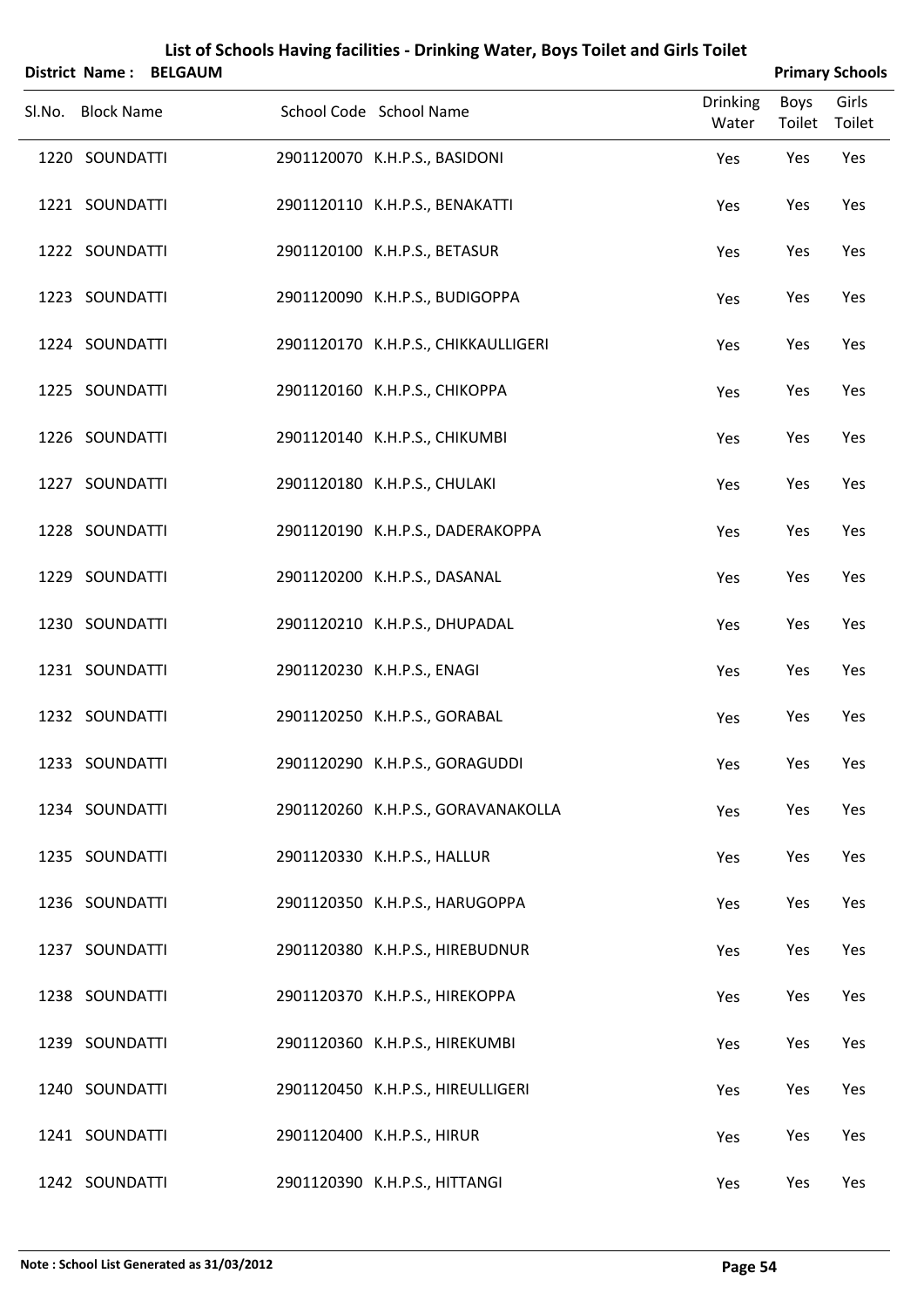|                   | District Name: BELGAUM |                                    |                          |                | <b>Primary Schools</b> |
|-------------------|------------------------|------------------------------------|--------------------------|----------------|------------------------|
| Sl.No. Block Name |                        | School Code School Name            | <b>Drinking</b><br>Water | Boys<br>Toilet | Girls<br>Toilet        |
| 1243 SOUNDATTI    |                        | 2901120420 K.H.P.S., HOOLIKATTI    | Yes                      | Yes            | Yes                    |
| 1244 SOUNDATTI    |                        | 2901120500 K.H.P.S., INAMGOVANKOP  | Yes                      | Yes            | Yes                    |
| 1245 SOUNDATTI    |                        | 2901120470 K.H.P.S., INAMHONGAL    | Yes                      | Yes            | Yes                    |
| 1246 SOUNDATTI    |                        | 2901120480 K.H.P.S., INCHAL        | Yes                      | Yes            | Yes                    |
| 1247 SOUNDATTI    |                        | 2901120460 K.H.P.S., INGALGI       | Yes                      | Yes            | Yes                    |
| 1248 SOUNDATTI    |                        | 2901120490 K.H.P.S., ITNAL         | Yes                      | Yes            | Yes                    |
| 1249 SOUNDATTI    |                        | 2901120520 K.H.P.S., JAKBAL        | Yes                      | Yes            | Yes                    |
| 1250 SOUNDATTI    |                        | 2901120550 K.H.P.S., KAGDAL        | Yes                      | Yes            | Yes                    |
| 1251 SOUNDATTI    |                        | 2901120560 K.H.P.S., KALLAPUR      | Yes                      | Yes            | Yes                    |
| 1252 SOUNDATTI    |                        | 2901120590 K.H.P.S., KAREMANI      | Yes                      | Yes            | Yes                    |
| 1253 SOUNDATTI    |                        | 2901120530 K.H.P.S., KARIKATTI     | Yes                      | Yes            | Yes                    |
| 1254 SOUNDATTI    |                        | 2901120570 K.H.P.S., KATRAL        | Yes                      | Yes            | Yes                    |
| 1255 SOUNDATTI    |                        | 2901120640 K.H.P.S., KENCHARAMNHAL | Yes                      | Yes            | Yes                    |
| 1256 SOUNDATTI    |                        | 2901120600 K.H.P.S., KITADAL       | Yes                      | Yes            | Yes                    |
| 1257 SOUNDATTI    |                        | 2901120660 K.H.P.S., KODALIWAD     | Yes                      | Yes            | Yes                    |
| 1258 SOUNDATTI    |                        | 2901120610 K.H.P.S., KURUBGATTI    | Yes                      | Yes            | Yes                    |
| 1259 SOUNDATTI    |                        | 2901120720 K.H.P.S., MABANUR       | Yes                      | Yes            | Yes                    |
| 1260 SOUNDATTI    |                        | 2901120730 K.H.P.S., MADALUR       | Yes                      | Yes            | Yes                    |
| 1261 SOUNDATTI    |                        | 2901120740 K.H.P.S., MADAMGERI     | Yes                      | Yes            | Yes                    |
| 1262 SOUNDATTI    |                        | 2901120690 K.H.P.S., MALAGALI      | Yes                      | Yes            | Yes                    |
| 1263 SOUNDATTI    |                        | 2901120710 K.H.P.S., MANIKATTI     | Yes                      | Yes            | Yes                    |
| 1264 SOUNDATTI    |                        | 2901120700 K.H.P.S., MARKUMBI      | Yes                      | Yes            | Yes                    |
| 1265 SOUNDATTI    |                        | 2901120750 K.H.P.S., MATOLLI       | Yes                      | Yes            | Yes                    |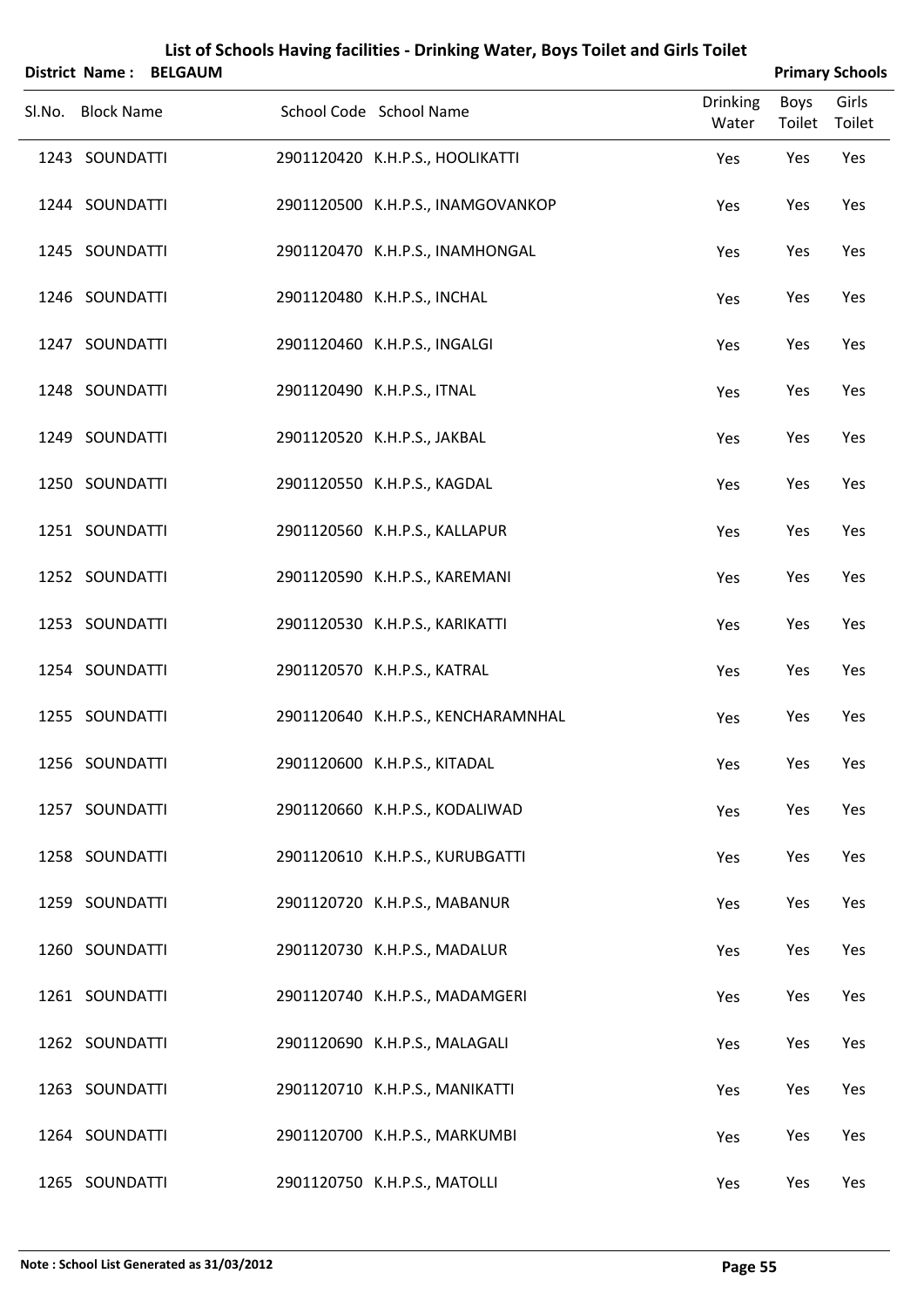|        |                   | District Name: BELGAUM |                                            |                          |                       | <b>Primary Schools</b> |
|--------|-------------------|------------------------|--------------------------------------------|--------------------------|-----------------------|------------------------|
| Sl.No. | <b>Block Name</b> |                        | School Code School Name                    | <b>Drinking</b><br>Water | <b>Boys</b><br>Toilet | Girls<br>Toilet        |
|        | 1266 SOUNDATTI    |                        | 2901120770 K.H.P.S., MUGALIHAL             | Yes                      | Yes                   | Yes                    |
|        | 1267 SOUNDATTI    |                        | 2901120790 K.H.P.S., MUTWAD                | Yes                      | Yes                   | Yes                    |
|        | 1268 SOUNDATTI    |                        | 2901120830 K.H.P.S., RAINAPUR              | Yes                      | Yes                   | Yes                    |
|        | 1269 SOUNDATTI    |                        | 2901120850 K.H.P.S., RUDRAPUR              | Yes                      | Yes                   | Yes                    |
|        | 1270 SOUNDATTI    |                        | 2901120870 K.H.P.S., SANGRESHAKOPPA        | Yes                      | Yes                   | Yes                    |
|        | 1271 SOUNDATTI    |                        | 2901120900 K.H.P.S., SHIVAPUR              | Yes                      | Yes                   | Yes                    |
|        | 1272 SOUNDATTI    |                        | 2901120910 K.H.P.S., SINGARAKOPPA          | Yes                      | Yes                   | Yes                    |
|        | 1273 SOUNDATTI    |                        | 2901120940 K.H.P.S., SOPPADLA              | Yes                      | Yes                   | Yes                    |
|        | 1274 SOUNDATTI    |                        | 2901120950 K.H.P.S., SUTAGATTI             | Yes                      | Yes                   | Yes                    |
|        | 1275 SOUNDATTI    |                        | 2901120980 K.H.P.S., TAVALGERI             | Yes                      | Yes                   | Yes                    |
|        | 1276 SOUNDATTI    |                        | 2901120990 K.H.P.S., TEGGIHAL              | Yes                      | Yes                   | Yes                    |
|        | 1277 SOUNDATTI    |                        | 2901121040 K.H.P.S., YADRAVI               | Yes                      | Yes                   | Yes                    |
|        | 1278 SOUNDATTI    |                        | 2901121020 K.H.P.S., YAKKUNDI              | Yes                      | Yes                   | Yes                    |
|        | 1279 SOUNDATTI    |                        | 2901121070 K.H.P.S., YARGANVI              | Yes                      | Yes                   | Yes                    |
|        | 1280 SOUNDATTI    |                        | 2901121080 K.H.P.S., YARZARVI              | Yes                      | Yes                   | Yes                    |
|        | 1281 SOUNDATTI    |                        | 2901121050 K.H.P.S., YEKKERI               | Yes                      | Yes                   | Yes                    |
|        | 1282 SOUNDATTI    |                        | 2901120290 K.H.P.S.GORAGUDDITOT, GORAGUDDI | Yes                      | Yes                   | Yes                    |
|        | 1283 SOUNDATTI    |                        | 2901120510 K.H.P.S.JIVAPUR, JALIKATTI      | Yes                      | Yes                   | Yes                    |
|        | 1284 SOUNDATTI    |                        | 2901120900 K.H.P.S.KADABI, SHIVAPUR        | Yes                      | Yes                   | Yes                    |
|        | 1285 SOUNDATTI    |                        | 2901120740 K.H.P.S.KAJGAL, MADAMGERI       | Yes                      | Yes                   | Yes                    |
|        | 1286 SOUNDATTI    |                        | 2901120980 K.H.P.S.KURBARDADDI, TAVALGERI  | Yes                      | Yes                   | Yes                    |
|        | 1287 SOUNDATTI    |                        | 2901120860 K.H.P.S.NADVINHALLI, SOUNDATTI  | Yes                      | Yes                   | Yes                    |
|        | 1288 SOUNDATTI    |                        | 2901120860 K.H.P.S.NO.1, SOUNDATTI         | Yes                      | Yes                   | Yes                    |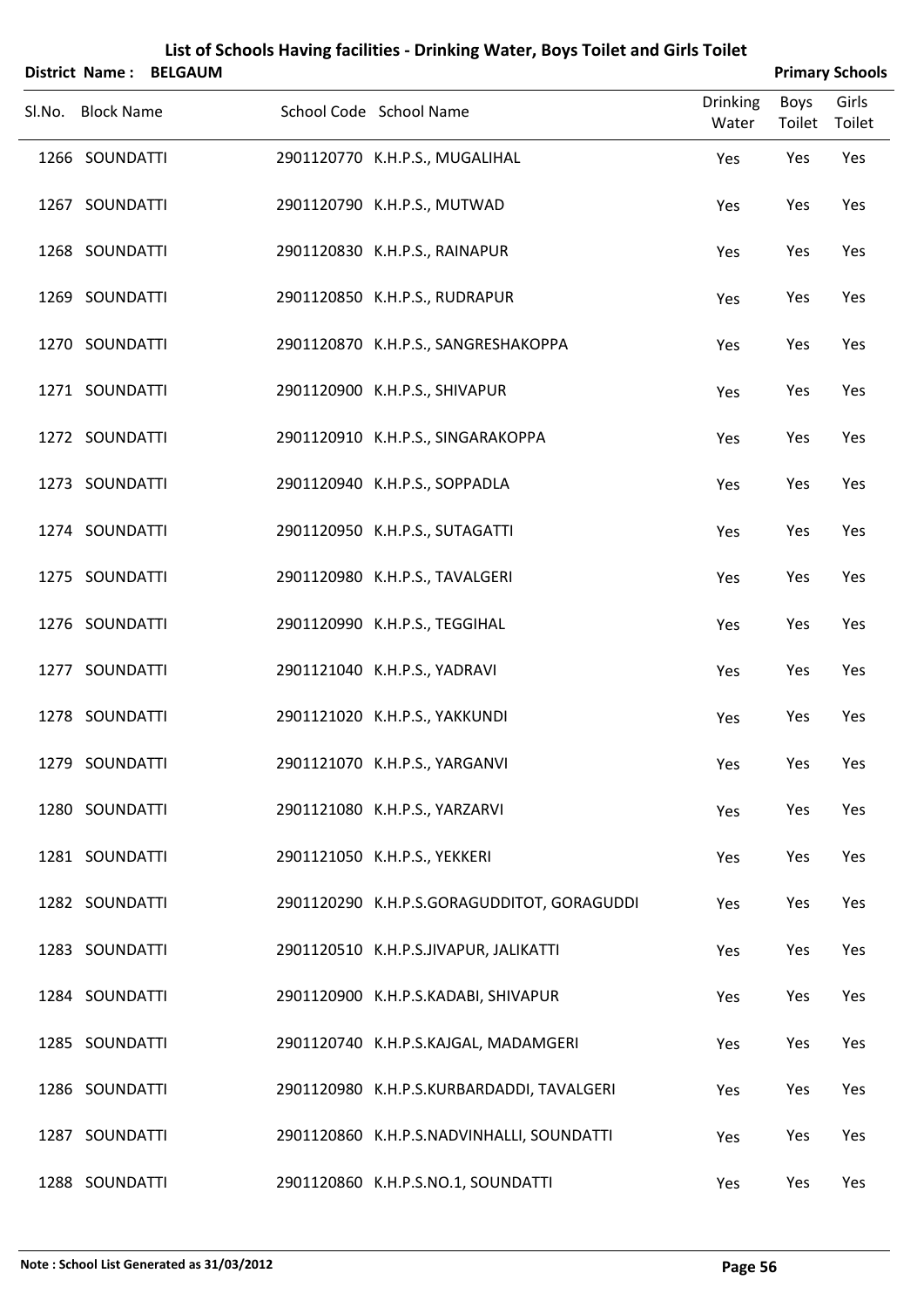| <b>District Name:</b> | <b>BELGAUM</b> |                                                               |                          |                | <b>Primary Schools</b> |
|-----------------------|----------------|---------------------------------------------------------------|--------------------------|----------------|------------------------|
| Sl.No. Block Name     |                | School Code School Name                                       | <b>Drinking</b><br>Water | Boys<br>Toilet | Girls<br>Toilet        |
| 1289 SOUNDATTI        |                | 2901120860 K.H.P.S.NO.2, SOUNDATTI                            | Yes                      | Yes            | Yes                    |
| 1290 SOUNDATTI        |                | 2901121080 K.H.P.S.NUGGANATTI, YARZARVI                       | Yes                      | Yes            | Yes                    |
| 1291 SOUNDATTI        |                | 2901120990 K.H.P.S.TALLUR CROSS, TEGGIHAL                     | Yes                      | Yes            | Yes                    |
| 1292 SOUNDATTI        |                | 2901120220 K.LP.S., DUNDANAKOPPA                              | Yes                      | Yes            | Yes                    |
| 1293 SOUNDATTI        |                | 2901120540 K.L.P.S KATAMALLI, KATMALLI                        | Yes                      | Yes            | Yes                    |
| 1294 SOUNDATTI        |                | 2901120320 K.L.P.S, HALKI                                     | Yes                      | Yes            | Yes                    |
| 1295 SOUNDATTI        |                | 2901120120 K.L.P.S. BANDARAHALLITOT, BANDARAHALLI             | Yes                      | Yes            | Yes                    |
| 1296 SOUNDATTI        |                | 2901120440 K.L.P.S. HANCHINAL, HANCHANAL                      | Yes                      | Yes            | Yes                    |
| 1297 SOUNDATTI        |                | 2901120862 K.L.P.S. NO.3 AMBEDAKAR NAGAR,<br><b>SOUNDATTI</b> | Yes                      | Yes            | Yes                    |
| 1298 SOUNDATTI        |                | 2901120150 K.L.P.S., CHIKKBUDNUR                              | Yes                      | Yes            | Yes                    |
| 1299 SOUNDATTI        |                | 2901120280 K.L.P.S., GONDI                                    | Yes                      | Yes            | Yes                    |
| 1300 SOUNDATTI        |                | 2901120300 K.L.P.S., GONTAMAR                                 | Yes                      | Yes            | Yes                    |
| 1301 SOUNDATTI        |                | 2901120270 K.L.P.S., GUDAMKERI                                | Yes                      | Yes            | Yes                    |
| 1302 SOUNDATTI        |                | 2901120340 K.L.P.S., HARLAPUR                                 | Yes                      | Yes            | Yes                    |
| 1303 SOUNDATTI        |                | 2901120410 K.L.P.S., HOOLI                                    | Yes                      | Yes            | Yes                    |
| 1304 SOUNDATTI        |                | 2901120510 K.L.P.S., JALIKATTI                                | Yes                      | Yes            | Yes                    |
| 1305 SOUNDATTI        |                | 2901120580 K.L.P.S., KALKATTI                                 | Yes                      | Yes            | Yes                    |
| 1306 SOUNDATTI        |                | 2901120670 K.L.P.S., KORAKOPP                                 | Yes                      | Yes            | Yes                    |
| 1307 SOUNDATTI        |                | 2901120650 K.L.P.S., KOTUR                                    | Yes                      | Yes            | Yes                    |
| 1308 SOUNDATTI        |                | 2901120630 K.L.P.S., KURVINKOP                                | Yes                      | Yes            | Yes                    |
| 1309 SOUNDATTI        |                | 2901120620 K.L.P.S., KUTTARNATTI                              | Yes                      | Yes            | Yes                    |
| 1310 SOUNDATTI        |                | 2901120760 K.L.P.S., MELLIKERI                                | Yes                      | Yes            | Yes                    |
| 1311 SOUNDATTI        |                | 2901120800 K.L.P.S., MUNAVALLI                                | Yes                      | Yes            | Yes                    |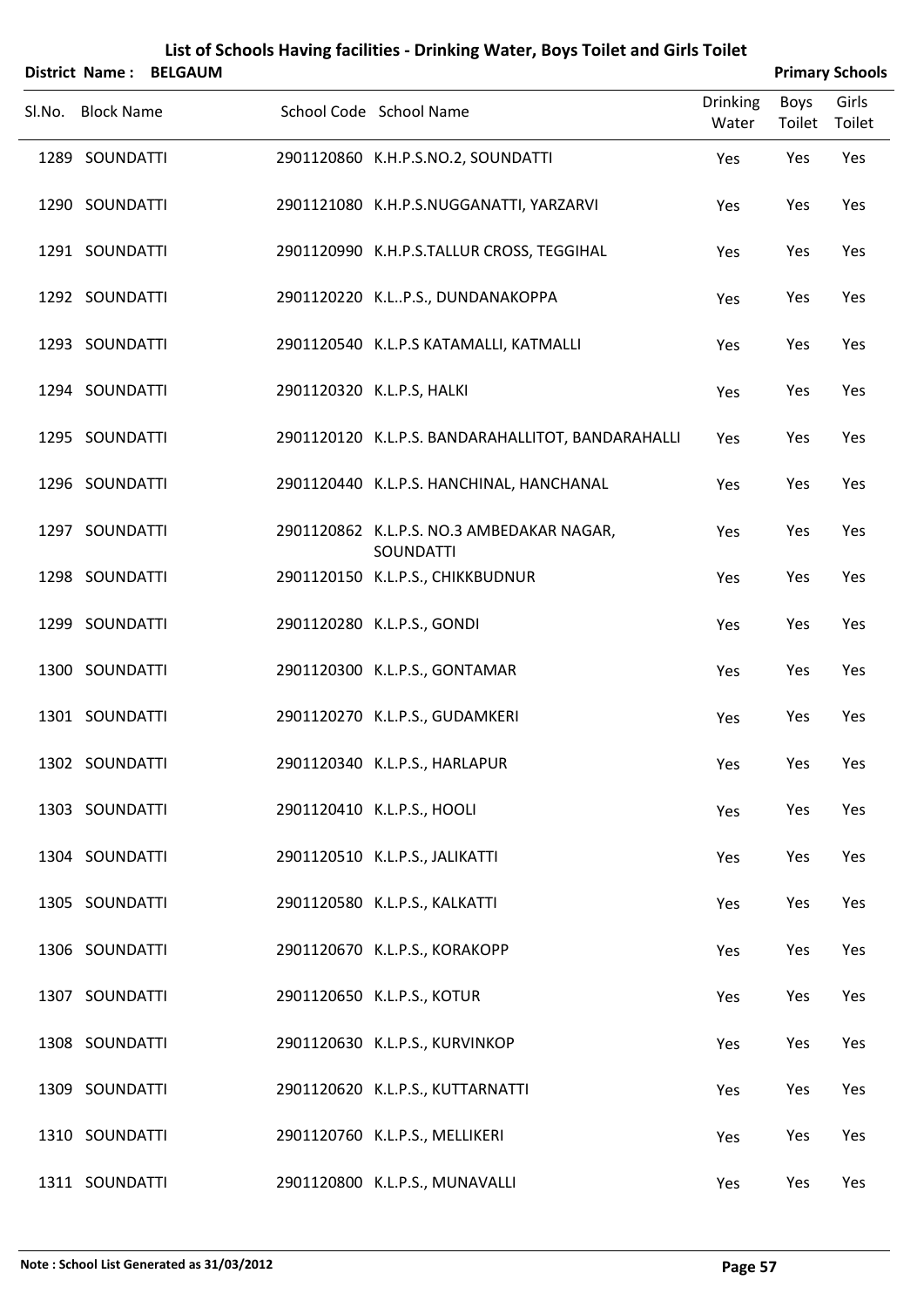|        | District Name:    | <b>BELGAUM</b> |                                              |                          | <b>Primary Schools</b> |                 |
|--------|-------------------|----------------|----------------------------------------------|--------------------------|------------------------|-----------------|
| Sl.No. | <b>Block Name</b> |                | School Code School Name                      | <b>Drinking</b><br>Water | Boys<br>Toilet         | Girls<br>Toilet |
|        | 1312 SOUNDATTI    |                | 2901120810 K.L.P.S., NAVILTIRTH              | Yes                      | Yes                    | Yes             |
|        | 1313 SOUNDATTI    |                | 2901120820 K.L.P.S., OBALDINNI               | Yes                      | Yes                    | Yes             |
|        | 1314 SOUNDATTI    |                | 2901120840 K.L.P.S., RAMAPUR                 | Yes                      | Yes                    | Yes             |
|        | 1315 SOUNDATTI    |                | 2901120960 K.L.P.S., SUBBAPUR                | Yes                      | Yes                    | Yes             |
|        | 1316 SOUNDATTI    |                | 2901121000 K.L.P.S., TERADAKOPPA             | Yes                      | Yes                    | Yes             |
|        | 1317 SOUNDATTI    |                | 2901121030 K.L.P.S., YADAHALLI               | Yes                      | Yes                    | Yes             |
|        | 1318 SOUNDATTI    |                | 2901120060 K.L.P.S.ALADKATTI TANDE, BADLI    | Yes                      | Yes                    | Yes             |
|        | 1319 SOUNDATTI    |                | 2901120970 K.L.P.S.BASIDONIDADDI, TALLUR     | Yes                      | Yes                    | Yes             |
|        | 1320 SOUNDATTI    |                | 2901120900 K.L.P.S.BOL.KADABI, SHIVAPUR      | Yes                      | Yes                    | Yes             |
|        | 1321 SOUNDATTI    |                | 2901120780 K.L.P.S.CHALAKOPTOT, MURGOD       | Yes                      | Yes                    | Yes             |
|        | 1322 SOUNDATTI    |                | 2901120320 K.L.P.S.HALKITANDE, HALKI         | Yes                      | Yes                    | Yes             |
|        | 1323 SOUNDATTI    |                | 2901120880 K.L.P.S.HEGDETOT, SATTIGERI       | Yes                      | Yes                    | Yes             |
|        | 1324 SOUNDATTI    |                | 2901120860 K.L.P.S.JALAMANDALI, SOUNDATTI    | Yes                      | Yes                    | Yes             |
|        | 1325 SOUNDATTI    |                | 2901121020 K.L.P.S.KAGIHALTANDE, YAKKUNDI    | Yes                      | Yes                    | Yes             |
|        | 1326 SOUNDATTI    |                | 2901120580 K.L.P.S.KARALKATTIDANDE, KALKATTI | Yes                      | Yes                    | Yes             |
|        | 1327 SOUNDATTI    |                | 2901120540 K.L.P.S.KATMALLITANDE, KATMALLI   | Yes                      | Yes                    | Yes             |
|        | 1328 SOUNDATTI    |                | 2901120760 K.L.P.S.MELLIKERITOT, MELLIKERI   | Yes                      | Yes                    | Yes             |
|        | 1329 SOUNDATTI    |                | 2901120770 K.L.P.S.MUGALEHALTOT, MUGALIHAL   | Yes                      | Yes                    | Yes             |
|        | 1330 SOUNDATTI    |                | 2901120850 K.L.P.S.RAMAPURTANDE, RUDRAPUR    | Yes                      | Yes                    | Yes             |
|        | 1331 SOUNDATTI    |                | 2901120850 K.L.P.S.RUDRAPURTANDE, RUDRAPUR   | Yes                      | Yes                    | Yes             |
|        | 1332 SOUNDATTI    |                | 2901120970 K.L.P.S.SOMAPUR, TALLUR           | Yes                      | Yes                    | Yes             |
|        | 1333 SOUNDATTI    |                | 2901120970 K.L.P.S.SOMAPURDADDI, TALLUR      | Yes                      | Yes                    | Yes             |
|        | 1334 SOUNDATTI    |                | 2901120720 K.L.P.S.VADKERITOT, MABANUR       | Yes                      | Yes                    | Yes             |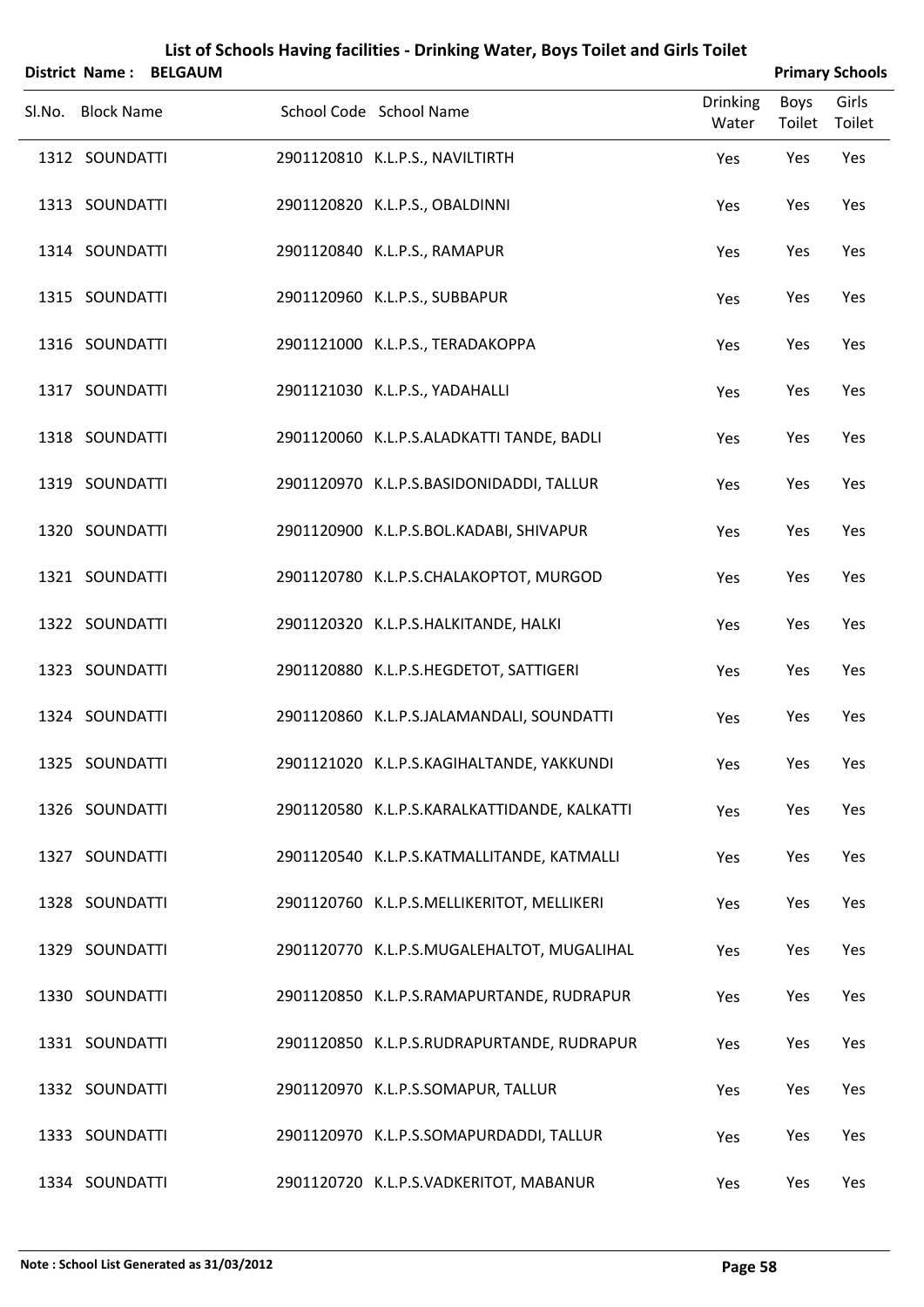|        | District Name: BELGAUM |  |                                                              |                          |                | <b>Primary Schools</b> |  |  |  |  |
|--------|------------------------|--|--------------------------------------------------------------|--------------------------|----------------|------------------------|--|--|--|--|
| Sl.No. | <b>Block Name</b>      |  | School Code School Name                                      | <b>Drinking</b><br>Water | Boys<br>Toilet | Girls<br>Toilet        |  |  |  |  |
|        | 1335 SOUNDATTI         |  | 2901121010 K.L.P.S.YELLAMANGUDD, UGARGOL                     | Yes                      | Yes            | Yes                    |  |  |  |  |
|        | 1336 SOUNDATTI         |  | 2901121010 K.L.P.S.YELLAMANTANDE, UGARGOL                    | Yes                      | Yes            | Yes                    |  |  |  |  |
|        | 1337 SOUNDATTI         |  | 2901121010 KGBVS UGARGOL, UGARGOL                            | Yes                      | Yes            | Yes                    |  |  |  |  |
|        | 1338 SOUNDATTI         |  | 2901120890 KHPGS SHIRSANGI, SHIRASANGI                       | Yes                      | Yes            | Yes                    |  |  |  |  |
|        | 1339 SOUNDATTI         |  | 2901121060 KHPS AMBEDKAR NAGAR YARGATTI,<br>YARGATTI         | Yes                      | Yes            | Yes                    |  |  |  |  |
|        | 1340 SOUNDATTI         |  | 2901120780 KHPS HORATTIONI, MURGOD                           | Yes                      | Yes            | Yes                    |  |  |  |  |
|        | 1341 SOUNDATTI         |  | 2901120865 KHPS NO 4, SOUNDATTI                              | Yes                      | Yes            | Yes                    |  |  |  |  |
|        | 1342 SOUNDATTI         |  | 2901121110 KHPS TADASALUR, TADASALUR                         | Yes                      | Yes            | Yes                    |  |  |  |  |
|        | 1343 SOUNDATTI         |  | 2901120680 KLGS MALLUR, MALLUR                               | Yes                      | Yes            | Yes                    |  |  |  |  |
|        | 1344 SOUNDATTI         |  | 2901120260 KLPS VATNAL, GORAVANAKOLLA                        | Yes                      | Yes            | Yes                    |  |  |  |  |
|        | 1345 SOUNDATTI         |  | 2901120110 KLPS AKALAMADDI, BENAKATTI                        | Yes                      | Yes            | Yes                    |  |  |  |  |
|        | 1346 SOUNDATTI         |  | 2901120770 KLPS BASAVANA GUDDI, MUGALIHAL                    | Yes                      | Yes            | Yes                    |  |  |  |  |
|        | 1347 SOUNDATTI         |  | 2901120600 KLPS BASAVESHVAR NAGAR KITADAL,<br><b>KITADAL</b> | Yes                      | Yes            | Yes                    |  |  |  |  |
|        | 1348 SOUNDATTI         |  | 2901120430 KLPS BASAVESHWAR ONI, HOSUR                       | Yes                      | Yes            | Yes                    |  |  |  |  |
|        | 1349 SOUNDATTI         |  | 2901120801 KLPS GANDHI NAGAR, MUNAVALLI                      | Yes                      | Yes            | Yes                    |  |  |  |  |
|        | 1350 SOUNDATTI         |  | 2901120801 KLPS GONDI KOLLA TOT, MUNAVALLI                   | Yes                      | Yes            | Yes                    |  |  |  |  |
|        | 1351 SOUNDATTI         |  | 2901120030 KLPS GOVANAKOPP (KS), AKKISAGAR                   | Yes                      | Yes            | Yes                    |  |  |  |  |
|        | 1352 SOUNDATTI         |  | 2901120430 KLPS GUMGOL TOT, HOSUR                            | Yes                      | Yes            | Yes                    |  |  |  |  |
|        | 1353 SOUNDATTI         |  | 2901121100 KLPS HANABARKADABI, KADABI                        | Yes                      | Yes            | Yes                    |  |  |  |  |
|        | 1354 SOUNDATTI         |  | 2901120861 KLPS HARIJAN KERI, SOUNDATTI                      | Yes                      | Yes            | Yes                    |  |  |  |  |
|        | 1355 SOUNDATTI         |  | 2901120110 KLPS HIRURTOT, BENAKATTI                          | Yes                      | Yes            | Yes                    |  |  |  |  |
|        | 1356 SOUNDATTI         |  | 2901121110 KLPS HULIKERI TANDE, TADASALUR                    | Yes                      | Yes            | Yes                    |  |  |  |  |
|        | 1357 SOUNDATTI         |  | 2901120480 KLPS INCHAL, INCHAL                               | Yes                      | Yes            | Yes                    |  |  |  |  |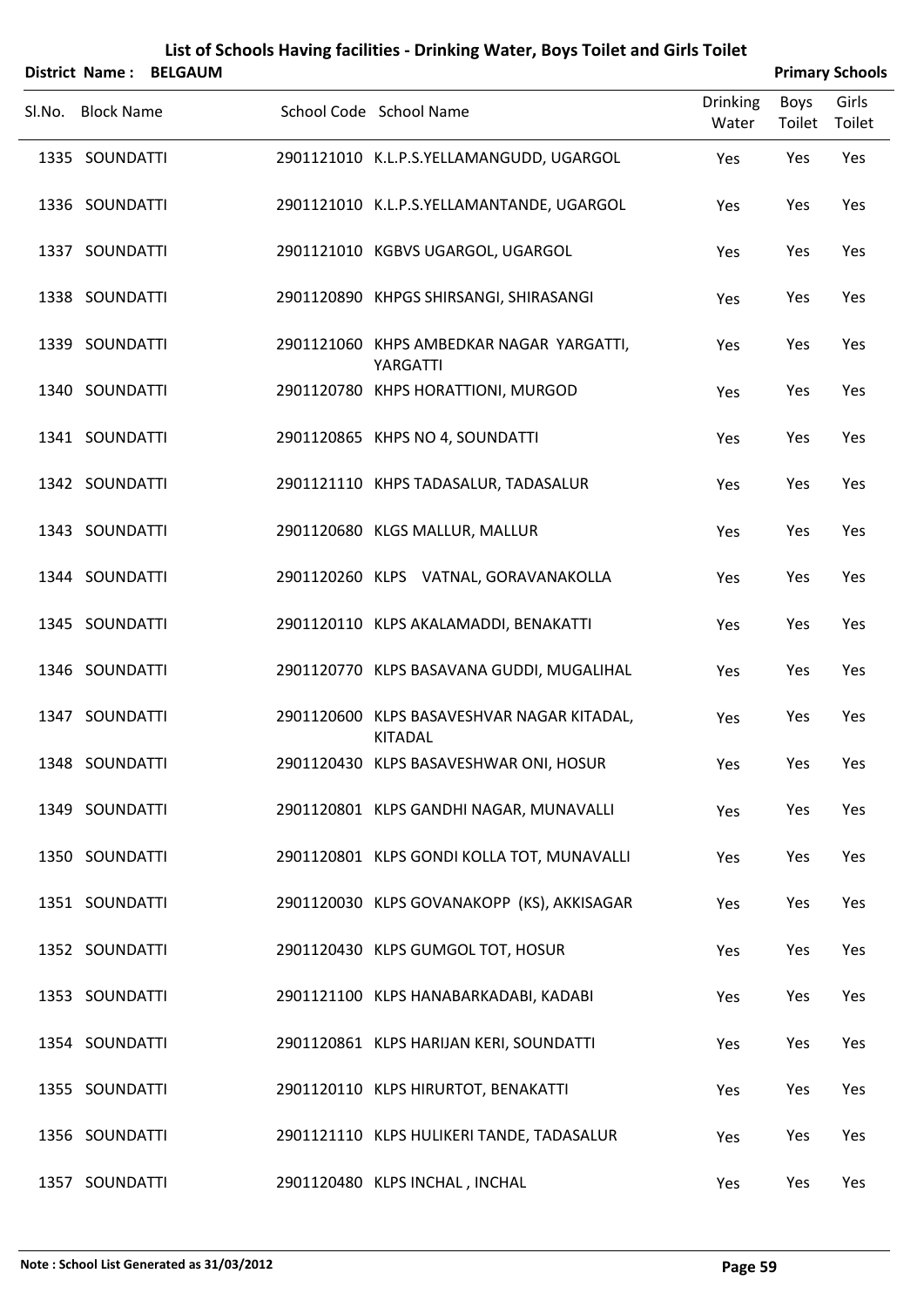|        | <b>District Name:</b> | <b>BELGAUM</b> |                                                |                          |                       | <b>Primary Schools</b> |
|--------|-----------------------|----------------|------------------------------------------------|--------------------------|-----------------------|------------------------|
| SI.No. | <b>Block Name</b>     |                | School Code School Name                        | <b>Drinking</b><br>Water | <b>Boys</b><br>Toilet | Girls<br>Toilet        |
|        | 1358 SOUNDATTI        |                | 2901120880 KLPS ITNAL TOTA, SATTIGERI          | Yes                      | Yes                   | Yes                    |
|        | 1359 SOUNDATTI        |                | 2901120360 KLPS J C HIREKUMBI, HIREKUMBI       | Yes                      | Yes                   | Yes                    |
|        | 1360 SOUNDATTI        |                | 2901120720 KLPS JACK-WELL MABANUR, MABANUR     | Yes                      | Yes                   | Yes                    |
|        | 1361 SOUNDATTI        |                | 2901120520 KLPS JAKBAL, JAKBAL                 | Yes                      | Yes                   | Yes                    |
|        | 1362 SOUNDATTI        |                | 2901120550 KLPS JANATA COLONY KAGADAL, KAGDAL  | Yes                      | Yes                   | Yes                    |
|        | 1363 SOUNDATTI        |                | 2901120790 KLPS JANATA COLONY MUTWAD, MUTWAD   | Yes                      | Yes                   | Yes                    |
|        | 1364 SOUNDATTI        |                | 2901120420 KLPS JANATA COLONY, HOOLIKATTI      | Yes                      | Yes                   | Yes                    |
|        | 1365 SOUNDATTI        |                | 2901120100 KLPS JANTA COLONY, BETASUR          | Yes                      | Yes                   | Yes                    |
|        | 1366 SOUNDATTI        |                | 2901120140 KLPS JANTA COLONY, CHIKUMBI         | Yes                      | Yes                   | Yes                    |
|        | 1367 SOUNDATTI        |                | 2901120180 KLPS JANTA COLONY, CHULAKI          | Yes                      | Yes                   | Yes                    |
|        | 1368 SOUNDATTI        |                | 2901120250 KLPS JANTA COLONY, GORABAL          | Yes                      | Yes                   | Yes                    |
|        | 1369 SOUNDATTI        |                | 2901120480 KLPS JANTA COLONY, INCHAL           | Yes                      | Yes                   | Yes                    |
|        | 1370 SOUNDATTI        |                | 2901120780 KLPS JANTA COLONY, MURGOD           | Yes                      | Yes                   | Yes                    |
|        | 1371 SOUNDATTI        |                | 2901121010 KLPS JANTA COLONY, UGARGOL          | Yes                      | Yes                   | Yes                    |
|        | 1372 SOUNDATTI        |                | 2901121050 KLPS JANTA COLONY, YEKKERI          | Yes                      | Yes                   | Yes                    |
|        | 1373 SOUNDATTI        |                | 2901120901 KLPS KADABI (L N), SHIVAPUR         | Yes                      | Yes                   | Yes                    |
|        | 1374 SOUNDATTI        |                | 2901121100 KLPS KADABI, KADABI                 | Yes                      | Yes                   | Yes                    |
|        | 1375 SOUNDATTI        |                | 2901120800 KLPS KALLOLLI, MUNAVALLI            | Yes                      | Yes                   | Yes                    |
|        | 1376 SOUNDATTI        |                | 2901120880 KLPS KAMAT TOT SATTIGERI, SATTIGERI | Yes                      | Yes                   | Yes                    |
|        | 1377 SOUNDATTI        |                | 2901121050 KLPS KAREMMA NAGAR, YEKKERI         | Yes                      | Yes                   | Yes                    |
|        | 1378 SOUNDATTI        |                | 2901120890 KLPS KAREMMA NAGAR, SHIRASANGI      | Yes                      | Yes                   | Yes                    |
|        | 1379 SOUNDATTI        |                | 2901120860 KLPS KENCHALARA KOPPA, SOUNDATTI    | Yes                      | Yes                   | Yes                    |
|        | 1380 SOUNDATTI        |                | 2901121061 KLPS KUMAR MADDI, YARGATTI          | Yes                      | Yes                   | Yes                    |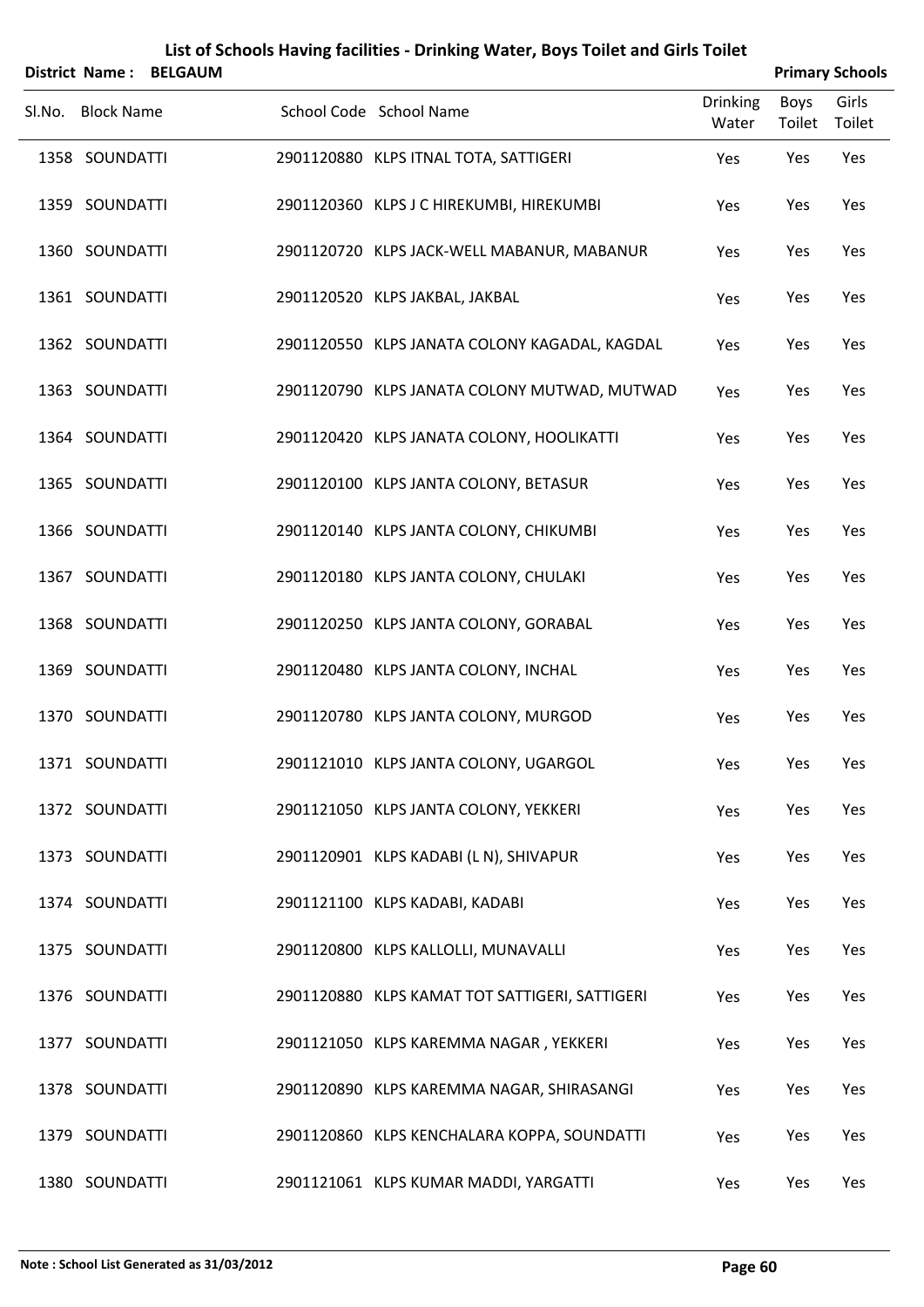|        | <b>District Name:</b> | <b>BELGAUM</b> |            | List of Schools Having facilities - Drinking Water, Boys Toilet and Girls Toilet |                   |                       | <b>Primary Schools</b> |
|--------|-----------------------|----------------|------------|----------------------------------------------------------------------------------|-------------------|-----------------------|------------------------|
| Sl.No. | <b>Block Name</b>     |                |            | School Code School Name                                                          | Drinking<br>Water | <b>Boys</b><br>Toilet | Girls<br>Toilet        |
|        | 1381 SOUNDATTI        |                |            | 2901120610 KLPS KURABAGATTI TOT, KURUBGATTI                                      | Yes               | Yes                   | Yes                    |
|        | 1382 SOUNDATTI        |                |            | 2901120030 KLPS LAXMINAGAR AKKISAGAR, AKKISAGAR                                  | Yes               | Yes                   | Yes                    |
|        | 1383 SOUNDATTI        |                |            | 2901121060 KLPS MADAMGERI CROSS, YARGATTI                                        | Yes               | Yes                   | Yes                    |
|        | 1384 SOUNDATTI        |                |            | 2901120700 KLPS MARKUMBI, MARKUMBI                                               | Yes               | Yes                   | Yes                    |
|        | 1385 SOUNDATTI        |                |            | 2901120880 KLPS MILLANATTI TOTA, SATTIGERI                                       | Yes               | Yes                   | Yes                    |
|        | 1386 SOUNDATTI        |                |            | 2901120920 KLPS MLBS SHINDOGI CROSS, SHINDOGI                                    | Yes               | Yes                   | Yes                    |
|        | 1387 SOUNDATTI        |                |            | 2901121080 KLPS NAYAKARMADDI, YARZARVI                                           | Yes               | Yes                   | Yes                    |
|        | 1388 SOUNDATTI        |                |            | 2901120800 KLPS NIRMAL NAGAR MUNAVALLI,<br>MUNAVALLI                             | Yes               | Yes                   | Yes                    |
|        | 1389 SOUNDATTI        |                | 2901120090 | KLPS PULLIYAVAR TOT (BUDIGOPPA),<br><b>BUDIGOPPA</b>                             | Yes               | Yes                   | Yes                    |
|        | 1390 SOUNDATTI        |                |            | 2901120990 KLPS RAYANNANAGAR TEGIHALMADDI,<br><b>TEGGIHAL</b>                    | Yes               | Yes                   | Yes                    |
|        | 1391 SOUNDATTI        |                |            | 2901120880 KLPS SATTIGERI TOT, SATTIGERI                                         | Yes               | Yes                   | Yes                    |
|        | 1392 SOUNDATTI        |                |            | 2901120862 KLPS SHANTINAGAR, SOUNDATTI                                           | Yes               | Yes                   | Yes                    |
|        | 1393 SOUNDATTI        |                |            | 2901120730 KLPS SHIRANGPUR, MADALUR                                              | Yes               | Yes                   | Yes                    |
|        | 1394 SOUNDATTI        |                |            | 2901120900 KLPS SHIVAPUR TOTA, SHIVAPUR                                          | Yes               | Yes                   | Yes                    |
|        | 1395 SOUNDATTI        |                |            | 2901120680 KLPS SOGALKSHETRA, MALLUR                                             | Yes               | Yes                   | Yes                    |
|        | 1396 SOUNDATTI        |                |            | 2901120990 KLPS TEGGIHAL MADDI, TEGGIHAL                                         | Yes               | Yes                   | Yes                    |
|        | 1397 SOUNDATTI        |                |            | 2901121080 KLPS VALMIKI NAGAR, YARZARVI                                          | Yes               | Yes                   | Yes                    |
|        | 1398 SOUNDATTI        |                |            | 2901120862 KLPS YADRAVI CROSS, SOUNDATTI                                         | Yes               | Yes                   | Yes                    |
|        | 1399 SOUNDATTI        |                |            | 2901121130 KLPS, HADALGI                                                         | Yes               | Yes                   | Yes                    |
|        | 1400 SOUNDATTI        |                |            | 2901120800 U.H.P.B.S., MUNAVALLI                                                 | Yes               | Yes                   | Yes                    |
|        | 1401 SOUNDATTI        |                |            | 2901120860 U.H.P.B.S., SOUNDATTI                                                 | Yes               | Yes                   | Yes                    |
|        | 1402 SOUNDATTI        |                |            | 2901120800 U.H.P.G.S., MUNAVALLI                                                 | Yes               | Yes                   | Yes                    |
|        | 1403 SOUNDATTI        |                |            | 2901120360 U.H.P.S., HIREKUMBI                                                   | Yes               | Yes                   | Yes                    |